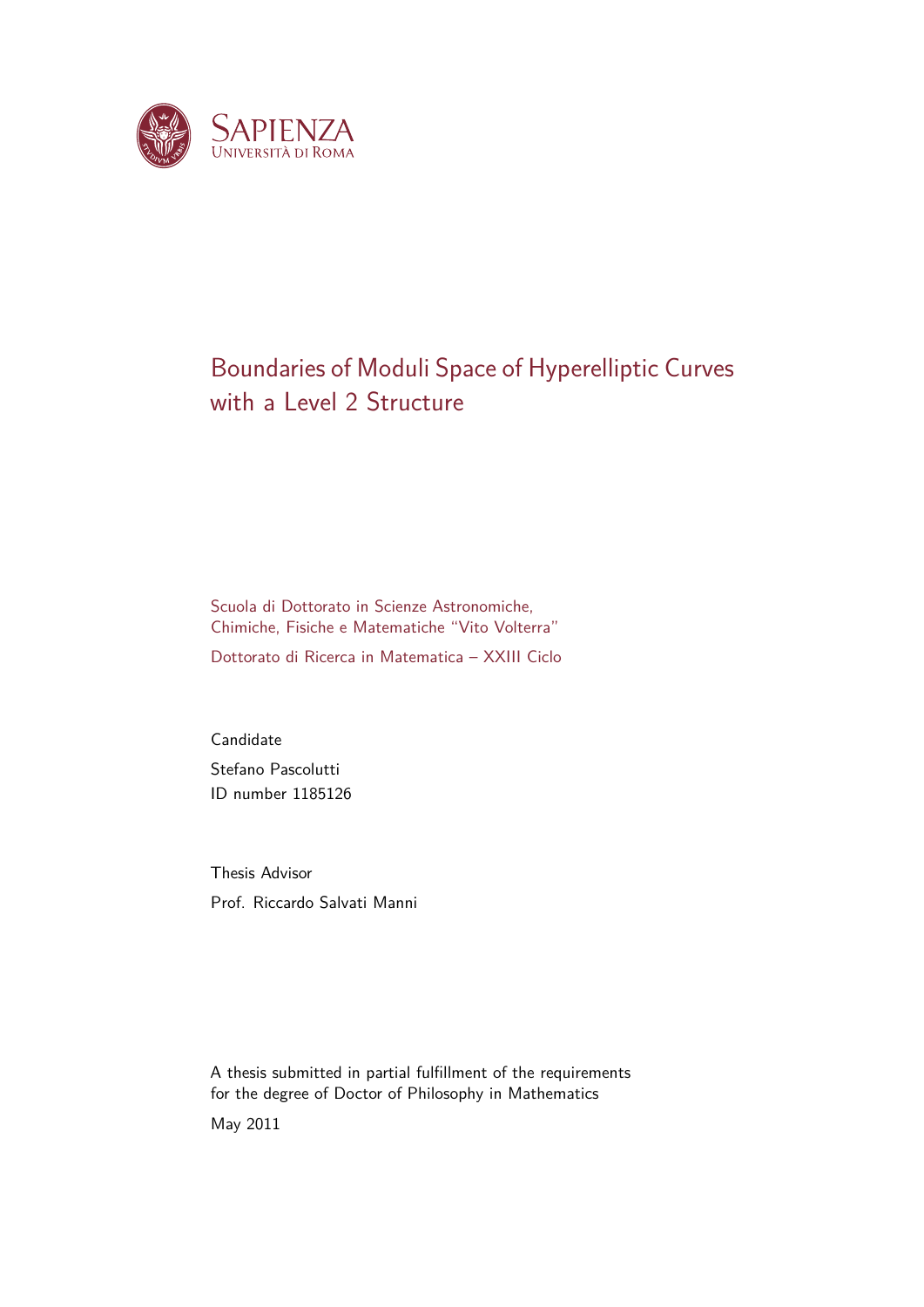Thesis defended on October 2011 in front of a Board of Examiners composed by:

Dott. G. Mondello Prof. B. van Geemen Prof. V. Gritsenko

Stefano Pascolutti. *Boundaries of Moduli Space of Hyperelliptic Curves with a Level 2 Structure.*

Ph.D. thesis. Sapienza – University of Rome © 2011

> version: 10 May 2011 email: [stefano.pascolutti@gmail.com](mailto:stefano.pascolutti@gmail.com)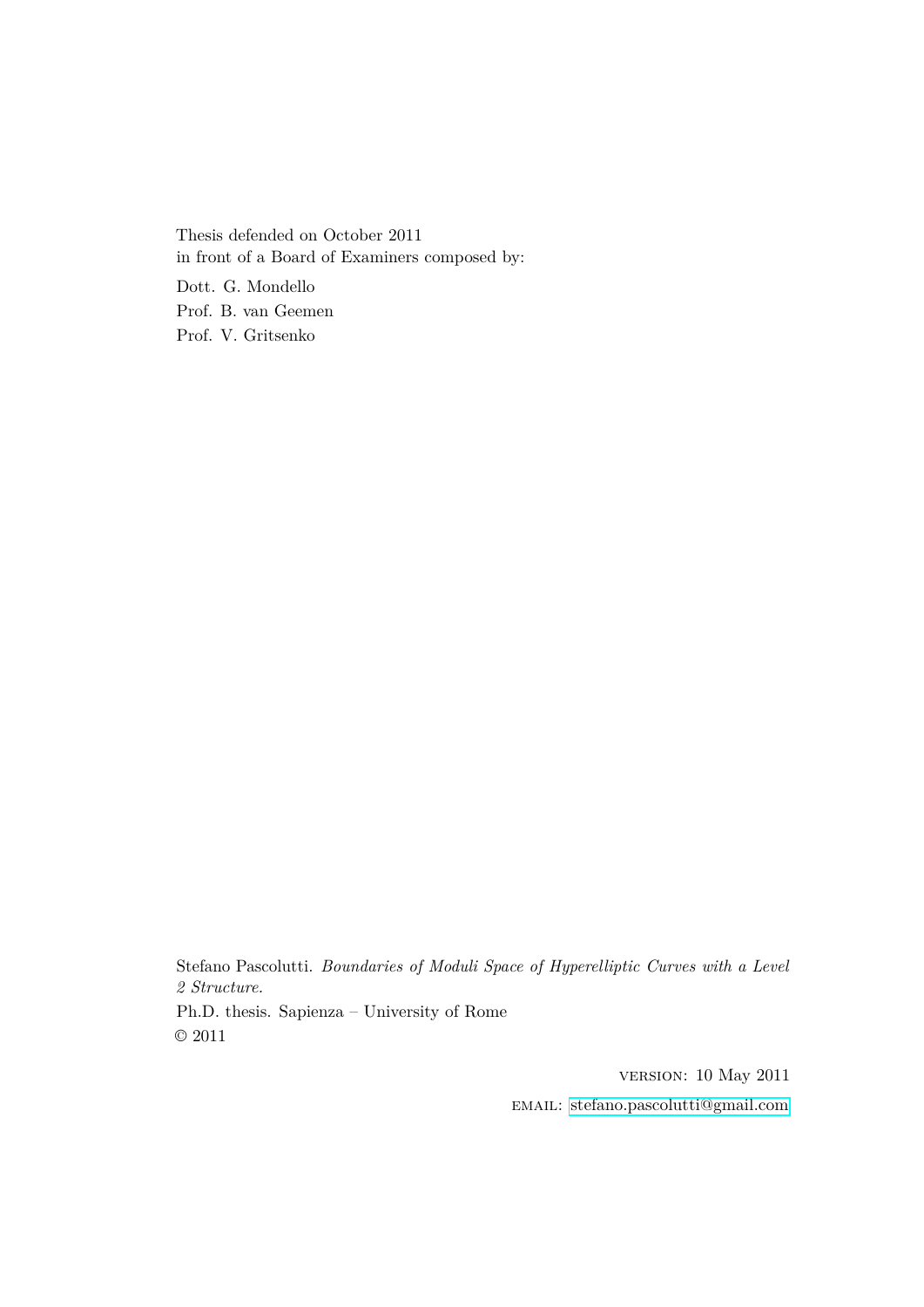*When life gives you Lemmas make Theorems*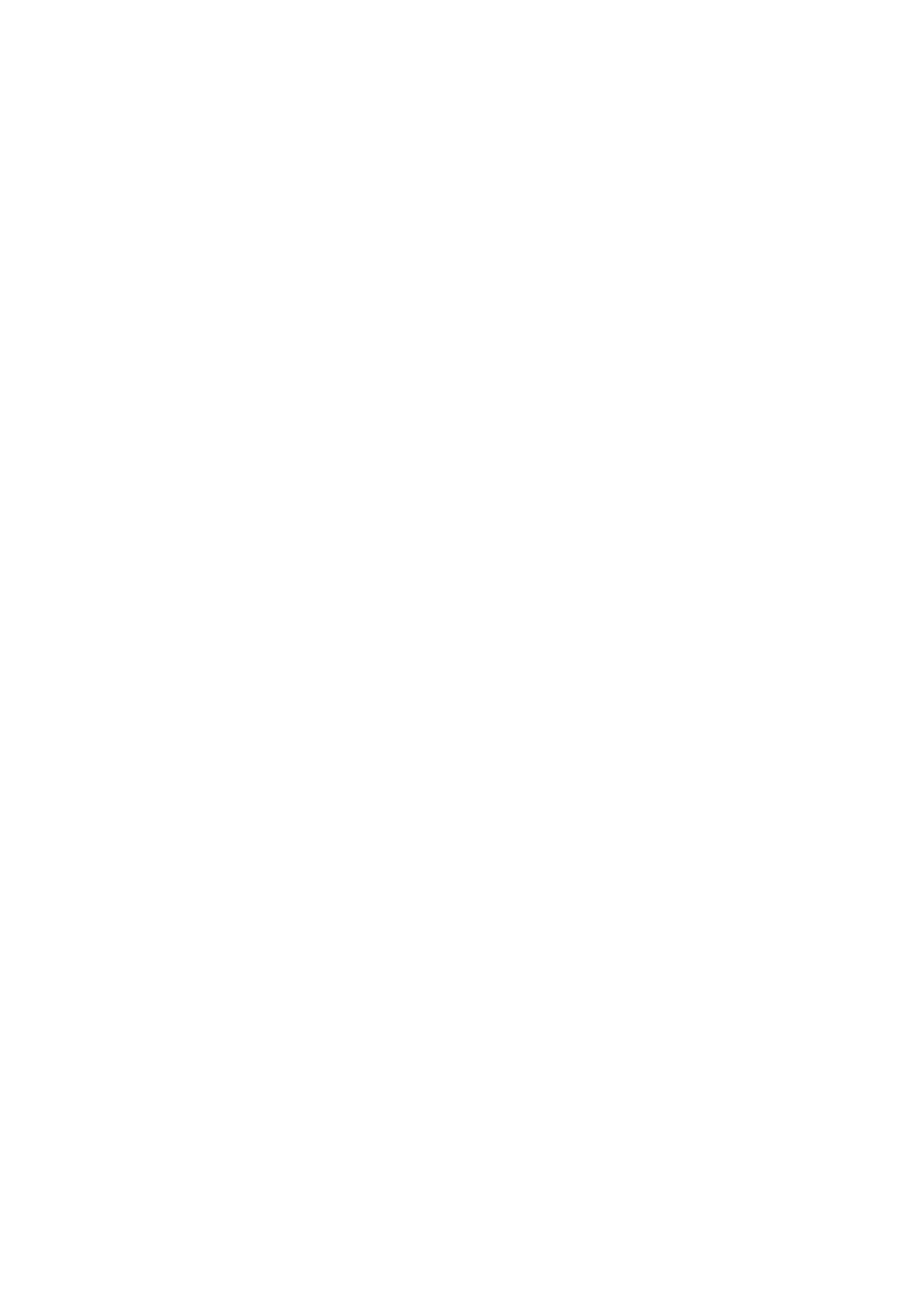#### **Acknowledgments**

*I would like to thank Riccardo Salvati Manni, for the proposed problems, the continuous advice, for his constant help and care about this thesis (and many other matters). I would like to express my gratitude to Claudio Fontanari, for all the effort he put in our first joint paper. A special thank for all the people I met in Rome, Jacopo, Paolo, Adriano, Ascanio, Andrea, Marco and all others Ph.D. colleagues and students.*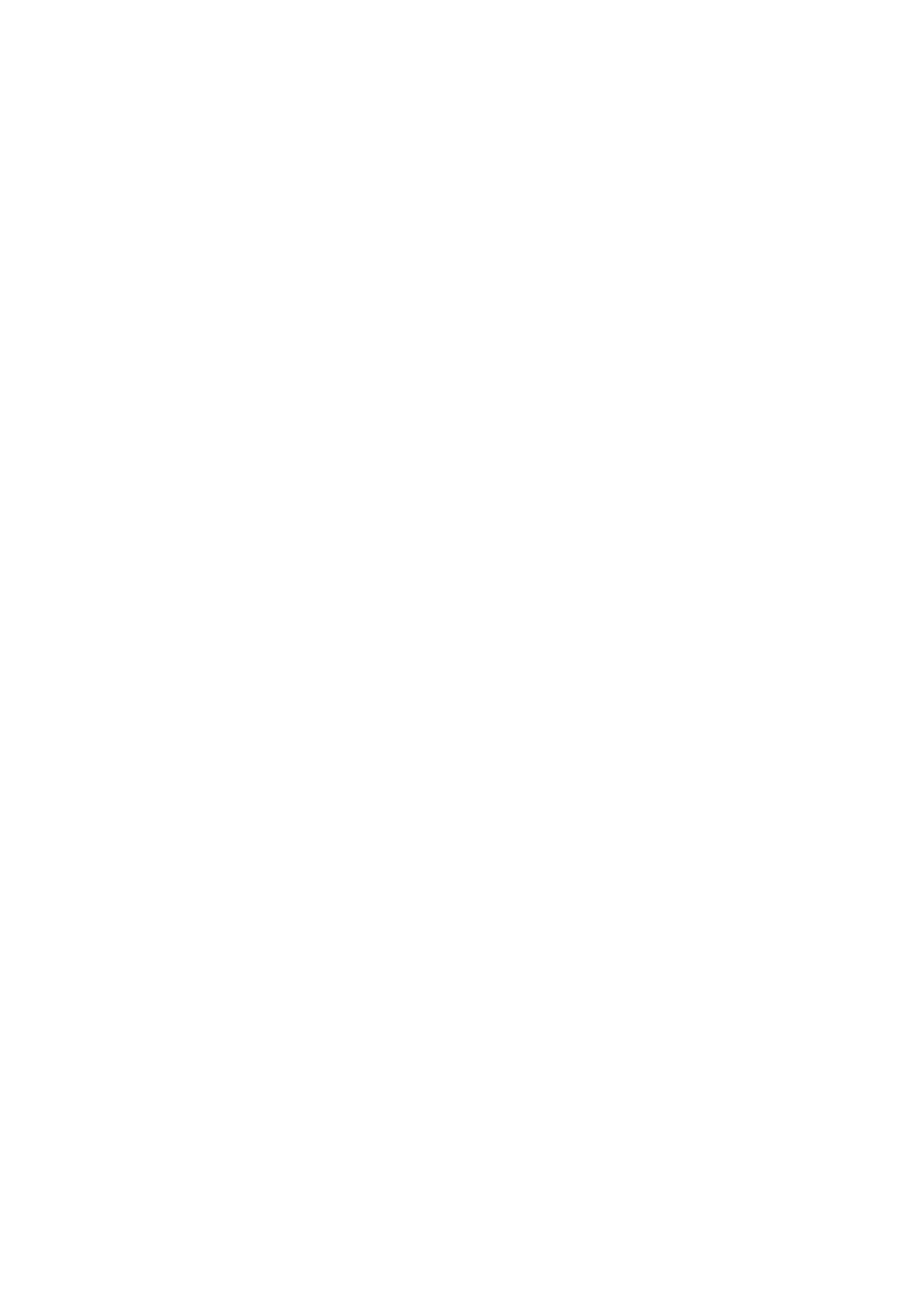# **Contents**

|                                                      | Introduction                          |                                                                                            |                |  |  |
|------------------------------------------------------|---------------------------------------|--------------------------------------------------------------------------------------------|----------------|--|--|
| $\mathbf{1}$                                         | <b>Preliminaries</b>                  |                                                                                            |                |  |  |
|                                                      | 1.1                                   |                                                                                            | $\mathbf{1}$   |  |  |
|                                                      | 1.2                                   | The partitions space $\dots \dots \dots \dots \dots \dots \dots \dots \dots \dots$         | $\overline{4}$ |  |  |
|                                                      | 1.3                                   | The congruence group $\Gamma_q[2] \ldots \ldots \ldots \ldots \ldots \ldots \ldots \ldots$ | 15             |  |  |
|                                                      | 1.4                                   | The Siegel upper-half plane and characteristic Theta functions                             | 16             |  |  |
|                                                      | 1.5                                   |                                                                                            | 22             |  |  |
|                                                      | 1.6                                   | Invariants and covariants of a binary form                                                 | 23             |  |  |
| $\bf{2}$<br>The moduli space of hyperelliptic curves |                                       |                                                                                            | 29             |  |  |
|                                                      | 2.1                                   |                                                                                            | 29             |  |  |
|                                                      | 2.2                                   |                                                                                            | 31             |  |  |
|                                                      | 2.3                                   | Stable <i>n</i> -pointed curves and admissible double coverings $\dots \dots$              | 34             |  |  |
|                                                      | 2.4                                   |                                                                                            | 36             |  |  |
|                                                      | 2.5                                   | An affine stratification for the moduli space of curves $\dots \dots$                      | 40             |  |  |
| 3                                                    | <b>Divisors</b>                       |                                                                                            |                |  |  |
|                                                      | 3.1                                   |                                                                                            | 45             |  |  |
|                                                      | $3.2\,$                               |                                                                                            | 45             |  |  |
|                                                      | 4 Combinatorics of the boundary<br>49 |                                                                                            |                |  |  |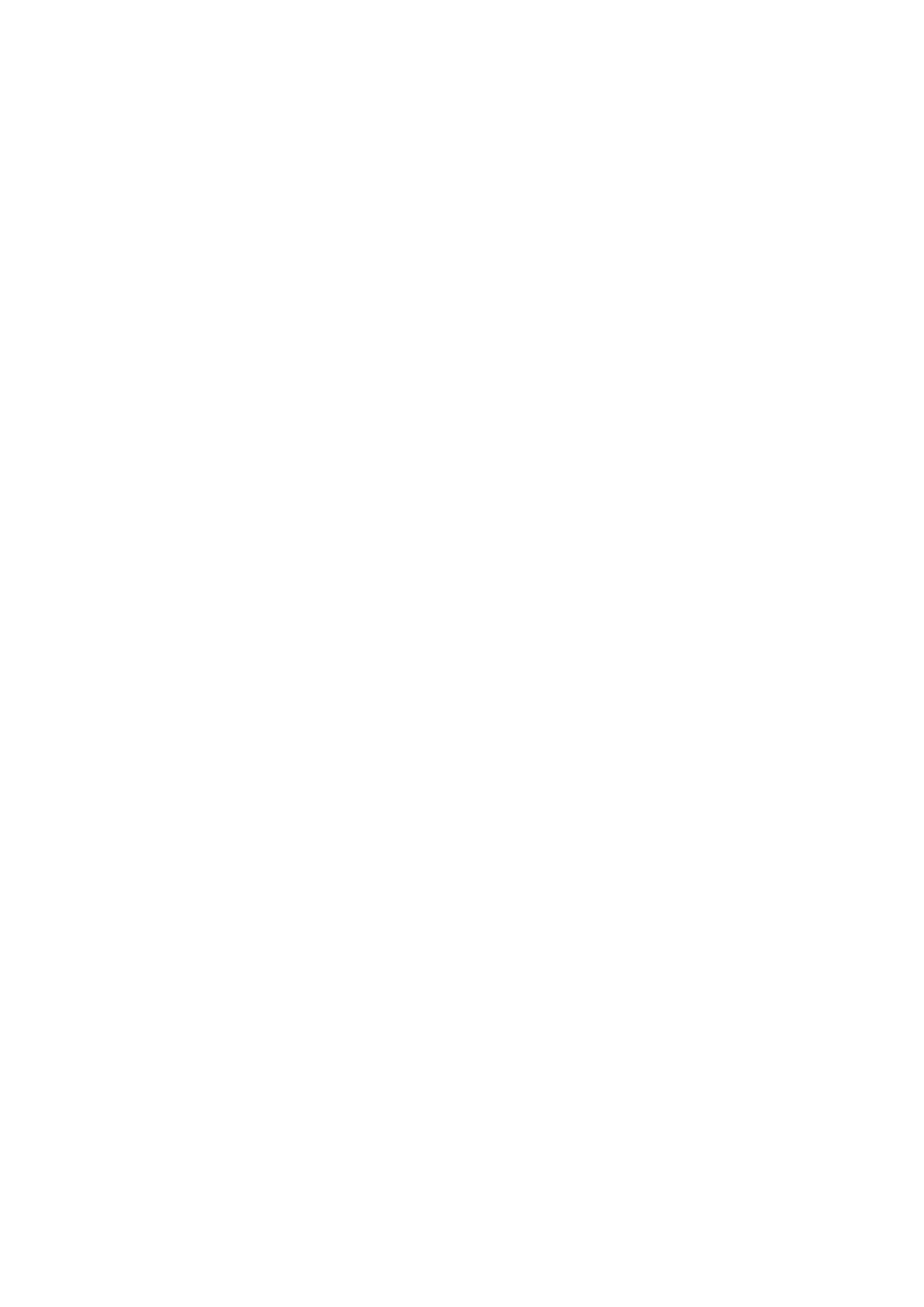# <span id="page-8-0"></span>**Introduction**

The Schottky problem is the problem of characterizing Jacobians among all abelian varieties. In 1888, for genus 4, Schottky gave a homogeneous polynomial in theta constants which vanishes on  $\mathbb{H}_4$  precisely at the Jacobian points; a proof of this was finally published by Igusa in 1981 ([\[Igu81\]](#page-71-0)). A solution of the Schottky problem in general, such as given by Schottky and Igusa in genus four, would be a set of polynomials in the thetanullwerte which vanish precisely on the Jacobian locus of H*g*, the Siegel upper-half space. These equations have proved elusive, whereas other interesting methods of characterizing Jacobians have met with more success.

Along the same lines as the Schottky problem, we may consider other Schottkytype problems, such as the characterization of hyperelliptic Jacobians among all abelian varieties, or characterization of tree-like hyperelliptic curves, which belong to the boundary of the hyperelliptic locus in a suitable compactification. It was known to Schottky by 1880 ([\[KW22\]](#page-71-1)) that a Jacobian of genus 3 is hyperelliptic precisely when an even thetanullwert vanishes. It goes back to Thomae a complete description of the vanishing and non-vanishing of thetanullwerte on the hyperelliptic locus. Despite of this fact, it took about 100 years, in 1984, to obtain a great progress when Mumford, using the methods of dynamical systems, characterized hyperelliptic Jacobians among all abelian varieties by the vanishing and non-vanishing of these thetanullwerte; by the way, a more classical proof has been given few years later by Poor ([\[Poo93\]](#page-71-2)) and Salvati Manni ([\[FSM07\]](#page-70-0)) showed that the characterization is not only set theoretical but also scheme theoretical. This result can hardly be improved, since it is strong and simple at once, but it is exploitable to investigate the boundary components. In fact, we found out that a similar theorem can be proved for boundaries of the hyperelliptic locus. Tsuyumine ([\[Tsu86\]](#page-72-0)) introduced a valuation on the ring of invariants of a binary forms which classifies the vanishing thetanullwerte on a special divisor; we generalized this valuation, associated to a subset *D* of the set of the ramification points, with  $|D| \geq 3$ . Moreover, if we go deeper in the boundary structure, we take any tree-like hyperelliptic curve, which lies in the intersection of some divisors, and the thetanullwerte whose vanishing characterize this type of points among the Jacobian points are classified by this generalized valuation. These are very simple combinatoric conditions. Furthermore, from this point of view we can count how many tree like hyperelliptic curves are there, which share the same tree structure; this is achieved introducing a combinatorial object, the *linegram* which easily classifies the components.

Along with this theory, we found another interesting result. In fact, we learned from [\[SM00\]](#page-71-3) that there is a modular form that never vanish on the hyperelliptic locus. This, on the moduli space of curves, restrict to a form CHECK CHECK. A Theorem due to Harer ([\[Har86\]](#page-71-4)) states that the *k*-th cohomology group of the moduli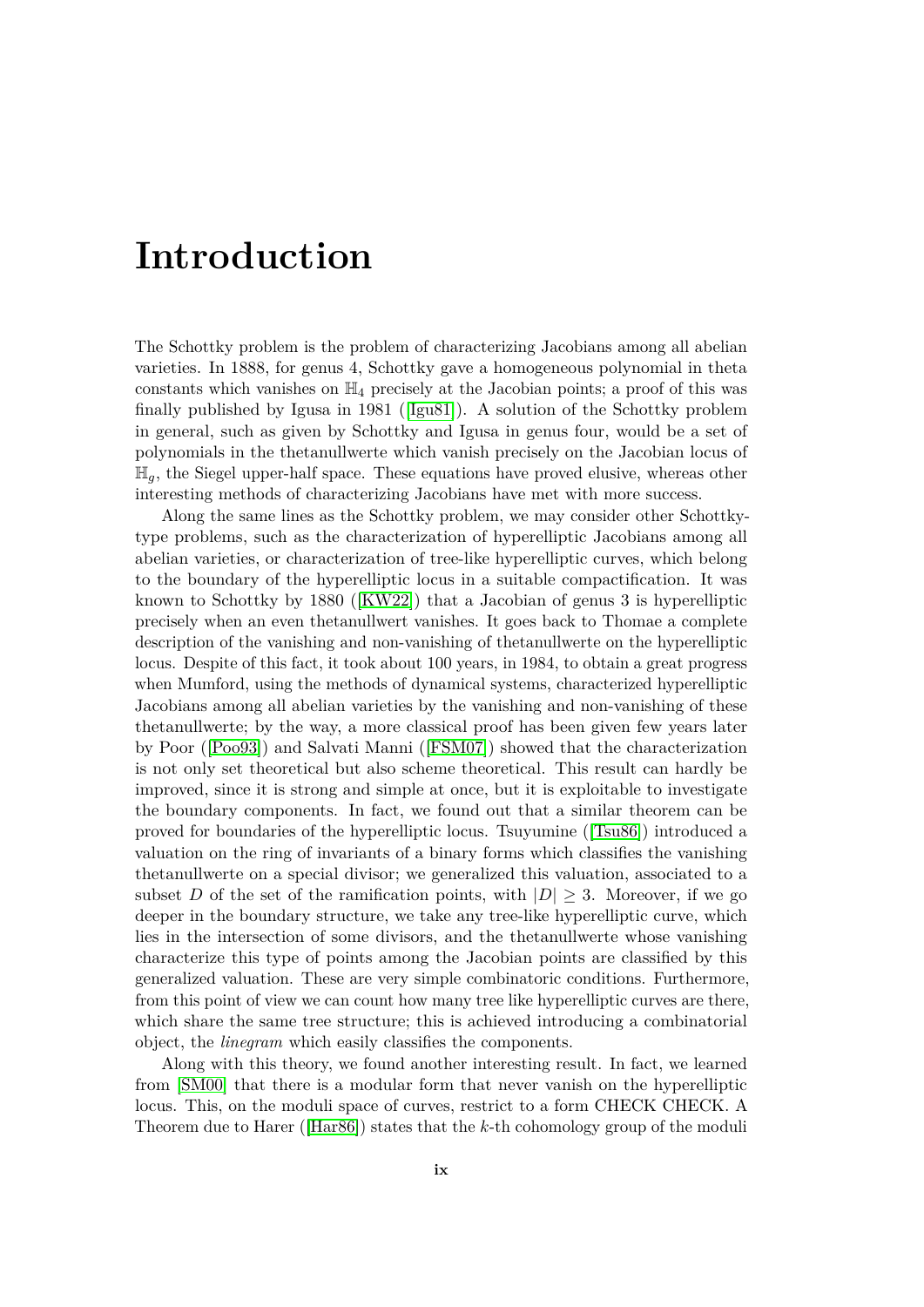space of curves of genus *g* with *n* maked points vanishes for  $k > 4g - 4 + n$  if  $n > 0$ and for  $k > 4g - 5$  if  $n = 0$ . On the other hand, it looks like the Harer's vanishing theorem is only the tip of an iceberg of deeper geometrical properties. For instance, an intriguing conjecture of Looijenga says that the moduli space of curves of genus *g* is a union of  $g - 1$  affine open subsets, but this is very difficult to verify. There where no advances in this direction, but for  $g = 2, 3$  the conjecture is trivially true, since  $\mathcal{M}_2$  is affine and the non-hyperelliptic curves of genus 3 can be canonically embedded as quartic plane curve, hence  $\mathcal{M}_3 = \mathcal{M}_3 \setminus \{\text{hyperelliptic locus}\}\cup \mathcal{M}_3 \setminus$ {locus of plane quartics with at least one hyperflex} is the union of two affine open subsets. Via modular forms, we can settle the conjecture for  $g = 4, 5$ . This result will appear on Geometriae Dedicata.

**Technical introduction** The modular variety of non singular and complete hyperelliptic curves with level 2 structure of genus *g* is a 2*g*−1-dimensional quasi projective variety which admit several standard compactifications. These compactifications arise from different views of this moduli space.

Via period map, we associate to any Riemann surface a complex valued symmetric matrix, with imaginary part definite positive, which is an element of the Siegel upper-half space  $\mathbb{H}_q$ . Since the period map is determined up to a change of the homology base which preserves the intersection matrix, we have that the matrix associated to the hyperelliptic curve is determined up to the action of the congruence group Γ*<sup>g</sup>* via the usual formula

$$
M \cdot Z = (AZ + B)(CZ + D)^{-1}
$$

with  $M = \begin{pmatrix} A & B \\ C & D \end{pmatrix} \in \Gamma_g$  and  $Z \in \mathbb{H}_g$ . A fundamental domain for the action of  $\Gamma_g$ on  $\mathbb{H}_g$  is given by the quotient  $\mathbb{H}_g/\Gamma_g$ . Hence, we can realize the moduli space of hyperelliptic curves of genus *g* as an irreducible subvariety of  $\mathbb{H}_q/\Gamma_q$ . We can introduce a structure level on the hyperelliptic curve, which is essentially given by an ordering of the  $2q + 2$  ramification points; the period map is the same, but matrices are determined up to the action of the principal congruence subgroup  $\Gamma_q[2] \subseteq \Gamma_q$  of level 2, which is given by

$$
\Gamma_g[2] = \ker(\Gamma_g \to \text{Sp}_g(\mathbb{Z}/2\mathbb{Z})).
$$

We will denote by  $\mathcal{I}_q$  the hyperelliptic locus inside  $\mathbb{H}_q$ : it is the image, via the period map, of Riemann surfaces which are hyperelliptic curves. The quotient  $\mathcal{I}_q/\Gamma_q = \mathcal{H}_q$ is the set of representatives of period matrices of hyperelliptic locus. Moreover, we will denote by  $\mathscr{H}_q[2] = \mathcal{I}_q/\Gamma_q[2]$  the hyperelliptic locus inside  $\mathbb{H}_q/\Gamma_q[2]$ . This locus is no more irreducible and it is the union of several irreducible and isomorphic components. Tsuyumine ([\[Tsu90\]](#page-72-1)) computed the number of components, which is

$$
\frac{[\Gamma_g:\Gamma_g[2]]}{(2g+2)!} = 2^{g(2g+1)} \frac{\prod_{k=1}^g (1 - 2^{-2k})}{(2g+2)!};
$$

To understand this result, we need to introduce the ring of modular forms. A Siegel modular form of weight *k* for the group  $\Gamma \subseteq \Gamma_g$  is a holomorphic function  $f : \mathbb{H}_g \to \mathbb{C}$ which satisfies

$$
f(MZ) = \det(CZ + D)^k f(Z)
$$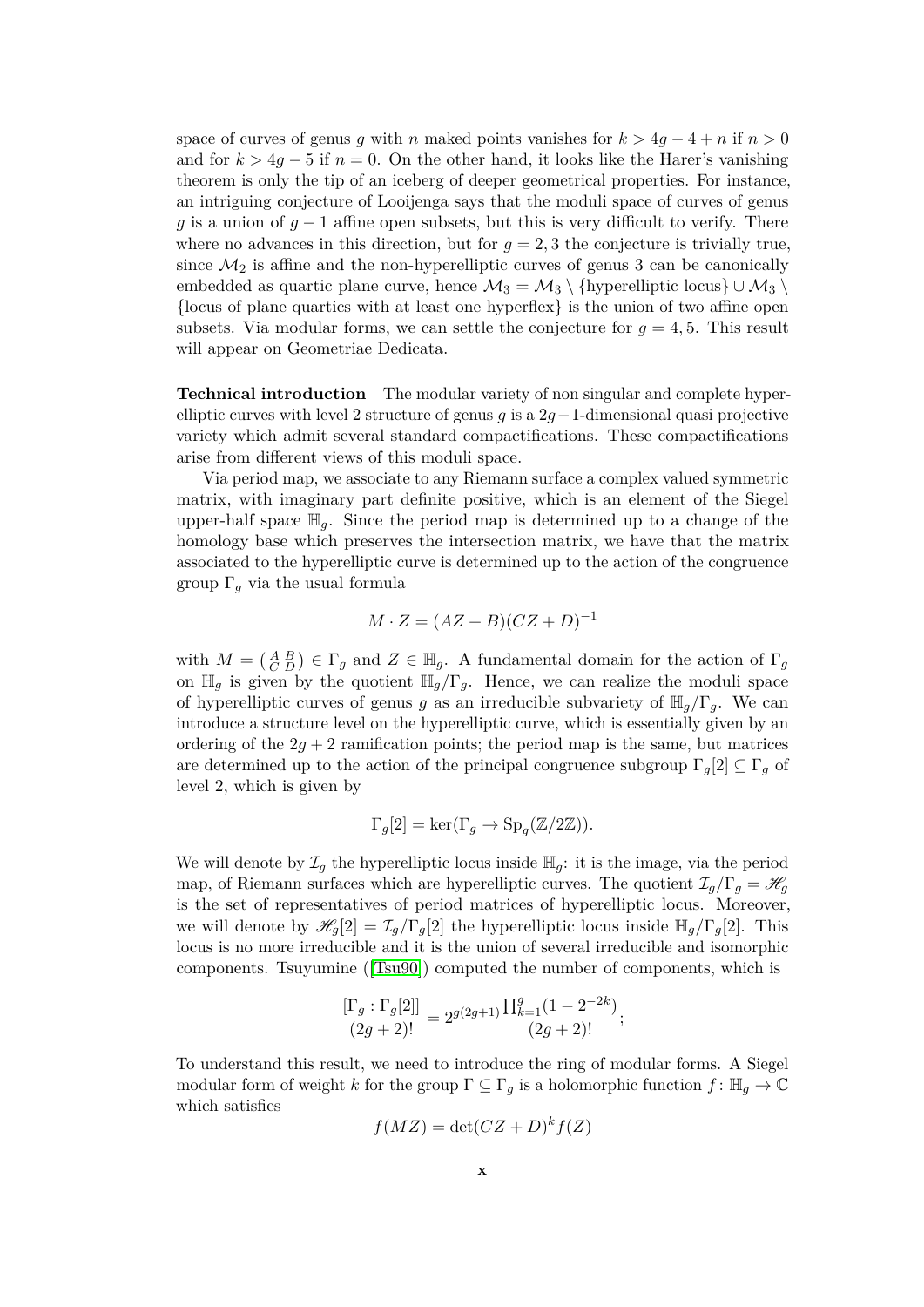for all  $M \in \Gamma$ ; for  $q = 1$  we also require that f be holomorphic at cusps. The ring of modular forms for  $\Gamma$  is denoted by  $A(\Gamma)$ . A special type of modular forms are the thetanullwerte  $\theta$ [m](*Z*)

$$
\theta[\mathfrak{m}](Z)=\sum_{n\in\mathbb{Z}^g}\exp\big(\pi i(\mathsf{T}(n+\mathfrak{m}'/2)Z(n+\mathfrak{m}'/2)+\mathsf{T}(n+\mathfrak{m}'/2)\mathfrak{m}''\big)
$$

with  $\mathfrak{m} = \left(\begin{smallmatrix} \mathfrak{m}' \\ \mathfrak{m}'' \end{smallmatrix}\right) \in \mathbb{F}_2^{2g}$  $2^g$  and  $Z \in \mathbb{H}_g$ , which are modular forms of weight  $\frac{1}{2}$  for  $\Gamma_g[4, 8] \subseteq$  $\Gamma_g$ , i.e. the Igusa subgroup of matrices  $M \in \Gamma_g[4]$  with  $(A^{\dagger}C) : 0 \equiv (B^{\dagger}D)_0 \equiv 0$ mod 8, where  $X_0$  denotes the diagonal of the square matrix X. In particular, the fourth power of a thetanullwerte is a modular form of weight 2 for  $\Gamma_q[2]$ , and the whole  $A(\Gamma_q)$  is the integral closure of the invariant ring generated by thetanullwerte; we say that  $\theta$ [m] is *even* if  $\mathbb{m}'\mathbb{m}''$  is even. Now, the graded algebra of thetanullwerte that are modular forms with respect to  $\Gamma_q[2]$  is a subring of  $A(\Gamma_q[2])$ , hence we can determine the hyperelliptic locus inside  $\mathbb{H}_g/\Gamma_g[2]$  via vanishing of thetanullwerte. In fact we have a fundamental result by Mumford, that a component  $\mathscr{H}^0_g[2]$  of the hyperelliptic locus is determined by the vanishing of  $2^{g-1}(2^g + 1) - \frac{1}{2}$  $rac{1}{2}$  $rac{2g+2}{g+1}$  $\binom{2g+2}{g+1}$  even thetanullwerte, i.e. there are exactly  $\frac{1}{2} \binom{2g+2}{g+1}$  $\binom{2g+2}{g+1}$  even theta functions which does not vanish.

| g              | Components    |     | Vanishing the tanulls   Non Vanishing the tanulls |
|----------------|---------------|-----|---------------------------------------------------|
|                |               |     |                                                   |
| $\overline{2}$ |               |     | 10                                                |
| 3              | 36            |     | 35                                                |
| 4              | 13056         | 10  | 126                                               |
| $\overline{5}$ | 51806208      | 66  | 462                                               |
| 6              | 2387230064640 | 364 | 1716                                              |

We have an action of the modular group  $\Gamma_q$  on the characteristics, and therefore on the thetanullwerte, which is given by the following formula

$$
M \cdot \mathfrak{m} = \begin{pmatrix} D & -C \\ -B & A \end{pmatrix} \mathfrak{m} + \begin{pmatrix} (C^{\dagger}D)_0 \\ (A^{\dagger}B)_0 \end{pmatrix}
$$

with  $M = \begin{pmatrix} A & B \\ C & D \end{pmatrix}$  and  $\mathfrak{m} \in \mathbb{F}_2^{2g}$  $2^{2g}$ ; moreover, we have that  $M \in \Gamma_g[2]$  fixes every thetanullwerte, while the whole  $\Gamma_q$  acts on thetanullwerte in a non trivial way. The fundamental result is that all the components are permuted under the action of  $\Gamma_q/\Gamma_q[2]$ . Moreover, we have that there is a homomorphism from group of braids  $\mathcal{B}^{(2g+2)}$  to  $\Gamma_g/\{\pm \text{id}\},\$  which is injective. Moreover, if  $\mathcal{B}_0^{(2g+2)}$  $\int_0^{(2g+2)}$  is the group of pure braids, the previous homomorphism gives a surjective homomorphism onto  $\Gamma_g[2]/\{\pm \text{id}\}.$  The image of  $\mathcal{B}^{(2g+2)}$  in  $\Gamma_g/\Gamma_g[2]$  is a finite group which is isomorphic to  $S_g \times S_{g+2} \subseteq S_{2g+2}$ . Hence we define a group  $\Gamma_g[2] \subseteq \Gamma \subseteq \Gamma_g$  such that  $\Gamma/\Gamma_g[2]$ is exactly the image of  $\mathcal{B}^{(2g+2)}$  inside  $\Gamma_g/\{\pm \text{id}\}$ : this group permutes the *g* odd characteristics of a special fundamental set and the  $q + 2$  even characteristics separately. Here we use the beautiful Mumford approach to associate to every characteristic an admissible 2-partition  $T \cup T^c = \{1, \ldots, 2g + 2\}$ , with  $|T| \equiv g + 1$ mod 2, of the set of the ramification points. In this way, the thetanullwerte which vanish on a component are the one associated to unbalanced partitions, i.e.  $T \subseteq$  $\{1, \ldots, 2g + 2\}$  such that  $|T| \neq |T^c|$ . This approach is widely used in literature and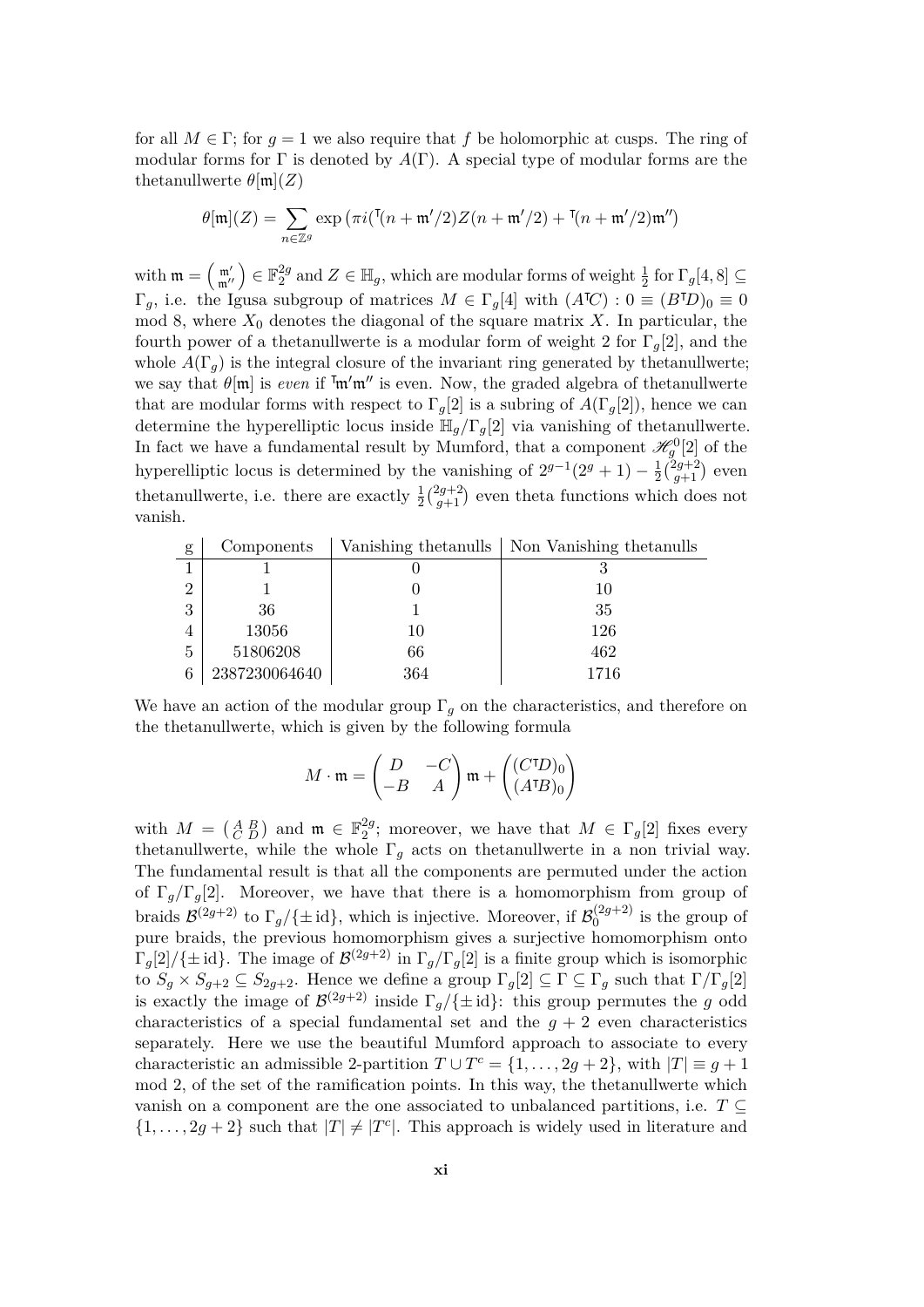we use it to give combinatorial conditions about vanishing of thetanullwerte in the boundary of hyperelliptic locus inside  $\mathbb{H}_q/\Gamma_q[2]$ , which is the set of hyperelliptic reducible matrices *Z*, i.e. there exists  $M \in \Gamma_g$  such that

$$
M\cdot Z=\begin{pmatrix}Z_1&0&\cdots&0\\0&Z_2&\cdots&0\\\vdots&\vdots&\ddots&\vdots\\0&0&\cdots&Z_n\end{pmatrix}
$$

and  $Z_i$  hyperelliptic. We remind that if  $\mathfrak{m} = \mathfrak{m}(\mathfrak{n}'_1 \mathfrak{n}'_2 \mathfrak{n}''_1 \mathfrak{n}''_2) = \begin{pmatrix} \mathfrak{n}'_1 \\ \mathfrak{n}''_1 \end{pmatrix}$  $\Big) \, \oplus \, \Big( \begin{smallmatrix} \mathfrak{n}'_2 \\ \mathfrak{n}''_2 \end{smallmatrix}$  , with  $\mathfrak{n}_i \in \mathbb{F}_2^{2g_i}$ , then

$$
\theta[\mathfrak{m}]\left(\begin{smallmatrix} Z_1 & 0 \\ 0 & Z_2 \end{smallmatrix}\right) = \theta[\mathfrak{n}_1](Z_1)\theta[\mathfrak{n}_2](Z_2)
$$

for any  $Z_i$ . If  $Z_i \in \mathscr{H}_{g_i}[2], Z = \begin{pmatrix} Z_1 & 0 \\ 0 & Z \end{pmatrix}$  $\begin{pmatrix} Z_1 & 0 \\ 0 & Z_2 \end{pmatrix}$  and on  $Z$  vanish all the even thetanullwerte  $\theta[\mathfrak{m}]$  such that  $\mathfrak{m} = \mathfrak{n}_1 \oplus \mathfrak{n}_2$  with  $\mathfrak{n}_i$  odd or  $\theta[\mathfrak{n}_i]$  vanishing on  $Z_i$ . Hence, there are many more thetanullwerte vanishing on points conjugate to  $\begin{pmatrix} Z_1 & 0 \\ 0 & Z \end{pmatrix}$  $\begin{pmatrix} Z_1 & 0 \\ 0 & Z_2 \end{pmatrix}$ , as well as on all reducible matrices. The number of vanishing functions only depends on the integer partition  $\sum g_i = g$ , while the actual thetanullwerte vanishing are determined by the partitions approach and depend on the chosen component. To prove these results, we need to describe the moduli space of hyperelliptic curves from another point of view.

As we already observed, every smooth hyperelliptic curve of genus *g* ramifies on  $2g + 2$  distinct points, so we can associate to the curve a polynomial equation. Let  $[a_1 : b_1], \ldots, [a_{2g+2} : b_{2g+2}] \in \mathbb{P}_1 \mathbb{C}$  be the  $2g + 2$  ramification points, then the hyperelliptic curve is associated to the equation

$$
y^{2} = \prod_{i=1}^{2g+2} (b_{i}x - a_{i}) = f(x)
$$

with  $f(x)$  a polynomial of degree  $2g + 2$ . If we homogenize  $f(x)$ , we get  $F(X, Y) =$  $\prod_{i=1}^{2g+2} (b_i X - a_i Y)$  which is a *binary form* of degree  $2g + 2$ . The zeroes of the binary form are exactly the ramification points of the hyperelliptic curve. There is a natural action of  $M = \begin{pmatrix} a & b \\ c & d \end{pmatrix} \in SL_2(\mathbb{C})$  on the variables  $X, Y$ , i.e.  $\begin{pmatrix} a & b \\ c & d \end{pmatrix} \begin{pmatrix} X \\ Y \end{pmatrix} = \begin{pmatrix} aX + bY \\ cX + dY \end{pmatrix}$ . This action induces on the variables induces an action on the coefficients of the homogeneous polynomial  $F(X, Y)$ . We can define invariant polynomials of degree *s* in the variables  $\xi_1, \ldots, \xi_{2q+2}$ ; in particular, if *I* is an invariant polynomial and ξ*i* =  $\frac{a_i}{b_i}$  $\frac{a_i}{b_i}$ , assuming  $[a_i : b_i] \neq \infty$ , it satisfies the identity

$$
I\left(\ldots,\frac{a\xi_i+b}{c\xi_i+d},\ldots\right)=\left(\prod_{i=1}^{2g+2}(c\xi_i+d)^{-s}\right)I(\ldots,\xi_i,\ldots)
$$

So, the graded ring  $S(2g+2)$  of invariants of a binary form is a subring of  $\mathbb{C}[\xi_i-\xi_j]$  $1 \leq i \leq j \leq 2g + 2$  and the homogeneous element of degree *s* is a polynomial of degree *s* with respect to each  $\xi_i$ . Probably, the most notable invariant is the discriminant of the polynomial  $f(x)$ , which is the product of all possible differences  $(\xi_i - \xi_j)^2$ .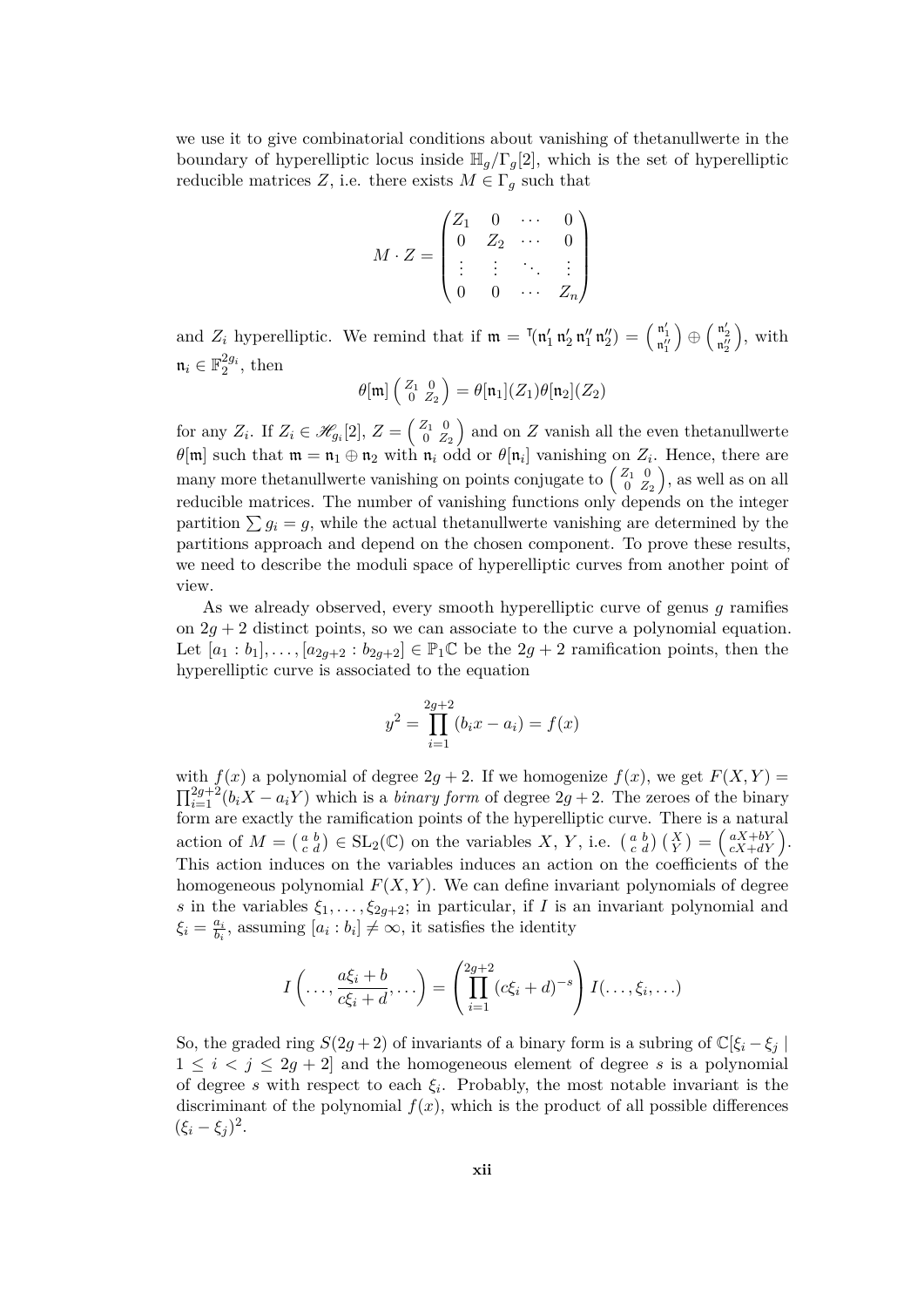The link between modular forms and invariants is pretty strong and it is provided by a result by Igusa [\[Igu67\]](#page-71-5): there is a ring homomorphism

$$
\rho
$$
: subring of  $A(\Gamma_g) \to S(2, 2g + 2)$ 

which increases the weight by a  $\frac{1}{2}g$  ratio. Moreover, Igusa points out that the domain coincides with  $A(\Gamma_g)$  for every odd g and for  $g = 2, 4$ , and there is a sufficient condition for the domain to coincide with  $A(\Gamma_q)$ : we need to find an odd weight element  $\psi \in A(\Gamma_q[2])_k$  which is a polynomial in the theta-constants and which satisfies  $\psi(Z) \neq 0$  for at least one point *Z* associated with a hyperelliptic curve. We proved that this is always the case by giving explicitly the modular form of odd weight as a product of 2*k* suitable thetanullwerte, as well as the hyperelliptic point on which the modular form does not vanish. We can give an explicit version of this homomorphism by defining it on the eighth powers of thetanullwerte, i.e. let  $\theta[\mathfrak{m}]^8 \in A(\Gamma_g[2])$ , where m is a characteristic associated to the partition  $T \cup T^c = \{1, \ldots, 2g + 2\}$ , and define

$$
\rho(\theta[\mathfrak{m}]^8) = \prod_{i,j \in T} (\xi_i - \xi_j)^2 \prod_{i,j \in T^c} (\xi_i - \xi_j)^2
$$

This morphism plays a central role in the understanding of the boundary structure that we will see in a while.

When we talk about invariants of binary forms, we are studying the configurations of points on a projective line. These are closely related to hyperelliptic curves, since every smooth hyperelliptic curve is an admissible double covering of a  $2g + 2$  pointed projective line, where the  $2q + 2$  are all distinct. If we take tree-like hyperelliptic curves, we need to collapse some of the branches to a *central component*, following Avritzer and Lange ideas ([\[AL02\]](#page-70-1)); the associated binary form is a polynomial with multiple roots, which is still a stable binary form, i.e. no root is of multiplicity  $m \geq q+1$ ; this approach let us study hyperelliptic curves from a combinatorial point of view. In fact, to any  $2q+2$  pointed tree-like rational curve, we can associate its dual graph: each vertex represent a component of the curve and two vertices are connected by an edge if the corresponding components intersect. This graph is actually a tree and we can label every vertex with a subset  $\hat{D}_i \subseteq \{1, \ldots, 2g + 2\}$  of the set of the marking points. Hence, using the combinatorial tools introduced in Section [1.2,](#page-19-0) we can establish that the curve belong to certain divisors of the moduli space, therefore to their intersection; using the generalized valuation on the ring of invariants and the  $\rho$  morphism, we can determine which thetanullwerte vanish on the period matrix of the curve. The criterion is quite simple: as usual, we associate to every characteristic a partition, and we split the partition on every  $\overline{D_i}$ : if the split partition is balanced on every vertex, then the corresponding thetanullwerte does not vanish. This allow us to count how many thetanullwerte vanish on a certain reducible matrix. This number was already know, since we can compute it using characteristic theory, but this new approach is easier. Moreover, a similar approach let us count how many curves share the same tree structure, and how many curves have a period matrix which is conjugate to a block period matrix, as well as the automorphism groups of every component.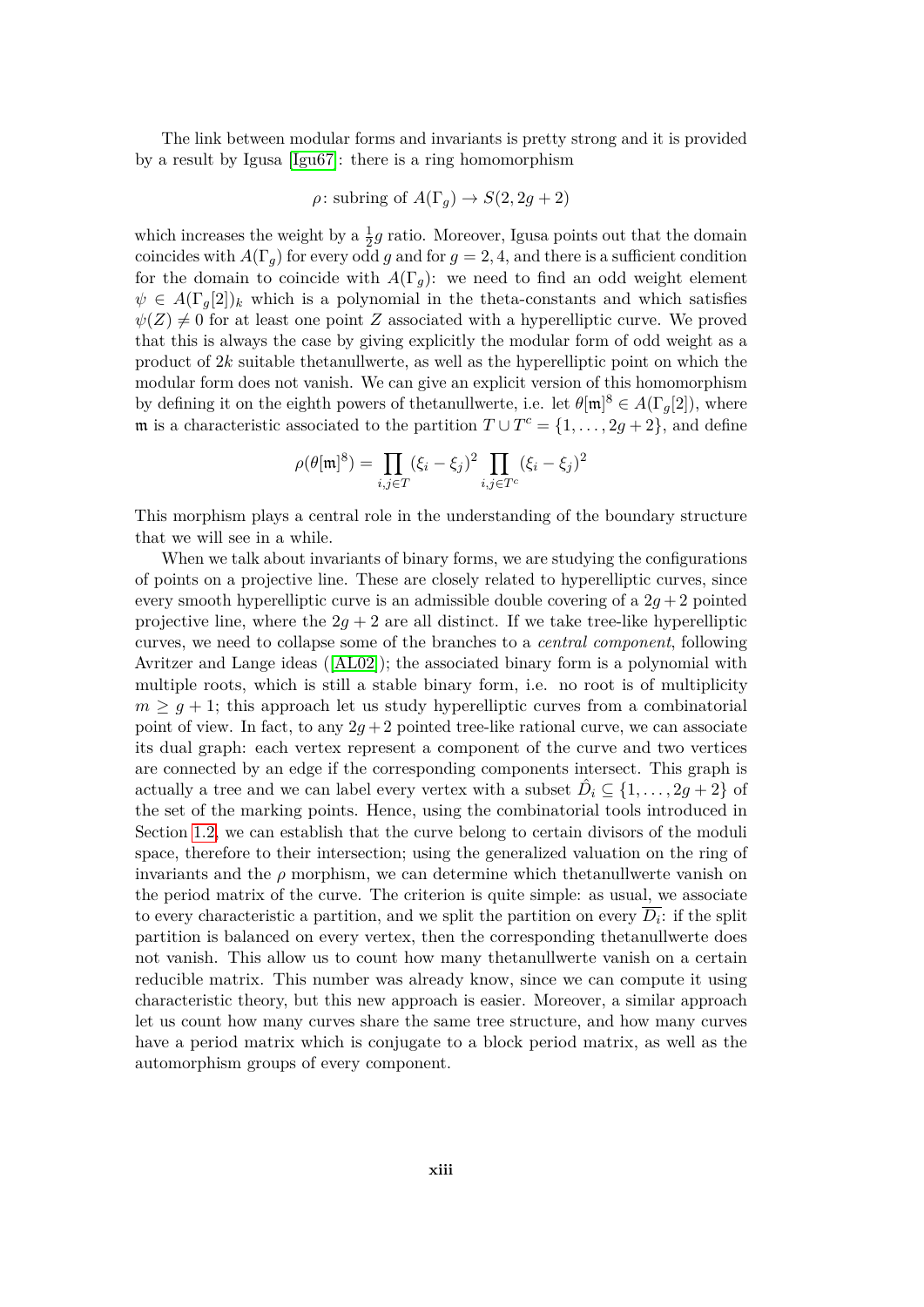**Summary of the Chapters** In the Chapter [1](#page-16-0) we introduce many technical tools which are extremely useful in the rest of the thesis. We will also give the fundamental results about modular forms and projective invariants.

- In Section [1.1](#page-16-1) we will describe the group of characteristics that parametrize the thetanullwerte.
- In Section [1.2](#page-19-0) we will introduce the group of partitions, which is isomorphic to the group of characteristics. One isomorphism is explicitly given, and this will play a central role in our discussion. Moreover, we introduce the notion of *split* of partitions. This is a very important and technical step; it is easy to master, but difficult to describe it. This is mainly a combinatoric approach, which will be very useful also in the last chapter.
- In Section [1.3](#page-30-0) we introduce the modular group  $\Gamma_q$  and its congruence subgroups. We will also recall some classical and useful results about these groups.
- In Section [1.4](#page-31-0) we introduce the Siegel upper-half plane and its quotients with respect to the congruence subgroups. The quotient  $\mathbb{H}_q/\Gamma_q = \mathscr{A}_q$  is the modular variety of the principally polarized abelian varieties, and its level 2 version  $\mathscr{A}_q[2]$  will be one of the space in which the moduli space of hyperelliptic curves live. Moreover, in this Section we introduce the ring of modular forms and we sketch some fundamental properties for the thetafuntions. In particular, we prove that the<br>tanullwerte are modular forms of weight  $\frac{1}{2}$  with respect to a certain congruence subgroup Γ*g*[4*,* 8].
- In Section [1.5](#page-37-0) we briefly describe the braid group.
- In Section [1.6](#page-38-0) we introduce the space  $S(2g + 2)$  of invariants of a binary form of degree  $2g + 2$ . This is also useful since it is related to the space of moduli of  $2g + 2$ -pointed curves of genus 0, which is isomorphic to the moduli space of hyperelliptic curves. The ring  $S(2g + 2)$  is closely related to the ring of modular forms with respect to  $\Gamma_q$ .

In Chapter [2](#page-44-0) we want to develop a more geometrical point of view. We introduce various moduli spaces related to hyperelliptic curves, and we point out that the curves we are interested in are the tree-like hyperelliptic curve, which are also known as hyperelliptic curves of compact type. Moreover, we give fundamental results about the hyperelliptic locus inside  $\mathscr{A}_q[2]$ . In this chapter, we give two new results. The first one is Theorem [2.11,](#page-52-0) which is a generalization of a result of Igusa in [\[Igu67\]](#page-71-5): Igusa proved that the  $\rho$  morphism was defined on a subring of  $A(\Gamma_q)$ , and it was actually defined on  $A(\Gamma_g)$  for odd *g* or  $g = 2, 4$ ; moreover, he stated that *ρ* was defined on the whole ring if we can provide an odd weight element, and we proved with a combinatorial argument that this is always the case, hence  $\rho$  is always defined on the whole  $A(\Gamma_q)$ . The last Section of this Chapter describe an affine stratification for the moduli space of curves: this is a result of a joint work with Claudio Fontari ([\[FP11\]](#page-70-2)). We proved that there exist suitable modular forms which determine the open sets for the covering. This proves Loojienga conjecture for  $q = 4, 5$ . It is still an open question if this conjecture is true also for  $q \geq 6$ .

In Chapter [3](#page-60-0) we study the geometry of the curves of compact type. We generalize a work by Tsuyumine [\[Tsu86\]](#page-72-0), and we check that we can reformulate the vanishing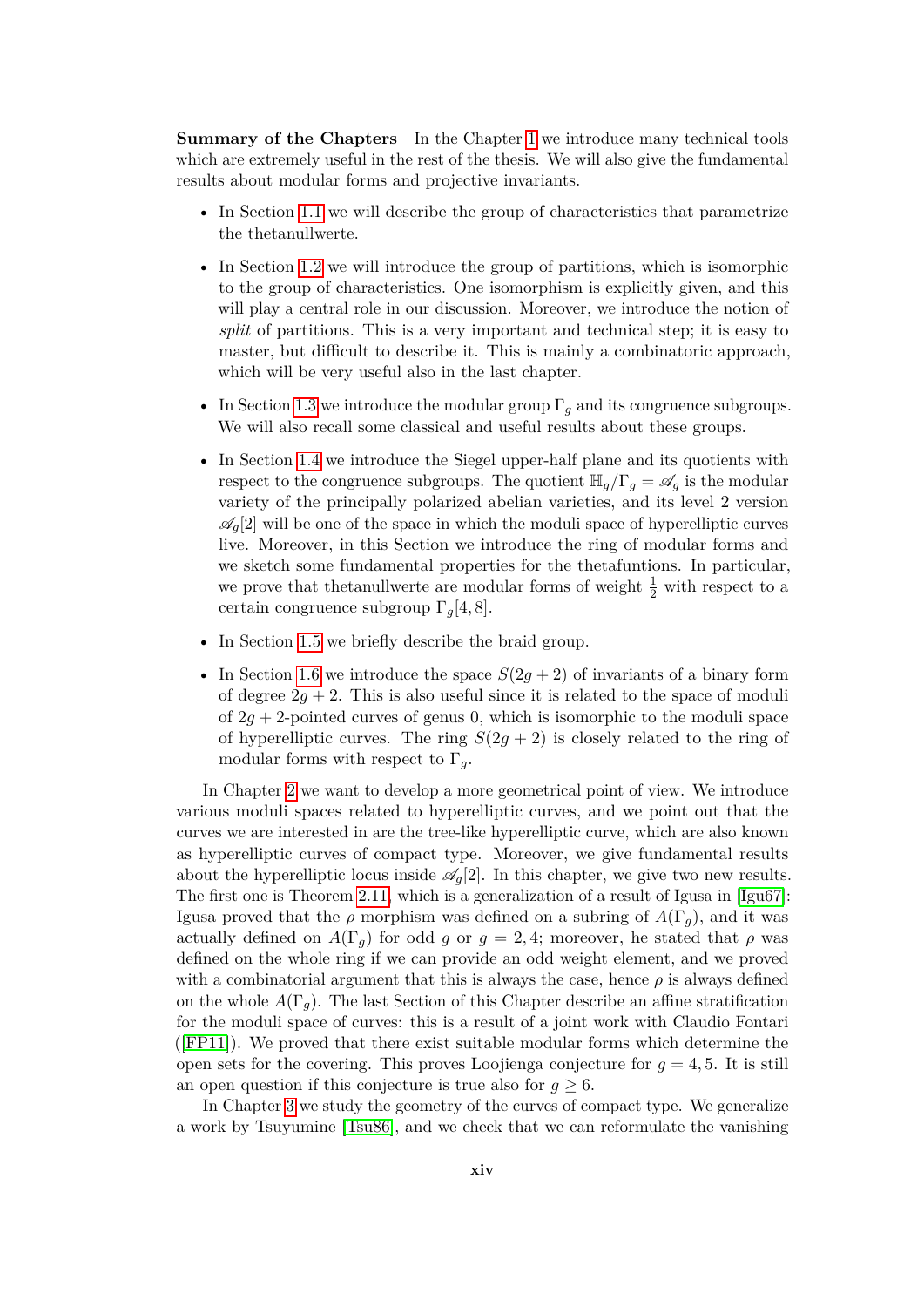theorem in a more general way. In particular, we can give combinatorial criteria for a thetanullwerte vanishing on a certain divisor; this criterion will strongly rely on the notion of split of partitions that we introduced in Section [1.2](#page-19-0)

In Chapter [4](#page-64-0) we will introduce *linegrams*, i.e. line diagrams, which are helpful in describe the combinatorial structure of the tree-like curves. In fact, it is very difficult to count the number of components of the boundary of the moduli space of hyperelliptic curves of genus *g* of compact type which share the same partition  $\sum g_i = g$ . With this construction we find a nice formula and we can give many combinatorial result in an easy way. This is a much more abstract Chapter, since we try to rely only on the combinatorial structure and not on the geometric structure.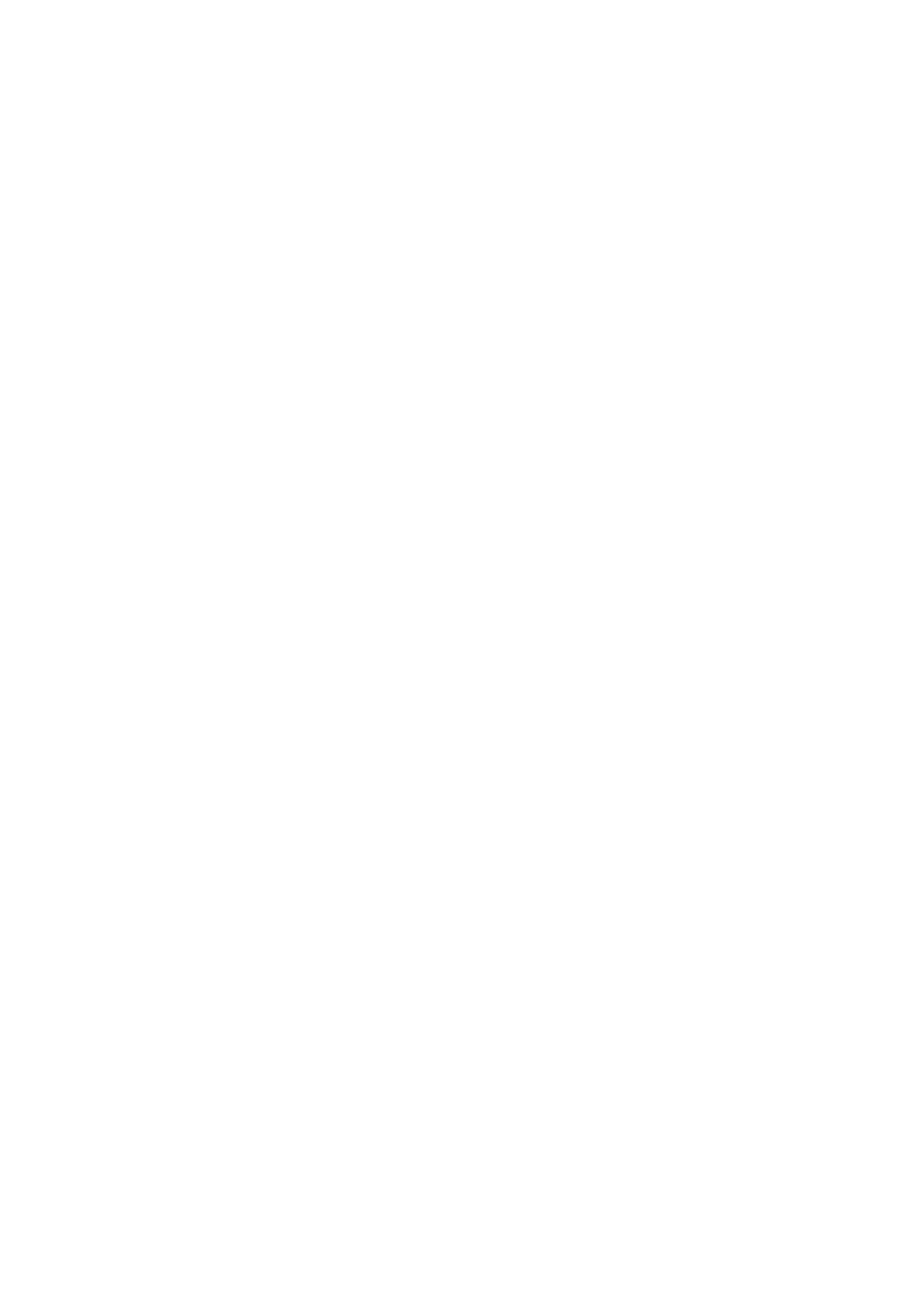### <span id="page-16-0"></span>**Chapter 1**

## **Preliminaries**

#### <span id="page-16-1"></span>**1.1 The characteristic space**

We first introduce *characteristics*, which we will use to parametrize characteristic theta functions. We will see that we have another useful parametrization, given by *partition*, which is equivalent to the previous one, but we have properties that are easier to see in one parametrization more than in the other. We will given an isomorphism which we will use as a *vocabulary* between the two parametrizations.

A characteristic is a vector  $\mathfrak{m} \in \mathbb{F}_2^{2g}$  $2^2$ . We can equip  $\mathbb{F}_2^{2g}$  with the quadratic form q defined in the following way: if  $\mathfrak{m} = \begin{pmatrix} \mathfrak{m}_1 \\ \mathfrak{m}_2 \end{pmatrix} \in \mathbb{F}_2^{2g}$  $\frac{2g}{2}$ , with  $\mathfrak{m}_1, \mathfrak{m}_2 \in \mathbb{F}_2^g$  $2^g$ , then

$$
q(\mathfrak{m})=\mathfrak{m}_1^t\mathfrak{m}_2\in\mathbb{F}_2.
$$

We also have the associated bilinear form:

$$
(\mathfrak{m},\mathfrak{n})=q(\mathfrak{m}+\mathfrak{n})-q(\mathfrak{m})-q(\mathfrak{n}).
$$

Hence, we say that  $m$  is orthogonal to  $n$  if  $(m, n) = 0$  and that  $m$  is isotropic if  $q(\mathfrak{m}) = 0$ ; if  $\mathfrak{m}$  is isotropic we can also say that  $\mathfrak{m}$  is *even*, while if  $\mathfrak{m}$  is anisotropic, i.e.  $q(\mathfrak{m}) = 1$ , then we say it is *odd*. We can also use a multiplicative definition: let  $e(\mathfrak{m}) = (-1)^{q(\mathfrak{m})}$  and  $e(\mathfrak{m}, \mathfrak{n}) = (-1)^{(\mathfrak{m}, \mathfrak{n})}$ : hence  $\mathfrak{m}$  is even (resp. odd) if  $e(\mathfrak{m}) = 1$ (resp. -1). We will denote with  $\mathcal{F}_{e}^{g}$  the set of even characteristics and with  $\mathcal{F}_{o}^{g}$  the set of odd characteristics. These sets are not subspaces of  $\mathbb{F}_2^{2g}$  $\frac{2g}{2}$  and we have the following Lemma

**Lemma 1.1.** We have  $2^{g-1}(2^g + 1)$  isotropic vectors in  $\mathbb{F}_2^2g$ , i.e.  $|\mathcal{F}_e^g| = 2^{g-1}(2^g + 1)$ *. The number of anisotropic vectors is*  $2^{g-1}(2^g - 1)$ *, i.e.*  $|\mathcal{F}^g_o| = 2^{g-1}(2^g - 1)$ *.* 

*Proof.* We prove this by induction. For  $g = 1$  we have three isotropic vectors  $\binom{0}{0}$ ,  $\binom{0}{1}$ ,  $\binom{1}{0}$  and one anisotropic vector  $\binom{1}{1}$ . Let  $\mathfrak{m} = \mathfrak{m}_1 * \mathfrak{m}_2 *$  be a vector in  $\mathbb{F}_2^{2g}$  $_{2}^{2g}$ , with  $\binom{m_1}{m_2}$  ∈  $\mathbb{F}_2^{2(g-1)}$  $2^{2(g-1)}$ . Hence **m** is even if and only if  $\begin{pmatrix} \mathfrak{m}_1 \\ \mathfrak{m}_2 \end{pmatrix}$  is even and  $\begin{pmatrix} * \\ * \end{pmatrix}$  is even of if those are both odd. Hence we have

$$
\begin{aligned} |\mathcal{F}_e^g| &= 3|\mathcal{F}_e^{g-1}| + |\mathcal{F}_o^{g-1}| = 3 \cdot 2^{g-2}(2^{g-1}+1) + 2^{g-2}(2^{g-1}-1) = \\ &= (3+1)2^{g-1}2^{g-2} + (3-1)2^{g-2} = \\ &= 2^{g-1}(2 \cdot 2^{g-1}+1) = 2^{g-1}(2^g+1). \end{aligned}
$$

The analogous holds for  $|\mathcal{F}_o^g|$ .

 $\Box$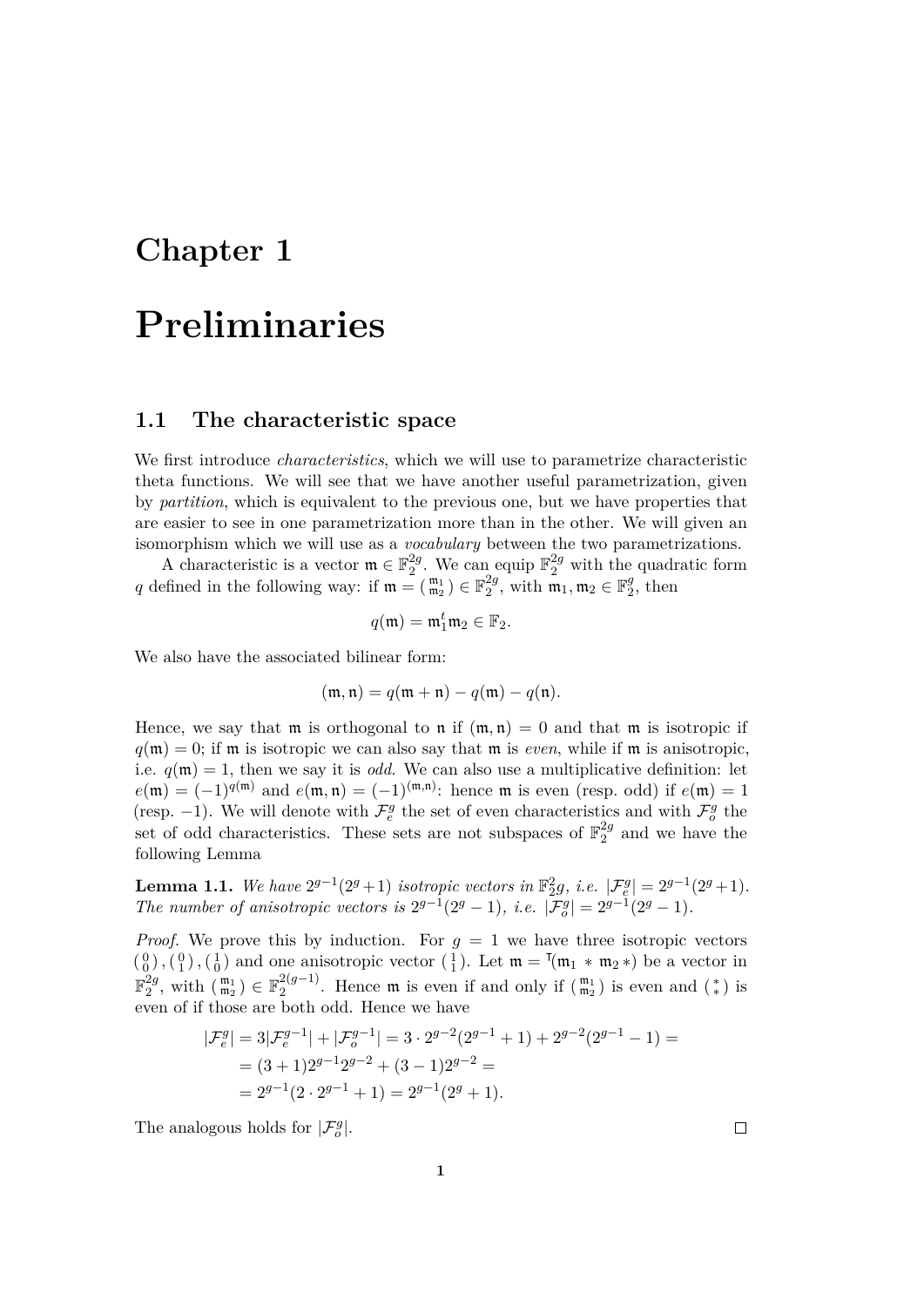**Definition 1.1.** *If*  $m_1, m_2, m_3$  *are characteristics, we can define* 

 $e(\mathfrak{m}_1, \mathfrak{m}_2, \mathfrak{m}_3) = e(\mathfrak{m}_1)e(\mathfrak{m}_2)e(\mathfrak{m}_3)e(\mathfrak{m}_1 + \mathfrak{m}_2 + \mathfrak{m}_3).$ 

*Hence we say that a triple*  $\mathfrak{m}_1, \mathfrak{m}_2, \mathfrak{m}_3$  *is* azygetic *if*  $e(\mathfrak{m}_1, \mathfrak{m}_2, \mathfrak{m}_3) = -1$ *, while it is* sizygetic *if*  $e(\mathfrak{m}_1, \mathfrak{m}_2, \mathfrak{m}_3) = 1$ .

Since the action of  $\Gamma_g$  fixes the parity of each characteristic, it also fixes the parity of the triples, i.e. it sends an azygetic sequence in another azygetic sequence.

**Definition 1.2** (Azygetic Sequence). A subset of distinct characteristics  $\{\mathfrak{m}_1, \ldots, \mathfrak{m}_r\}$ *is an azygetic sequence if every triple*  $\mathfrak{m}_i, \mathfrak{m}_j, \mathfrak{m}_k$ *, with*  $1 \leq i < j < k \leq r$  *is azygetic.* 

We have that the longest azygetic sequence in  $\mathbb{F}_2^{2g}$  has  $2g + 2$  elements, so it makes sense to give the following definition.

**Definition 1.3** (Fundamental System)**.** *A* fundamental system *is an azygetic sequence with* 2*g* + 2 *elements. A* special fundamental system *is a fundamental system with g anisotropic elements and g* + 2 *isotropic elements.*

We will make use of the following Lemma by Igusa ([\[Igu80\]](#page-71-6)).

 $\textbf{Lemma 1.2.} \ \textit{Let} \ \mathfrak{m}_1, \ldots, \mathfrak{m}_{2k+1} \in \mathbb{F}_2^{2g}$ 2 *, hence the following formula holds*

$$
e\left(\sum_{i=1}^{2k+1}\mathfrak{m}_i\right)=\prod_{i=1}^{2k+1}e(\mathfrak{m}_i)\cdot\prod_{1
$$

With this Lemma we prove the following.

<span id="page-17-0"></span>**Lemma 1.3.** Let  $\mathfrak{m}_1, \ldots, \mathfrak{m}_{2g+2}$  be a special fundamental system, with  $\mathfrak{m}_{2g+2} = 0$ . *If*  $\bar{\mathfrak{m}} = \sum_{i=1}^{g} \mathfrak{m}_i$ , then every even characteristic is given by  $\bar{\mathfrak{m}} + \sum_{i \in I} \mathfrak{m}_i$  with  $I \subseteq$  $\{1, \ldots, 2g+1\}$  and  $|I| \equiv g+1 \mod 4$  or  $|I^c| \equiv g+1 \mod 4$ ; similarly, every odd *characteristic is given by the same formula, but*  $|I| \equiv g - 1 \mod 4$  *or*  $|I^c| \equiv g - 1$ mod 4*.*

*Proof.* We need to check that  $\bar{\mathfrak{m}}$  +  $\sum_{i\in I} \mathfrak{m}_i$  with  $I \subseteq \{1, \ldots, 2g+1\}$  and  $|I| \equiv g+1$ mod 4 or  $|I^c| \equiv g + 1 \mod 4$  is an even characteristic; we note that  $|I^c| \equiv g + 1$ mod 4 is equivalent to  $|I| \equiv g \mod 4$ . Moreover, if  $I' = \{1, \ldots, g\} \triangle I$ ,

$$
\bar{m} + \sum_{i \in I} \mathfrak{m}_i = \sum_{i \in I'} \mathfrak{m}_i.
$$

We eventually add  $2g + 2$  to *I'* so that  $|I'| = 2k + 1 - g$ . Hence  $\bar{m} + \sum_{i \in I'} m_i$  is the sum of  $2k + 1$  characteristics. We have that

$$
e\left(\sum_{i\in I'}\mathfrak{m}_i\right)=\underbrace{\prod_{i\in I'}e(\mathfrak{m}_i)}_{P_1}\cdot\underbrace{\prod_{1\leq i\leq j}e(\mathfrak{m}_1,\mathfrak{m}_i,\mathfrak{m}_j)}_{P_2}
$$

and let  $|I' \cap \{1, ..., g\}| = t$ . We compute  $P_1$  and  $P_2$  separately. As for  $P_1$ , we have that only  $g - t$  of the first g odd characteristics survive, while the others  $2k + 1 - g - t$  are even. Hence  $P_1 = (-1)^{g-t}$ . On the other side, we are using an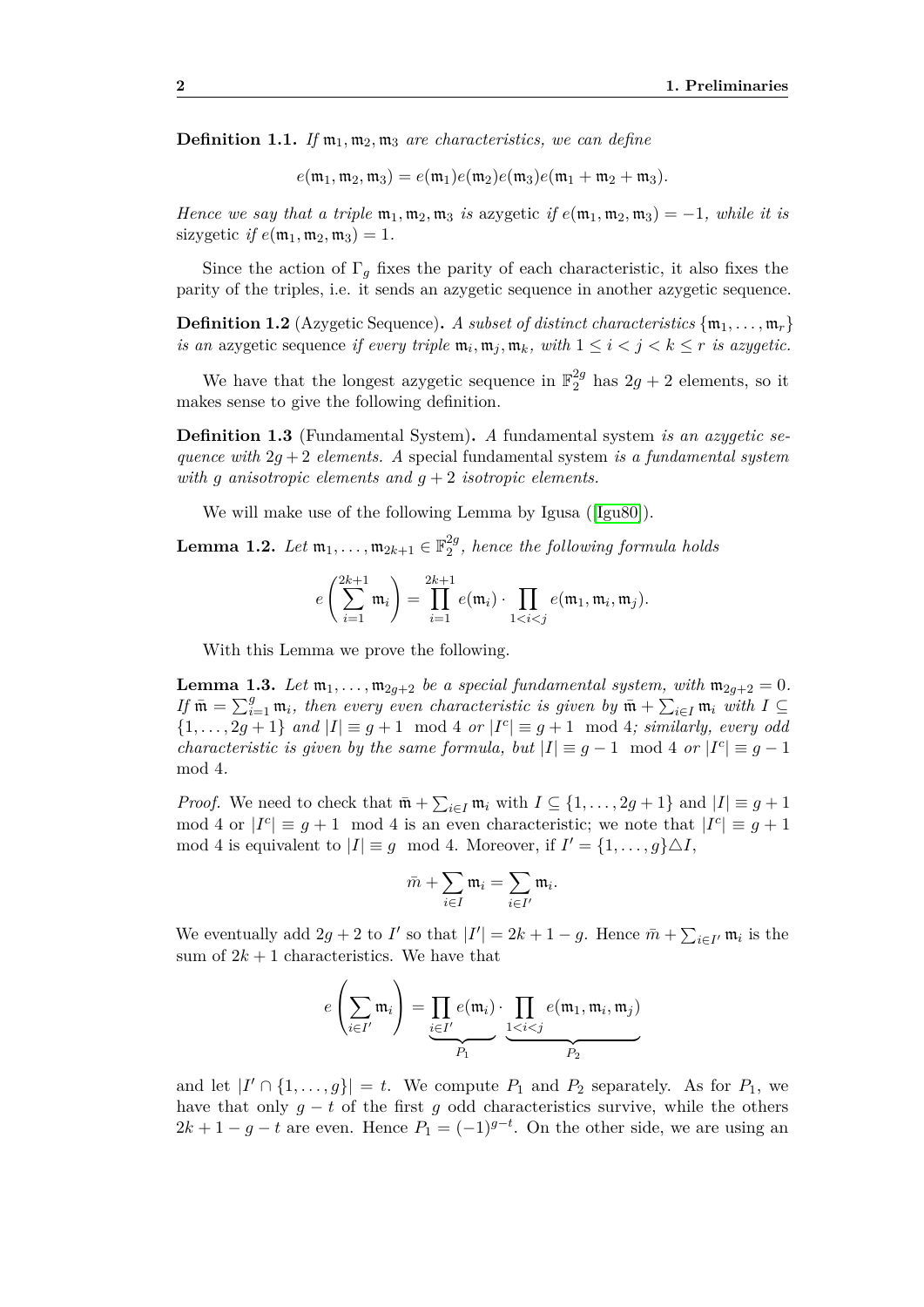azygetic sequence of characteristics, so  $e(\mathfrak{m}_1, \mathfrak{m}_i, \mathfrak{m}_j) = -1$  for every  $1 < i < j$ ; we have  $\binom{2k+1-g-t+(g-t)-1}{2}$  $i^{+(g-t)-1}_{2}$  such couple of *i*, *j*, hence

$$
P_2 = (-1)^{\binom{2k-2t}{2}} = (-1)^{(2k-2t)(2k-2k-1)/2} = (-1)^{t-k}.
$$

So we have that

$$
e\left(\sum_{i\in I'} \mathfrak{m}_i\right) = (-1)^{g-t} \cdot (-1)^{t-k} = (-1)^{g-k}
$$

Since  $2k + 1 - g \equiv g + 1 \mod 4$ , we also have that  $2k - 2g = 2(k - g) \equiv 0$ mod 4, hence  $k - g \equiv 0 \mod 2$ , so  $e\left(\sum_{i \in I'} \mathfrak{m}_i\right) = 1$ . The same proof holds for odd characteristics.  $\Box$ 

<span id="page-18-0"></span>**Example 1.1.** We will give a classical example of such a fundamental system. Let *M* be the following  $2g \times 2g + 2$  matrix:

$$
M = \left(\begin{array}{c|c} & Id_g & & 0 & 0 \\ & Id_g & & \vdots & \vdots \\ \hline & & & 0 & 0 \\ \hline & & & 0 & 0 \\ & & & & 0 \\ \end{array}\right), \quad \delta_g = \left(\begin{array}{c|c} & 0 & 0 & 0 \\ \vdots & & \vdots & \vdots \\ \hline & & 0 & 0 \\ \hline & & & 0 \\ \end{array}\right),
$$

where  $\delta_q$  is the upper triangular unipotent matrix of degree g with  $\delta_{i,j} = 1$  for all  $i \leq j$  and 0 elsewhere. Hence the columns  $\{\mathfrak{m}_1, \ldots, \mathfrak{m}_{2q+2}\}$  are a special fundamental system.

We have an action of the group  $\Gamma_g$ , which we will describe in Section [1.3,](#page-30-0) which we need to introduce now. Let  $M = \begin{pmatrix} A & B \\ C & D \end{pmatrix} \in \Gamma_g$  and  $\mathfrak{m} \in F_2^{2g}$  $i_2^{2g}$ , then

$$
M \cdot \mathfrak{m} = \begin{pmatrix} D & -C \\ -B & A \end{pmatrix} \mathfrak{m} + \begin{pmatrix} (C^{\dagger}D)_0 \\ (A^{\dagger}B)_0 \end{pmatrix}.
$$

This action preserves the quadratic form  $q$ , hence it preserves the parity of the characteristics. By the way,  $\Gamma_q$  acts transitively on the set of even characteristics and on the set of odd characteristics, hence  $\mathbb{F}_2^{2g}$  $2^g$  splits in two orbits  $\mathcal{F}^g_e \cup \mathcal{F}^g_o$ . Moreover, the group  $\Gamma_q[2] \subseteq \Gamma_q$  fixes every single characteristic, trivially. There exists a group  $\Gamma_g[2] \subseteq \Gamma \subseteq \Gamma_g$  which does not fix the space of characteristics point-wise, but it fixes every special fundamental system. Hence, we have that  $\Gamma_g/\Gamma$  is a group which acts transitively on the set of special fundamental systems, while  $\Gamma/\Gamma_q[2]$  permutes the characteristics inside every special fundamental system, while fixing the parity. Moreover,  $\Gamma/\Gamma_g[2] \cong S_g \times S_{g+2}$ .

Moreover, if  $m_1, m_2, m_3$  are azygetic, then  $Mm_1, Mm_2, Mm_3$  are still azygetic. We have the follwing Lemma.

**Lemma 1.4.** Let  $(\mathfrak{m}_1, \ldots, \mathfrak{m}_k)$  and  $(\mathfrak{n}_1, \ldots, \mathfrak{n}_k)$  be two ordered *k*-tuples of charac*teristics. Then, there exists*  $M \in \Gamma_g$  *such that*  $M\mathfrak{m}_i = \mathfrak{n}_i$  *for each*  $i = 1, \ldots, n$  *if and only if the following holds:*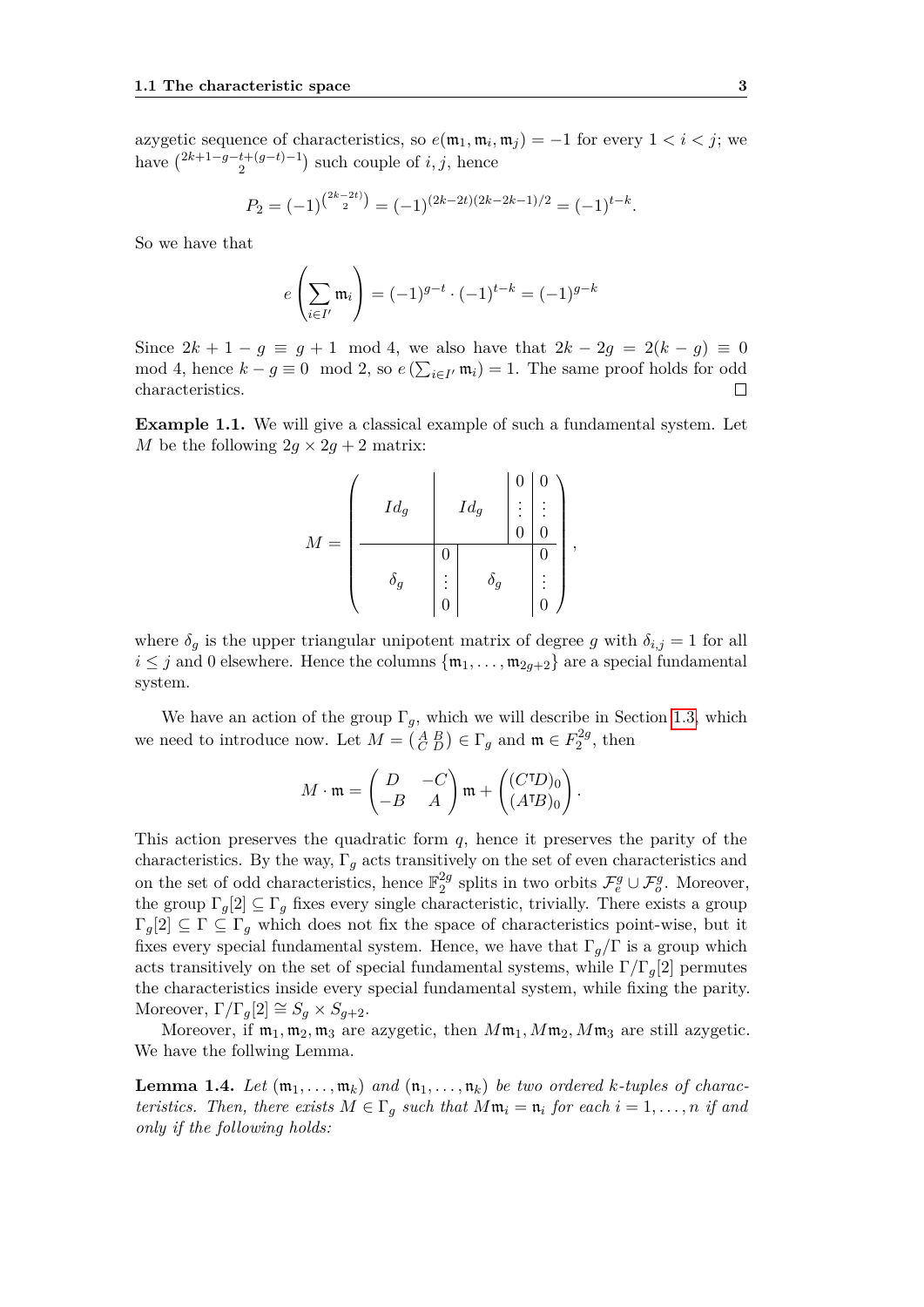- *1.*  $e(\mathfrak{m}_i) = e(\mathfrak{n}_i)$  *for each*  $i = 1, ..., k$ *,*
- *2.*  $e(\mathfrak{m}_i, \mathfrak{m}_j, \mathfrak{m}_l) = e(\mathfrak{n}_i, \mathfrak{n}_j, \mathfrak{n}_l)$  *for each*  $1 \leq i < j < l \leq k$ *,*
- *3. whenever*  $\{\mathfrak{m}_1, \ldots, \mathfrak{m}_{2l}\} \subseteq \{\mathfrak{m}_1, \ldots, \mathfrak{m}_k\}$  *is such that*  $\mathfrak{m}_1 + \ldots + \mathfrak{m}_{2l} \neq 0$ , then  $n_1 + \ldots + n_{2l} \neq 0.$

Hence, we have the following important Corollary

**Corollary 1.4.1.** Let  $\mathfrak{m}_1, \ldots, \mathfrak{m}_q$  and  $\mathfrak{n}_1, \ldots, \mathfrak{n}_q$  be two different ordenings of a *g-tuple of even characteristics, such that*

$$
e(\mathfrak{m}_i, \mathfrak{m}_j, \mathfrak{m}_k) = e(\mathfrak{n}_i, \mathfrak{n}_j, \mathfrak{n}_k);
$$

*hence, there exists an elementi*  $M \in \Gamma_q/\Gamma_q[2]$  *such that*  $M\mathfrak{m}_i = \mathfrak{n}_i$  *for each*  $i =$ 1*, . . . , g.*

Let  $k_1 + k_2 = g$ . We can decompose  $\mathbb{F}_2^{2g} = \mathbb{F}_2^{2k_1} \oplus \mathbb{F}_2^{2k_2}$  in the following way: if  $\mathfrak{m} \in \mathbb{F}_2^{2g}$  $2^2$ , then

$$
\mathfrak{m} = \mathfrak{n} \oplus \mathfrak{n}' = \begin{pmatrix} \mathfrak{n}_1 \\ \mathfrak{n}_1' \\ \mathfrak{n}_2' \end{pmatrix},\tag{1.1}
$$

where  $\mathfrak{n} = \begin{pmatrix} \mathfrak{n}_1 \\ \mathfrak{n}_2 \end{pmatrix} \in \mathbb{F}_2^{2k_1}$  and  $\mathfrak{n}' = \begin{pmatrix} \mathfrak{n}'_1 \\ \mathfrak{n}'_2 \end{pmatrix}$  $\Big) \in \mathbb{F}_2^{2k_2}.$ 

**Remark 1.1.** If  $\mathfrak{n} \in \mathcal{F}_e^{k_1}$  and  $\mathfrak{n}' \in \mathcal{F}_e^{k_2}$ , then  $\mathfrak{n} \oplus \mathfrak{n}' \in \mathcal{F}_e^{g}$ . By the way, if  $\mathfrak{n} \in \mathcal{F}_o^{k_1}$  and  $\mathfrak{n}' \in \mathcal{F}_o^{k_2}$  then  $\mathfrak{n} \oplus \mathfrak{n}' \in \mathcal{F}_e^{g}$ . On the contrary, if  $\mathfrak{n} \in \mathcal{F}_e^{k_1}$  and  $\mathfrak{n}' \in \mathcal{F}_o^{k_2}$  (or viceversa) then  $\mathfrak{n} \oplus \mathfrak{n}' \in \mathcal{F}_o^g$ . Hence we can write

$$
\mathcal{F}_e^g = \mathcal{F}_e^{k_1} \oplus \mathcal{F}_e^{k_2} \cup \mathcal{F}_o^{k_1} \oplus \mathcal{F}_o^{k_2}
$$

$$
\mathcal{F}_o^g = \mathcal{F}_e^{k_1} \oplus \mathcal{F}_o^{k_2} \cup \mathcal{F}_o^{k_1} \oplus \mathcal{F}_e^{k_2}
$$

Moreover, we can iterate this decomposition for every integer partition  $\sum k_i = g$ , and get  $\bigoplus \mathbb{F}_2^{2k_i} = \mathbb{F}_2^{2g}$  $_2^{2g}$ . This is only a canonical split. More generally, any isomorphism

$$
\psi_M\colon \mathbb{F}_2^{g_1}\oplus\ldots\mathbb{F}_2^{g_n}\to\mathbb{F}_2^g
$$

with  $\sum g_i = g$ , such that  $e(\mathfrak{m}_1 \oplus \ldots \oplus \mathfrak{m}_n) = e(\mathfrak{m}_1) \cdot \ldots \cdot e(\mathfrak{m}_n)$ , is given fixing a matrix  $M \in \Gamma_g$  which acts on characteristics via [1.8;](#page-34-0) hence we have  $\psi_M(\mathfrak{m}_1, \ldots, \mathfrak{m}_n)$  =  $M \cdot (\mathfrak{m}_1 \oplus \ldots \oplus \mathfrak{m}_n)$ . Indeed, every matrix  $M \in \Gamma_g$  fixes the quadratic form *q* (see Section [1.8\)](#page-34-0) hence the parity is preserved. Note that there are more choices for *M* which define the same  $\psi_M$ . At any rate, let  $\Psi_g$  be the set of all the maps  $\psi_M$ .

#### <span id="page-19-0"></span>**1.2 The partitions space**

Let  $S = \{1, \ldots, 2g + 2\}$  and  $T \subseteq S$ , with  $|T| = k$ ; we can consider the partition  $T \cup T^c = S$  and we say that this is an *admissible partition* if  $k \equiv g + 1 \mod 2$ . Let

$$
\mathcal{P}^g = \{ T \subseteq S \mid |T| \equiv g+1 \mod 2 \} /_{\sim},
$$

where  $T \sim T'$  if  $T' = T$  or  $T' = T^c$  and this is an equivalence relation; it's easy to check that  $|\mathcal{P}^g| = 2^{2g}$ . From now on we will say simply *partition* instead of *admissible partition*.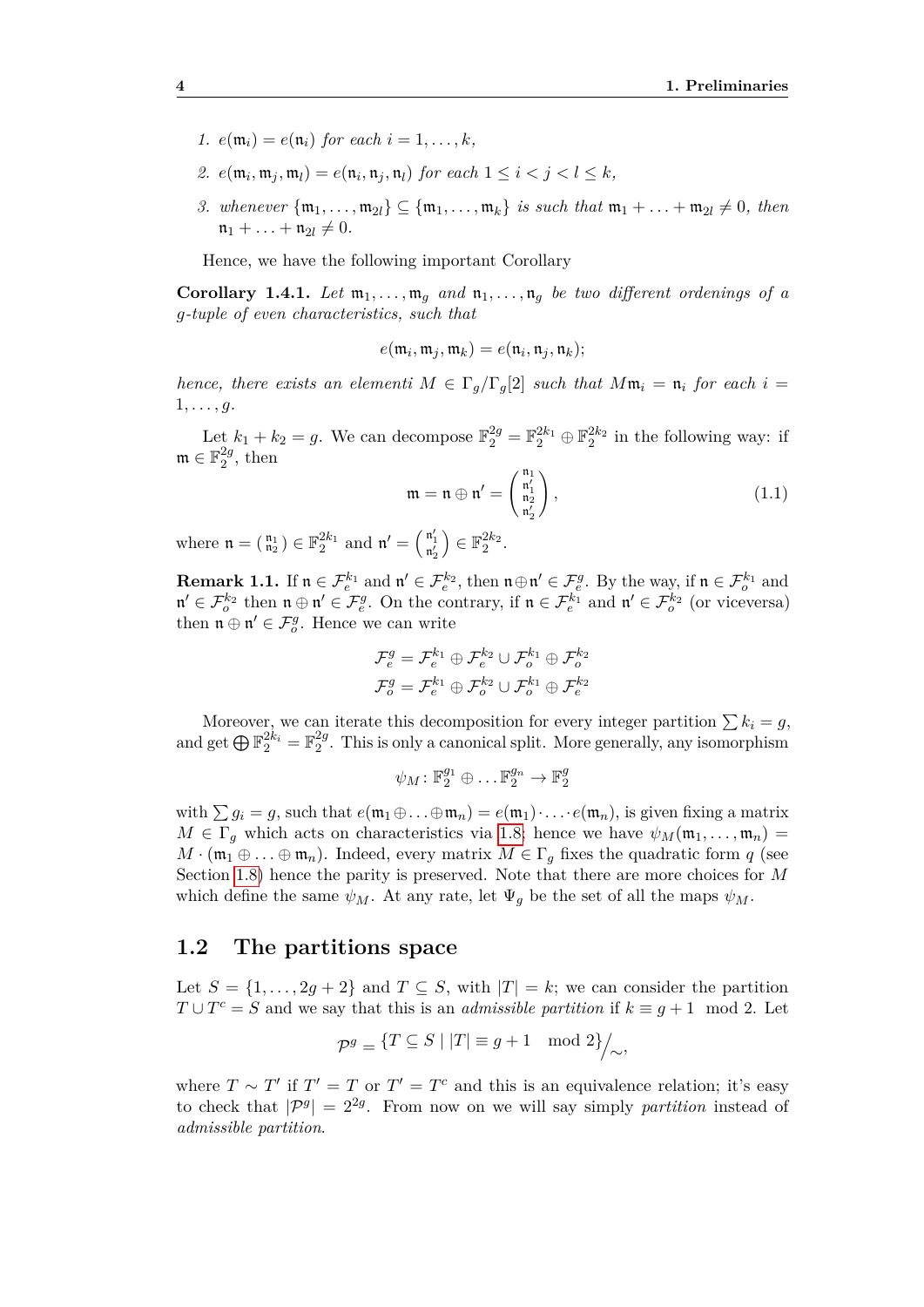**Definition 1.4.** *A partition*  $T \in \mathcal{P}^g$  *is* even *if*  $|T| \equiv g + 1 \mod 4$ *; A partition*  $T \in \mathcal{P}^g$  *is* odd *if*  $|T| \equiv g - 1 \mod 4$ *.* 

We need to check that this is a good definition, i.e. that  $|T| \equiv |T^c| \mod 4$ , which is straight forward. We will denote by  $\mathcal{P}^g_e \subseteq \mathcal{P}^g$  the subset of even partitions and by  $\mathcal{P}_{o}^{g} \subseteq \mathcal{P}^{g}$  the subset of odd partitions. We can also introduce a notation which mimics the one we used for characteristics.

**Notation.** Let  $T \in \mathcal{P}^g$ . We will denote by  $e(T) = (-1)^{\frac{g+1-|T|}{2}}$ , hence we have that  $T \in \mathcal{P}^g_e$  if  $e(T) = 1$  and  $T \in \mathcal{P}^g_o$  if  $e(T) = -1$ . Note that  $\frac{g+1-|T|}{2} \in \mathbb{Z}$ , hence  $e(T)$  is *either* 1 *or* −1*.*

**Definition 1.5** (Balanced Admissible Partition). *A partition*  $T \in \mathcal{P}^g$  *is* balanced *if*  $|T| = g + 1$ , *i.e.*  $|T| = |T^c|$ . We will denote by  $\mathcal{P}_b^g$ *b the set of balanced partitions.*

Obviously, every balanced partition is also an even partition. We want to endow  $\mathcal{P}^g$  with an abelian group structure.

**Definition 1.6** (Partitions Group Law). Let  $U \in \mathcal{P}_{b}^{g}$ , which will serve as identity *element and let*  $\Delta$  *denote the usual symmetric difference between sets. We define*  $\nabla: \mathcal{P}^g \times \mathcal{P}^g \rightarrow \mathcal{P}^g$  in the following way: if  $T_1, T_2 \in \mathcal{P}^g$ , then

$$
T_1 \triangledown T_2 = (T_1 \triangle T_2) \triangle U
$$

*So*  $(\mathcal{P}^g, \nabla, U)$  *is an abelian group.* 

We need to check that the operation is well defined, i.e. that if  $T_1, T_2 \in \mathcal{P}^g$ , then  $T_1 \triangledown T_2 \in \mathcal{P}^g$ . We note that

$$
|A \triangle B| \equiv |A| + |B| - 2|A \cup B| \equiv |A| + |B| \mod 2;
$$

hence, if  $|T_1| \equiv |T_2| \equiv g+1 \mod 2$  and  $|U|=g+1$ , we have that

$$
|T_1 \nabla T_2| \equiv |(T_1 \triangle T_2) \triangle U| \mod 2
$$
  
\n
$$
\equiv |T_1 \triangle T_2| + |U| \mod 2
$$
  
\n
$$
\equiv |T_1| + |T_2| + |U| \mod 2
$$
  
\n
$$
\equiv 3(g+1) \equiv g+1 \mod 2;
$$

by the way, since the same equivalences does not hold mod 4, i.e. it is not true that  $\mathcal{P}_e^g$  or  $\mathcal{P}_o^g$  are closed under  $\nabla$ .

**Remark 1.2.** It is easy to check that  $T \triangledown T = U$  for every  $T \in \mathcal{P}^g$ , hence  $\mathcal{P}^g$  is an abelian group of order  $2^{2g}$  and every element have order 2, so it is isomorphic to  $\mathbb{Z}_2^{2g}$  $_2^{2g}$ , which is the additive group underlying  $\mathbb{F}_2^{2g}$  $_{2}^{2g}$ . We will give an explicit, and useful, isomorphism in Theorem [1.6.](#page-21-0)

**Definition 1.7** (Fundamental System of Partitions)**.** *We say that a triple of partitions*  $T_1, T_2, T_3 \in \mathcal{P}^g$  *is* azygetic *if*  $e(T_1)e(T_2)e(T_3)e(T_1 \nabla T_2 \nabla T_3) = -1$ *, and*  ${T_1, \ldots, T_r}$  *is an azygetic sequence if every triple is azygetic. Hence, a fundamental* system of partitions *is a maximal azygetic sequence of partitions.*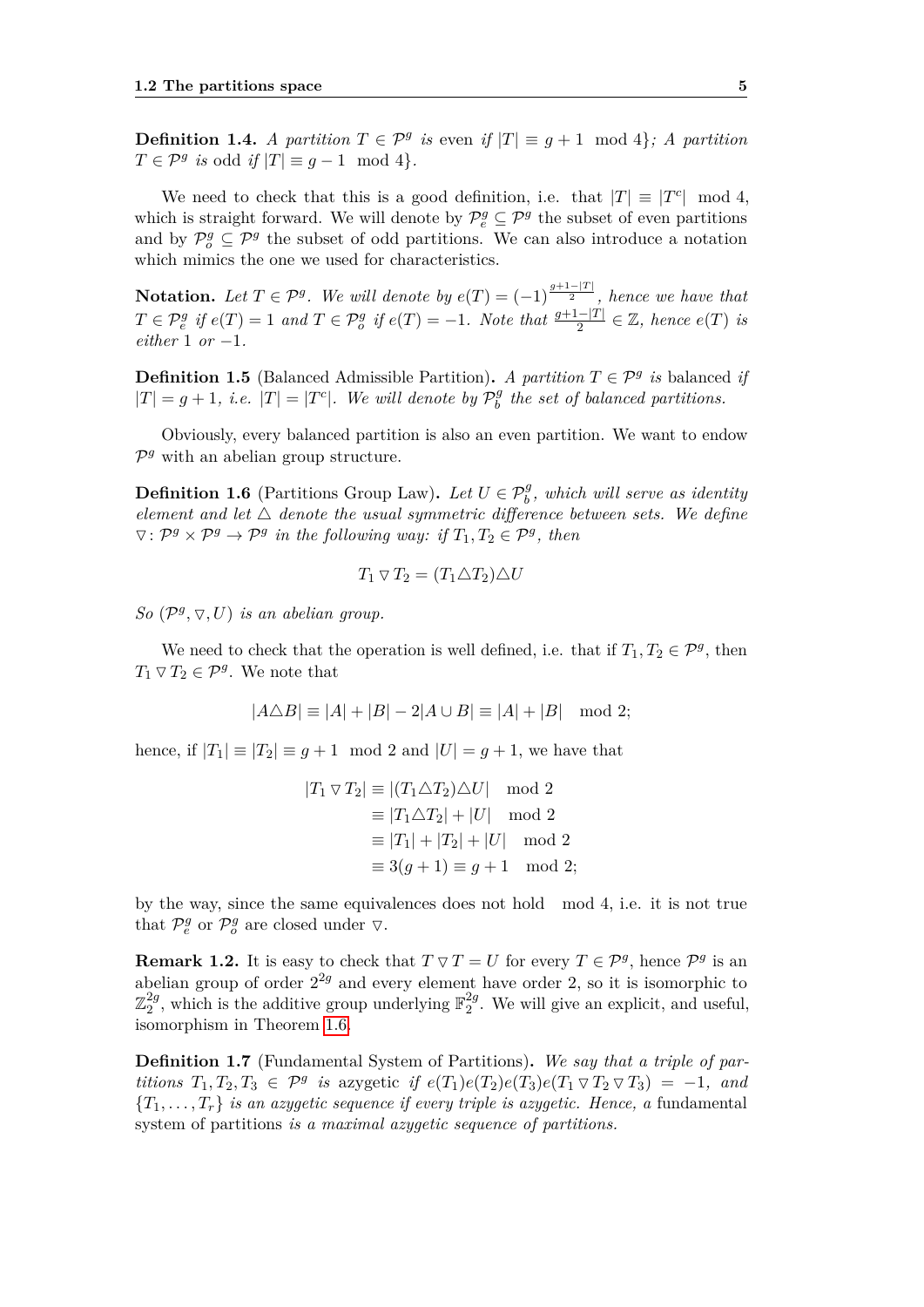**Remark 1.3.** We defined  $\nabla$  using a chosen partition  $U \in \mathcal{P}_b^g$  to be the identity, but  $T_1 \nabla T_2 \nabla T_3$  does not depend on the choice of *U*, in fact

$$
(T_1 \triangledown T_2) \triangledown T_3 = ((\mathcal{T}_1 \triangle T_2) \triangle U) \triangledown T_3 =
$$
  
=  $T_1 \triangle T_2 \triangle T_3 \triangle U \triangle U =$   
=  $T_1 \triangle T_2 \triangle T_3$ ,

and  $\triangle$  does not depend on the choice of U. Hence the fundamental systems are defined a priori.

<span id="page-21-1"></span>**Example 1.2.** We will give an example of such a fundamental system of partitions. The following  $2g + 2$  partitions form a fundamental system:

$$
E_i = \{1, \dots, g, g + 1 + i\} \text{ for } i = 0, \dots, g + 1; O_i = \{1, \dots, \hat{i}, \dots, g\} \text{ for } i = 1, \dots, g.
$$

Note that  $E_i \in \mathcal{P}^g_e$  and  $O_i \in \mathcal{P}^g_o$ ; moreover, we have that

$$
(O_i \triangledown O_j) \triangledown O_k = \{1, \ldots, \hat{i}, \ldots, \hat{j}, \ldots, \hat{k}, \ldots, g\} \in \mathcal{P}_o^g;
$$
  

$$
(E_i \triangledown E_j) \triangledown E_k = \{1, \ldots, g, g+1+i, g+1+j, g+1+k\} \in \mathcal{P}_e^g;
$$

hence  $E_i, E_j, E_k$  and  $O_i, O_j, O_k$  are azygetic; further computations show that  $F =$  $\{O_1, \ldots, O_g, E_0, \ldots, E_{g+1}\}\$ is an azygetic sequence. Moreover, if we fix  $U \in \mathcal{P}_{b}^g$ , we have that

$$
E_0 \nabla \ldots \nabla E_{g+1} \nabla O_1 \nabla \ldots \nabla O_g = U,
$$

We want to give an explicit way to write every  $T \in \mathcal{P}^g$  as a combination of partitions of the fundamental system.

<span id="page-21-2"></span>**Lemma 1.5.** *Let*  $g+1 \notin T \in \mathcal{P}^g$ ,  $T_o = T \cap \{1, \ldots, g\}$  *and*  $T_e = T \cap \{g+2, \ldots, 2g+2\}$ *.* Let  $\overline{O} = \nabla_{i=1}^g O_i$ . We have that

$$
T = \bar{O} \vee \bigvee_{i \in T_o} O_i \vee \bigvee_{i \in T_e} E_{i - (g+1)}.
$$

The proof is an easy check. Note that the hypothesis  $g + 1 \notin T$  is just a technical hypothesis which can be dropped since we can always switch between *T* and *T c* .

<span id="page-21-0"></span>**Theorem 1.6.** *Let M as in Example [1.1](#page-18-0) and let M<sup>i</sup> denote the i-th column of the matrix. Let F be the fundamental system of partitions defined in Example [1.2.](#page-21-1) Let*  $\varphi: \{M_1, \ldots, M_{2q+2}\} \to F$  *such that* 

$$
\varphi(M_i) = \begin{cases} O_i & \text{if } i = 1, \dots, g \\ E_{2g+2-i} & \text{if } i = 0, \dots, g+1, \end{cases}
$$

*Then*  $\varphi$  *defines an abelian groups morphism, which we will call*  $\varphi$  *again,*  $\varphi$ :  $\mathbb{F}_2^{2g} \to \mathcal{P}^g$ *such that*

- $(i) \varphi(0) = E_0;$
- *(ii) if*  $\mathfrak{m} \in \mathcal{F}_e^g$  *(resp.*  $\mathcal{F}_o^g$ *), then*  $\varphi(\mathfrak{m}) \in \mathcal{P}_e^g$  *(resp.*  $\mathcal{P}_o^g$ *)*;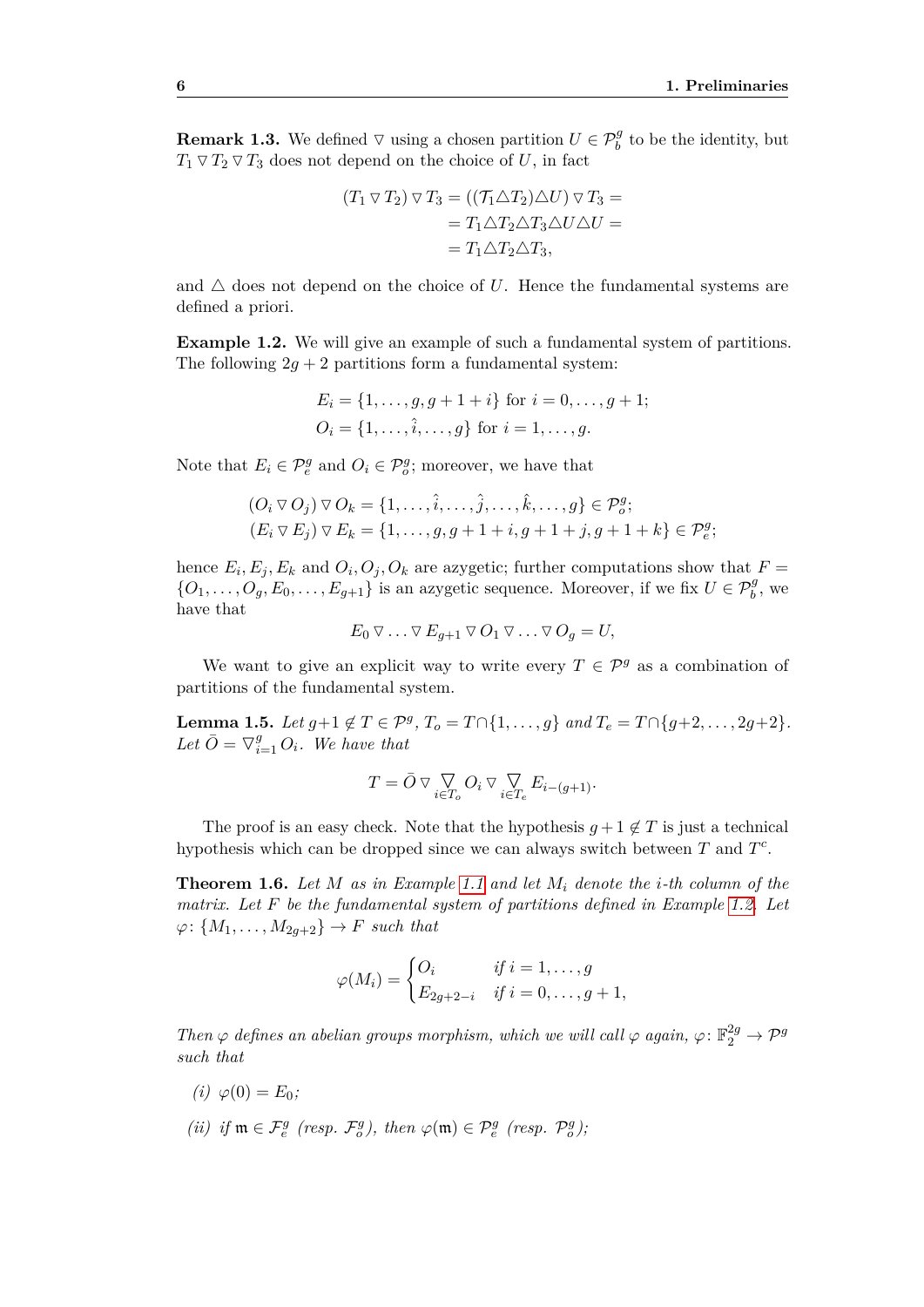*(iii) if*  $m_1, m_2, m_3$  *are azygetic, then*  $\varphi(m_1), \varphi(m_2), \varphi(m_3)$  *are azygetic.* 

*Proof.* It's easy to check that  $rk M = 2g$ , hence  $\{M_1, \ldots, M_{2g+2}\}\$  generate  $\mathbb{F}_2^{2g}$  $\frac{2g}{2}$ . Moreover, we can check that  $\{M_1, \ldots, M_{2g}\}$  generate  $\mathbb{F}_2^{2g}$  $_{2}^{2g}$ , since  $M_{2g+2} = 0$  and  $M_{2g+1} = \sum_{i=1}^{2g} M_i$ .

Moreover, *E*<sup>0</sup> is the identity and

$$
E_1 = O_1 \triangledown \ldots \triangledown O_g \triangledown E_2 \triangledown \ldots \triangledown E_{g+1},
$$

hence  $\{O_1, \ldots, O_g, E_2, \ldots, E_{g+1}\}\$  generate  $\mathcal{P}^g$ . Hence  $\varphi$  takes a set of generators in a set of generators, hence it extends on the whole group; it is obvious that  $\varphi(0) = \varphi(M_{2q+2}) = E_0.$ 

Let  $\mathfrak{m} \in \mathcal{F}_{e}^g$ ; by Lemma [1.3](#page-17-0) we have  $\mathfrak{m} = \bar{\mathfrak{m}} + \sum_{i \in I} \mathfrak{m}_i$ , with  $I \subseteq \{1, \ldots, 2g + 1\}$ ,  $|I| \equiv g+1 \mod 4$  or  $|I^c| \equiv g+1 \mod 4$  and  $\bar{\mathfrak{m}} = \sum_{i=1}^{g+1} \mathfrak{m}_i$ ; We want to use Lemma [1.5,](#page-21-2) so we have to distinguish four cases, since we would like to choose between *I* and *I*<sup>c</sup> and to check if  $g + 1$  belongs to *I*; We will use the notation  $I_o = I \cup \{1, \ldots, g\}$ and  $I_e = I \cup \{g + 2, \ldots, 2g + 1\}.$ 

1. If  $|I| \equiv g + 1 \mod 4$  and  $g + 1 \notin I$ , then we simply apply  $\varphi$ .

$$
\varphi(\mathfrak{m}) = \varphi\left(\bar{\mathfrak{m}} + \sum_{i \in I} \mathfrak{m}_i\right) = \varphi\left(\bar{\mathfrak{m}}\right) \nabla \varphi\left(\sum_{i \in I} \mathfrak{m}_i\right) =
$$
  
\n
$$
= \varphi\left(\sum_{i=1}^g \mathfrak{m}_i\right) \nabla \nabla \varphi(\mathfrak{m}_i) = \sum_{i=1}^g \varphi(\mathfrak{m}_i) \nabla \nabla \varphi(\mathfrak{m}_i) =
$$
  
\n
$$
= \sum_{i=1}^g O_i \nabla \nabla \nabla \partial_i \nabla \nabla_{i \in I_e} E_{2g+2-i} =
$$
  
\n
$$
= \bar{O} \nabla \nabla \nabla \partial_i \nabla \nabla_{i \in I_e} E_{2g+2-i}.
$$

Hence, by Lemma [1.5,](#page-21-2)  $|\varphi(\mathfrak{m})| = |I_o| + |I_e| = |I| \equiv g + 1 \mod 4$ .

2. If  $|I^c| \equiv g+1 \mod 4$  and  $g+1 \notin I$ , then we let  $I' = I \cup \{2g+2\}$  and observe that

$$
\mathfrak{m} = \bar{\mathfrak{m}} + \sum_{i \in I} \mathfrak{m}_i = \bar{\mathfrak{m}} + \sum_{i \in I} \mathfrak{m}_i + 0 = \bar{\mathfrak{m}} + \sum_{i \in I'} \mathfrak{m}_i
$$

Since  $|I^c| \equiv g+1 \mod 4$  a simple computation shows that  $|I'| = |I|+1 \equiv g+1$ mod 4, then we apply  $\varphi$ .

$$
\varphi(\mathfrak{m}) = \bar{O} \vee \bigvee_{i \in I'_o} O_i \vee \bigvee_{i \in I'_e} E_{2g+2-i}.
$$

Hence, by Lemma [1.5,](#page-21-2)  $|\varphi(\mathfrak{m})| = |I'_o| + |I'_e| = |I'| \equiv g + 1 \mod 4$ .

3. If  $|I^c| \equiv g + 1 \mod 4$  and  $g + 1 \notin I$ , then we observe that

$$
\mathfrak{m}=\bar{\mathfrak{m}}+\sum_{i\in I}\mathfrak{m}_i=\bar{\mathfrak{m}}+\sum_{i\in I^c}\mathfrak{m}_i.
$$

Since  $g + 1 \notin I$ , we apply  $\varphi$ .

$$
\varphi(\mathfrak{m})=\bar{O}\triangledown{\mathop{\bigtriangledown\bigtriangledown}}_{i\in I_{o}^{c}}O_{i}\triangledown{\mathop{\bigtriangledown\bigtriangledown}}_{i\in I_{e}^{c}}E_{2g+2-i}.
$$

Hence, by Lemma [1.5,](#page-21-2)  $|\varphi(\mathfrak{m})| = |I^c| \equiv g + 1 \mod 4$ .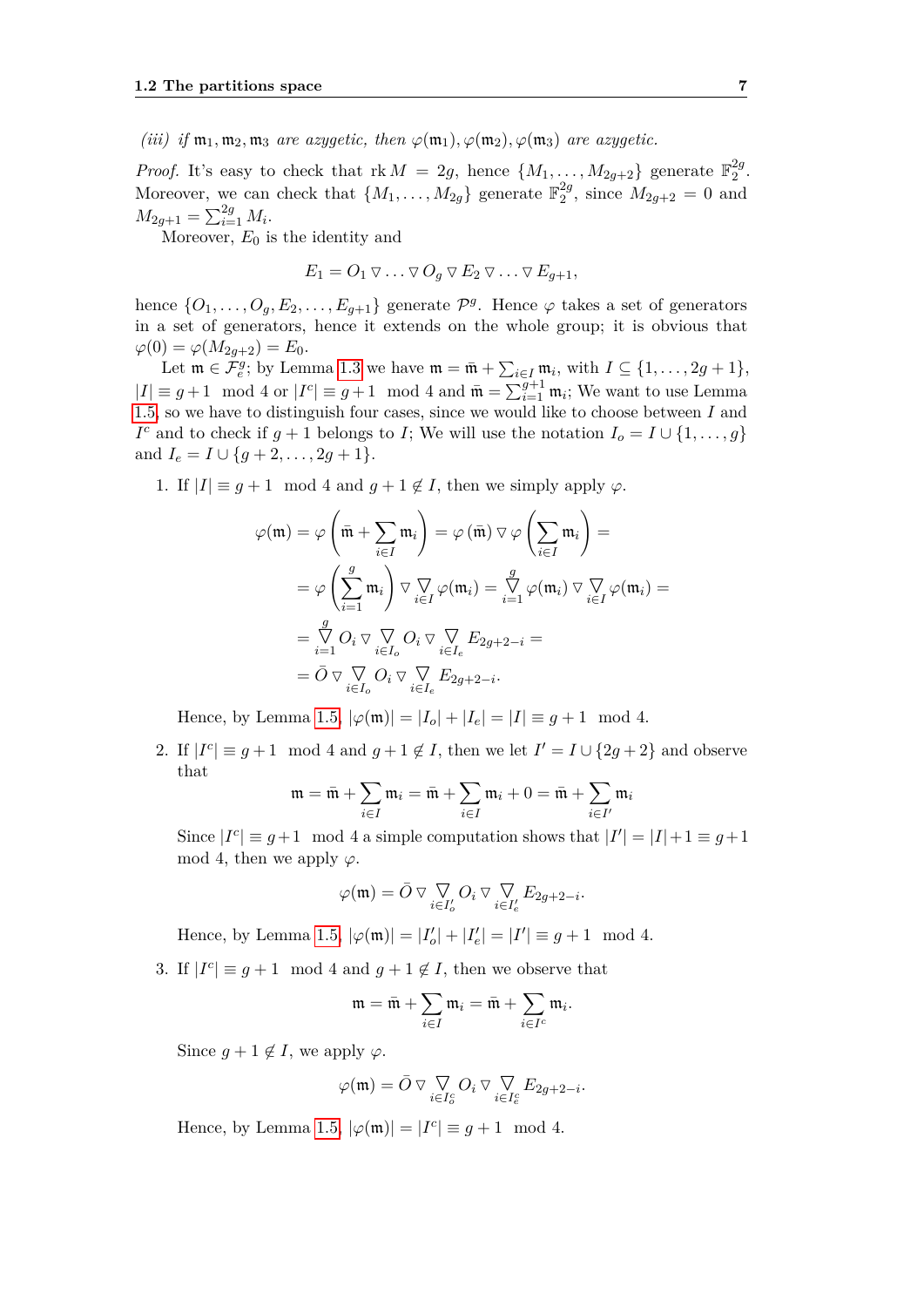$\Box$ 

4. If  $|I| \equiv q+1 \mod 4$  and  $q+1 \in I$ , then we observe that

$$
\mathfrak{m}=\bar{\mathfrak{m}}+\sum_{i\in I}\mathfrak{m}_i=\bar{\mathfrak{m}}+\sum_{i\in I^c}\mathfrak{m}_i+0=\bar{\mathfrak{m}}+\sum_{i\in I^c\cup\{2g+2\}}\mathfrak{m}_i.
$$

Since  $|I| \equiv g + 1 \mod 4$  then  $|I^c \cup \{2g + 2\}| = |I_c| + 1 \equiv g + 1 \mod 4$ , then we apply *ϕ*.

$$
\varphi(\mathfrak{m}) = \bar{O} \vee \bigvee_{i \in I_o^c} O_i \vee \bigvee_{i \in I_e^c \cup \{2g+2\}} E_i.
$$

Hence, by Lemma [1.5,](#page-21-2)  $|\varphi(\mathfrak{m})| = |I_o^c| + |I_e^c \cup \{2g + 2\}| = |I^c \cup \{2g + 2\}| \equiv g + 1$ mod 4.

The same holds for odd characteristics. The third point follows trivially.

**Remark 1.4.** For every *g* we have the morphism  $\varphi = \varphi_q$  but we will drop *g* if there is no need to distinguish.

We will discuss *balanced admissible partitions* in a more geometrical context later on (see Chapter [2\)](#page-44-0).

What we will need in the second part of this thesis is a notion of *split*. As we saw in Section [1.1,](#page-16-1) there is a canonic decomposition for the characteristics. When we talk about partitions, there is no evident choice. We will proceed as follows.

Let  $D \subseteq S$ ,  $|D| = 2g_1 + 1 \geq 3$ ; hence we have that  $S = D \cup D^c$  and we can complete both  $D$  and  $D^c$  to sets with an even number of elements, adding a point to each set: let  $\overline{D} = D \cup \{ \star \}$  and  $\overline{D^c} = D^c \cup \{ \star \},$  hence  $|\overline{D}| = 2g_1 + 2$  and  $|\overline{D^c}| = 2g_2 + 2$ , where  $g_1+g_2 = g$ . The  $\star$  element will be a place holder for the glueing; this symbolize the same element in the geometric context as we will see later. For any partition  $T \in \mathcal{P}^g$ , we want to associate a partition *T*<sup>'</sup> on  $\overline{D}$  and a partition *T*<sup>''</sup> on  $\overline{D^c}$ . We are asking the following properties:

- *T'* is an admissible partition in  $\overline{D}$ , i.e. upon a fixed isomorphism  $\overline{D} \rightarrow$  $\{1, \ldots, 2g_1 + 2\} = S', T' \in \mathcal{P}^{g_1};$
- *T*<sup>*u*</sup> is an admissible partition in  $\overline{D^c}$ , i.e. upon a fised isomorphism  $\overline{D^c} \rightarrow$  $\{1, \ldots, 2g_2 + 2\} = S''$ ,  $T'' \in \mathcal{P}^{g_2}$ ;
- $T' \cup T'' = T \cup \{*\};$
- $\star$  belongs either to *T'* or *T"*.

This is fairly easy to realize, but we need to take care of the fact that a partition is an equivalence class and not only a set. Briefly, what we need to check is  $|T \cap D|$ . If  $|T \cap D| \equiv g_1 + 1 \mod 2$ , then  $|T \cap D^c| \equiv g_2 \mod 2$ ; if  $|T \cap D| \equiv g_1 \mod 2$ , then  $|T \cap D^c| \equiv g_2 + 1 \mod 2$ . Hence we have

<span id="page-23-0"></span>
$$
\begin{cases}\nT' = T \cap D, & T'' = (T \cap D^c) \cup \{\star\} \quad \text{if } |T \cap D| \equiv g_1 + 1 \mod 2 \\
T' = (T \cap D) \cup \{\star\}, & T'' = T \cap D^c \quad \text{if } |T \cap D| \equiv g_1 \mod 2;\n\end{cases}
$$
\n(1.2)

It is easy to check that [\(1.2\)](#page-23-0) satisfies the properties that we require.

Moreover, if we have two partitions  $T' \in \mathcal{P}^{g_1}$  in  $\overline{D}$  and  $T'' \in \mathcal{P}^{g_2}$  in  $\overline{D^c}$ , we want to glue them together to get a partition  $T \in \mathcal{P}^g$  in *S*. If  $\star$  is in  $T'$  and not in  $T''$ , then we just set  $T = T' \cup T'' \setminus {\star}$ ; otherwise, either  $\star$  belongs to both  $T'$  and  $T''$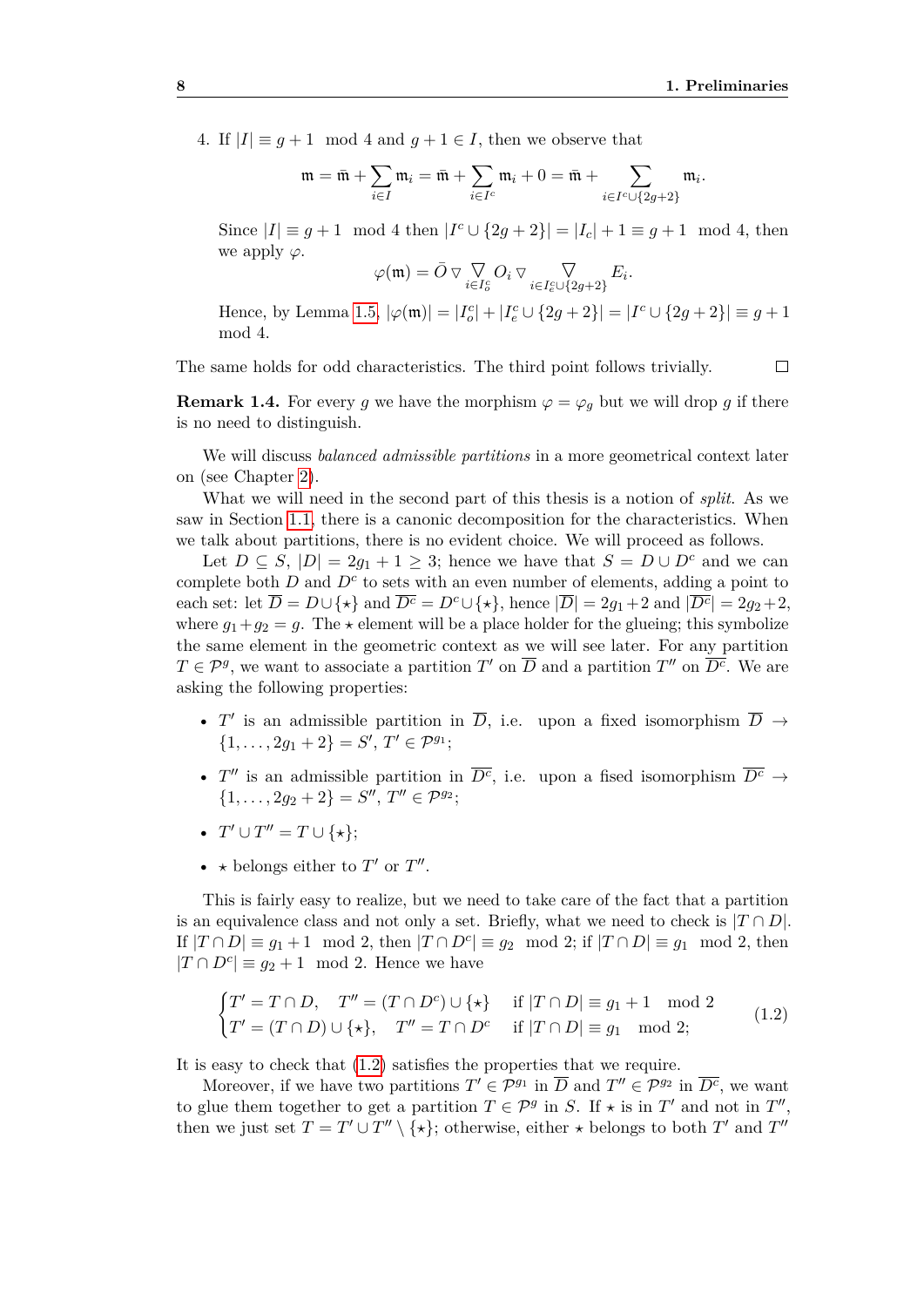

**Figure 1.1.** Check

or it does not belong to any of them: in both cases, we switch  $T'$  and  $T'^c$ , which define the same partition, and we set  $T = (T')^c \cup T'' \setminus {\{\star\}}$ . Note that we could have switched *T*<sup>*n*</sup> with  $(T'')^c$ : in this case,  $\tilde{T} = T' \cup (T'')^c \setminus {\star}$  and  $T \sim \tilde{T}$ , since  $\tilde{T} = T^c$ . Let  $D_1, D_2 \subseteq S$ ; we define  $D_1 \otimes D_2$  if one of the following holds:

$$
D_1 \subseteq D_2, \quad D_2 \subseteq D_1, \quad D_1 \cap D_2 = \emptyset, \quad D_1 \cup D_2 = S; \tag{1.3}
$$

**Remark 1.5.** The relation  $\otimes$  is an equivalence relation. More over, it is compatible with the relation ∼; in fact we have that

$$
D_1 \subseteq D_2 \Leftrightarrow D_2^c \subseteq D_1^c \Leftrightarrow D_1 \cap D_2^c = \emptyset \Leftrightarrow D_1^c \cup D_2 = S
$$

for any  $D_1, D_2 \subseteq S$ ; the same holds for the other three cases.

**Definition 1.8.** *A partition*  $T \in \mathcal{P}^g$  *is D*-balanced if  $T'$  *is balanced in*  $\overline{D}$  *and*  $T''$  *is balanced in*  $\overline{D^c}$ .

**Remark 1.6.** Let  $T \in \mathcal{P}^g$  and  $D \subseteq S$ , |D| odd. If *T* is *D*-balanced, then it is balanced. Moreover, if  $|D| = 2g_1 + 1$ , *T* is *D*-balanced if *T* is balanced and  $|T \cap D| = g_1$  or  $|T \cap D| = g_1 + 1$ .

This Remark will be really useful but it does not generalize in an easy way. We need some more.

We can carry on with this method in the following general way. We will need some simple terminology from graph theory. Let  $k_1 + \ldots + k_n = g$  an integer partition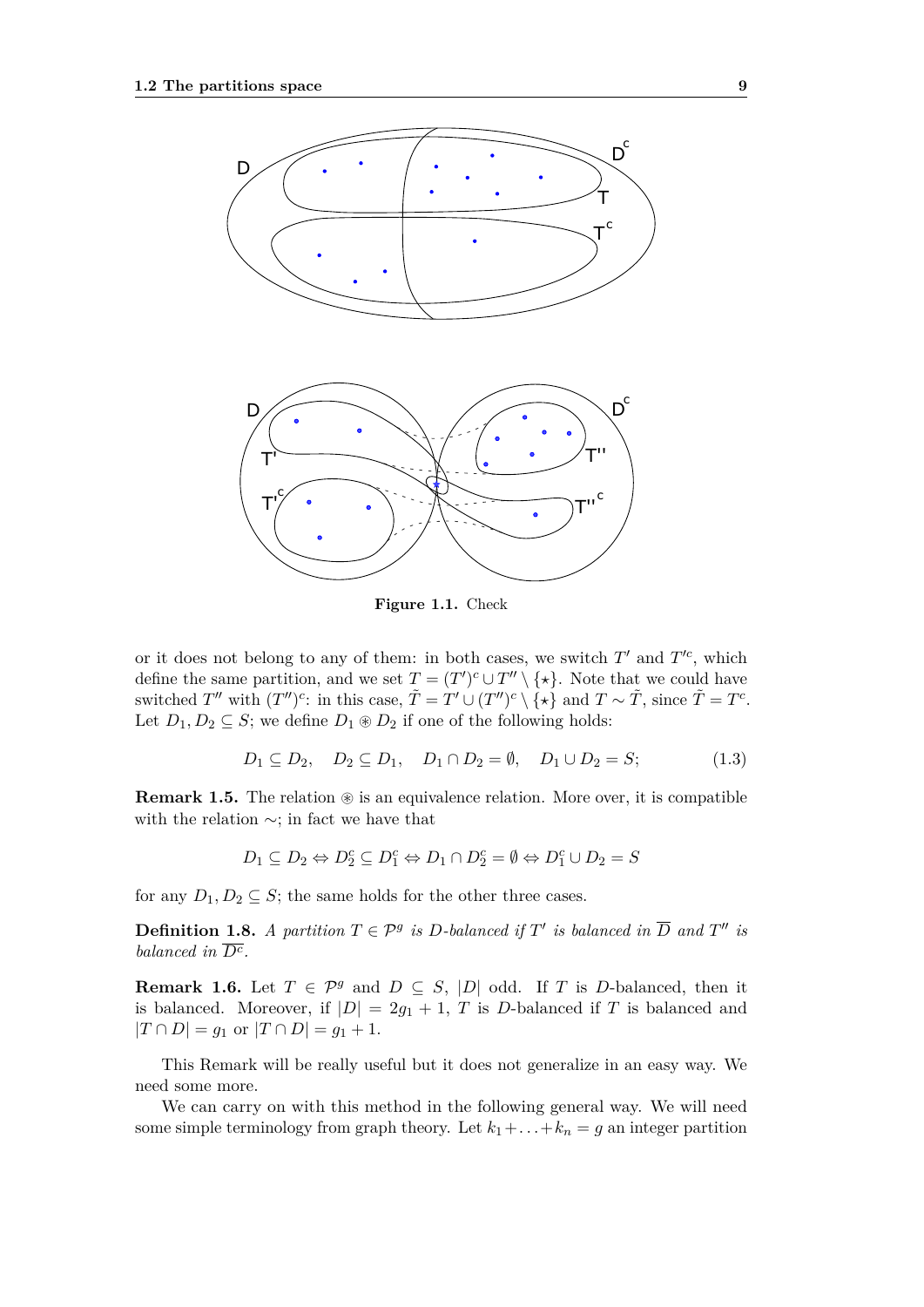of *g*, with  $k_i \geq 1$ ; obviously  $n \leq g$ . Let  $\mathcal{T} = (V, E)$  be a weighted tree with  $|V| = n$ , where *V* is the set of vertices and *E* is the set of edges and the weight of  $v_i \in V$ is  $k_i$ ; since  $\mathcal T$  is a tree, it is connected and  $n = |V| = |E| + 1$ . Let  $d(v)$  the degree of a vertex  $v$ , i.e. the number of edges which have an endpoint in  $v$ . We ask an additional condition

<span id="page-25-1"></span><span id="page-25-0"></span>
$$
d(v_i) \le 2k_i + 2. \tag{(*)}
$$

For every vertex  $v_i$ , we choose a subset  $\hat{D}_i \subseteq S = \{1, \ldots, 2g + 2\}$  such that

$$
|\hat{D}_i| = 2k_i + 2 - d(v_i)
$$
 and  $\bigcup_{i=1}^n \hat{D}_i = S$ 

The condition  $(\star)$  tell us that  $\{\hat{D}_1, \ldots, \hat{D}_n\}$  is a partition of the set *S*. Indeed

$$
\sum_{i=1}^{n} |\hat{D}_i| = \sum_{i=1}^{n} (2k_i + 2 - d(v_i)) = 2g + 2n - 2|E| = 2g + 2 = |S|
$$

hence  $\hat{D}_i \cap \hat{D}_j = \emptyset$  for every  $i \neq j$ . Since  $\mathcal T$  is a tree, when we remove and edge  $e_i \in E$  we are disconnecting the tree in two subtrees  $\mathcal{T}_i = (V_i, E_i)$  and  $\mathcal{T}'_i(V'_i, E'_i)$ , where  $V_i \cup V'_i = V$  and  $E_i \cup E'_i \cup \{e_i\} = E$ .

$$
D_i = \bigcup_{j \colon v_j \in V_i} \hat{D}_j \text{ and } D'_i = \bigcup_{j \colon v_j \in V'_i} \hat{D}_j.
$$

Hence we have  $D_i' = D_i^c$  and so  $D_i$  define a 2-partition of *S*. Moreover, it is easy to check that  $D_i \otimes D_j$  for every  $i, j \in \{1, \ldots, n-1\}.$ 

Hence, to every tree  $\mathcal{T} = (V, E)$  we associate a (|E|)-ple  $\{D_e\}_{e \in E}$  of 2-partitions of *S*. To simplify the notation, we can fix an enumeration of the edges such that for every leaf  $v_i$  the only edge which has an endpoint in  $v_i$  is  $e_i$ . We have the following further properties.

- If  $v_i \in V$  is a leaf, i.e.  $d(v_i) = 1$  and  $e_i \in E$  is the only edge which have an endpoint in  $v_i$ , then  $|D_i| = 2k_i + 1$ ;
- If  $v_i \in V$  is a leaf, then we can define  $\mathcal{T}^i = (V \setminus \{v_i\}, E \setminus \{e_i\}).$

We will use this construction in a while. Before that, we need to define when  $T \in \mathcal{P}^g$ is a  $\mathcal T$ -admissile partition.

Let  $\{\hat{D}_1, \ldots, \hat{D}_n\}$  as before. Let  $\overline{D_i} = D_i \cup \bigcup_{e \colon v_i \in e} {\{\star_e\}}$ , where  $\star_e$  is a place holder for the glueing, as before; if  $e = \{v_i, v_j\} \in E$ , then we will use the following notation  $\star_e = \star_{i,j}$ . Hence

$$
|\overline{D_i}| = 2k_i + 2;
$$

Let  $T \in \mathcal{P}^g$ ; we want to define  $\overline{T_1}, \ldots, \overline{T_n}$  such that

- $\overline{T_i} \cap S = T \cap \hat{D_i}$ ;
- $\overline{T_i}$  is an admissible partition on  $\overline{D_i}$ , i.e. upon a fixed isomorphism  $\overline{D_i} \rightarrow$  $\{1, \ldots, 2k_i + 2\}, T_i \in \mathcal{P}^{k_i};$
- $\bigcup_{i=1}^{n} \overline{T_i} = T \cup \{\star_e\}_{e \in E};$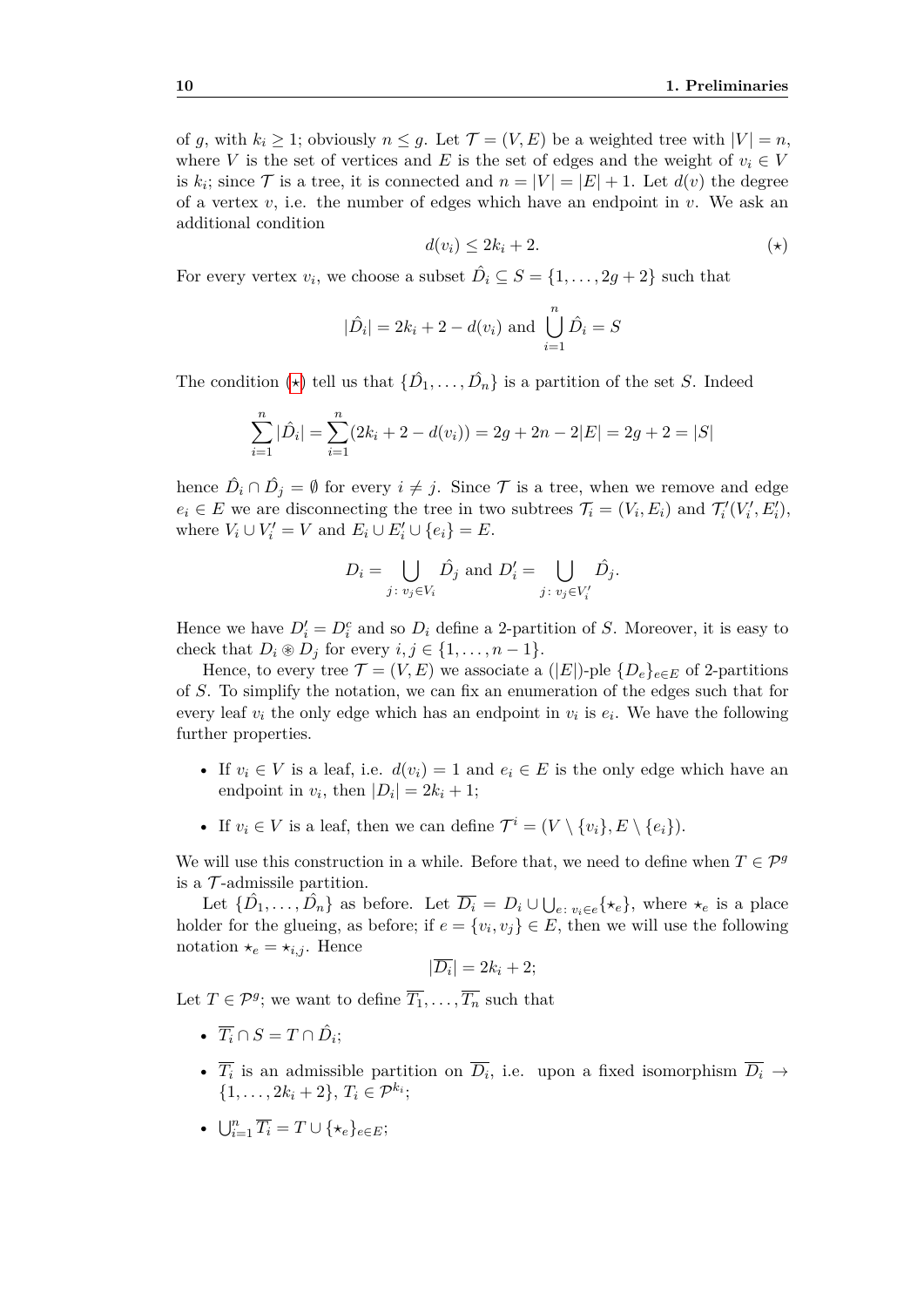•  $\star_{i,j}$  belongs either to  $\overline{T_i}$  or to  $\overline{T_j}$  but not to both.

There is a unique way to achieve this. Let  $v_i \in V$  be a leaf of  $\mathcal{T}$ ; hence,  $e_i$  is the only edge which has an endpoint on  $v_i$ . Let  $\overline{D_i} = D_i \cup \{\star_{i,j}\}\$ , and define  $\overline{T_i}$  by

$$
\overline{T_i} = \begin{cases} T_i & \text{if } |T_i| \equiv k_i + 1 \mod 2 \\ T_i \cup \{\star_{i,j}\} & \text{if } |T_i| \equiv k_i \mod 2 \end{cases};
$$

therefore  $\overline{T_i}$  is an admissible partition on  $\overline{D_i}$ . Moreover, if  $e_i = \{v_i, v_j\}$ , we define  $T'_j$ by

$$
T'_j = \begin{cases} T_j & \text{if } |T_i| \equiv k_i \mod 2 \Leftrightarrow \star_{i,j} \in \overline{T_i} \\ T_j \cup \{\star_{i,j}\} & \text{if } |T_i| \equiv k_i + 1 \mod 2 \Leftrightarrow \star_{i,j} \notin \overline{T_i} \end{cases};
$$

note that, in general,  $T'_{j}$  will be different from  $\overline{T_{j}}$ , in fact it is just a partial update. Hence

 $\{T_1, \ldots, T_n\} \longrightarrow \{T_1, \ldots, \overline{T_i}, \ldots, T'_j, \ldots, T_n\}$ 

We proceed with this method inductively on  $\mathcal{T}^i$ ; at every step we will get  $\overline{T_{i'}}$  from  $T_{i'}$  corresponding to a leaf  $v_{i'} \in V \setminus \{v_i\}$  and update the  $T_{j'}$  corresponding to the other node  $v_{j'}$  connected to  $v_{i'}$ . In  $n-2$  steps we are left with a tree with two leaves  $v_l$  and  $v'_l$  and one edge  $e_l$ , so we can repeat this procedure one more time starting from any of the two leaves.

**Example 1.3.** Let  $g = 4$ ,  $S = \{1, \ldots, 10\}$ ,  $k_i = 1$  for all  $i = 1, 2, 3, 4$ . Let  $\hat{D}_1 = \{1, 2, 3\}, \ \hat{D}_2 = \{4, 5, 6\}, \ \hat{D}_3 = \{7, 8, 9\} \text{ and } \hat{D}_4 = \{10\}.$  Hence the tree is  $\mathcal{T} = (\{v_1, v_2, v_3, v_4\}, \{(v_1, v_4), (v_2, v_4), (v_3, v_4)\})$ . By definition, we have  $\overline{D_1}$  $\{1,2,3,\star_{1,4}\},\ \overline{D_2} = \{4,5,6,\star_{2,4}\},\ \overline{D_3} = \{7,8,9,\star_{3,4}\},\ \overline{D_4} = \{10,\star_{1,4},\star_{2,4},\star_{3,4}\}.$ Moreover,  $D_i = \hat{D}_i$  for  $i = 1, 2, 3$ .

Let  $T = \{1, 2, 5\} \in \mathcal{P}^g$ ;  $T_1 = \{1, 2\}$ ,  $T_2 = \{5\}$ ,  $T_3 = T_4 = \emptyset$ . Let start with  $v_1$ :  $T_1$ is admissible in  $\overline{D_1}$ , hence  $\overline{T_1} = T_1$  and  $T_4' = \{\star_{1,4}\}\$ and we prune the leaf  $v_1$ . Hence  $\mathcal{T}^1 = (\{v_2, v_3, v_4\}, \{(v_2, v_4), (v_3, v_4)\})$ . Next is the leaf  $v_2$ :  $T_2$  is not an admissible partition in  $\overline{D_2}$ , hence  $\overline{T_2} = T_2 \cup \{*_2, _4\}$  and we prune the leaf  $v_2$ ; note that we cannot use  $\star_{2,4}$  again for  $T_4$ . Last step is removing the leaf  $v_3$ :  $T_3$  is an admissible partition in  $\overline{D_3}$ , hence  $\overline{T_3} = T_3$  and  $\overline{T_4} = T_4'' = T_4' \cup \{\star_{3,4}\}.$  Everything is fine, indeed

- $\overline{T_1} \cap S = \{1, 2\} = T \cap \hat{D_1}$ , and so on;
- $\overline{T_1}, \overline{T_2}, \overline{T_3}$  are admissible partitions by construction;  $\overline{T_4}$  is admissible on  $\overline{D_4}$ ;
- $\overline{T_1} \cup \overline{T_2} \cup \overline{T_3} \cup \overline{T_4} = \{1, 2, 5, \star_{1,4}, \star_{2,4}, \star_{3,4}\} = T \cup \{\star_e\}_{e \in E};$
- $\star_{1,4} \in \overline{T_4}, \star_{2,4} \in \overline{T_2}, \star_{3,4} \in \overline{T_3}.$

Note that *T* is an odd partition and it splits in  $\overline{T_1}$ , which is even,  $\overline{T_2}$ , which is even,  $\overline{T_3}$ , which is odd, and  $\overline{T_4}$ , which is even.

On the other hand, if  $\{\overline{T_i}\}\$  are admissible partitions on  $\{\overline{D_i}\}\$ , we want to glue them together to get an admissible partition  $T \in \mathcal{P}^g$ . The first guess is to take  $\bigcup T_i \setminus \{*_i\}$ , but this is only right if each  $\star$ -point belongs to a unique  $T_i$ ; by the way, we can switch between  $\overline{T_i}$  and  $\overline{T_i}^c$ , where the complementary is inside  $\overline{D_i}$ , hence we can always arrange  $\overline{T_i}$  in a unique way such that our condition holds. We choose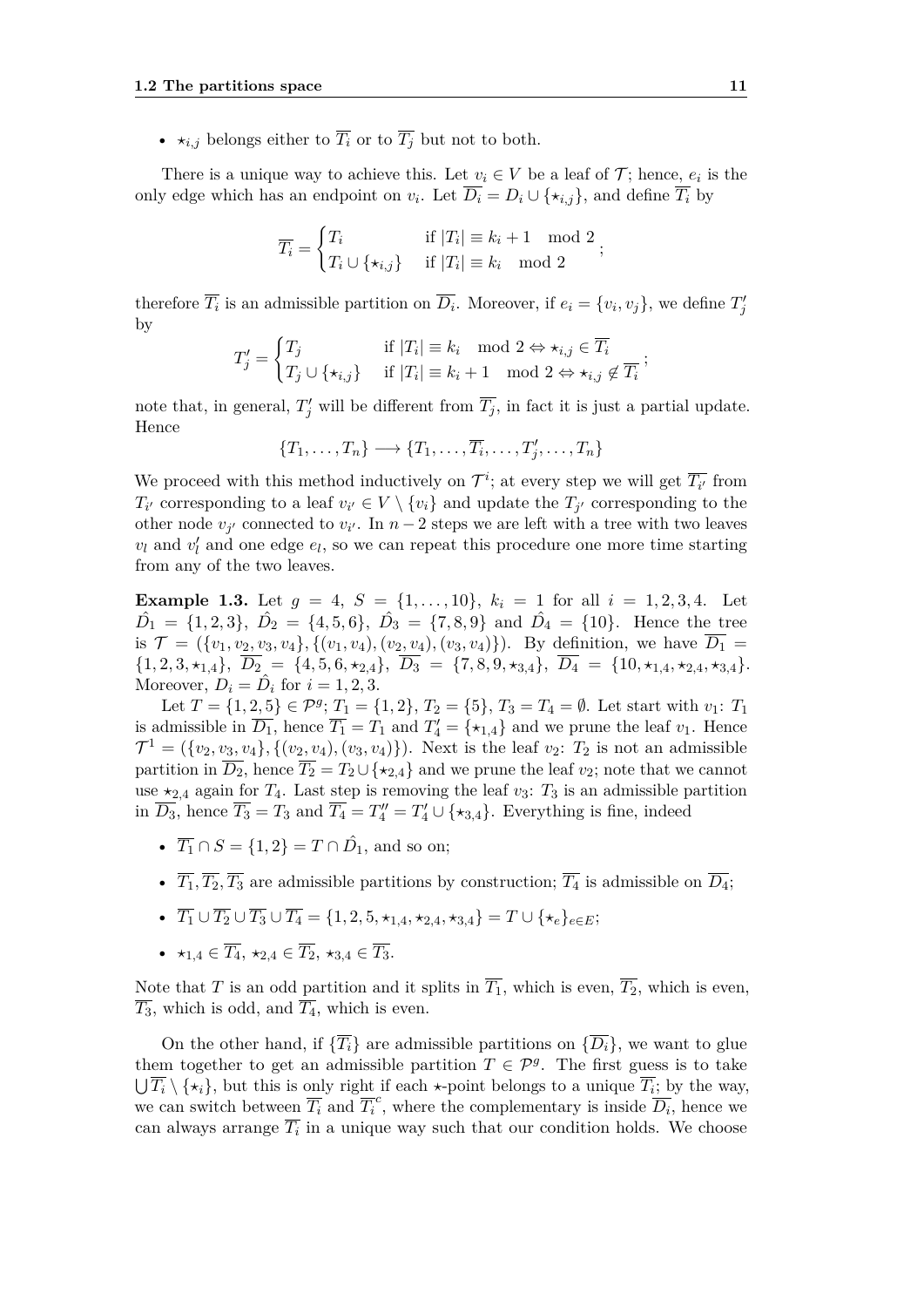any  $\overline{T_i}$ , and we look at every  $\overline{T_j}$  such that  $\{i, j\} \in E$ ; this means that  $\overline{D_i} \cap \overline{D_j} = \star_{i,j}$ . Hence we have the following

$$
\tilde{T}_j = \begin{cases}\n\overline{T_j} & \text{if } \star_{i,j} \in \overline{T_i} \text{ and } \star_{i,j} \notin \overline{T_j} \\
& \text{or } \star_{i,j} \in \overline{T_i} \text{ and } \star_{i,j} \in \overline{T_i} \\
\overline{T_j}^c & \text{if } \star_{i,j} \in \overline{T_i} \cap \overline{T_j} \\
& \text{or } \star_{i,j} \notin \overline{T_i} \text{ and } \star_{i,j} \notin \overline{T_j}\n\end{cases};
$$

by induction we get  $\{\tilde{T}_i\}$  which is ∼-equivalent to  $\{\overline{T}_i\}$  but now our first guess is right and

$$
T = \bigcup_{i=1}^n \tilde{T}_i \setminus \{\star_{i,j}\}_{(i,j) \in E}
$$

We need to check that  $T \in \mathcal{P}^g$ , but this is straightforward since

$$
|T| = \sum_{i=1}^{n} |\overline{T_i}| - |\{\star_e\}_{e \in E}| \equiv \sum_{i=1}^{n} (k_i + 1) - |E| \equiv g + n - (n - 1) \equiv g + 1 \mod 2. \tag{1.4}
$$

Moreover, if we start with  $\tilde{T}_i = \overline{T_i}^c$  in  $\overline{D_i}$  and we proceed as before, we will end up with *T*<sup>c</sup>, which is ∼-equivalent to *T*. We will simply write  $T = \bigoplus T_i = \bigcup_{i=1}^n \tilde{T}_i \setminus {\{\star_e\}}_{e \in E}$ since now this makes sense.

<span id="page-27-0"></span>**Lemma 1.7.** If  $\overline{T_i}$  is a balanced partition on  $\overline{D_i}$ , then  $T = \bigoplus T_i$  is a balanced *partition; if T is a*  $D_i$ *-balanced partition, then*  $T = \bigoplus T_i$  *is a balanced partition.* 

*Proof.* The first part is easy to prove, since  $\overline{T_i} = k_i + 1$  and all the equivalences in [\(1.4\)](#page-25-1) are, in fact, equalities:

$$
|T| = \sum_{i=1}^{n} |\overline{T_i}| - |\{\star_e\}_{e \in E}| = \sum_{i=1}^{n} (k_i + 1) - |E| = g + n - (n - 1) = g + 1;
$$

The last part follows trivially from the first part since we can consider a tree with two vertices with associated sets  $D_i$  and  $D_i^c$ , i.e. we are contracting the subtrees we obtain when we remove the edge  $e_i$ . Hence the result follows.  $\Box$ 

**Theorem 1.8.** Let  $T \in \mathcal{P}^g$  and  $\mathcal{T} = (V, E)$  be a tree, with associated sets  $\hat{D}_v$ , for  $v \in V$ . Then  $\overline{T_v}$  *is a balanced partition on*  $\overline{D_v}$  *for every*  $v \in V$  *if and only if*  $T_e$  *is a*  $D_e$ *-balanced partition*  $\forall e \in E$ *.* 

*Proof.* By Lemma [1.7,](#page-27-0) we can assume that *T* is a balanced partition, i.e.  $|T| = g + 1$ .

 $\Rightarrow$  If we remove the edge  $e \in E$ , we get two subtrees  $\mathcal{T}_1 = (V_1, E_1)$  and  $\mathcal{T}_2 =$  $(V_2, E_2)$ . Let  $D_e = D_1 = \bigcup_{i \in V_1} \hat{D}_i$  and  $D_2 = \bigcup_{i \in V_2} \hat{D}_i$ ; we have that  $D_2 = D_e^c$ and we complete both sets adding an extra point  $\star_e$  corresponding to the edge we removed. We have  $\overline{D_i} = D_i \cup \{*_e\}$  and

$$
|\overline{D_i}| = \sum_{i \in V} |\hat{D_i}| + 1 = \sum_{i \in V} (2k_i + 2 - d(i)) + 1 = 2(\sum k_i) + 2|V_i| - 2|E_i|.
$$

Let  $T' = \bigcup_{i \in V_1} T_i$  and  $T'' = \bigcup_{i \in V_2} T_i$ . Since  $|\overline{T_i}| = k_i + 1$ , we have that

$$
|T'| = \sum_{i \in V} |\overline{T_i}| - |E_i| = \sum k_i + |V_i| - |E_i|,
$$

and the same goes for  $T''$ . Hence,  $T$  is  $D_e$  balanced.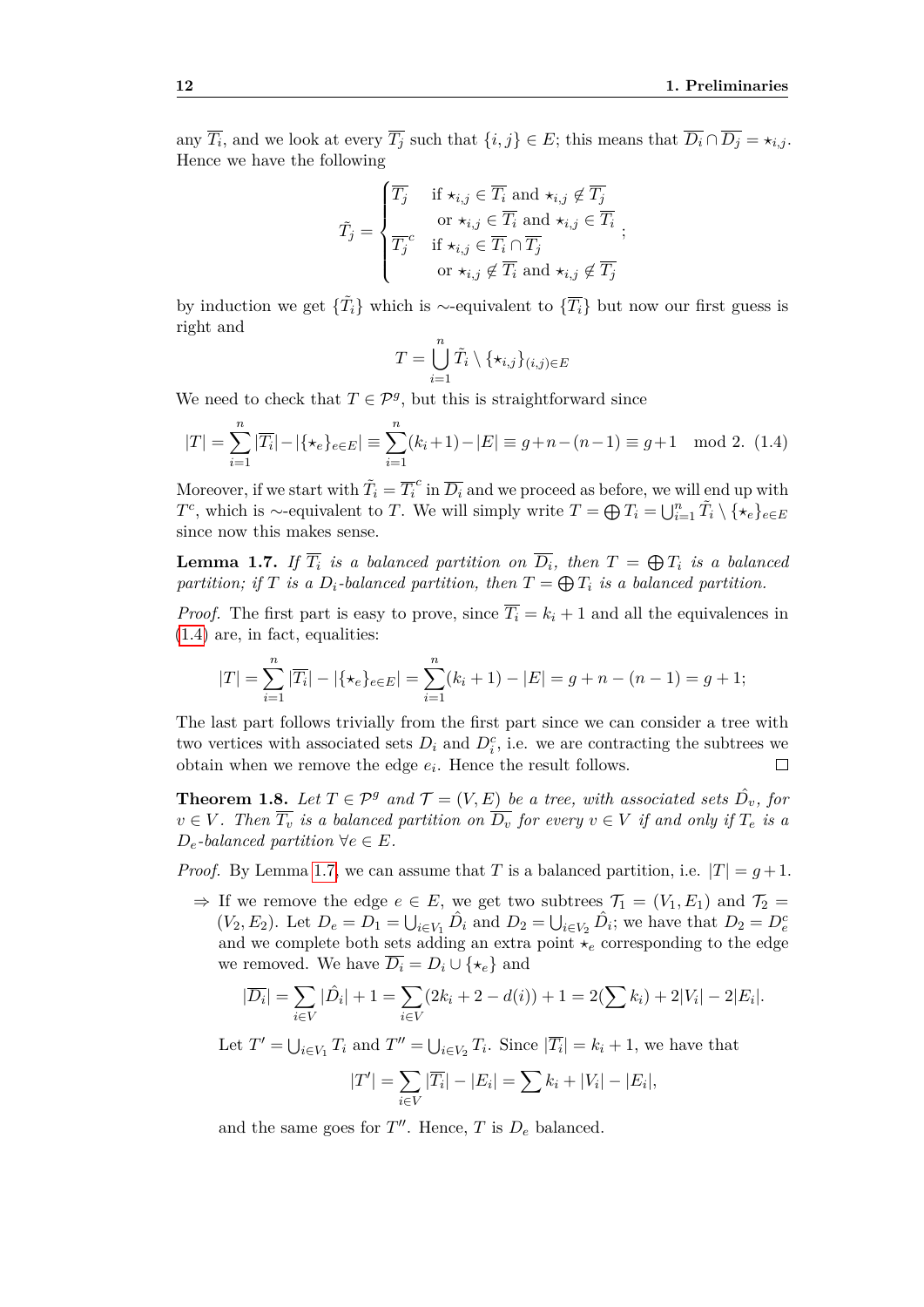$\Leftarrow$  If *v* is a leaf and *e* ∈ *E* is the only edge which contains *v*, then  $\overline{T_v}$  is balanced on  $\overline{D_i}$  since it is equivalent to the fact that *T* is  $D_e$ -balanced. When we remove a vertex  $v \in V$  which is not a leaf, we disconnect the tree in  $d(v) = n$  subtrees  $\mathcal{T}_1, \ldots, \mathcal{T}_n$ . As we did in the previous step, to every subtree we can associate a set  $D_e = \bigcup_{i \in V_e} \hat{D}_i$  which is the 2-partition associated to the edge *e*. Hence, we know that *T* is  $D_e$ -balanced by hypothesis, i.e.  $|\overline{T_e'}| = \frac{|D_e|}{2}$  $\frac{\mathcal{Q}_{e|}}{2}$ . Hence we have

$$
\sum_{e \ni i} |\overline{D_e}| + \overline{D_i} = 2g + 2d(i) + 2
$$

and, since *T* is balanced

$$
\sum_{e \ni i} |\overline{T'_e}| + \overline{T_i} = |\bigcup T_i| + d(g) = g + 1 + d(i)
$$

Rearranging the terms in both equations we get

$$
\overline{D_i} = 2g + 2d(i) + 2 - \sum_{e \ni i} |\overline{D_e}| = 2k_i + 2
$$

$$
\overline{T_i} = g + 1 + d(i) - \sum_{e \ni i} |\overline{T'_e}| = k_i + 1,
$$

which implies that  $T_i$  is balanced on  $D_i$ .

Hence, we have a way to split partitions. Since the way of splitting partition depends on the tree structure and not only on  $|D_i|$ , the usual split for characteristics is not enough to describe what is happening. Hence, we will use that split as the canonical one and describe all other splits in terms of the tree. We start checking what the canonical split of characteristics looks like in terms of partitions.

**Example 1.4.** Let  $g = 4$  and  $k_i = 1$  for  $i = 1, \ldots, 4$ . We want to determine how the partition  $T_i = \{i\}$  splits, and therefore the shape of the tree.

$$
\varphi^{-1}(\{1\}) = \mathbf{I}(01111101) = \begin{pmatrix} 0 \\ 1 \end{pmatrix} \oplus \begin{pmatrix} 1 \\ 1 \end{pmatrix} \oplus \begin{pmatrix} 1 \\ 1 \end{pmatrix}
$$
  
\n
$$
\varphi^{-1}(\{2\}) = \mathbf{I}(10111001) = \begin{pmatrix} 1 \\ 1 \end{pmatrix} \oplus \begin{pmatrix} 0 \\ 0 \end{pmatrix} \oplus \begin{pmatrix} 1 \\ 0 \end{pmatrix} \oplus \begin{pmatrix} 1 \\ 1 \end{pmatrix}
$$
  
\n
$$
\varphi^{-1}(\{3\}) = \mathbf{I}(11011011) = \begin{pmatrix} 1 \\ 1 \end{pmatrix} \oplus \begin{pmatrix} 1 \\ 0 \end{pmatrix} \oplus \begin{pmatrix} 1 \\ 1 \end{pmatrix}
$$
  
\n
$$
\varphi^{-1}(\{4\}) = \mathbf{I}(11101010) = \begin{pmatrix} 1 \\ 1 \end{pmatrix} \oplus \begin{pmatrix} 1 \\ 0 \end{pmatrix} \oplus \begin{pmatrix} 1 \\ 1 \end{pmatrix} \oplus \begin{pmatrix} 0 \\ 0 \end{pmatrix}
$$
  
\n
$$
\varphi^{-1}(\{5\}) = \mathbf{I}(11110101) = \begin{pmatrix} 1 \\ 0 \end{pmatrix} \oplus \begin{pmatrix} 1 \\ 1 \end{pmatrix} \oplus \begin{pmatrix} 1 \\ 0 \end{pmatrix} \oplus \begin{pmatrix} 1 \\ 1 \end{pmatrix}
$$
  
\n
$$
\varphi^{-1}(\{6\}) = \mathbf{I}(11110101) = \begin{pmatrix} 1 \\ 1 \end{pmatrix} \oplus \begin{pmatrix} 1 \\ 0 \end{pmatrix} \oplus \begin{pmatrix} 1 \\ 1 \end{pmatrix} \oplus \begin{pmatrix} 0 \\ 1 \end{pmatrix}
$$
  
\n
$$
\varphi^{-1}(\{8\}) = \mathbf{I}(1101101) = \begin{pmatrix} 1 \\ 1 \end{pmatrix} \oplus \begin{pmatrix} 1 \\ 0 \end{pmatrix} \oplus \begin{pmatrix} 1 \\ 1 \end{pmatrix}
$$
  
\n
$$
\varphi^{-1}(\{9\}) = \mathbf{
$$

as we can spot, for example, both  $\varphi^{-1}(\{1\}), \varphi^{-1}(\{5\})$  and  $\varphi^{-1}(\{10\})$  share the last three elements in the decomposition, i.e. the three characteristics are even  $\oplus$   $(\frac{1}{1})$   $\oplus$  $\binom{1}{0} \oplus \binom{1}{1}$ . We will denote  $\{i\} = \overline{T_{i,1}} \oplus \overline{T_{i,2}} \oplus \overline{T_{i,3}} \oplus \overline{T_{i,4}}$ , hence  $\overline{T_{i,j}}$  give us information

 $\Box$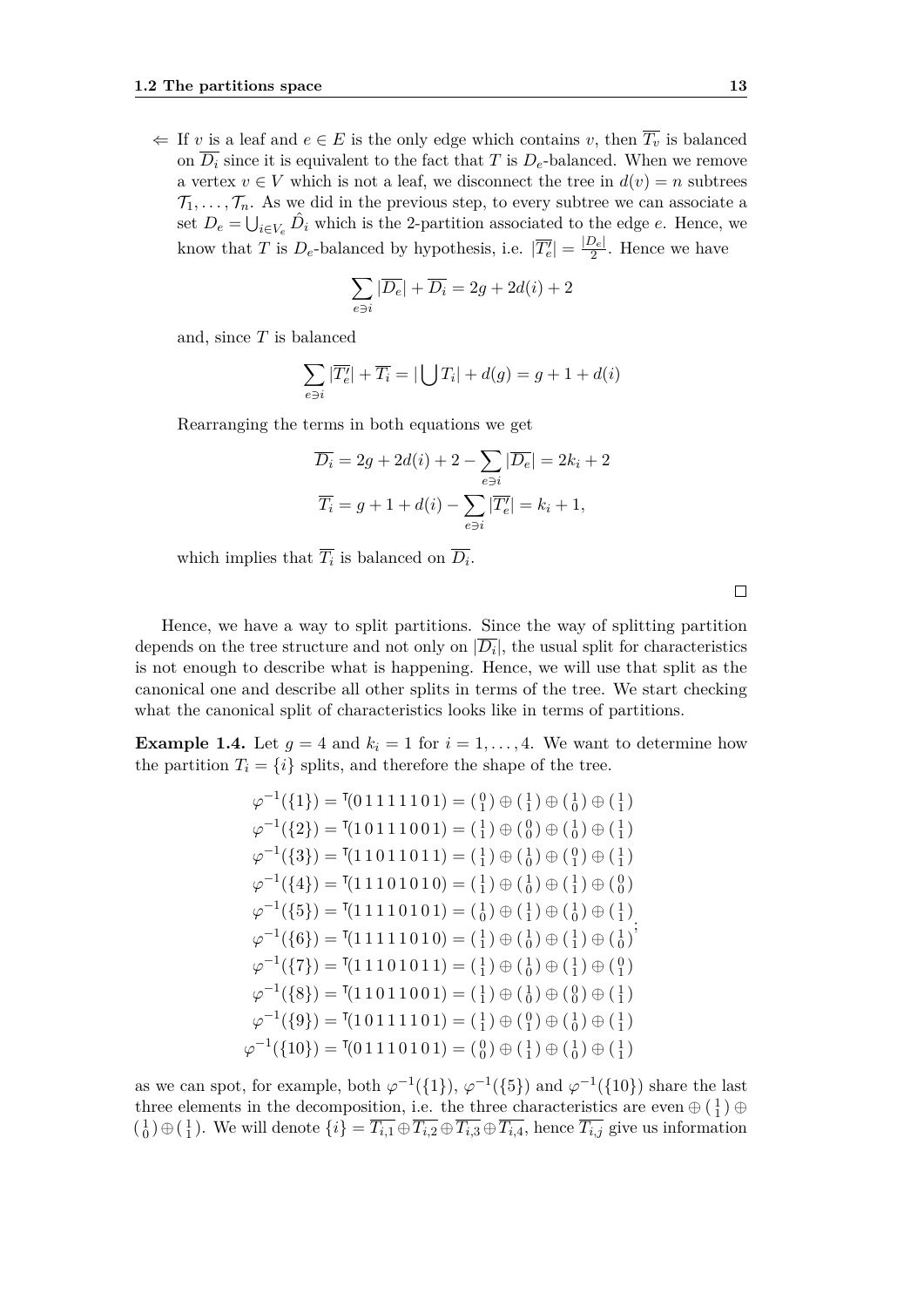about  $\overline{D_i}$ , and therefore about  $\{D_i\}$  and the tree structure. Note that  $\begin{pmatrix} 1 \\ 1 \end{pmatrix}$  identifies via  $\varphi$  the empty partition. Hence we have the following relations.

| $\overline{T_{i,1}} = \emptyset$          | for $i \neq 1, 5, 10$      | ( $C_1$ ) |
|-------------------------------------------|----------------------------|-----------|
| $\overline{T_{i,2}} = \emptyset$          | for $i = 1, 5, 10$         | ( $C_2$ ) |
| $\overline{T_{i,3}} = \emptyset$          | for $i = 4, 6, 7$          | ( $C_3$ ) |
| $\overline{T_{i,4}} = \emptyset$          | for $i \neq 4, 6, 7$       | ( $C_4$ ) |
| $\overline{T_{i,2}} = \overline{T_{j,2}}$ | for $i, j = 3, 4, 6, 7, 8$ | ( $C_5$ ) |

$$
\overline{T_{i,3}} = \overline{T_{j,3}} \qquad \text{for } i, j = 1, 2, 5, 9, 10 \qquad (C_6)
$$

The conditions  $(C_1)$  and  $(C_4)$  tell us that  $\hat{D}_1 = \{1, 5, 10\}$  and  $\hat{D}_4 = \{4, 6, 7\}$ , since  $\{i\} \cap \overline{D_1}$  is non empty only for  $i = 1, 5, 10$  and the same goes for  $D_4$ . The conditions  $(C_5)$  and  $(C_6)$  tell us that  $\hat{D_2} = \{2, 9\}$  and  $\hat{D_3} = \{3, 8\}$ . Moreover, conditions  $(C_2)$ and  $(C_3)$ , together with other conditions, tell us that  $\overline{D_1} \cap \overline{D_2}$ ,  $\overline{D_2} \cap \overline{D_3}$  and  $\overline{D_3} \cap \overline{D_4}$ are non-empty, hence we have

$$
\overline{D_1} = \{1, 5, 10, \star_{1,2}\} \qquad \overline{T_{i,1}} = \begin{cases} \{i, \star_{1,2}\} & \text{if } i = 1, 5, 10 \\ \emptyset & \text{if } i \neq 1, 5, 10 \end{cases}
$$
\n
$$
\overline{D_2} = \{2, 9, \star_{1,2}, \star_{2,3}\} \qquad \overline{T_{i,2}} = \begin{cases} \{i, \star_{1,2}\} & \text{if } i = 2, 9 \\ \{\star_{1,2}, \star_{2,3}\} & \text{if } i = 4, 6, 7 \\ \emptyset & \text{if } i = 1, 3, 5, 8, 10 \end{cases}
$$
\n
$$
\overline{D_3} = \{3, 8, \star_{2,3}, \star_{3,4}\} \qquad \overline{T_{i,3}} = \begin{cases} \{i, \star_{3,4}\} & \text{if } i = 3, 8 \\ \{\star_{2,3}, \star_{3,4}\} & \text{if } i = 1, 5, 10 \\ \emptyset & \text{if } i = 2, 4, 6, 7, 9 \end{cases}
$$
\n
$$
\overline{D_4} = \{4, 6, 7, \star_{3,4}\} \qquad \overline{T_{i,4}} = \begin{cases} \{i, \star_{3,4}\} & \text{if } i = 4, 6, 7 \\ \emptyset & \text{if } i \neq 4, 6, 7 \end{cases}
$$

And we can summarize this with a picture.



**Figure 1.2.** The split  $\bigoplus \overline{D_i}$  and the partition  $\{1\} = \{1\star_{1,2}\}\oplus \emptyset \oplus \{\star_{2,3},\star_{3,4}\}\oplus \emptyset$ 

Hence, the tree structure is the following:

$$
\stackrel{\hat{D_1}}{\bullet} \stackrel{\hat{D_2}}{\bullet} \stackrel{\hat{D_3}}{\bullet} \stackrel{\hat{D_4}}{\bullet}
$$

This very example apply every time we are giving an explicit way, i.e.  $\psi = M \circ \varphi$ , with  $M \in \Gamma_q$ , to identify  $\bigoplus \mathfrak{m}_i = \mathfrak{m}$  which may differ from the canonical one. What we want to do is to find a matrix *M* associated to the partition and the tree structure. We will do it in the case where every vertex of the tree is of weight 1, i.e.  $|\overline{D_i}| = 4$ for every  $i = 1, \ldots, g$  $i = 1, \ldots, g$  $i = 1, \ldots, g$ . We fix<sup>1</sup> isomorphisms  $\overline{D_i} \to \{1, 2, 3, 4\}$  for every *i*, then we check how a partition  $T$  splits on the  $D_i$ 's.

<span id="page-29-0"></span><sup>&</sup>lt;sup>1</sup>this is arbitrary for our purposes, since it only implies a choice of a very special permutation of the characteristics (see Chapter [2\)](#page-44-0)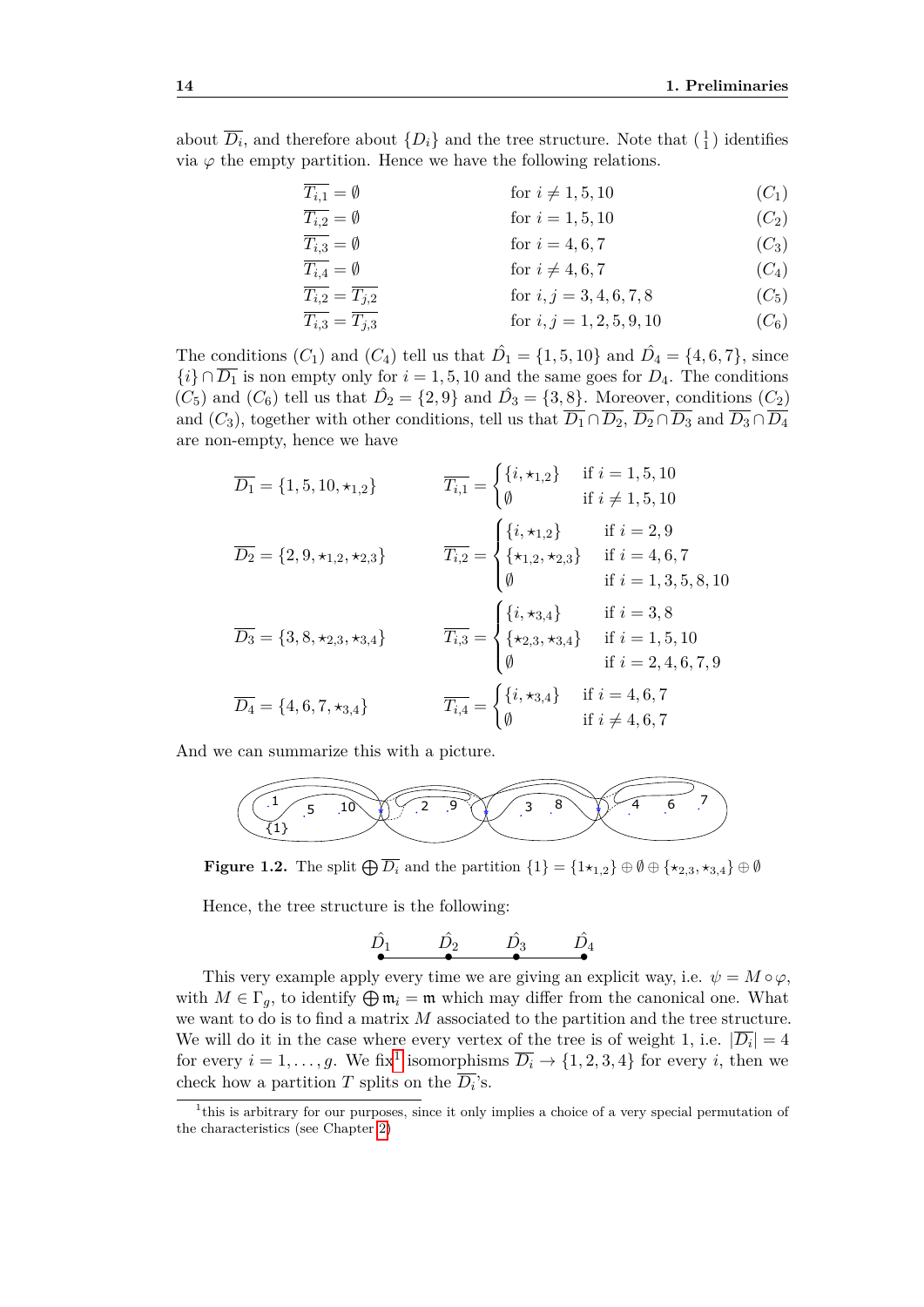Let  $\mathcal{D} = (\{\hat{D}_1, \ldots, \hat{D}_g\}, \mathcal{T})$  be the data of partition and tree. Let  $e_0 = (0 \ldots 0)$ and  $e_1, \ldots, e_{2g}$  be the canonical generators for  $\mathbb{F}_2^{2g}$  $_{2}^{2g}$ . We want to compute  $\varphi^{-1}$  and  $\psi^{-1}$ , where  $\psi$  is the map related to the data D, of this characteristics. We can see how these characteristics split in the canonical way and associate to each component a characteristic  $T_{i,j}$  on  $D_i$ :

$$
e_0 = \begin{pmatrix} 0 \\ 0 \end{pmatrix} \oplus \cdots \oplus \begin{pmatrix} 0 \\ 0 \end{pmatrix} = \overline{T_{1,0}} \oplus \cdots \oplus \overline{T_{g,0}}
$$
  
\n
$$
e_1 = \begin{pmatrix} 1 \\ 0 \end{pmatrix} \oplus \begin{pmatrix} 0 \\ 0 \end{pmatrix} \oplus \begin{pmatrix} 0 \\ 0 \end{pmatrix} \oplus \cdots \oplus \begin{pmatrix} 0 \\ 0 \end{pmatrix} = \overline{T_{1,1}} \oplus \cdots \oplus \overline{T_{g,1}}
$$
  
\n
$$
e_2 = \begin{pmatrix} 0 \\ 0 \end{pmatrix} \oplus \begin{pmatrix} 1 \\ 0 \end{pmatrix} \oplus \begin{pmatrix} 0 \\ 0 \end{pmatrix} \oplus \cdots \oplus \begin{pmatrix} 0 \\ 0 \end{pmatrix} = \overline{T_{1,1}} \oplus \cdots \oplus \overline{T_{g,2}}
$$
  
\n
$$
\vdots
$$
  
\n
$$
e_1 = \begin{pmatrix} 0 \\ 1 \end{pmatrix} \oplus \begin{pmatrix} 1 \\ 0 \end{pmatrix} \oplus \cdots \oplus \begin{pmatrix} 0 \\ 0 \end{pmatrix}
$$
  
\n
$$
\vdots
$$
  
\n
$$
e_2 = \begin{pmatrix} 0 \\ 1 \end{pmatrix} \oplus \begin{pmatrix} 0 \\ 0 \end{pmatrix} \oplus \cdots \oplus \begin{pmatrix} 0 \\ 0 \end{pmatrix}
$$
  
\n
$$
\vdots
$$
  
\n
$$
e_2 = \begin{pmatrix} 0 \\ 0 \end{pmatrix} \oplus \cdots \oplus \begin{pmatrix} 0 \\ 0 \end{pmatrix} \oplus \begin{pmatrix} 0 \\ 1 \end{pmatrix}
$$
  
\n
$$
\vdots
$$
  
\n
$$
= \overline{T_{1,2g}} \oplus \cdots \oplus \overline{T_{g,2g}};
$$

hence, by the glueing algorithm we saw before, we get  $\overline{T_0}, \overline{T_1}, \ldots, \overline{T_{2q}}$ . Now, we can apply  $\varphi^{-1}$  to these partitions to check the corresponding characteristics. Hence we have

$$
M \cdot e_i = \varphi^{-1}(\overline{T_i}),
$$

and we can determine *M* from these relations.

We have that  $\varphi$  is a  $\Gamma_q[2]$ -equivariant isomorphism and that choosing a partition is equivalent to choosing a fundamental system.

### <span id="page-30-0"></span>**1.3 The congruence group** Γ*g*[2]

We recall that  $Sp_g(\mathbb{R})$  is the group of  $2g \times 2g$  matrices  $M = \begin{pmatrix} A & B \\ C & D \end{pmatrix}$  which preserves the symplectic form  $J_g = \begin{pmatrix} 0 & \text{Id}_g \\ -\text{Id}_g & 0 \end{pmatrix}$  $\begin{pmatrix} 0 & \mathrm{Id}_g \\ -\mathrm{Id}_g & 0 \end{pmatrix}$ , i.e.

$$
{}^{\intercal}M \cdot J_g \cdot M = J_g.
$$

The same condition can be written in terms of *A, B, C, D*:

$$
ATB = BTA, \quad CTD = DTC, \quad ATD - BTC = Idg.
$$

We will denote by  $\Gamma_g = \Gamma_g[1]$  the group  $\text{Sp}_g(\mathbb{Z})$ .

**Definition 1.9.** *We will define the* principal congruence subgroup of level *n:*

 $\Gamma_q[n] := \{ M \in \Gamma_q \mid M \equiv \text{Id}_{2q} \mod n \},\$ 

*and the* Igusa subgroup of level *n:*

$$
\Gamma_g[n, 2n] := \left\{ \begin{pmatrix} A & B \\ C & D \end{pmatrix} \in \Gamma_g[n] \mid (A^{\mathsf{T}}C)_0 \equiv (B^{\mathsf{T}}D)_0 \equiv 0 \mod 2n \right\} \subseteq \Gamma_g[n],
$$

where  $(M)$ <sup>0</sup> *denotes the diagonal of a square matrix*  $M$ *.*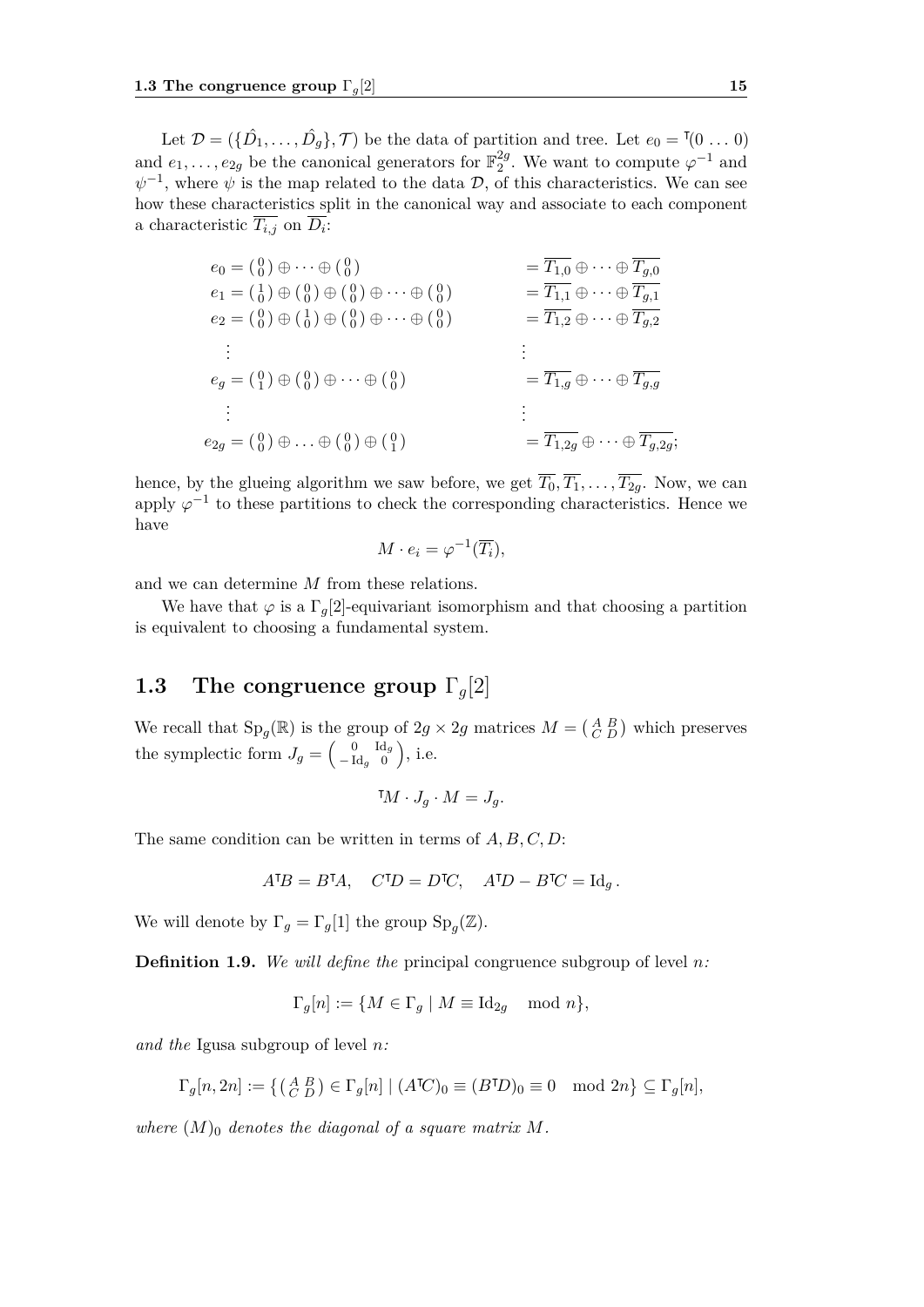We will briefly give some result about these subgroups. We have that  $\Gamma_q[n]$  is a normal subgroup of  $\Gamma_q$  and the index is

$$
[\Gamma_g : \Gamma_g[n]] = n^{g(2g+1)} \prod_{\substack{p|n \\ 1 \le k \le g}} \left(1 - p^{-2k}\right).
$$

Moreover let  $M = \begin{pmatrix} A & B \\ C & D \end{pmatrix} \in \Gamma_g[n, 2n]$ ; if *n* is an even number, then  $(A^{\mathsf{T}}B)_0 \equiv (B)_0$ mod 2 and  $(C^{\dagger}D)_0 \equiv (C)_0$  mod 2. We will state the following Lemma, which proof can be found in [\[Igu64\]](#page-71-7)

**Lemma 1.9** ([\[Igu64\]](#page-71-7))**.** *If n is even, then the following holds.*

- (*i*)  $\Gamma_g[n, 2n]$  *is a normal subgroup of*  $\Gamma_g$  *and its index in*  $\Gamma_g[n]$  *is*  $2^{2g}$ ,
- $(iii)$   $\Gamma_g[n]$  $\Gamma_g[2n, 4n]$  *is an abelian group*;
- $(iii)$   $\Gamma_g[n, 2n]$  $\bigg| \Gamma_g[2n, 4n]$  *is a vector space over*  $\mathbb{F}_2$  *of dimension*  $g(2g + 1)$ *.*

We will now give an explicit set of the generators for  $\Gamma_q[2]$ .

- (Type *A*) Let  $1 \le i, j \le g$  and  $i \ne j$ ; we set  $A_{ij}$  to be the  $2g \times 2g$  identity matrix with the  $(i, j)$ -coefficient replaced by 2 and the  $(g + j, g + i)$  coefficient replaced by  $-2$ ; if  $1 \leq i = j \leq g$ , we set  $A_{ii}$  to be the  $2g \times 2g$  identity matrix with the  $(i, i)$  and the  $(g + i, g + 2)$  coefficients replaced by  $-1$ ;
- (Type *B*) let  $1 \leq i < j \leq g$ ; we set  $B_{ij}$  to be the  $2g \times 2g$  identity matrix with the  $(g+i, j)$ and the  $(g + j, i)$  coefficients replaced by 2; if  $1 \leq i = j \leq g$ , we set  $B_{ii}$  to be the  $2g \times 2g$  identity matrix with the  $(g + i, i)$  coefficient replaced by 2;

(Type *C*) we simply set  $C_{ij} = {}^{T}B_{ij}$ .

All these matrices are in  $\Gamma_g[2]$ , and we have  $g^2 + 2\frac{g(g+1)}{2} = g(2g+1)$  such matrices, which are clearly independent.

### <span id="page-31-0"></span>**1.4 The Siegel upper-half plane and characteristic Theta functions**

Let  $\mathbb{H}_q$  be the Siegel space of degree g:

$$
\mathbb{H}_g := \{ Z \in M_g(\mathbb{C}) \mid \mathbb{I}Z = Z, \text{Im } Z > 0 \},
$$

and  $z_{ij}$  denotes the  $(i, j)$ -component of the matrix  $Z \in \mathbb{H}_q$ , as usual. We associate to a matrix  $Z \in \mathbb{H}_g$  an abelian variety  $\mathbb{C}^g$ .  $\langle \mathrm{Id}_g, Z \rangle_{\mathbb{Z}}$ , where  $\langle \mathrm{Id}_g, Z \rangle_{\mathbb{Z}}$  denotes the lattice generated by column vectors of the matrix  $(\mathrm{Id}_q, Z)$ , which is a lattice of full rank, i.e. 2*g*, because  $\text{Im } Z > 0$ .

Let  $\Gamma_g$  denote the Siegel modular group  $\text{Sp}_g(\mathbb{Z})$ ; see Section [1.3](#page-30-0) for details. It acts on the Siegel space by usual modular transformation: let  $M = \begin{pmatrix} A & B \\ C & D \end{pmatrix} \in \Gamma_g$ ,

$$
M \cdot Z = (AZ + B)(CZ + D)^{-1}.
$$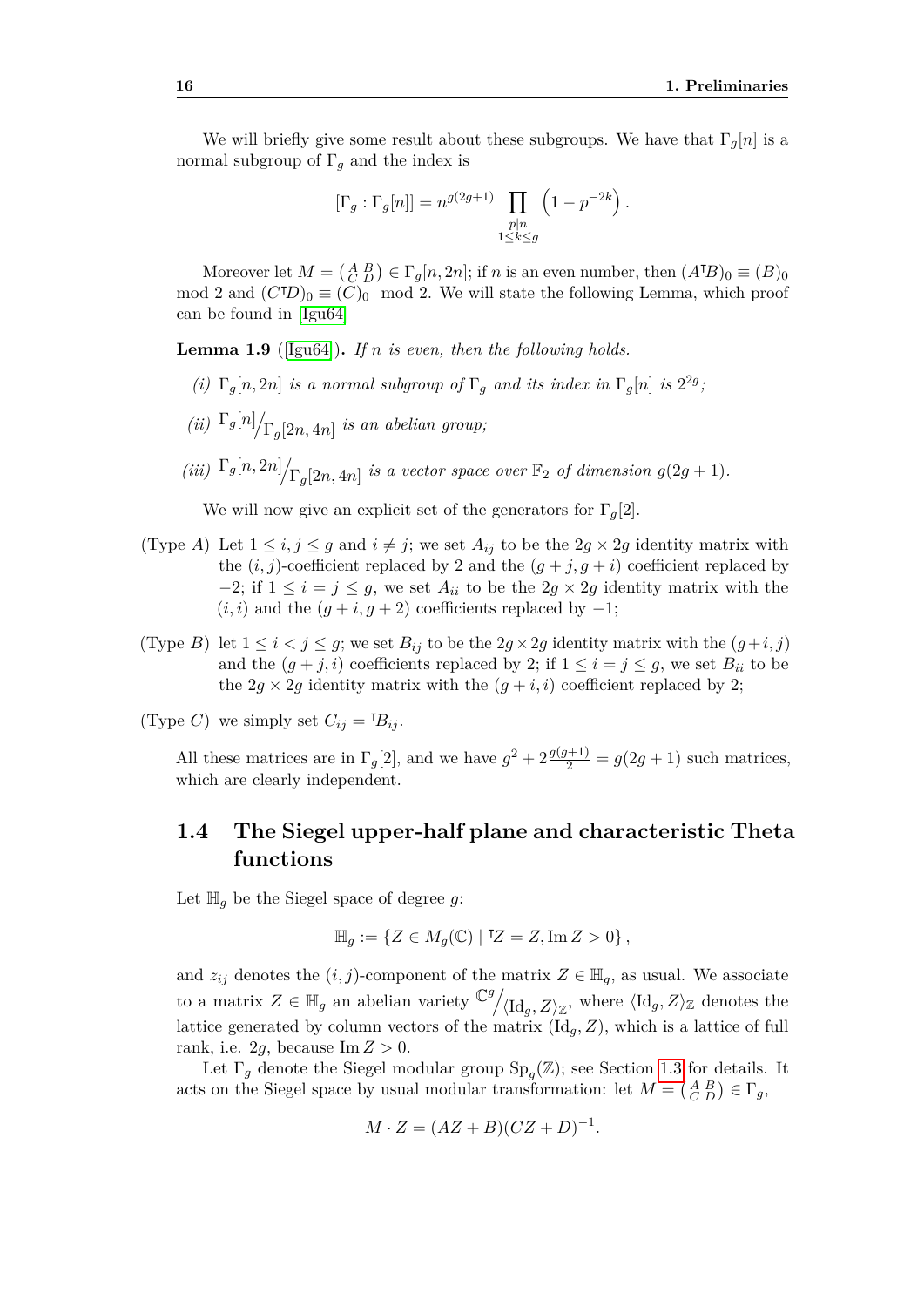The quotient space  $\mathscr{A}_q$  of  $\mathbb{H}_q$  by  $\Gamma_q$  is the *moduli space* of principally polarized abelian varieties over  $\mathbb{C}$ . If *n* is a positive integer, then  $\mathscr{A}_q[n]$  denotes the quotient of H*<sup>g</sup>* by Γ*g*[*n*] which is called a *principally congruence subgroup of level n*, i.e.

$$
\Gamma_g[n] := \{ M \in \Gamma_g \mid M \equiv \mathrm{Id}_{2g} \mod n \}.
$$

So  $\mathscr{A}_{q}[n]$  is the moduli of pairs of principally polarized abelian varieties together with their *n*-division points and a symplectic structure. We may define also  $\mathscr{A}_q[n,2n]$ which is the quotient of  $\mathbb{H}_g$  by  $\Gamma_g[n, 2n] \subseteq \Gamma_g[n]$ , which is defined by

$$
\Gamma_g[n,2n]:=\left\{\left(\begin{smallmatrix}A&B\\C&D\end{smallmatrix}\right)\in\Gamma_g[n]\mid(A^\intercal C)_0\equiv(B^\intercal D)_0\equiv0\mod2n\right\},
$$

where  $(M)$ <sup>0</sup> denotes the diagonal of a square matrix M.

Since  $\Gamma_q[n, 2n] \subseteq \Gamma_q[n]$ , then there is a natural covering map of  $\mathscr{A}_q[n]$  onto  $\mathscr{A}_q[n,2n]$  and similar natural maps exists for similar inclusions.

**Definition 1.10** (Automorphic Factor). Let  $\Gamma \subseteq \Gamma_g$  a subgroup of finite index. A *function*  $\rho: \Gamma \times \mathbb{H}_q \to \mathbb{C} \setminus \{0\}$  *is called* automorphic factor *if* 

 $(i)$   $\rho(M, Z)$  *is holomorphic in*  $Z$ *;* 

(ii) 
$$
\rho(M_1M_2, Z) = \rho(M_1, M_2Z) \cdot \rho(M_2, Z)
$$
 for  $M_1, M_2 \in \Gamma$ ;

 $(iii)$   $\rho(-M, Z) = \rho(M, Z)$  *if*  $\pm M \in \Gamma$ ;

Since every automorphic factor  $\rho$  can be written in the form

$$
\rho(M, Z) = \chi(M) \det(CZ + D)^w
$$

where  $M = \begin{pmatrix} A & B \\ C & D \end{pmatrix} \in \Gamma$ , *w* a positive rational number and  $\chi$  a root of unity, then we can attach can define *w* as the *weight* of *ρ*. Now we can define *modular forms*.

**Definition 1.11** (Siegel Modular Form)**.** *A holomorphic function f on* H*<sup>g</sup> is called a* Siegel modular form *of weight ρ for* Γ *if f satisfies*

$$
f(MZ) = \rho(M, Z) f(Z) \quad \text{for all } M \in \Gamma.
$$

*Moreover, if*  $g = 1$  *we need the additional condition that*  $f$  *be holomorphic at cusps.* 

In this thesis, we will restrict to modular forms which satisfies the functional equation

$$
f(MZ) = \det(CZ + D)^k f(Z),
$$

i.e. we want  $\chi(M) = 1$  and weight *k*.

**Remark 1.7.** With this definition, a modular form *f* for Γ is a global section of the coherent sheaf determined by the automorphy factor  $\rho$ , which is automatically invertible except, at least, at the fixed point set of  $\Gamma$ .

Now, we will define special modular forms which will play a big role in this thesis.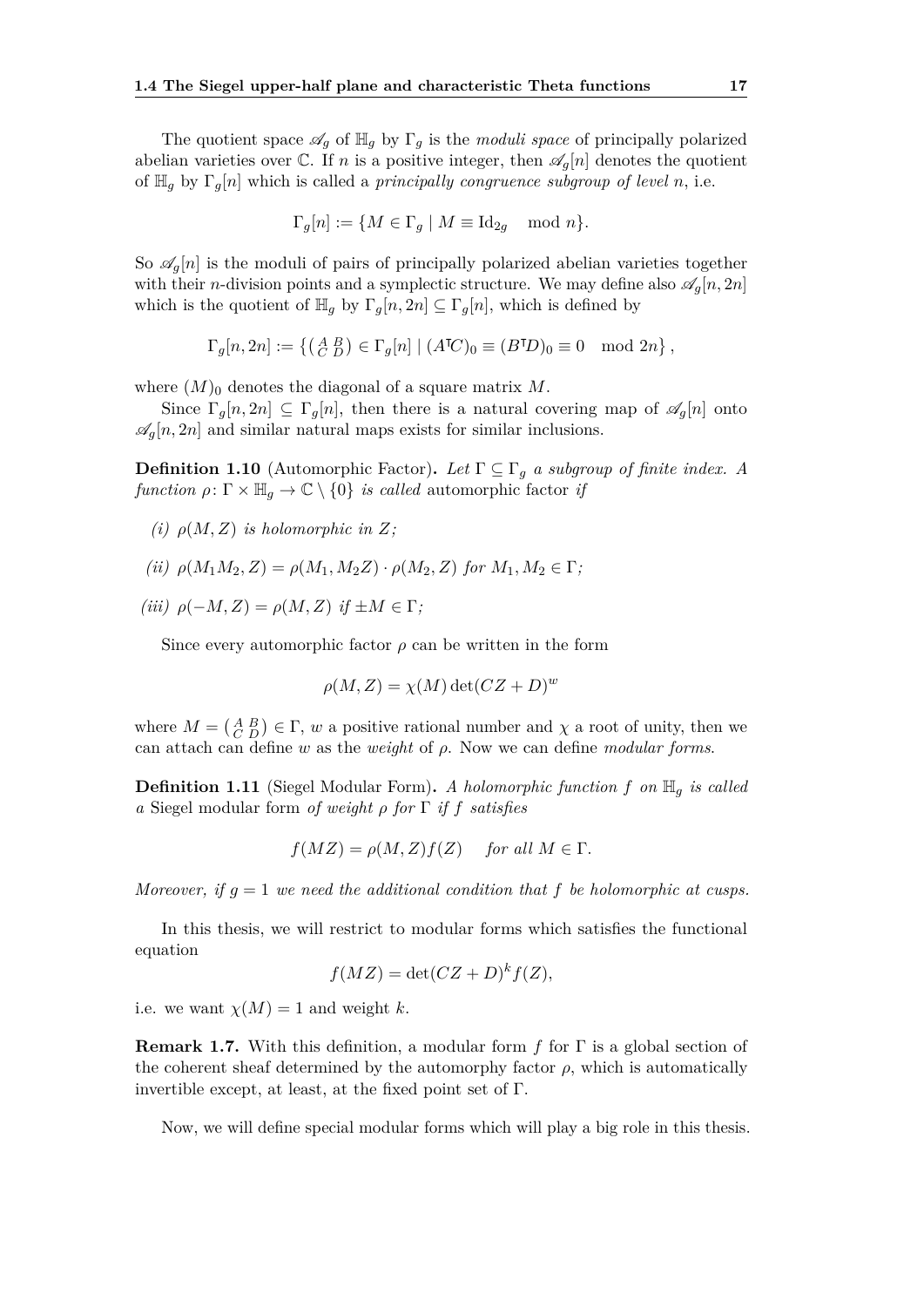**Definition 1.12** (Characteristic Theta function). Let  $\mathfrak{m} = \begin{pmatrix} \mathfrak{m}' \\ \mathfrak{m}'' \end{pmatrix} \in \mathbb{Z}^{2g}$ , with  $\mathfrak{m}', \mathfrak{m}'' \in \mathbb{Z}^g$ . A theta function *with characteristic*  $\mathfrak{m}$  *is a function*  $\theta[\mathfrak{m}](Z, x)$ :  $\mathbb{H}_g \times$  $\mathbb{C}^g \to \mathbb{C}$  *such that* 

$$
\theta[\mathfrak{m}](Z,x) = \sum_{r \in \mathbb{Z}^g} \mathbf{e} \left( \frac{1}{2}^\mathsf{T} \left( r + \frac{\mathfrak{m}'}{2} \right) Z \left( r + \frac{\mathfrak{m}'}{2} \right) + \frac{\mathfrak{T}}{2} \left( r + \frac{\mathfrak{m}'}{2} \right) \left( x + \frac{\mathfrak{m}''}{2} \right) \right),
$$

 $where \mathbf{e}(\bullet) = \exp(2\pi i \bullet).$ 

Following Igusa [\[Igu64\]](#page-71-7), we will prove that the evaluation at  $x = 0$  of Theta functions are, in a sense, modular functions of weight  $\frac{1}{2}$ ; this is not trivial and we will just give a sketch of the proof. We first observe that, as an analytic function of x, the theta function  $\theta[\mathfrak{m}](Z, x)$  is characterized, up to a constant factor, by the functional equation

<span id="page-33-0"></span>
$$
\theta[\mathfrak{m}](Z, x + (Z, \mathrm{Id}_g)\mathfrak{n})) = \mathbf{e}(\mathfrak{m} \cdot \mathfrak{n}) \mathbf{e}\left(-\mathfrak{m}'x - \frac{1}{2}\mathfrak{m}'Z\mathfrak{n}'\right)\theta[\mathfrak{m}](Z, x) \tag{1.5}
$$

satisfied for every  $\mathfrak{n} \in \mathbb{Z}^{2g}$ ; the scalar product  $\mathfrak{m} \cdot \mathfrak{n}$  is given by the symplectic matrix  $\int 0$  Id<sub>g</sub>  $\begin{pmatrix} 0 & \text{Id}_g \\ -\text{Id}_g & 0 \end{pmatrix}$ , hence

$$
\mathfrak{m} \cdot \mathfrak{n} = \mathfrak{m} \begin{pmatrix} 0 & \mathrm{Id}_g \\ -\mathrm{Id}_g & 0 \end{pmatrix} \mathfrak{n} = \begin{pmatrix} \mathfrak{m}' & \mathfrak{m}'' \end{pmatrix} \begin{pmatrix} 0 & \mathrm{Id}_g \\ -\mathrm{Id}_g & 0 \end{pmatrix} \begin{pmatrix} \mathfrak{n}' \\ \mathfrak{n}'' \end{pmatrix} = \mathfrak{m}' \mathfrak{n}'' - \mathfrak{m}'' \mathfrak{n}'.
$$

Since every theta function satisfies [\(1.5\)](#page-33-0), we should check that if an analytic function  $f(x)$  satisfies [\(1.5\)](#page-33-0), then **e**( $-\frac{1}{2}$ )  $\frac{1}{2}$ <sup>T</sup>m'x) $f(x)$  is invariant under the translation  $x \mapsto x + \mathfrak{n}''$ and, by using Fourier expansion, we get  $f(x) = \text{const} \cdot \theta[\mathfrak{m}](Z, x)$ .

The next step is to observe that, as an analytic function of both *Z* and *x*, the theta function is characterized, up to a constant factor, by the following *heat equation*:

<span id="page-33-2"></span>
$$
\sum_{1 \le j,k \le g} \gamma_{jk} \frac{\partial^2 \theta[\mathfrak{m}]}{\partial z_j \partial z_k} = 4\pi i \sum_{1 \le j \le k \le g} \gamma_{jk} \frac{\partial \theta[\mathfrak{m}]}{\partial Z_{j,k}} \tag{1.6}
$$

which is satisfied for every complex coefficients  $\gamma_{jk} = \gamma_{kj}$ .

Now we can state some transformation formulas which involve theta functions; this Lemma also allow us to introduce the action of the modular group on the characteristic space.

**Lemma 1.10.** Let  $\lambda$  be a complex non-singular matrix and  $\mu$  a complex symmetric *matrix, both of degree g. Then*

<span id="page-33-1"></span>
$$
\theta[\mathfrak{n}](Z',x') = K \mathbf{e}\left(\frac{1}{2}\tau_{x\mu x}\right) \theta[\mathfrak{m}](Z,x) \tag{1.7}
$$

*with*  $K = K(M, Z, \mathfrak{m}) = constant$ , as functions of  $x' = \lambda x$  if and only if there exists *an element*  $M = \begin{pmatrix} A & B \\ C & D \end{pmatrix} \in \Gamma_g[1]$  *such that* 

- $\lambda = (CZ + D)^{-1}$
- $\mu = (CZ + D)^{-1}C$
- $Z' = M \cdot Z \mod 2$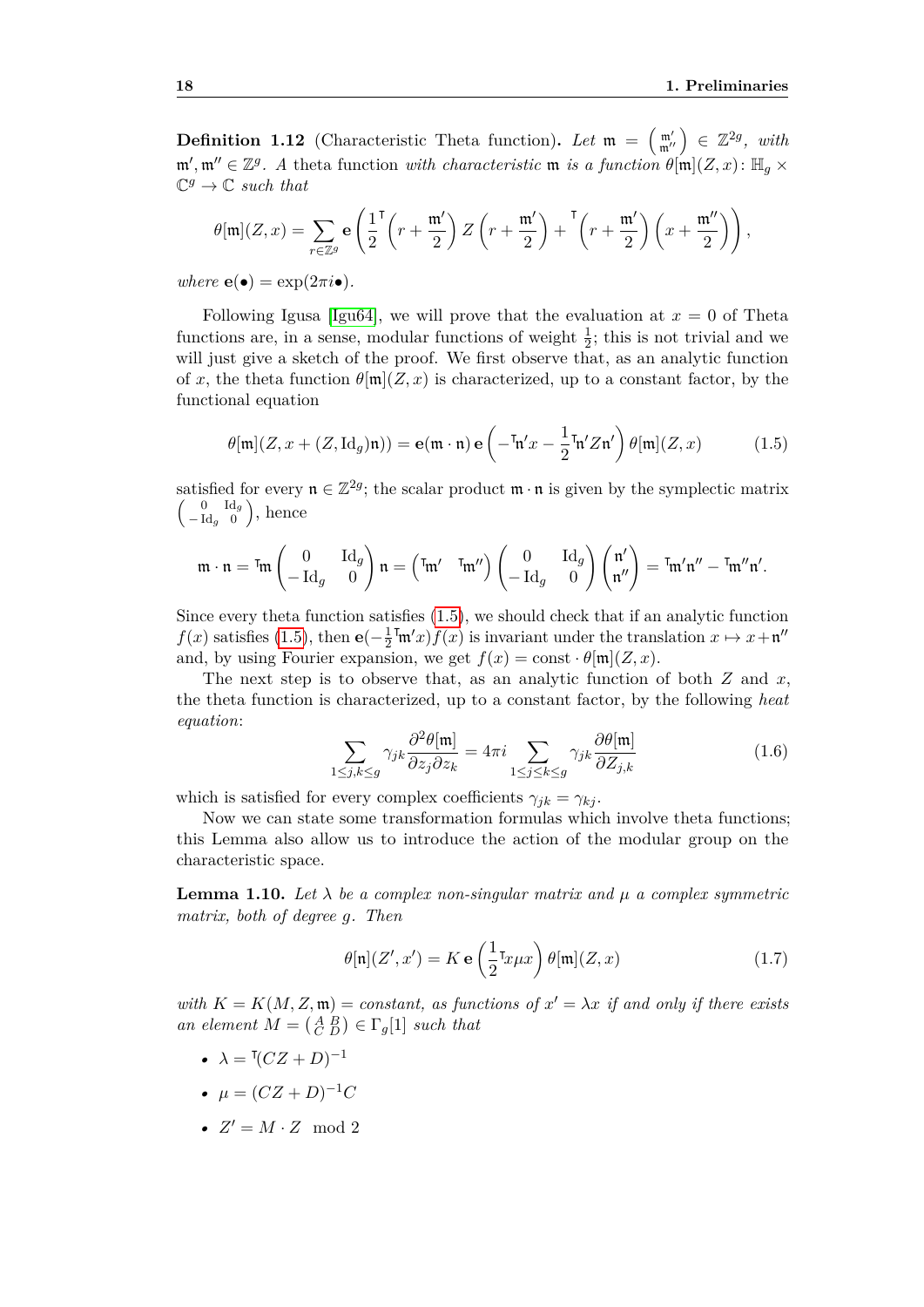#### •  $n = M \cdot m \mod 2$

*where M* · m *is defined in the following way*

<span id="page-34-0"></span>
$$
M \cdot \mathfrak{m} = \begin{pmatrix} D & -C \\ -B & A \end{pmatrix} \mathfrak{m} + \begin{pmatrix} (C^{\dagger}D)_0 \\ (A^{\dagger}B)_0 \end{pmatrix}.
$$
 (1.8)

This can be proved showing that  $\theta[\mathfrak{n}](Z',x')$  satisfies the same functional equation as  $\mathbf{e}(\frac{1}{2})$  $\frac{1}{2}$ <sup>T</sup> $x \mu x$ ) $\theta$ [m](*Z*, *x*), hence they only differ by a constant factor.

We will come back to  $(1.8)$  in Section [1.1,](#page-16-1) but we need now the notion of parity of a characteristic: we will say that **m** is *even* if  $e(m) := e(\bar{m}m') = 1$ , *odd* otherwise. These characteristics are called even or odd because we have

<span id="page-34-1"></span>
$$
\theta[\mathfrak{m}](Z, -x) = \mathbf{e}(\mathfrak{m})\theta[\mathfrak{m}](Z, x).
$$
\n(1.9)

We will now introduce the Thetanullwerte, which are special theta functions specialized in  $x = 0$ , which have a special role in our work.

**Definition 1.13** (Thetanullwerte). Let  $m \in \mathbb{Z}^{2g}$ . A thetanullwert *is a function*  $\theta$ [m](*Z*):  $\mathbb{H}_q \to \mathbb{C}$  *such that* 

$$
\theta[\mathfrak{m}](Z) := \theta[\mathfrak{m}](Z,0)
$$

Hence, by [\(1.9\)](#page-34-1) we have clearly that odd thetnullwerte are identically 0 as a function of *Z*. Moreover, we can state [\(1.7\)](#page-33-1) for the thetanullwerte:

$$
\theta[M\mathfrak{m}](MZ) = K\theta[\mathfrak{m}](Z),\tag{1.10}
$$

and our next target is to determine  $K$  more explicitly. Using the heat equation  $(1.6)$ and the fact that

$$
dZ' = \sqrt[T(XZ + D)^{-1} dZ (CZ + D)^{-1}
$$

holds between differentials, we get, for any even characteristic,

$$
\sum_{1 \le j \le k \le g} \gamma_{jk} \frac{\partial \log K}{\partial Z_{j,k}} = \frac{1}{2} \sum_{1 \le j,k \le g} \gamma_{jk} \mu_{j,k}.
$$

It is non trivial to check that  $\det(CZ+D)^{\frac{1}{2}}$  satisfies the same differential equation as *K*, hence

$$
K = K_1 \cdot \det(CZ + D)^{\frac{1}{2}},
$$

and  $K_1 = K_1(M, \mathfrak{m})$  no longer depends on Z. Hence we have the important *transformation formula* for thetanullwerte

$$
\theta[M\mathfrak{m}](MZ) = K_1 \det(CZ + D)^{\frac{1}{2}} \theta[\mathfrak{m}](Z). \tag{1.11}
$$

We can express the transformation formula in a even more explicit way.

$$
\theta[M\mathfrak{m}](MZ) = \kappa(M) \mathbf{e}(\varphi_{\mathfrak{m}}(M)) \det(CZ+D)^{\frac{1}{2}} \theta[\mathfrak{m}](Z),
$$

where

$$
-\frac{1}{8}(\mathbf{I}\mathfrak{m}^{\prime}\mathbf{I}BD\mathfrak{m}^{\prime} + \mathbf{I}\mathfrak{m}^{\prime\prime}\mathbf{I}AC\mathfrak{m}^{\prime\prime} - 2\mathbf{I}\mathfrak{m}^{\prime}\mathbf{I}BC\mathfrak{m}^{\prime\prime} - 2(\mathbf{I}AB)_0(D\mathfrak{m}^{\prime} - C\mathfrak{m}^{\prime\prime})
$$

and  $\kappa(M)$  is a constant which only depends on M and we can give an explicit formula for  $\kappa(M)^2$ .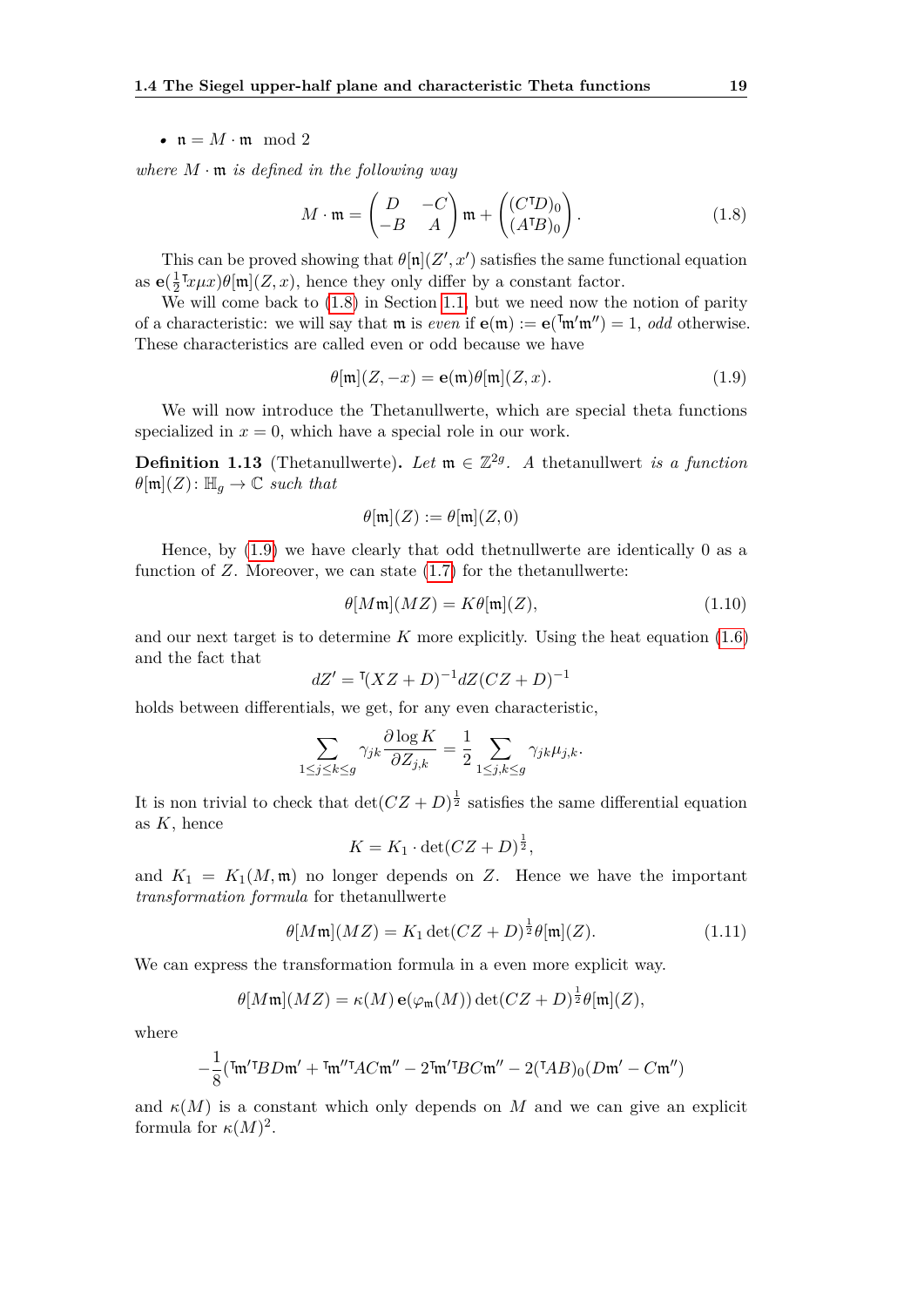**Lemma 1.11** ([\[Igu64\]](#page-71-7)). We choose  $\det(CZ + D)^{\frac{1}{2}}$  to be positive if Z is a pure *imaginary diagonal matrix. Hence we have*

$$
\kappa(A_{ij}) = 1 \quad (i \neq j)
$$

$$
\kappa(A_{ii}) = \mathbf{e}\left(-\frac{1}{4}\right)
$$

$$
\kappa(B_{ij}) = \kappa(C_{ij}) = 1 \quad (i \leq j)
$$

This allow us to compute  $\kappa(M)$  for every M, since those matrices generate the whole  $\Gamma_q[2]$ . By the way, we can make all this easier to compute: let  $(-4 | n)$  be the Kronecker symbol for the prime discriminant  $-4$ . This means that  $(-4 | n) \equiv 0$ mod 4 if *n* is even and  $\pm 1$  if  $n \equiv \pm 1 \mod 4$ . If  $M = \begin{pmatrix} A & B \\ C & D \end{pmatrix} \in \Gamma_g[2]$  as usual, we can define

$$
(-4 \mid M) = \prod_{1 \le i,j \le g} (-4 \mid d_{i,j}),
$$

and  $M \mapsto (-4 \mid M)$  is a character of  $\Gamma_q[2]$ . We want to use this information to write the transformation formula for  $\psi = \theta[\mathfrak{m}]\theta[\mathfrak{n}]$ ; there exists a character  $\chi$  of  $\Gamma_g[2]$  such that

$$
\psi(M \cdot Z) = (-4 \mid M)\chi(M) \det(CZ + D)\psi(Z)
$$

In particular, we have that for  $M = \begin{pmatrix} A & B \\ C & D \end{pmatrix} \in \Gamma_g[4, 8]$  the following holds

$$
(-4 | M) = 1
$$
  

$$
A \equiv 0 \mod 2
$$
  

$$
B \equiv 0 \mod 4
$$

so  $\chi(M) = 1$ ; moreover, if  $M \in \Gamma_g$ ,  $\kappa(M) e(\varphi_m(M))$  is an eight root of 1, while if  $M \in \Gamma_q[2], \kappa(M) \mathbf{e}(\varphi_m(M))$  is a fourth root of 1. Hence we have the following result.

**Lemma 1.12.** *Let*  $\psi(Z) = \theta[\mathfrak{m}](Z)\theta[\mathfrak{n}](Z)$ ; *then, for every*  $M = \begin{pmatrix} A & B \\ C & D \end{pmatrix} \in \Gamma_g[4,8]$ *we have*

$$
\psi(MZ) = \det(CZ + D)\psi(Z)
$$

This shows that  $\psi[\mathfrak{m}]$  is a modular form for  $\Gamma_q[4, 8]$ , with weight  $w = 1$ . Moreover,

$$
\frac{\theta[\mathfrak{m}](Z)}{\theta[\mathfrak{n}](Z)}
$$

is a meromorphic function on  $\mathscr{A}_q[4,8]$  and on every covering of  $\mathscr{A}_q[4,8]$ .

Let us go back to modular forms. It's easy to check that the sum of two modular forms of the same weight is a modular form of the same weight, while the product of two modular forms is a modular form of weight the sum of the weights. Hence we can define the graded algebra

$$
A(\Gamma_g) := \oplus A_k(\Gamma_g),
$$

where  $A_k(\Gamma)$  is the ring of modular forms of weight k. We will give some explicit examples of modular forms.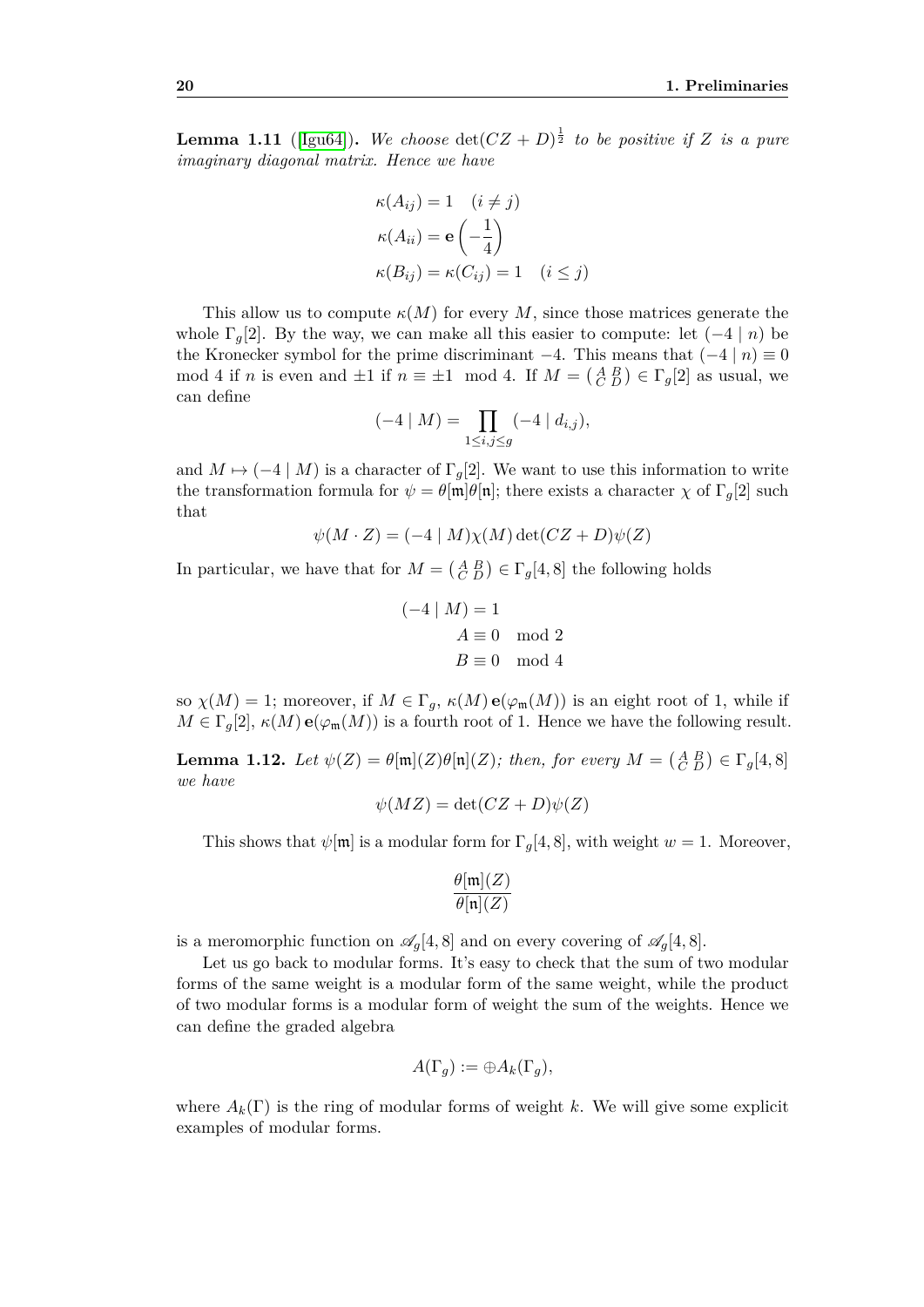**Example 1.5.** The thetanullwerte  $\theta[\mathfrak{m}]^4$  is a modular form relative to  $\Gamma_g[2]$ . This holds since

$$
\theta[\mathfrak{m}](M \cdot Z)^4 = \kappa(M)^4 \mathbf{e}(4\varphi_{\mathfrak{m}}(M)) \det(CZ + D)^2 \theta[\mathfrak{m}](Z)
$$

and  $\kappa(M)^4 = e(4\varphi_{\mathfrak{m}}(M)) = 1.$ 

**Example 1.6.** The polynomial  $\sum_{\mathfrak{m}\in\mathcal{F}_{e}^{g}}\theta[\mathfrak{m}]^{8}$ , in the thetanullwerte, is a modular form relative to  $\Gamma_g$ . In fact,  $\kappa(m)^8 = e(8\varphi_m(M)) = 1$ , and this means that  $\Gamma_g$ permutes the  $\theta[\mathfrak{m}]$ , fixing the parity. Hence, if we act with  $\gamma \in \Gamma_g$  on  $\sum_{\text{even}} \theta[\mathfrak{m}]^8$  we are just permuting terms. Note that, if  $M \in \Gamma_g$ ,  $\kappa(M)^4$  and  $\mathbf{e}(4\varphi_m(M))$  are either  $\pm 1$ , hence

$$
\sum_{\mathfrak{m}\in \mathcal{P}_e^g}\theta[\mathfrak{m}]^4
$$

is modular with respect to  $\Gamma_q[2]$  but it is identically 0 with respect to  $\Gamma_q$ , hence it is not modular.

<span id="page-36-0"></span>**Example 1.7.** If  $\sigma \in \Gamma_q/\Gamma$ , we denote by

$$
\sigma \cdot \{\mathfrak{m}_1, \ldots, \mathfrak{m}_k\} = \{\sigma \mathfrak{m}_1, \ldots, \sigma \mathfrak{m}_k\}
$$

the action of  $\sigma$  on a set of characteristics. Let  $P(\{\mathfrak{m}_1,\ldots,\mathfrak{m}_k\}) = \prod_{i=1}^k \theta[\mathfrak{m}_i].$ Moreover, let  $V = \{T \in \mathcal{P}_e^g \mid |T| = |g+1|\}$  and  $\mathfrak{V} = \varphi^{-1}(V)$ ; then

$$
F_H = \sum_{\sigma \in \Gamma_g/\Gamma} P(\sigma \cdot \mathfrak{V})^8
$$

is a modular for relative to  $\Gamma_g$ . This modular form is very important since  $P(V)^8$  is a product of all the theta functions which does not vanish on a chosen component, while it vanishes on every other component of the hyperelliptic locus. Hence we have that *F<sup>H</sup>* never vanishes on the hyperelliptic locus, indeed on every component there is precisely one term which is not 0, while all other terms are 0. We will make use of this modular form in Section [2.5.](#page-55-0) This modular form also proves that the *slope estimate* (see [2.16.1\)](#page-55-1) is sharp, in fact it has slope  $8 + \frac{4}{g}$ . This modular form was first introduced by Salvati Manni [\[SM00\]](#page-71-0).

The last two examples belong to a more general picture: every symmetrization with respect to  $\Gamma_q/\Gamma$  of a form which is modular with respect to  $\Gamma$  is a modular form with respect to  $\Gamma_g$ . Another important class of modular forms is the class of *Eisenstein Series*.

**Example 1.8.** Let  $\Lambda$  be a lattice in  $\mathbb{C}^g$ , i.e. a 2*g*-rank discrete Z-module inside  $\mathbb{C}^g$ . Define, for  $k > 2$ ,

$$
E_k(\Lambda) = \sum_{\lambda \in \Lambda \setminus \{0\}} \lambda^{-k}.
$$

The condition  $k > 2$  is needed for the convergence of the series. This is a modular form since every lattice  $\Lambda = \Lambda(Z)$  is represented as a point  $Z \in \mathbb{H}_q$ , i.e.  $\Lambda = \langle \mathrm{Id}_q, Z \rangle_{\mathbb{Z}}$ and two lattices are the same if they differ by an element of  $\Gamma_q$ , i.e. the group of automorphisms of the lattice, hence the function is defined on  $\mathbb{H}_g/\Gamma_g$ . Moreover,  $E_k$ is a modular form of weight *k*, hence it is identically 0 if *k* is odd.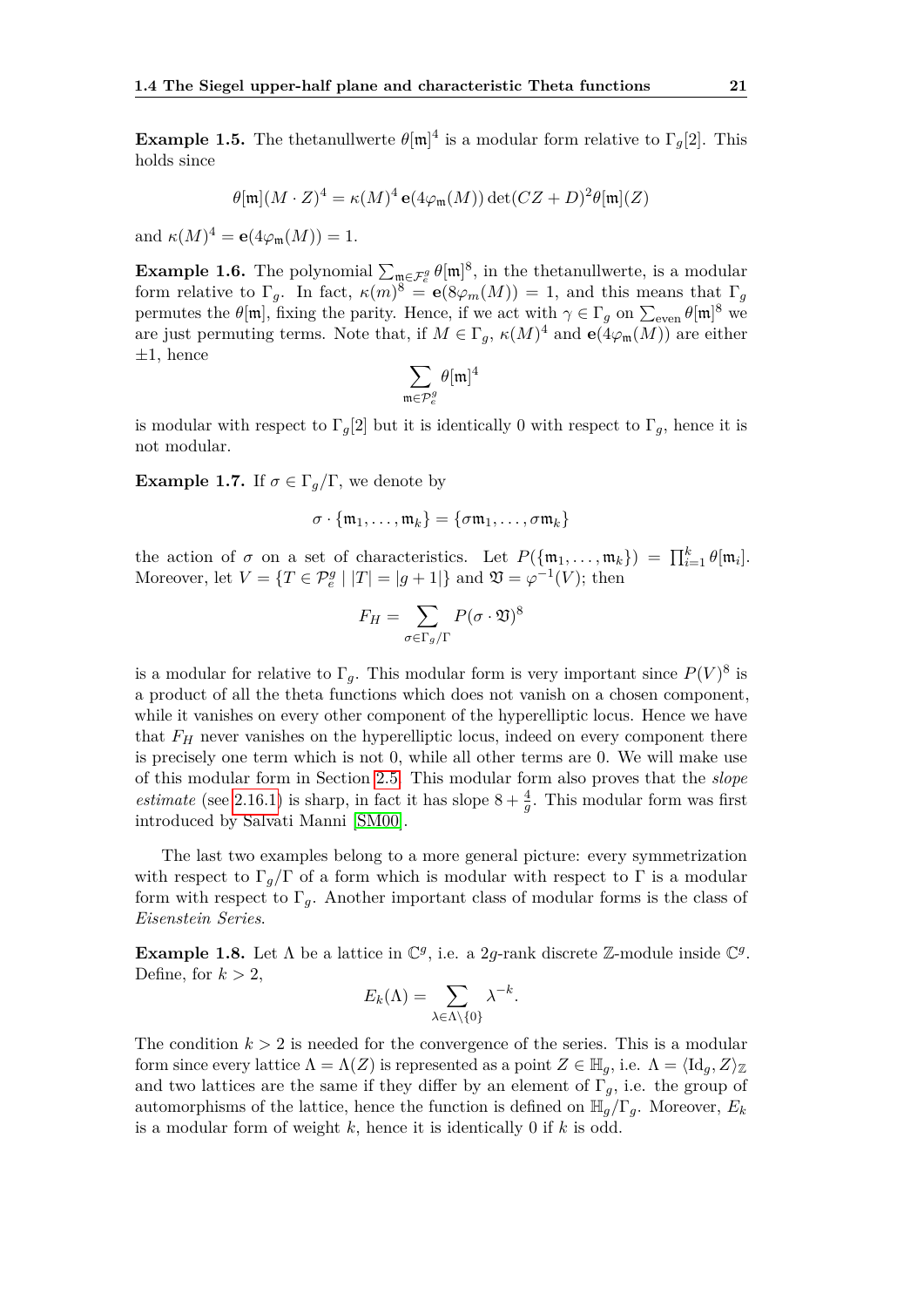$$
\mathfrak{m}=\mathfrak{k}(\mathfrak{n}_1',\mathfrak{n}_2'\,\mathfrak{n}_1''\,\mathfrak{n}_2'')=\left(\begin{smallmatrix}\mathfrak{n}_1'\\ \mathfrak{n}_1''\end{smallmatrix}\right)\oplus\left(\begin{smallmatrix}\mathfrak{n}_2'\\ \mathfrak{n}_2''\end{smallmatrix}\right),\,\text{with}\,\,\mathfrak{n}_i\in\mathbb{F}_2^{2g_i}
$$

<span id="page-37-0"></span>**Remark 1.8.** Let  $Z \in \mathbb{H}_g$  be a period matrix of the form  $Z = \begin{pmatrix} Z_1 & 0 \\ 0 & Z \end{pmatrix}$  $\left(\begin{smallmatrix} Z_1 & 0 \ 0 & Z_2 \end{smallmatrix}\right)$ , with  $Z_1 \in \mathbb{H}_{g_1}$  and  $Z_2 \in \mathbb{H}_{g_2}$ ,  $g_1 + g_2 = g$ . We split  $\mathfrak{m} = \lceil (\mathfrak{n}'_1 \mathfrak{n}'_2 \mathfrak{n}''_1 \mathfrak{n}''_2) \in \mathbb{F}^{2g}$  as  $\mathfrak{m}_1 \oplus m_2$ , where  $\mathfrak{m}_1 = \begin{pmatrix} \mathfrak{n}'_1 \\ \mathfrak{n}''_1 \end{pmatrix}$  $\Big) \in \mathbb{F}^{2 g_1}, \, \mathfrak{m}_2 = \Big(\begin{smallmatrix} \mathfrak{n}'_2 \ \mathfrak{n}''_2 \end{smallmatrix}$  $\Big) \in \mathbb{F}^{2g_2}$ ; then we have

$$
\theta \mathfrak{m}(Z) = \theta[\mathfrak{m}_1](Z_1) \cdot \theta[\mathfrak{m}_2](Z_2).
$$

#### **1.5 The Braid Group**

In this section we will briefly introduce the Braid Group  $\mathcal{B}^{(n)}$ . Intuitively, if we have 2 sets of *n* ordered points each, we can tie together each point on the first set with a point on the second set: we call this tying a *braid*; by topological meaning, this is more than a simple permutation, since some braids which are associated to the same permutation might not be topologically equivalent. We will give a description of the group by generators and relations for the group  $\mathcal{B}^{(4)}$ .

The generators and the identity for  $\mathcal{B}^{(4)}$  are the following:



and the operation  $\nabla$  composes two braids identifying the objects in the middle; e.g.  $\sigma_1 \triangledown \sigma_2$  is the following:



As we pointed out before, every braid induces a permutation, but there is some more. In the following example,  $\sigma_1 \nabla \sigma_1$  is the identity permutation, but the braid is not the identity braid id:



In particular, each generator in  $\mathcal{B}^{(n)}$  has infinite order; the inverse for a generator is the same braid, but with the crossing inverted:



We also have the following relation  $\sigma_1 \nabla \sigma_2 \nabla \sigma_1 = \sigma_2 \nabla \sigma_1 \nabla \sigma_2$ , in fact



.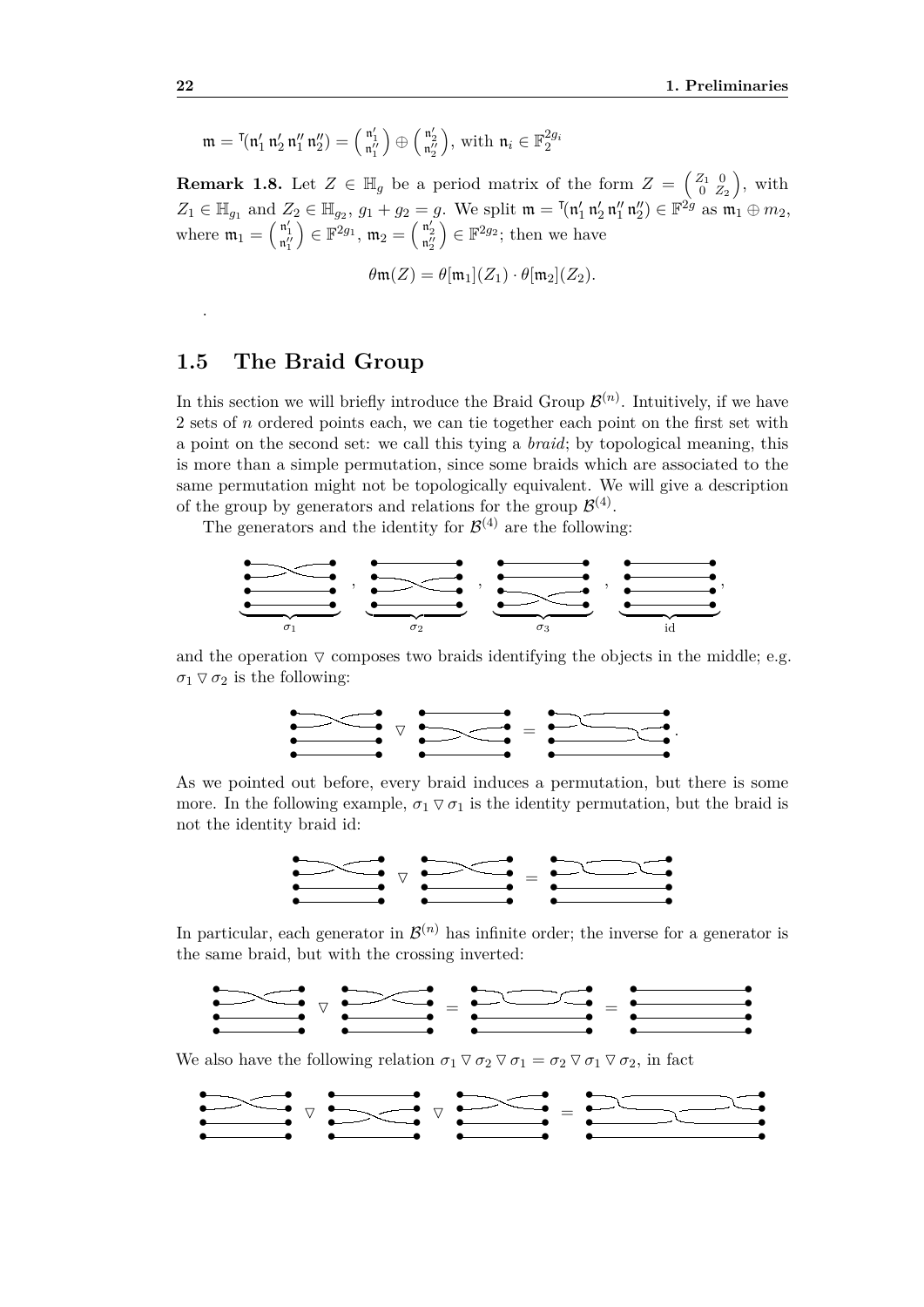is the same as

• • • • • • • • O • • • • • • • • O • • • • • • • • = • • • • • • • • *.*

This kind of relation works for every  $\sigma_i$  and  $\sigma_j$  where  $|i - j| = 1$ , while  $\sigma_i$  and  $\sigma_j$ commute if  $|i - j| \geq 2$ . So we can define

$$
\mathcal{B}^{(n)} = \left\langle \sigma_1, \ldots, \sigma_{n-1} \mid \begin{array}{c} \sigma_i \sigma_j \sigma_i = \sigma_j \sigma_i \sigma_j \text{ for } |i-j|=1 \\ \sigma_i \sigma_j = \sigma_j \sigma_i \text{ for } |i-j| \geq 2 \end{array} \right\rangle,
$$

where the  $\nabla$  is omitted for notation sake. We already noted that  $\mathcal{B}^{(n)}$  is an infinite group and we have a homomorphism  $\mathcal{B}^{(n)} \to S_n$  which associate each braid to the permutation it induces, i.e. we do not care any longer about topological differences. Hence, we can define

$$
\mathcal{B}_0^{(n)}:=\ker(\mathcal{B}^{(n)}\to S_n)
$$

which is the group of *pure braids*. This group will come in handle soon.

#### <span id="page-38-0"></span>**1.6 Invariants and covariants of a binary form**

A *binary form* of degree *r* is polynomial in two variables which is homogeneous of degree *r*. Let

$$
f(u, \bar{x}) = \sum_{i=0}^{r} {r \choose i} u_i x_1^{r-i} x_2^i,
$$

be a special binary form in  $x_1, x_2$  of degree r, where  $u = \{u_0, \ldots, u_r\}$  and  $\bar{x} =$  ${x_1, x_2}.$ 

We have an action of  $SL_2(\mathbb{C})$  over  $\bar{x}$  in an obvious way: if  $M = \begin{pmatrix} a & b \\ c & d \end{pmatrix} \in SL_2(\mathbb{C}),$ then

$$
M \cdot \bar{x} = \{ax_1 + bx_2, cx_1 + dx_2\}.
$$

This action induces an action on *u* in the following way: we define  $M \cdot u$  to be  $\tilde{u}$ , where

$$
f(M\bar{x}, u) = f(\bar{x}, \tilde{u})
$$

for any binary form *f*.

**Example 1.9.** Let  $f(\bar{x}, u)$  be a binary form of degree 2. Let us see how the matrix  $M = \begin{pmatrix} a & b \\ c & d \end{pmatrix}$  acts on  $u = \{u_0, u_1, u_2\}$ . We have that

$$
f(\bar{x}, u) = u_0 x_1^2 + 2u_1 x_1 x_2 + u_2 x_2^2,
$$

hence

$$
f(M\bar{x}, u) = f(\{ax_1 + bx_2, cx_1 + dx_2\}, u) =
$$
  
=  $u_0(ax_1 + bx_2)^2 + 2u_1(ax_1 + bx_2)(cx_1 + dx_2) + u_2(cx_1 + dx_2)^2 =$   
=  $(a^2u_0 + 2acu_1 + c^2u_2)x_1^2 + 2(abu_0 + (bc + ad)u_1 + cdu_2)x_1x_2 +$   
+  $(b^2u_0 + 2bdu_1 + d^2u_2)x_2^2$ .

Hence we have the explicit action:

$$
M \cdot u = \{a^2u_0 + 2acu_1 + c^2u_2, abu_0 + (bc + ad)u_1 + cdu_2, b^2u_0 + 2bdu_1 + d^2u_2\}.
$$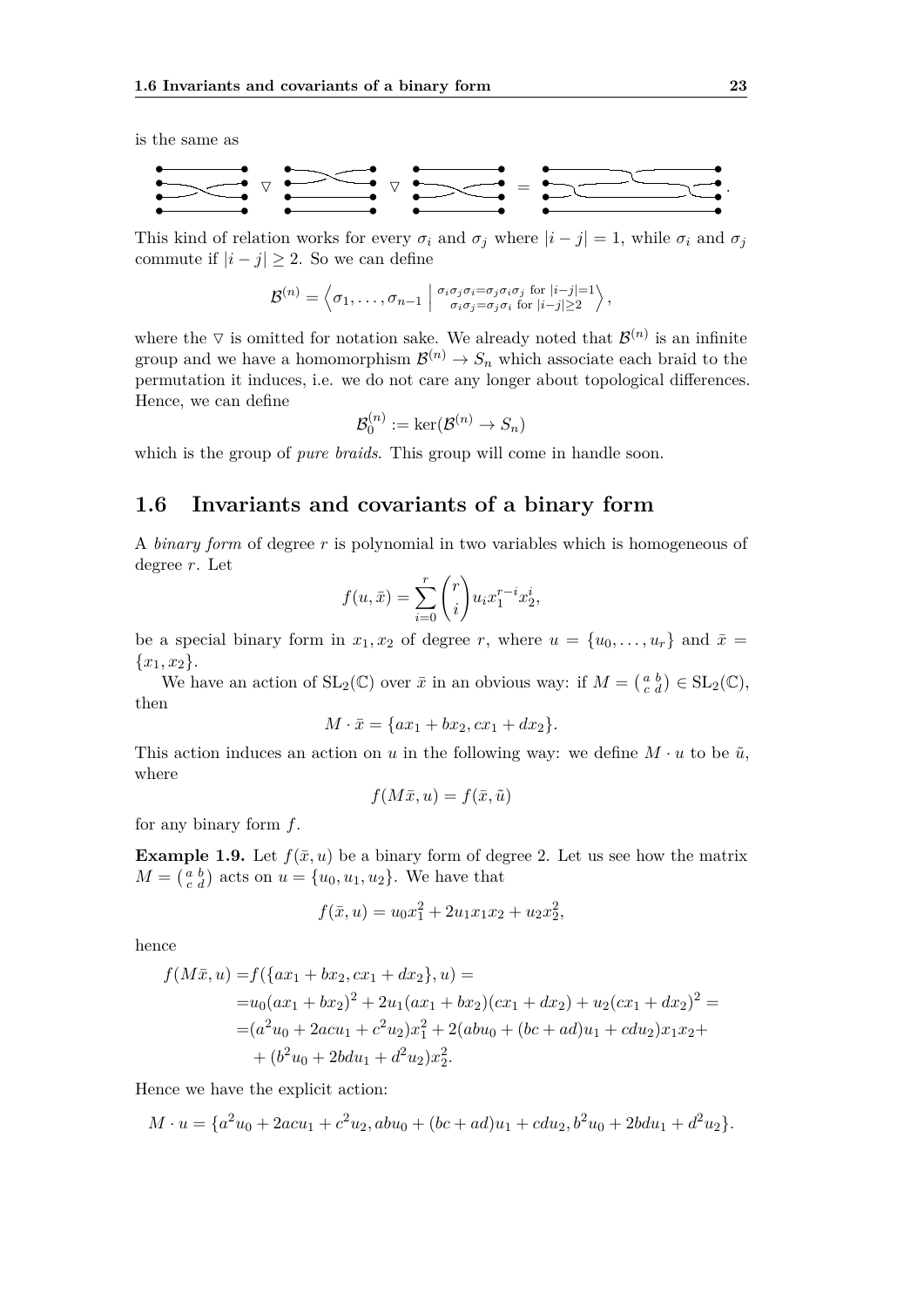<span id="page-39-0"></span>**Example 1.10.** Let  $f(\bar{x}, u)$  be a binary form of degree *r*. Let us see how the matrix  $M = \begin{pmatrix} \lambda & 0 \\ 0 & \lambda^{-1} \end{pmatrix}$ , with  $\lambda \in \mathbb{C}^{\star}$ , acts on *u*. We have that

$$
f(M\bar{x}, u) = f(\{\lambda x_1, \lambda^{-1} x_2\}, u) =
$$
  
= 
$$
\sum_{i=0}^r \binom{r}{i} u_i (\lambda x_1)^{r-i} (\lambda^{-1} x_2)^i =
$$
  
= 
$$
\sum_{i=0}^r \binom{r}{i} \lambda^{r-2i} u_i x_1^{r-i} x_2^i.
$$

Hence we have the explicit action:

$$
M \cdot u = \{ \lambda^r u_0, \lambda^{r-2} u_1, \dots, \lambda^{-r} u_r \}.
$$

**Definition 1.14.** *A polynomial*  $g(\bar{x}, u) \in \mathbb{C}[\bar{x}, u] = \mathbb{C}[x_1, x_2, u_0, \ldots, u_r]$  which is *homogeneous in x*1*, x*<sup>2</sup> *is called* covariant *if it is invariant under the action of*  $SL_2(\mathbb{C})$ *, i.e for any*  $M \in SL_2(\mathbb{C})$  *holds* 

$$
g(M\bar{x}, u) = g(\bar{x}, Mu),
$$

*or equivalently*

$$
g(M^{-1}\bar{x}, Mu) = g(\bar{x}, u).
$$

We will denote by  $C(r) \subseteq \mathbb{C}[\bar{x}, u]$  the ring of covariants; note that we used the binary form *f* to define the action of *M* on *u*, hence  $f \in C(r)$ , but a general element of  $C(r)$  is not necessarily a binary form of degree r, since r is only related to the number of variables  $u_i$ , which is  $r+1$ . A covariant polynomial  $g(\bar{x}, u)$  can be written in the following way

$$
g(\bar{x}, u) = \sum_{i} g_i(\bar{x}, u)
$$

where each  $g_i$  is a polynomial which is homogeneous also in  $u$  of degree  $i$ ; since the action of  $SL_2(\mathbb{C})$  is homogeneous on *u*, each  $g_i$  is a covariant polynomial.

Let us set the weight of  $u_i$  to be  $i$ ; we can define the *weighted degree* of a monomial  $u_0^{a_0} \cdots u_r^{a_r}$ 

$$
\operatorname{wdeg} u_0^{a_0} \cdots u_r^{a_r} = \sum_{i=0}^r i a_i,
$$

and we say that a polynomial in  $u_0, \ldots, u_r$  is *isobaric* of weight *w* if the weighted degree of each monomial is *w*. A homogeneous polynomial is not necessarily isobaric and an isobaric polynomial is not necessarily homogeneous.

**Example 1.11.** The polynomial  $u_0u_1 + u_2^2$  is homogeneous and not isobaric; the polynomial  $u_1^2 + u_2$  is isobaric and not homogeneous. Moreover, an isobaric polynomial of weight 0 and degree  $d$  is a scalar multiple of  $u_0^d$ ; an isobaric polynomial of weight 1 and degree  $d > 0$  is scalar multiple of  $u_0^{d-1}u_1$ ; an isobaric polynomial of weight 2 and degree  $d > 1$  is a linear combination of the two polynomials  $u_0^{d-1}u_2$  and  $u_0^{d-2}u_1^2$ .

<span id="page-39-1"></span>**Lemma 1.13.** Let  $g \in C(r)$ , homogeneous of degree k in  $\bar{x}$  and of degree s' in u. *The coefficient for*  $x_1^{k-i}x_2^i$  *is an isobaric polynomial in u of weight*  $s + i$ *, where s satisfies*  $rs' = 2s + k$ *.*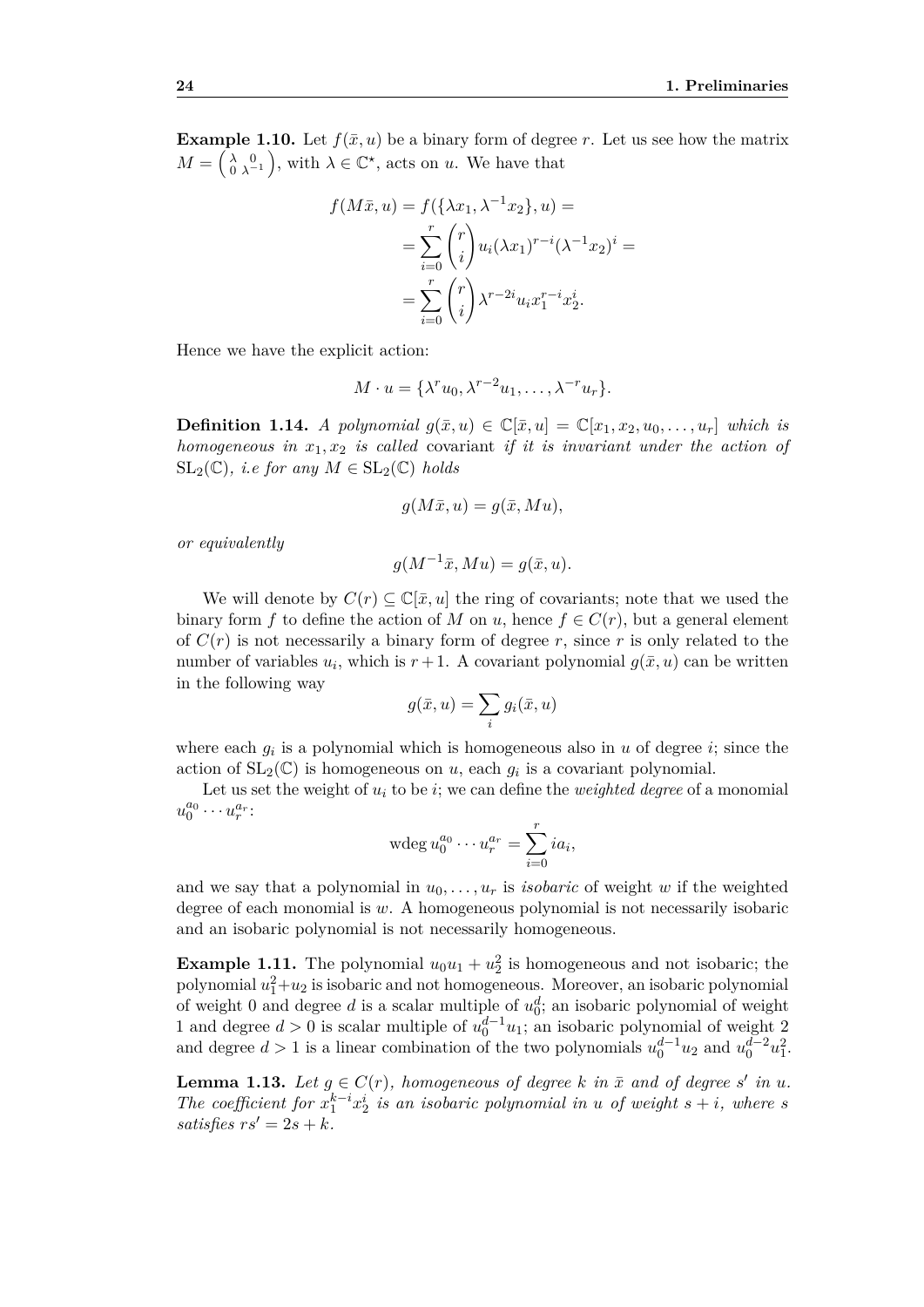*Proof.* We can write

$$
g(\bar{x}, u) = \sum_{i=0}^{k} g^{(i)}(u) x_1^{k-i} x_2^i,
$$

where  $g^{(i)}(u)$  is the coefficient of  $x_1^{k-i}x_2^i$ ; we already know that  $g^{(i)}$  is homogeneous in *u* and we want to prove that it is also isobaric. Let  $M = \begin{pmatrix} \lambda & 0 \\ 0 & \lambda^{-1} \end{pmatrix} \in SL_2(\mathbb{C})$ ; so, by covariance and by the Example [1.10,](#page-39-0) we have that

$$
g(\bar{x}, u) = g(M^{-1}\bar{x}, Mu) =
$$
  
= 
$$
\sum_{i=0}^{k} g^{(i)}(\lambda^{r}u_{0}, \dots, \lambda^{-r}u_{r})(\lambda^{-1}x_{1})^{k-i}(\lambda x_{2})^{i} =
$$
  
= 
$$
\sum_{i=0}^{k} g^{(i)}(\lambda^{r}u_{0}, \dots, \lambda^{-r}u_{r})\lambda^{2i-k}x_{1}^{k-i}x_{2}^{i}
$$

<span id="page-40-0"></span>Hence, for every  $i = 0, \ldots, k$  we have

$$
g^{(i)}(u) = \lambda^{2i-k} g^{(i)}(\lambda^r u_0, \dots, \lambda^{-r} u_r) = (\text{since } \deg_u g^{(i)} = s')
$$
  
=  $\lambda^{2i-k+r s'} g^{(i)}(u_0, \lambda^{-2} u_1, \dots, \lambda^{-2r} u_r).$  (1.12)

Let  $\alpha u_0^{a_0} \cdots u_r^{a_r}$  be a generic monomial of  $g^{(i)}$ ; let  $n = \text{wdeg } \alpha u_0^{a_0} \cdots u_r^{a_r} = \sum i a_i$ . Since *M* acts diagonally on *u* and by [\(1.12\)](#page-40-0) we have that

$$
\alpha u_0^{a_0} \cdots u_r^{a_r} = \alpha \lambda^{2i-k-r} \lambda^{\sum -2ia_i} u_0^{a_0} \cdots u_r^{a_r} =
$$
  
=  $\alpha \lambda^{2i-k+r} \lambda^{2n} u_0^{a_0} \cdots u_r^{a_r}$ 

Hence  $2i - k + rs' - 2n = 0$ , so  $2n = rs' - k + 2i$  and *n* does not depend on the monomial, since  $r, s', k, i$  which are determined a priori. So  $g^{(i)}$  is isobaric and if *s* satisfies  $rs' = 2s - k$ , then  $n = s + i$ .  $\Box$ 

**Definition 1.15.** *Let g be a polynomial as in the hypothesis of Lemma [1.13;](#page-39-1) we say that g is a* (*k, s*)*-covariant*

Hence, we have a bigraded decomposition

$$
C(r) = \bigoplus_{k,s \ge 0} C_{k,s}(r)
$$

where  $C_{k,s}(r)$  denotes the vector space of  $(k, s)$ -covariants.

Let  $y = x_1/x_2$ ; we have an action of  $SL_2(\mathbb{C})$  on *y* which comes from the action on  ${x_1, x_2}$ :

$$
M \cdot y = \frac{ay + b}{cy + d}.
$$

In this case, the matrix  $\begin{pmatrix} -1 & 0 \\ 0 & -1 \end{pmatrix}$  acts trivially. Moreover, if  $f(\bar{x}, u)$  as above, we can consider

$$
x_2^{-r}f(\bar{x},u) = \hat{f}(y,u)
$$

which is still a polynomial in the variable *y*.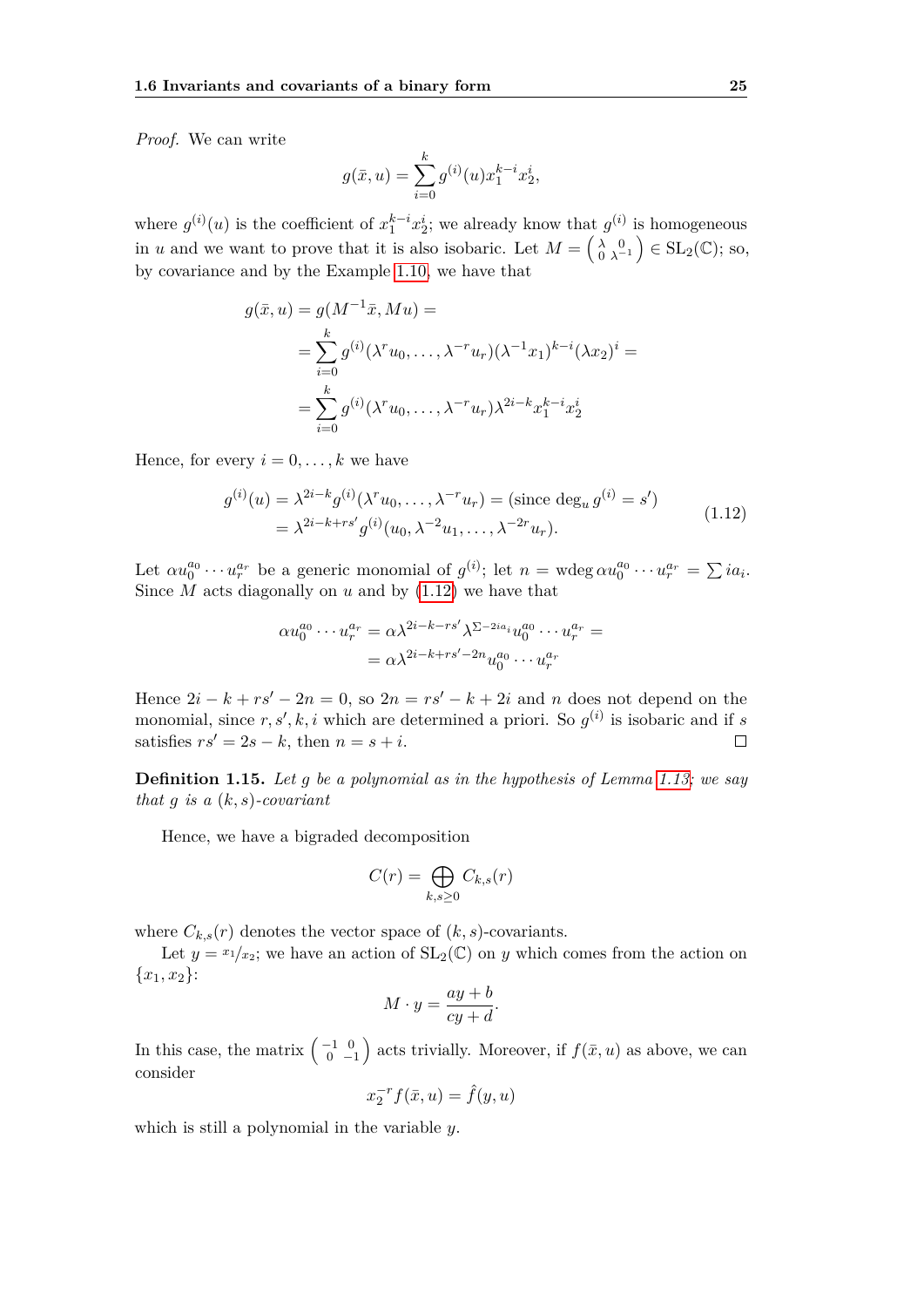**Lemma 1.14.** *If*  $f(\bar{x}, u)$  *as above and*  $M = \begin{pmatrix} a & b \\ c & d \end{pmatrix} \in SL_2(\mathbb{C})$ *, then* 

$$
\hat{f}(My, u) = (cy + d)^{-r} \hat{f}(y, Mu)
$$

*Proof.* This is a one-line computation:

$$
\hat{f}(My, u) = (cx_1 + dx_2)^{-r} f(M\bar{x}, u) = (cx_1 + dx_2)^{-r} f(\bar{x}, Mu) =
$$
  
=  $(cx_1 + dx_2)^{-r} x_2^r \hat{f}(y, Mu) = (cy + d)^{-r} \hat{f}(y, Mu).$ 

Let  $\xi_1, \ldots, \xi_r$  be the roots of the polynomial  $\hat{f}$  in the variable *y*; we can write

$$
\frac{1}{u_0}\hat{f}(y, u) = \sum_{i=0}^r \binom{r}{i} \frac{u_i}{u_0} y^{r-i} = \prod_{i=1}^r (y - \xi_i);
$$

if  $\sigma_i(\bar{\xi})$  denotes the *i*-th symmetrical function in the variables  $\{\xi_1, \ldots, \xi_r\} = \bar{\xi}$ , then

<span id="page-41-0"></span>
$$
\binom{r}{i} \frac{u_i}{u_0} = (-1)^{r-i} \sigma_i(\bar{\xi}). \tag{1.13}
$$

Let  $M = \begin{pmatrix} a & b \\ c & d \end{pmatrix} \in SL_2(\mathbb{C})$ ; then the action of *M* on *u* induces an action of *M* on  $\overline{\xi}$ :

$$
M \cdot \bar{\xi} = \left\{ \ldots, \frac{d\xi_i - b}{-c\xi_i + a}, \ldots \right\};
$$

to prove this, let

$$
\frac{1}{Mu_0}\hat{f}(y, Mu) = \prod_{i=1}^r (y - \zeta_i)
$$

where the  $\zeta_i$  are the roots of the polynomial  $\hat{f}(y, Mu)$ ; hence  $\bar{\zeta} = M\bar{\xi}$ . If  $Mu_0$ denotes the first component of *Mu*, we have

$$
\prod_{i=1}^{r} (y - \zeta_i) = \frac{1}{M u_0} \hat{f}(y, Mu) = \frac{(c + yd)^r}{M u_0} \hat{f}(My, u) =
$$
\n
$$
= \frac{(cy + d)^r}{M u_0 / u_0} \prod_{i=1}^{r} (My - \xi_i) = \frac{(cy + d)^r}{M u_0 / u_0} \prod_{i=1}^{r} \left(\frac{ay + b}{cy + d} - \xi_i\right)
$$

Since the first and the last polynomial are equals they share the same roots; up to a permutation, we can say that  $\zeta_i$  is the root of  $My - \xi_i$ :

$$
My - \xi_i = 0 \Rightarrow \frac{ay + b}{cy + d} - \xi_i = 0 \Rightarrow y - \frac{d\xi_i - b}{-c\xi_i + a} = 0,
$$

hence  $\zeta_i = \frac{d\xi_i - b}{-c\xi_i + a}$  $\frac{a\xi_i - b}{-c\xi_i + a}$ . Moreover, we can explicitly compute  $Mu_0$ , since it is the coefficient of  $x_1^{\tilde{r}^*}$  in  $f(M\bar{x}, u)$ : if *M* as usual, then

$$
f(M\bar{x}, u) = f(\{ax_1 + bx_2, cx_1 + dx_2\}, u)
$$
  
= 
$$
\sum_{i=0}^{r} {r \choose i} u_i (ax_1 + bx_2)^{r-i} (cx_1 + dx_2)^i;
$$

hence

$$
M u_0 = \sum_{i=0}^r \binom{r}{i} u_i a^{r-i} c^i = u_0 \prod_{i=1}^r (a - \xi_i c)
$$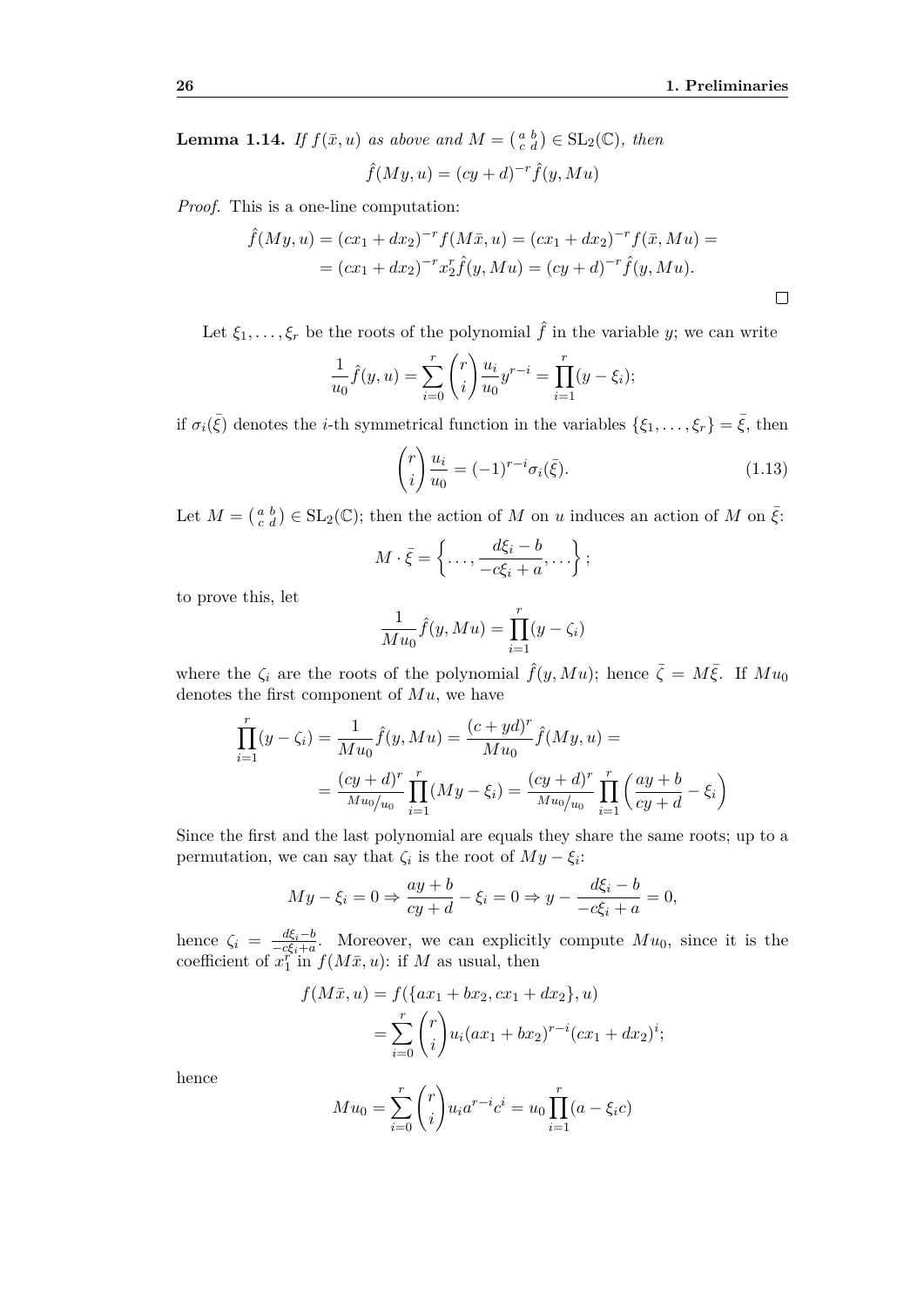<span id="page-42-0"></span>**Definition 1.16.** *Let*  $M = \begin{pmatrix} a & b \\ c & d \end{pmatrix} \in SL_2(\mathbb{C})$  *as usual. A polynomial*  $h(y, \bar{\xi}) \in$  $\mathbb{C}[y,\xi_1,\ldots,\xi_r]$  *is a*  $(k,s)$ -covariant *if* 

(i) 
$$
h\left(\frac{ay+b}{cy+d}, \frac{a\xi_1+b}{c\xi_1+d}, \dots, \frac{a\xi_r+b}{c\xi_r+d}\right) = (cy+d)^{-k} \prod_{i=1}^r (c\xi_i+d)^{-s} h(y, \bar{\xi}).
$$

<span id="page-42-1"></span>(*ii*) 
$$
h(y, \bar{\xi})
$$
 is symmetric in  $\xi_1, \ldots, \xi_r$ .

Since we have two notions of  $(k, s)$ -covariance, we should check that this definition is coherent with the notion we used before. In fact, let  $g(\bar{x}, u) \in C_{k,s}(r)$ ; let us put  $\hat{g}(y, u) = x_2^{-k} g(\bar{x}, \bar{u})$  and, using [\(1.13\)](#page-41-0) and specializing  $u_0 = 1$ , we can express  $\hat{g}(y, u)$ as a polynomial in the  $\xi_i$ 's, i.e.  $\tilde{g}(y,\bar{\xi}) = \hat{g}(y,\bar{u})$ . By the transformation formulas we checked before, we get that  $\tilde{g}$  is a  $(k, s)$ -covariant polynomial in the sense of the Definition [1.16.](#page-42-0) On the other hand, let  $h(y,\xi)$  be a covariant polynomial in the sense of the Definition [1.16;](#page-42-0) by condition [\(ii\),](#page-42-1) we can express *h* as a polynomial in  $u_1, \ldots, u_r$  and we can homogenize it with  $u_0$ ; if we multiply by  $x_2^k$ , we get a polynomial in  $\bar{x}, u$  which is  $(k, s)$ -covariant.

A  $(0, s)$ -covariant is called an *invariant* of degree *s*. We will denote by  $S(2, r)$ the graded ring of invariants of a binary form, i.e.

$$
S(2,r) = \bigoplus_s C_{0,s}(r).
$$

If we drop the condition [\(ii\),](#page-42-1) then we can define the space

$$
S(r) = \bigoplus_{s} S(r)_{s} \subseteq \mathbb{C}[\xi_{i} - \xi_{j} \mid 1 \leq i < j \leq r],
$$

where the homogeneous element  $I \in S(r)$ <sup>s</sup> is a polynomial of degree *s* with respect to each  $\xi_i$  and satisfies the identity

$$
I\left(\ldots,\frac{a\xi_i+b}{c\xi_i+d},\ldots\right)=\prod_{i=1}^r(c\xi_i+d)^{-s}I(\ldots,\xi_i,\ldots),
$$

where  $\begin{pmatrix} a & b \\ c & d \end{pmatrix} \in SL_2(\mathbb{C})$ . Then, we have that  $S(2, r)$  is just the invariant subring of  $S(r)$  under the natural action of the symmetric group  $S_r$ , which assures the condition [\(ii\)](#page-42-1) again.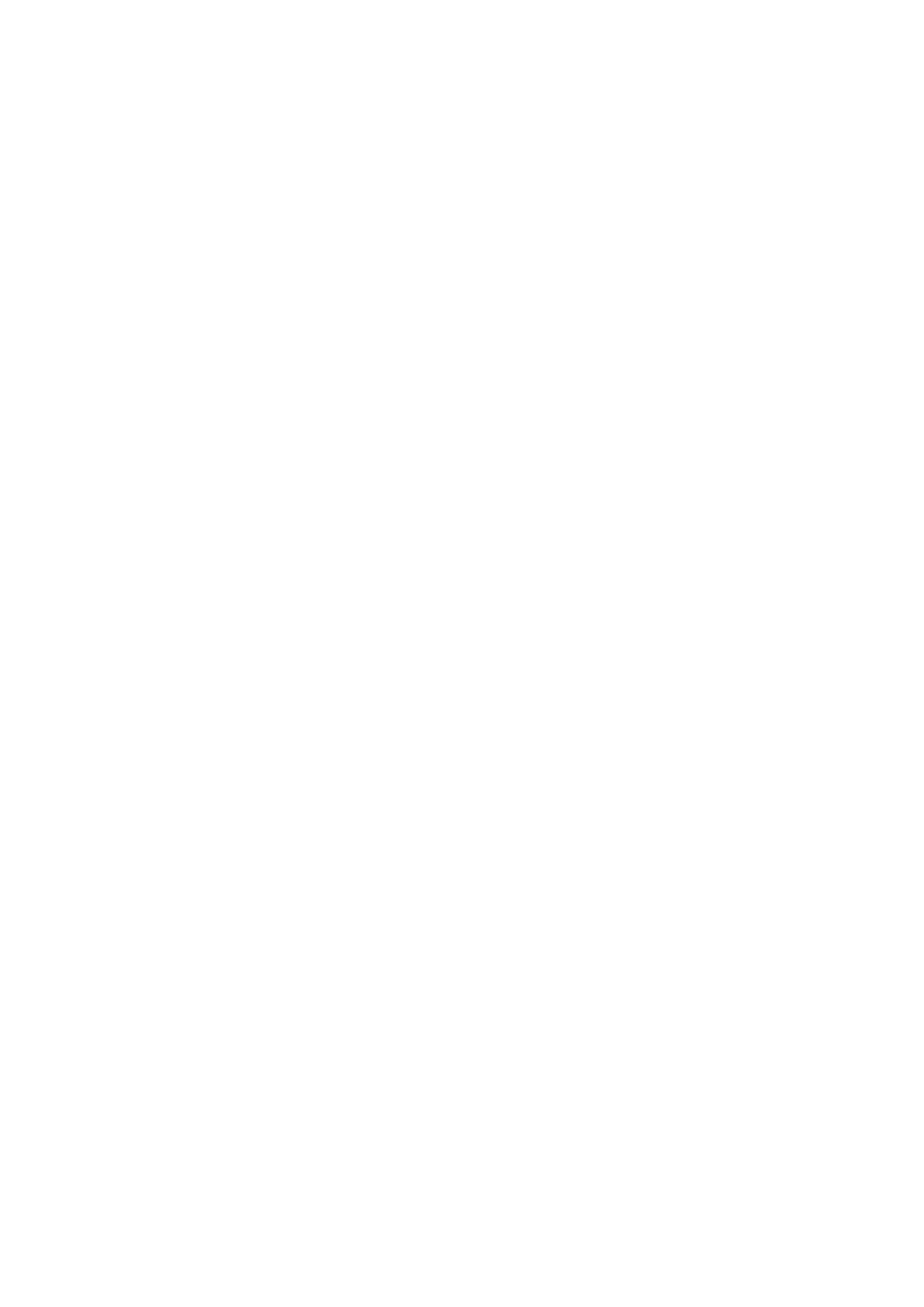### **Chapter 2**

# **The moduli space of hyperelliptic curves**

Curve: The loveliest distance between two points

Mae West

#### **2.1 Jacobian Map and moduli spaces**

Let *M* be a compact Riemann surface of genus  $g \geq 1$ . Let  $A_1, \ldots, A_q, B_1, \ldots, B_q$  be canonical generators for  $\pi_1(M, p_o)$ ; we also take  $[A_i]$  and  $[B_i]$  as a basis for  $H_1(M, \mathbb{Z})$ so that the intersection pairing in this basis is

$$
\mathbf{J}_g = \begin{pmatrix} 0 & \mathrm{Id}_g \\ -\mathrm{Id}_g & 0 \end{pmatrix}.
$$

<span id="page-44-0"></span>**Lemma 2.1.** *Given a marked Riemann surface M of genus*  $g \geq 1$ *, there exists a unique basis*  $\omega_1, \ldots, \omega_g$  *of abelian differentials such that*  $\int_{A_j} \omega_i = \delta_{i,j}$ .

Hence, let  $\omega_1, \ldots, \omega_g$  as in Lemma [2.1](#page-44-0) and we can form the matrix

$$
\begin{pmatrix}\n\int_{A_1} \omega_1 & \cdots & \int_{A_g} \omega_1 & \int_{B_1} \omega_1 & \cdots & \int_{B_g} \omega_1 \\
\vdots & \ddots & \vdots & \vdots & \ddots & \vdots \\
\int_{A_g} \omega_1 & \cdots & \int_{A_g} \omega_g & \int_{B_1} \omega_g & \cdots & \int_{B_g} \omega_g\n\end{pmatrix} = (\mathrm{Id}_g \ \Omega).
$$

If  $\pi : \hat{M} \to M$  is the universal covering and  $\pi(z_0) = p_0$ , we have the Abel-Jacobi map  $w: \hat{M} \to \mathbb{C}^g$  given by

$$
w(z) = \left( \int_{z_0}^{z} \omega_1 \cdots \int_{z_0}^{z} \omega_g \right).
$$

Let  $\Lambda_M = \mathbb{Z} + \mathbb{Z}\Omega$  be a lattice associated to M; if we act on  $\hat{M}$  via deck transformation, the result via Abel-Jacobi map is a translation via an element the lattice Λ. Hence we have a map from  $M$  to the torus  $\mathbb{C}^g/\Lambda_M$  and we can associate to every Riemann surface *M* the torus  $\operatorname{Jac}(M) = \mathbb{C}^g/\Lambda_M$ .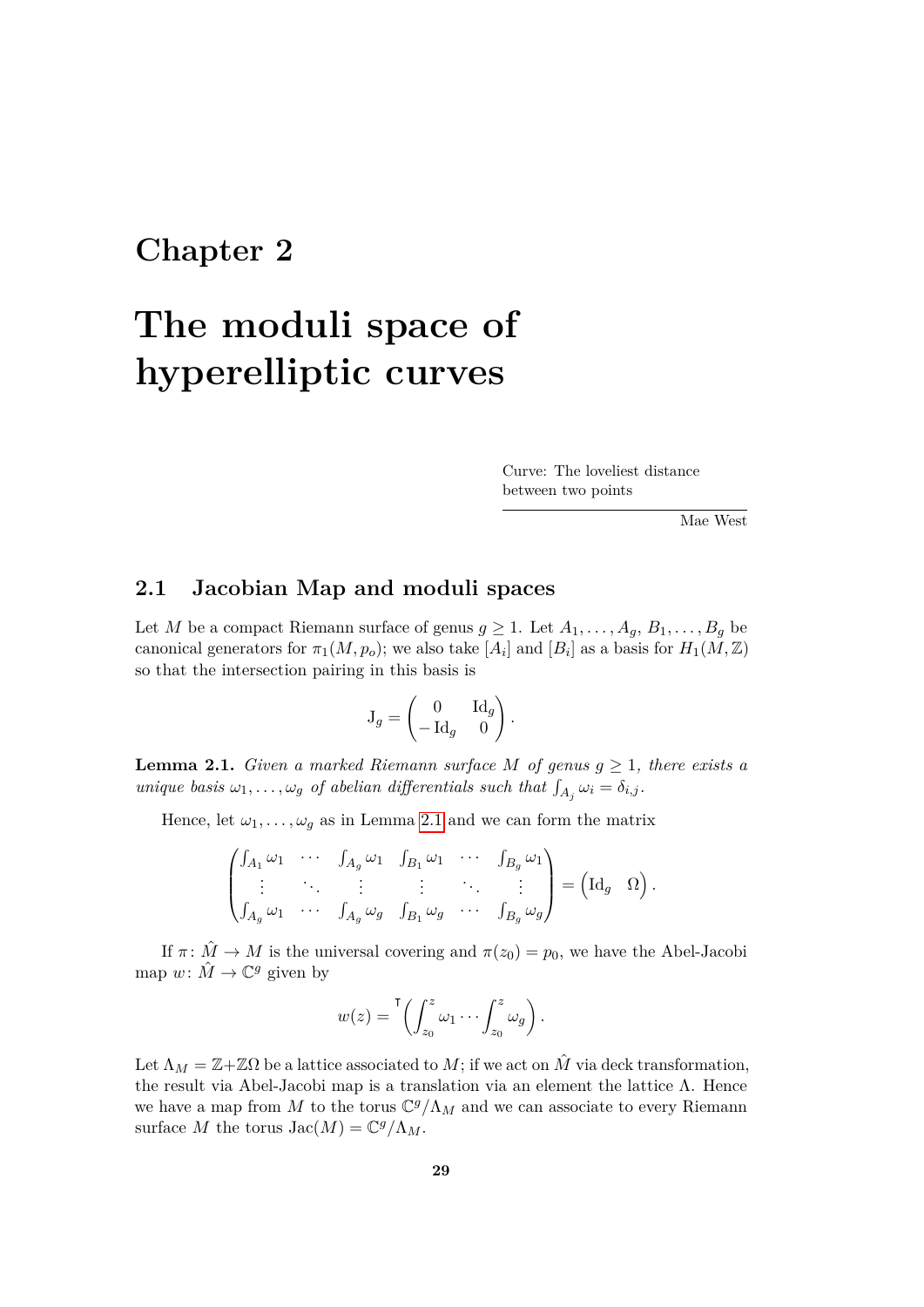**Proposition 2.2.** *Let M be a marked Riemann surface, then*  $\Omega \in \mathbb{H}_q$  *and*  $\text{Jac}(M)$ *is a principally polarized abelian variety.*

If the marking is changed, we have a different matrix  $\Omega$ . By the way, the matrix  $\Omega$  only depends on the homology classes  $[A_i]$  and  $[B_i]$ ; a different homology basis which preserves the intersection matrix J will be related to the previous one by an element of  $\Gamma_q$ . Hence the equivalence class of  $\text{Jac}(M)$  depends only upon M, regardless of the marking.

Since  $Jac(M)$  is an abelian group, we can extend the Abel-Jacobi map to a homomorphism  $w: Div(M) \to Jac(M)$  where  $Div(M)$  is the free abelian group of points of M. The map restricted to  $Div^0(M)$  is independent of the base point and the kernel of the restriction is exactly the set of principal divisors and we define

$$
Pic(M) = \frac{Div(M)}{|principal divisors)}
$$
.

Hence, the Abel-Jacobi map is also a group isomorphism between  $Pic^0(M)$  and  $Jac(M).$ 

We want to give some general vanishing results about functions on *M*. If  $D \in Div(M)$ , let  $\mathcal{L}(D) = \{f \text{ meromorphic on } M \mid \text{div}(f) + D \geq 0\}.$ 

**Theorem 2.3** (Riemann Vanishing)**.** *Let M be a marked compact Riemann surface of genus*  $g \geq 1$  *and let* Jac(*M*) *be its Jacobian. There exists*  $r \in \mathbb{C}^g$  *such that*  $[2r] = w(K_M)$  *in*  $\text{Jac}(M)$  *and* 

$$
\operatorname{ord}_0 \theta(r - w(D) + z, \Omega) = \dim_{\mathbb{C}} \mathcal{L}(D),
$$

*for every*  $D \in Div^{g-1}(M)$ *.* 

**Definition 2.1.** *A divisor class*  $\chi \in \text{Pic}^{g-1}(M)$  *such that*  $2\chi = K_M$  *in*  $Pic^{2g-2}(M)$ *is called a* theta characteristic*.*

We will make use of this notions in the context of hyperelliptic curves in the next section. Before that, we want to make a picture of the moduli spaces we are working with.

Let  $\mathcal{M}_q$  be the moduli space of smooth curves of genus *g* and  $\mathscr{A}_q = \mathbb{H}_q/\Gamma_q$  the moduli space of principally polarized abelian varieties. Via the Jacobian map, we have Jac:  $\mathcal{M}_g \to \mathscr{A}_g$  which takes every smooth curve of genus g to the class of his period matrix; the image of  $\mathcal{M}_g$  via Jac is the *Jacobian locus*. The moduli space  $\mathscr{A}_g$ also contains abelian varieties which are associate to matrices which are *reducible*. By an abuse of notations, we denote the corresponding point in  $\mathscr{A}_q$  by the same symbol *Z*.

**Definition 2.2.** We say that *Z* is reducible if there exist  $Z_i \in \mathbb{H}_{g_i}, \sum g_i = g$ , and  $M \in \Gamma_g$  *such that* 

<span id="page-45-0"></span>
$$
M \cdot Z = \begin{pmatrix} Z_1 & 0 & \cdots & 0 \\ 0 & Z_2 & \cdots & 0 \\ \vdots & \vdots & \ddots & \vdots \\ 0 & 0 & \cdots & Z_n \end{pmatrix}
$$
 (2.1)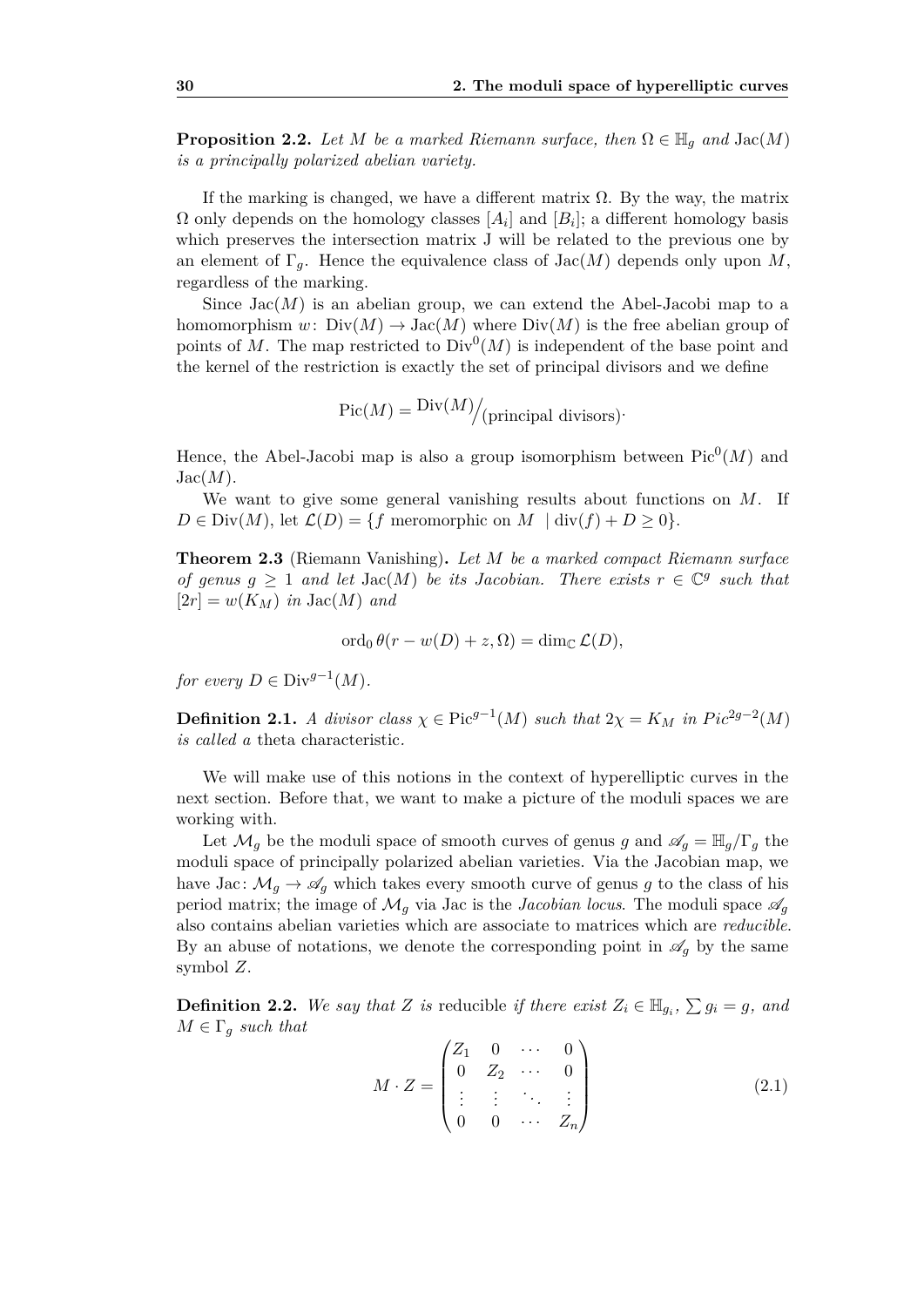Hence, we define  $Jac(\mathcal{M}_q)$  as the closure of the Jacobian locus inside  $\mathscr{A}_q$ ; a typical element of the closure is a matrix *Z* which is either the jacobian of a smooth curve, or a reducible matrix *Z* such that there exist  $M \in \Gamma_q$  and  $M \cdot Z$  is like in [\(2.1\)](#page-45-0), and every  $Z_i$  is a jacobian of a smooth curve of genus  $g_i$  (cfr. [\[Hoy63\]](#page-71-1)). Recall that the *Deligne-Mumford compactification* of  $\mathcal{M}_g$  is the moduli space of stable genus g curves. An element of  $\overline{\mathcal{M}_q}$  is a curve of genus g which is connected, projective and has at worst nodal singularities and a finite automorphism group. This is a smooth compactification with well-known boundary components. Moreover, there exists a morphism from  $\overline{\mathcal{M}_g}$  to the closure of  $\text{Jac}(\mathcal{M}_g)$  inside the Satake compactification  $\mathscr{A}_{g}^{*}$  of  $\mathscr{A}_{g}$  (see [2.4\)](#page-57-0). We define  $\mathcal{M}_{g}^{\text{comp}}$  inside  $\overline{\mathcal{M}_{g}}$  to be the pre-image of  $\overline{\text{Jac}(\mathcal{M}_{g})}$ ; this is the moduli space of curves of compact type. The fiber of this map over a product of curves is at least 2-dimensional, except for the case  $(q-1,1)$ , i.e. the case in which we have a curve of genus  $q-1$  and an elliptic curve, where the fiber is 1-dimensional. Anyway, we are interested in the hyperelliptic case, where  $\mathcal{H}^{\text{comp}}_g$ maps 1-1 on the closure of  $\mathcal{H}_g$  inside  $\mathcal{A}_g$ .

We can consider on  $\mathscr{A}_g$  a level 2 structure: let  $\mathscr{A}_q[2] = \mathbb{H}_q/\Gamma_q[2]$  which is a covering of  $\mathscr{A}_q[2]$  since  $\Gamma_q[2] \subseteq \Gamma_q$ . Hence we can also determine define  $\overline{\text{Jac}\,\mathcal{M}_q}[2]$ via pull back.

<span id="page-46-0"></span>
$$
\frac{\text{Jac } \mathcal{M}_g \xrightarrow{Jac } \mathcal{M}_g}{\left(\frac{1}{\text{Jac } \mathcal{M}_g[2]} \mathcal{M}_g[2] \right)^{\text{Jac}[2]} \mathcal{M}_g[2] \qquad (2.2)
$$

Let  $\mathscr{C}_i$  be a smooth curve of genus  $g_i$ , for  $i = 1, \ldots, n$ , with  $\sum g_i = g$ , and let  $Z_i = \text{Jac}(\mathscr{C}_i)$ . Any disjoint union of the smooth curves  $\mathscr{C}_1, \ldots, \mathscr{C}_n$ , with some points identified according to a tree structure, will result in a stable nodal curve in  $\overline{\text{Jac}\,M_a}$ which is mapped, via Jac, onto a reducible matrix *Z* which is conjugate to a matrix as in [\(2.1\)](#page-45-0). We remark that whenever the map Jac, or Jac<sup>[2]</sup>, is injective on  $\mathcal{M}_q$  it has positive dimensional fiber. Indeed, for example, when the curve  $\mathscr C$  splits in two components, we need to choose an arbitrary point on each component, and we glue them together: all this possibilities maps on the same period matrix. On the other side, if we talk about hyperelliptic curves we have that the fibre is discrete since we can only glue two components via ramification points, which are a finite set in both components.

#### **2.2 Meet a Hyperelliptic Curve**

Let  $g \geq 1$  and let  $\xi_1, \ldots, \xi_{2g+2}$  be  $2g + 2$  distinct points of  $\mathbb{P}^1 \mathbb{C}$ . If none of the  $\xi_i$  is  $\infty$ , then we construct the Riemann surface *M* associated to the plane curve  $y^2 = \prod_{i=1}^{2g+2} (x - \xi_i)$ . If one of the  $\xi_i$  is the point at infinity, we permute them so that  $\xi_{2g+2} = \infty$  and let *M* be given by  $y^2 = \prod_{i=1}^{2g+1} (x - \xi_i)$ . The Riemann surface *M* is hyperelliptic because x has degree 2 as a function from M to  $\mathbb{P}^1\mathbb{C}$ . All hyperelliptic Riemann surfaces are known to be given in this way.

The  $(\xi_i, 0)$  are the ramification point of x on M and we denote these by their images in  $\mathbb{P}^1\mathbb{C}, \xi_i$ , as is traditional. We denote by  $L_\infty$  the divisor at infinity: it is of the form  $\inf_1 + \inf_2$  if inf is not a ramification point, i.e.  $\xi_i \neq \infty$  for all *i*, and of the form  $2\infty$  if  $\infty$  is a ramification point, i.e.  $\xi_{2q+2} = \infty$ .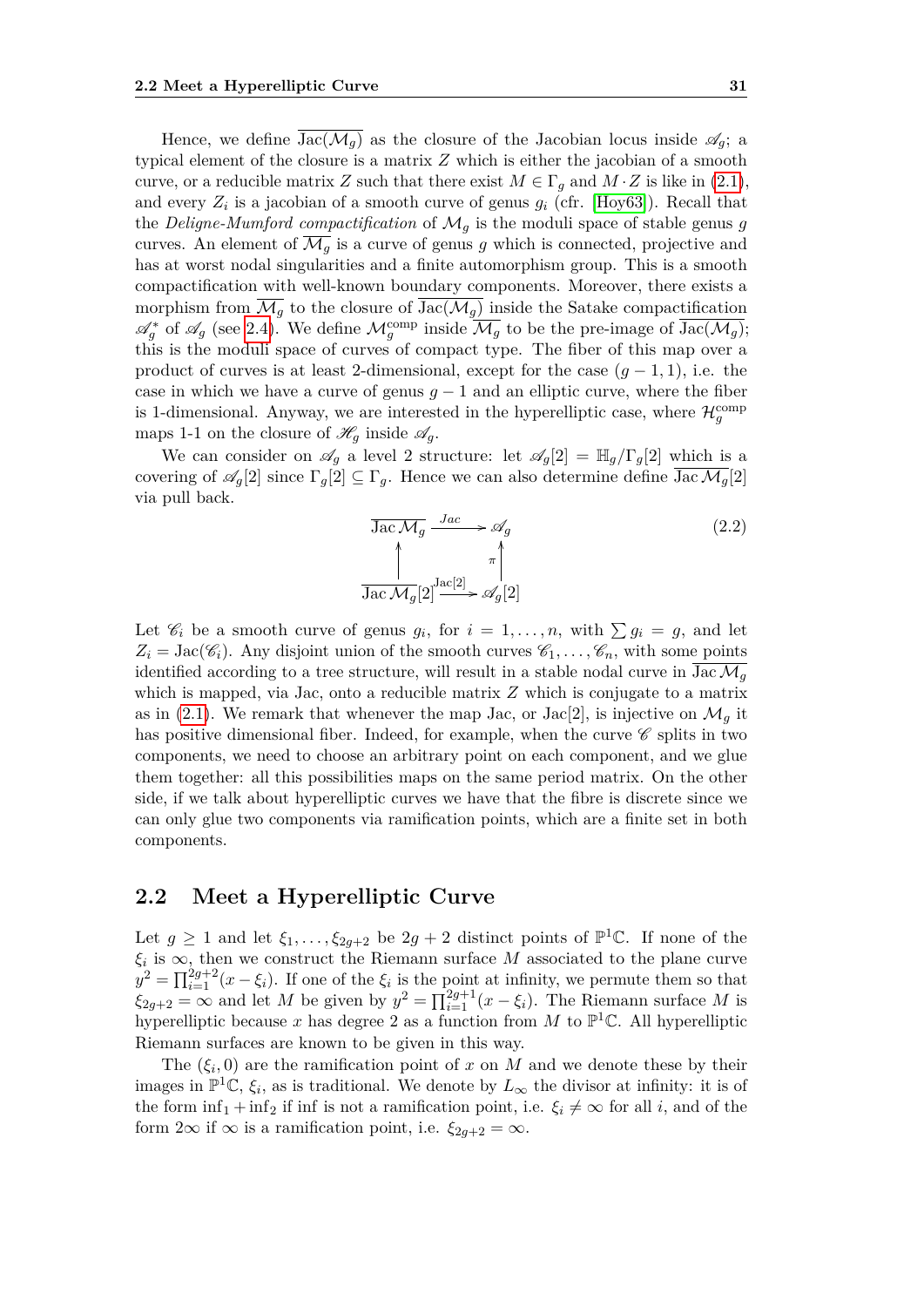Let  $S = \{1, \ldots, 2q + 2\}$  be the set of indexes of the branching points. We will use notation and results from Section [1.2:](#page-19-0) let  $\mathcal{P}^g$  be the set of admissible partitions of *S*.

**Definition 2.3.** *Let*  $T \in \mathcal{P}^g$ , *define*  $f_T \in Pic^{g-1}(M)$  *by* 

$$
f_T:=\sum_{i\in T}\xi_i-\frac{g-1-|T|}{2}L.
$$

*Moreover, if*  $U = \{1, \ldots, g+1\}$  *we have that*  $|T \triangle U| \equiv 0 \mod 2$ *; let*  $T' = T \triangle U$  *and*  $define\ e_{T'} \in Pic^0(M)$  *by* 

$$
e_{T'}:=\sum_{i\in T'}\xi_i-\frac{|T'|}{2}L.
$$

**Lemma 2.4.** *Let*  $T, T_1, T_2 \in \mathcal{P}^g$ . *We have that* 

- $2e_{T'} = 0$  *in* Pic<sup>0</sup>(*M*) *and*  $2f_T = (g 1)L = K_M$  *in* Pic<sup>2*g*-2</sup>(*M*)*, where*  $K_M$  *is the canonical divisor;*
- $e_{T_1'} + e_{T_2'} = e_{T_1' \triangle T_2'} = e_{(T_1 \triangle T_2)'}$  and  $f_{T_1} + f_{T_2} = f_{T_1 \triangledown T_2}$ ; moreover,  $f_{T_1} + e_{T_2'} =$  $f_{T_1 \triangle T_2}$ *;*
- $e_{T_1'} = e_{T_2'}$  *if and only if*  $T_1 \sim T_2$ *; moreover*  $f_{T_1} = f_{T_2}$  *if and only if*  $T_1 \sim T_2$ *;*
- *• The set of f<sup>T</sup> in* Pic*g*−<sup>1</sup> (*M*) *gives all theta characteristics for M.*
- dim<sub>C</sub>  $\mathcal{L}(f_T) =$ *g*+1−|*T*|  $\frac{1-|T|}{2}$

Recall, from Section [1.2](#page-19-0) that  $\varphi: \mathbb{F}_2^{2g} \to \mathcal{P}^g$  is an isomorphism and let  $\mathfrak{m} = \mathfrak{m}_T \in$  $\mathbb{F}_2^{2g}$ 2<sup>*g*</sup> if  $\varphi$ (m) = *T* and *T* = *T*<sub>m</sub> if *T* =  $\varphi$ (m) for some m ∈  $\mathbb{F}_2^{2g}$  $_{2}^{2g}$ . Hence  $\mathfrak{m}_T$  satisfies the same properties as *f<sup>T</sup>*

**Proposition 2.5.** *Let M be a marked hyperelliptic curve given by*  $y^2 = \prod_{i \in S} (x - \xi_i)$ *, with*  $\xi_{2g+2} \in \hat{M}$  *as the base point. For the map*  $\varphi: \mathbb{F}_2^{2g} \to \mathcal{P}^g$  *the following conditions hold:*

- $\varphi: \mathbb{F}_2^{2g} \to \mathcal{P}^g$  *is an isomorphism*;
- $e(\mathfrak{m}_T) = (-1)^{\frac{g+1-|T|}{2}} \forall T \in \mathcal{P}^g$  (recall that  $e(\bullet)$  is the multiplicative form  $q(\bullet)$ ) *defined in [\(1.1\)](#page-16-0) );*
- $e(\mathfrak{m}_{T_1}, \mathfrak{m}_{T_2}) = (-1)^{|T_1 \cap T_2|} \forall T_1, T_2 \in \mathcal{P}^g;$
- $w(e_T) = w(e_{T'}) = (\Omega \text{ Id}) \mathfrak{m}_T \text{ in } \text{Jac}(M), \forall T \in \mathcal{P}^g;$
- $w(e_U) = 0$ *;*

*Proof.* We already proved that  $\varphi$  is an isomorphism; the second and the third property follow from the fact that *ϕ* preserves parity and azygeticity. For the fourth property, we have that

$$
w(e_{T'}) = w\left(\sum_{i \in T'} \xi_i - \frac{|T'|}{2}L\right) = \sum_{i \in T'} w(\xi_i) - \frac{|T'|}{2}(2\xi_{2g+2}) = \sum_{i \in T'} (\Omega \text{ Id})\eta_i = (\Omega \text{ Id})\eta_{T'}.
$$

 $\Box$ 

The last point is just a corollary of the previous one, since  $\varphi^{-1}(U) = 0$ .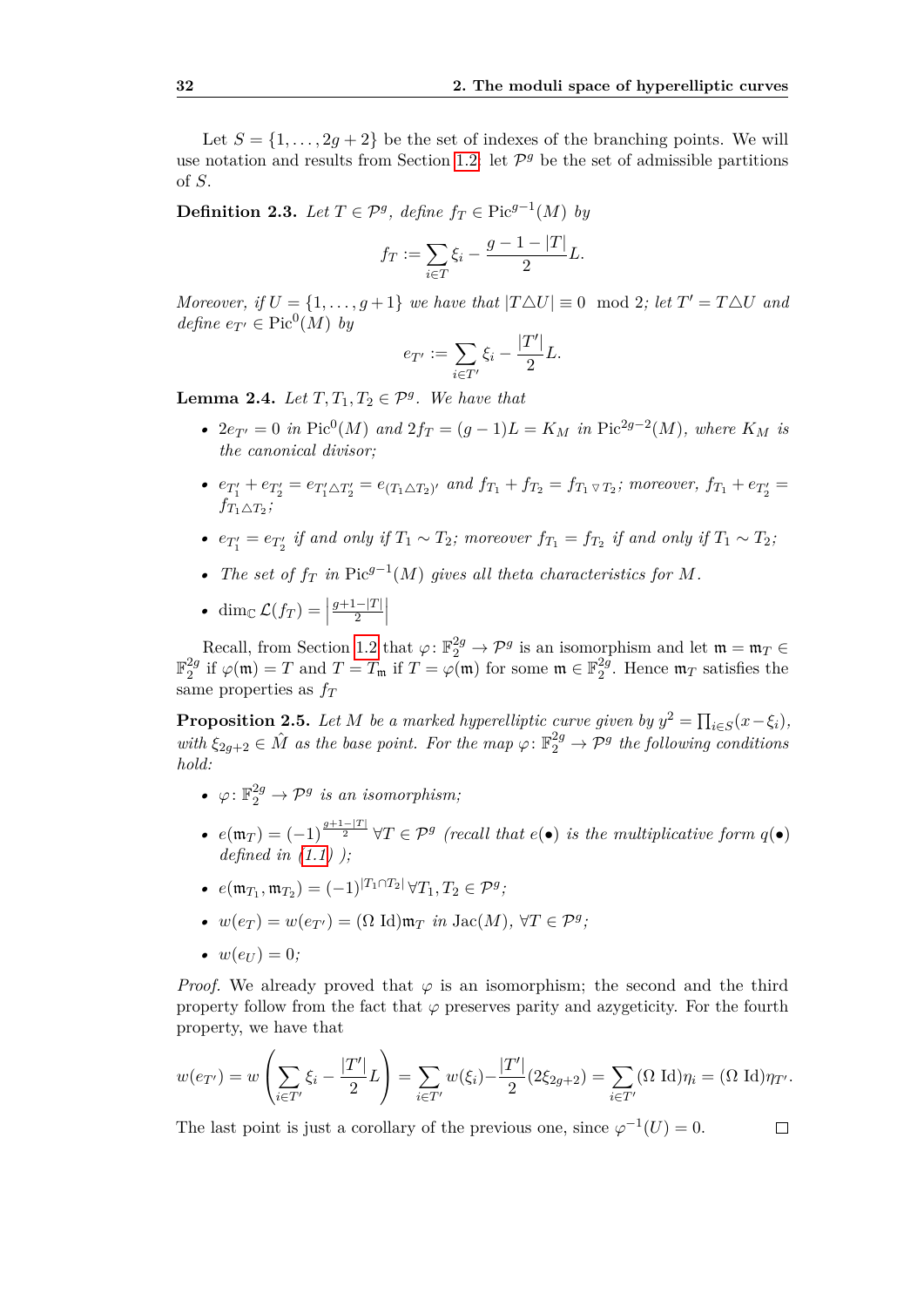The following fundamental Proposition settles the question about which thetanullwerte vanish and non-vanish on a hyperelliptic point. This result was first due to Thomae, in 1880's and then improved by Mumford [\[Mum84\]](#page-71-2). Mumford proved that if a jacobian point satisfies the same vanishing conditions, then it is a hyperelliptic point. We are only going to show the first part of this result, about the vanishing and non-vanishing.

<span id="page-48-0"></span>**Proposition 2.6** (Vanishing and non-vanishing). Let  $\Omega$  be the period matrix of a *marked hyperelliptic Riemann surface M with*  $\xi_{2q+2}$  *as the base point. Let*  $w(\xi_{2q+2}) =$ (Ω *I*)*η. We have that θ*[m](Ω) *does not vanish if and only if* m *has hyperelliptic η-order zero, i.e.*

$$
\theta[\mathfrak{m}](\Omega) \neq 0 \Leftrightarrow \exists T \in \mathcal{P}^g, \varphi(\mathfrak{m}) = T \text{ and } |T| = g + 1.
$$

**Corollary 2.6.1.** *There are exactly*  $\frac{1}{2}$  $\binom{2g+2}{g+1}$  $\binom{2g+2}{g+1}$  even theta functions which does not *vanish on an hyperelliptic point* Ω*.*

*Proof.* We just need to count the number of *T*'s with the desired property, i.e.  $T \in \mathcal{P}^g$  and  $|T| = q + 1$ . We need to choose  $q + 1$  points among  $2q + 2$ , then we divide by 2 since  $|T| = |T^c|$ .

Let  $\mathcal{H}_q$  denote the moduli space of hyperelliptic curves inside  $\mathcal{M}_q$ . As we did for  $\mathcal{M}_g$ , we can extend  $\mathcal{H}_g$  to  $\mathcal{H}_g^{\text{cpt}}$  which is the moduli space of tree-like hyperelliptic curves. We can complete diagram [\(2.2\)](#page-46-0) with the moduli space of hyperelliptic curves:



We will denote by  $\mathscr{H}_g[2]$  the image of  $\mathcal{H}_g^{\text{cpt}}[2]$  inside  $\mathscr{A}_g[2]$ . We want to recall some results about  $\mathscr{H}_q[2]$ .

The moduli space  $\mathscr{H}_g[2]$  is a variety of dimension  $2g-1$ ; for  $g \leq 2$  it is irreducible, since it coincides with  $\overline{\text{Jac}\,\mathcal{M}_q}[2]$ , i.e. all curves of genus 1 and 2 are hyperelliptic. However, if  $g \geq 3$ ,  $\mathcal{H}_q[2]$  breaks into irreducible components isomorphic to each other. Tsuyumine, in [\[Tsu90\]](#page-72-0), shows that there is a natural homomorphism of the pure braid group  $\mathcal{B}_0^{(2g+2)}$  $\int_0^{(2g+2)}$  to  $\Gamma_g[2]$ , while the image of the whole braid group  $\mathcal{B}^{(2g+2)}$ in  $\Gamma_g/\Gamma_g[2]$  is isomorphic to the symmetric group  $S_{2g+2}$ , which acts naturally on  $\xi_1, \ldots, \xi_{2g+2}$ . Hence we have the following result by Tsuyumine [\[Tsu90\]](#page-72-0)

**Proposition 2.7.** Let  $g \geq 2$ . Then the number of components of hyperelliptic loci *in*  $\overline{\text{Jac }M_q}[2]$  *is* 

$$
\frac{[\Gamma_g:\Gamma_g[2]]}{(2g+2)!} = \frac{2^{g(2g+1)}}{(2g+2)!} \prod_{k=1}^g \frac{2^{2k} - 1}{2^{2k}}.
$$

Let  $W \subseteq \text{Spec } \mathbb{C}[\xi_1,\ldots,\xi_{2g+2}]$ ; to  $\xi \in W$  we associate the Riemann surface *M* as before, which maps to a point  $Z = Z(\xi) \in \mathscr{A}_q[2]$ . Hence we have a map  $h: W \to \mathscr{A}_q[2]$ , and the image of *W* via *h* is just one component of  $\mathscr{H}_q[2]$ , which we will denote by  $\mathcal{H}^0_g[2]$ . Hence, it is sufficient to study a single component, and then act with  $\Gamma_q/\Gamma_q[2]$ .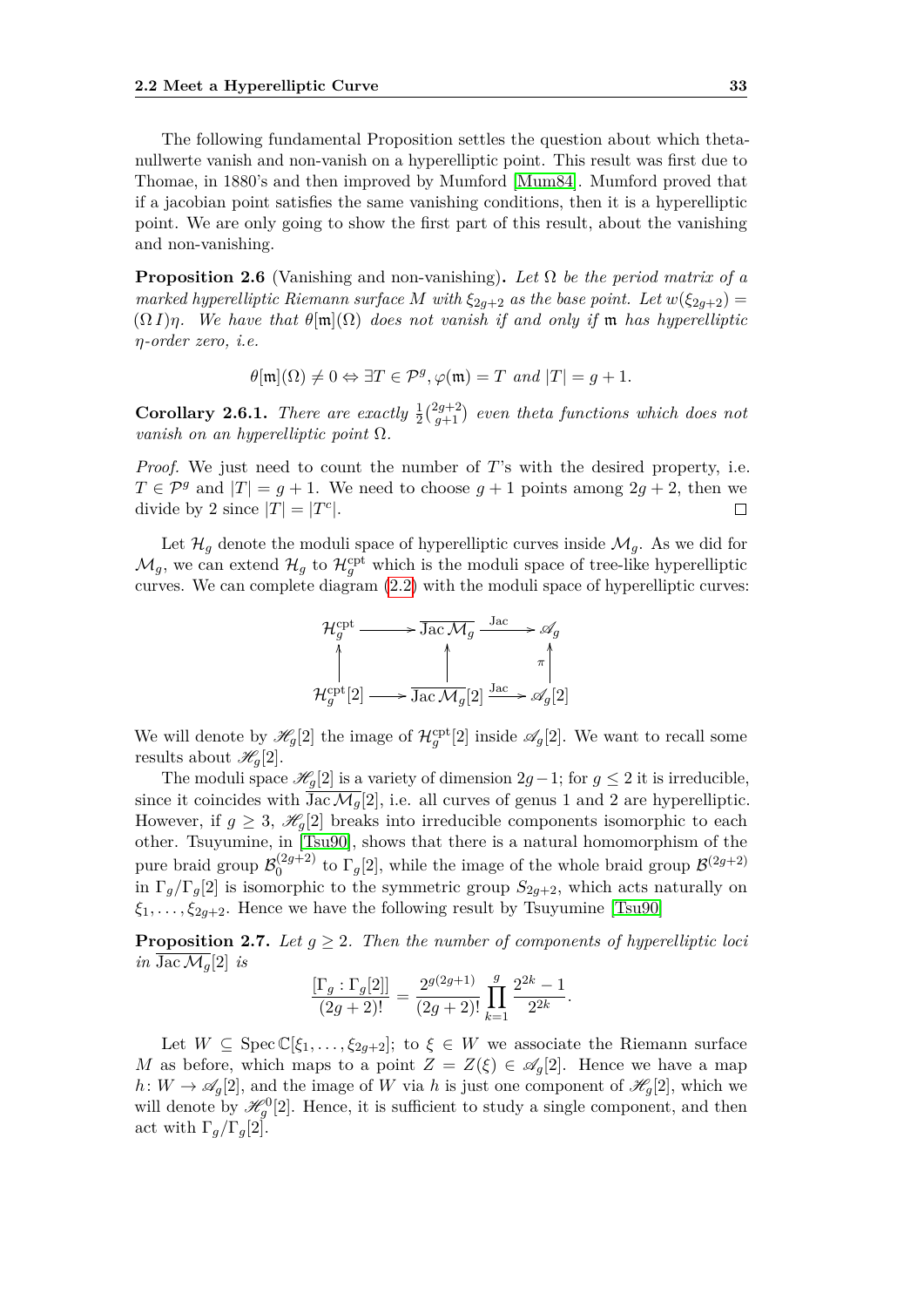Moreover, the locus

$$
RH(g_1, g_2) := \left\{ Z \in \mathscr{A}_g[2] \mid M \cdot Z = \left( \begin{smallmatrix} Z_1 & 0 \\ 0 & Z_2 \end{smallmatrix} \right), M \in \Gamma_g, Z_i \in \mathscr{A}_{g_i}[2], g_1 + g_2 = g \right\}
$$

is the set of reducible period matrices which are jacobians of hyperelliptic curves, and we can take the hyperelliptic points inside  $RH(g_1, g_2)$ , which is a divisor in  $\mathcal{H}_g^{\text{cpt}}$ since dim RH $(g_1, g_2) = (2g_1 - 1) + (2g_2 - 1) = 2g - 2$ , indeed every matrix which is conjugated to a 2-block diagonal matrix with every block hyperelliptic is still a hyperelliptic curve.

Before going to the fundamental vanishing property, we need the moduli space of *admissible double coverings*

#### <span id="page-49-0"></span>**2.3 Stable** *n***-pointed curves and admissible double coverings**

A stable (resp. semistable) *n*-pointed curve is, by definition, a complete connected curve *B* that has only nodes as singularities, together with an ordered collection  $p_1, \ldots, p_n \in B$  of distinct smooth points such that every smooth rational component of the normalization of *B* has at least 3 (resp. 2) points lying over singular points or points among  $p_1 \ldots, p_n$ . Note that any stable *n*-pointed curve may admit non-trivial automorphisms, but its group of automorphisms is always finite. Since we are interested in *n*-pointed curves of genus 0, it's useful to remember that the group of automorphisms is a subgroup of the symmetric group  $S_n$ . According to [\[Knu83\]](#page-71-3), the moduli space  $\mathcal{M}_{0,n}$  of stable *n*-pointed curves of genus zero exists and it is a *fine* moduli space. By the way, we want to define  $\mathcal{M}_{0,2g+2}^c$ , which will be the moduli space of  $2g+2$  pointed curves of genus zero  $(B, p_1, \ldots, p_{2g+2})$  such that every smooth rational component of the normalization of *B* has an even number, greater than 2, of points lying over singular points or points among  $p_1, \ldots, p_{2q+2}$ .

Let  $(B, p_1, \ldots, p_n) \in \mathcal{M}_{0,n}$  be a stable *n*-pointed curve of genus 0 and let  $q_1, \ldots, q_k$  be the nodes of the curve *B*. An *admissible d*-fold cover of the curve  $(B, p_1, \ldots, p_n)$  is a connected nodal curve C together with a regolar map  $\pi: C \to B$ such that:

- (i)  $\pi^{-1}(B_{\text{ns}}) = C_{\text{ns}}$  and the restriction of  $\pi$  to this open set is a *d*-fold covering simply branched over the points  $p_i$  and otherwise unramified;
- (ii)  $\pi^{-1}(B_{\text{sing}}) = C_{\text{sing}}$  and for every node *q* of *B* and every node *r* of *C* lying over *q*, the *d* branches of *C* near *r* map to the branches of *B* near *q* with the same ramification index.

Here  $B_{\text{ns}}$  (resp.  $C_{\text{ns}}$ ) is the set of smooth points of *B* (resp. *C*) and  $B_{\text{sing}}$  (resp.  $C_{\text{sing}}$ ) is the set of nodes of *B* (resp. *C*). According to [\[HM82\]](#page-71-4), the moduli space  $\mathbf{H}_{d,q}$  of admissible *d*-coverings of stable  $(2(g + d) - 2)$ -pointed curves of genus 0 exists.

We want to show how to get an admissible 2-sheeted cover of a curve  $(B, p_1, \ldots, p_{2g+2}) \in$  $\mathcal{M}_{0,2g+2}^c$  in a unique way. We will use an algorithm which is very similar to the one we use to define the split of partitions (see Section [1.2\)](#page-19-0). Write  $B = L_1 \cup ... \cup L_n$ , where  $L_i$  are the irreducible components of *B*. Let  $p(i)$  be the set of points of the marking belonging to  $L_i$  and  $q(i)$  the set of the nodes, i.e. the extra points that give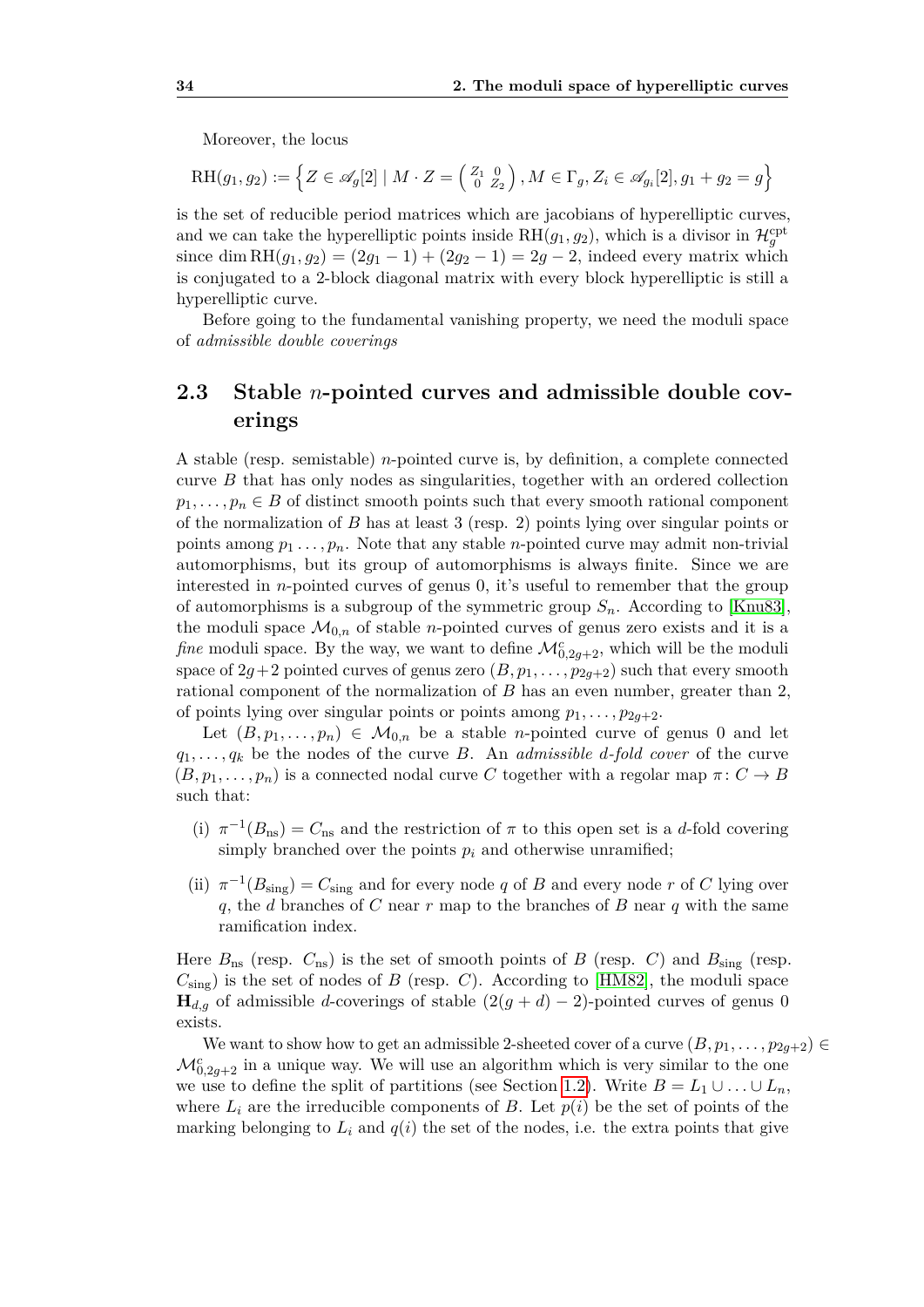the glueing of the rational components; hence we have that  $|p(i)| + |q(i)| = 2q_i + 2$ and  $\sum |p(i)| = 2g + 2$  and  $\sum |q(i)| = 2n - 2$ . Since every component  $(L_i, p(i), q(i))$  is a smooth  $2g_i + 2$ -pointed curve of genus  $g_i$ , we have a unique double cover  $C_i$  of  $L_i$ branched over  $p(i)$  and  $q(i)$ . The curve  $C = C_1 \cup \ldots C_n$  is an admissible double cover of *B* and it is unique since it is unique on every smooth component. On the contrary, if  $\pi: C \to B$  is an admissible double cover, then *B* is a stable  $(2g + 2)$ -pointed curve of genus 0. Hence we have the following Proposition ([\[AL02\]](#page-70-0)).

**Proposition 2.8.** *There is a canonical isomorphism*  $\mathbf{H}_{2,g} \cong \mathcal{M}_{0,2g+2}$  *of the moduli space*  $\mathbf{H}_{2,g}$  *of admissible double covers of stable*  $(2g + 2)$ *-pointed curves of genus 0 onto*  $M_{0,2q+2}$ *.* 

Moreover, every admissible double cover of a stable  $(2q + 2)$ -pointed curve of genus 0 is a limit of a family of smooth double covers of a rational curve, which are all hyperelliptic. The limit is a tree of smooth hyperelliptic curves. On the other side, every tree of hyperelliptic curves is a limit of a family of smooth hyperelliptic curves, hence the canonical isomorphism extend to the boundary. Hence we have the following Proposition ([\[AL02\]](#page-70-0)).

**Proposition 2.9.** *There is a canonical isomorphism*  $\mathbf{H}_{2,a}^{cpt}$  $\mathcal{L}_{2,g}^{cpt}$   $\cong \mathcal{H}_g^{cpt}[2]$  *of the moduli space*  $\mathbf{H}_{2,g}$  *of admissible double covers of stable*  $(2g + 2)$ *-pointed curves of genus 0 onto*  $\mathcal{H}_g^{cpt}[2]$ *.* 

Hence, as an immediate corollary, we have the following

**Corollary 2.9.1.** *There is a canonical isomorphism*  $\mathcal{M}_{0,2g+2}^c \cong \mathcal{H}_g^{cpt}[2]$ *.* 

We will see in the next Chapter that the boundary of  $\mathcal{M}_{0,2g+2}^{\text{cpt}} \setminus \mathcal{M}_{0,2g+2}$  is a divisor consisting in all possible irreducible divisors  $\Delta_D$ ,  $D \subseteq \{1, \ldots, 2g + 2\}$  and  $|D|$ odd, where a general point of  $\Delta_D$  represent a curve  $B = B_1 \cup B_2$  with  $B_1$  containing all the points  $p_i$ ,  $i \in D$  and  $B_2$  containing all the points  $p_i$ ,  $i \in D^c$ .



**Figure 2.1.** How we can try to visualize an admissible double covering of a 8-pointed curve of genus 0, resulting in a hyperelliptic curve of genus 3

This approach let us use the theory of invariants of a binary form the we introduced in Section [1.6.](#page-38-0) Indeed, we have a morphism  $\mathcal{M}_{0,2q+2} \to \text{Proj } S(2g+2)$ : if  $(B, p_1, \ldots, p_{2q+2}) \in \mathcal{M}_{0,2q+2}$ , we can consider the binary form which has exactly  $p_i$ 's as roots. In a more explicity way: let  $B = \mathbb{P}^1$  and  $p_i = [a_i : b_i]$ . Hence

$$
f(x,y) = \prod_{i=1}^{2g+2} (b_i x - x_i y)
$$

is the binary form associated to  $(B, p_1, \ldots, p_{2q+2})$ . We want to extend this morphism to product of curves. We will make use of some of the notation introduced in Section [1.2.](#page-19-0) Recall that to any product of curves *C*, we can associate its dual graph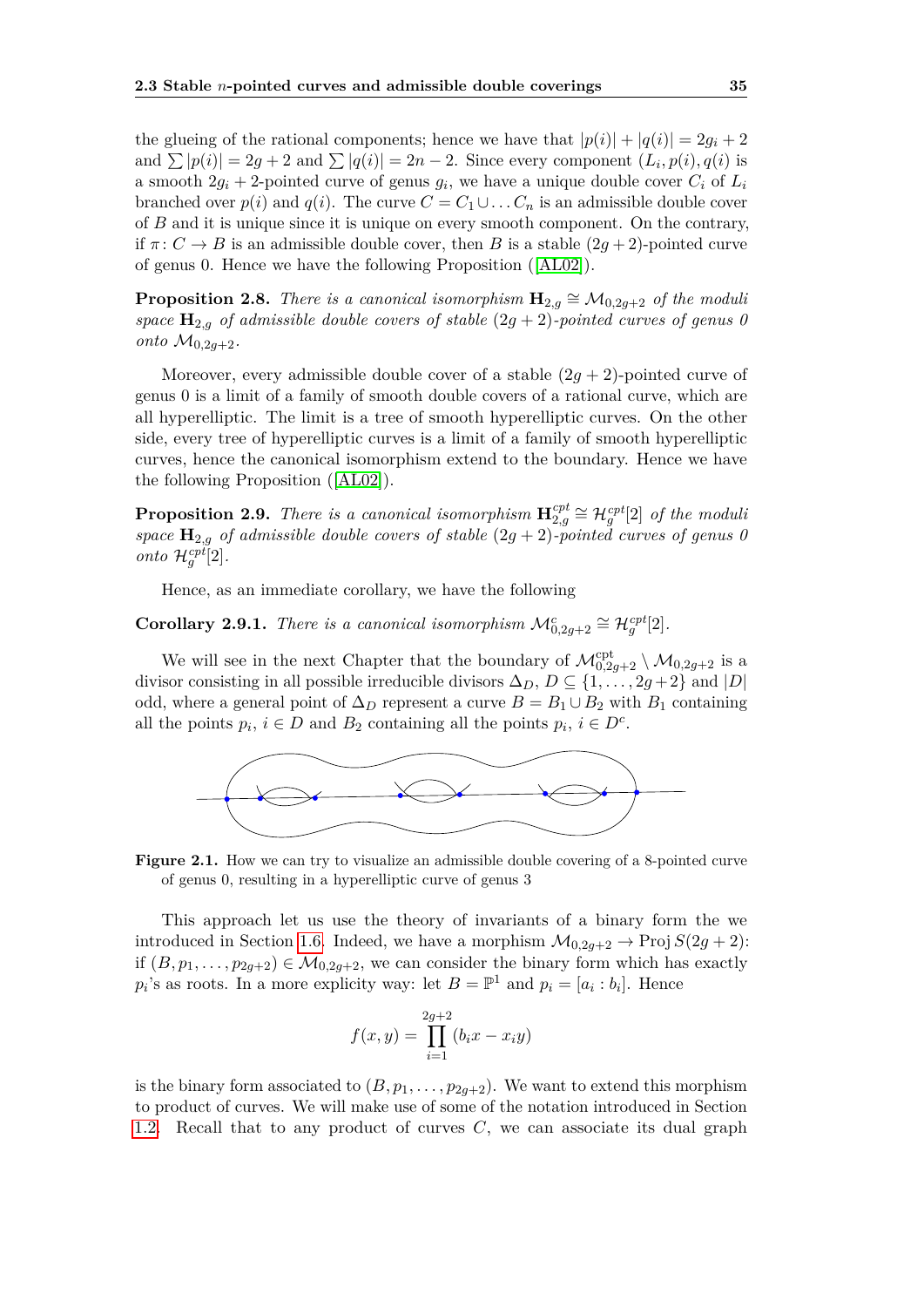<span id="page-51-1"></span>

**Figure 2.2.** The tree associated to a product of smooth genus 0 curves, with  $|p(i)|$  on every vertex and the central vertex, and how we are going to contract it onto the central component; note that  $\sum |p(i)| = 20$  which is greater than 9, 3 and 7.

 $\mathcal{T} = (V, E)$ : each vertex  $v_i \in V$  represent a component  $C_i$  of C and two vertices  $v_i$ and  $v_j$  are connected by an edge  $e_{i,j} \in E$  if the corresponding components intersect. Thus, a connected tree all of whose vertices represent smooth curves of genus 0 correspond to a product of smooth curves of genus 0. To every vertex  $v_i$  we want to associate a weight  $w(v_i) = k_i$  with  $|p(i)| + |q(i)| = 2k_i + 2$ ,  $p(i)$ ,  $q(i)$  as before. If we remove a vertex  $v(i)$ , together with all the edges containing  $v(i)$ , we obtain  $d(v_i)$ subtrees  $\mathcal{T}_{i,j} = (v_{i,j}, E_{i,j}), j = 1, \ldots d(v_i)$ . We can associate to every such subtree the set  $p(\mathcal{T}_{i,j}) = \bigcup_{l \in v_{i,j}} p(l)$ . We say that  $v_i$  is a *central vertex* if  $|p(\mathcal{T}_{i,j})| < g + 1$  for every  $j = 1, \ldots, d(v_i)$ . We can do the same when we remove an edge  $e \in E$ : this disconnect the tree in 2 subtrees  $\mathcal{T}_{e,1}$  and  $\mathcal{T}_{e,2}$  and we have  $p(\mathcal{T}_{e,1})$  and  $p(\mathcal{T}_{e,2})$ , which is, in particular, a 2-partition of  $\{1, \ldots, 2g + 2\}$ 

<span id="page-51-0"></span>**Lemma 2.10.** Let  $\mathcal{T} = (V, E)$  denote a weighted tree as above and with the further *property* (\*) *there is no edge*  $e \in E$  *such that*  $|p(\mathcal{T}_{e,1})| = |p(\mathcal{T}_{e,2})| = g + 1$ *. Then*  $\mathcal{T}$ *admits a unique central vertex.*

This is a trivial consequence of a more general result by Avritzer and Lange ([\[AL02,](#page-70-0) Lemma 3.2]). We will make use of this result to describe the image of  $\mathcal{M}_{0,2g+2}^{\text{cpt}}$  inside Proj  $\overline{S(2g+2)}$ , which is the space of stable (resp. semistable) binary forms, i.e. binary forms with multiple roots with no root of multiplicity  $\geq g+1$  (resp.  $> g + 1$ ). If we are in the hypothesis of Lemma [2.10](#page-51-0) and (\*) holds, then we have a central vertex  $\bar{v} = v_i$ . The corresponding curve  $C_i$  will be the component on which we are going to contract all the others component. We can see an example in Figure [2.2.](#page-51-1) Let  $q_{i,j} \in q(i)$  be point where  $C_i$  which intersects the curve corresponding to the subtree  $\mathcal{T}_{i,j}$ . Our binary form will be the one whose zeros are  $[a_i : b_i] \in p(i)$ , with multiplicity 1, and  $[c_i : d_i] = q_{i,j} \in q(i)$ , with multiplicity  $m_i = |p(\mathcal{T}_{i,j})|$ . Hence

$$
f(x,y) = \prod_{l=1}^{|p(i)|} (b_l x - a_l) \prod_{l=1}^{|q(i)|} (d_l x - c_l y)^{m_l}
$$

We map all other curves for which condition (∗) does not hold to the semistable point of  $\overline{S(2g+2)}$ .

#### **2.4 The** *ρ* **homomorphism**

In this section we are going to define a ring homomorphism *ρ* between the graded ring of modular forms and the graded ring of projective invariants of a binary form.

Let  $W = W<sup>g</sup>$  as in the previous section. Let  $a \in W$  and consider the point  $Z \in \mathbb{H}_g$  associated with *a*. Then, exactly  $\frac{1}{2} \binom{2g+2}{g+1}$  $\frac{g_{g+2}}{g+1}$  of the  $\theta[\mathfrak{m}](Z)$  are different from zero.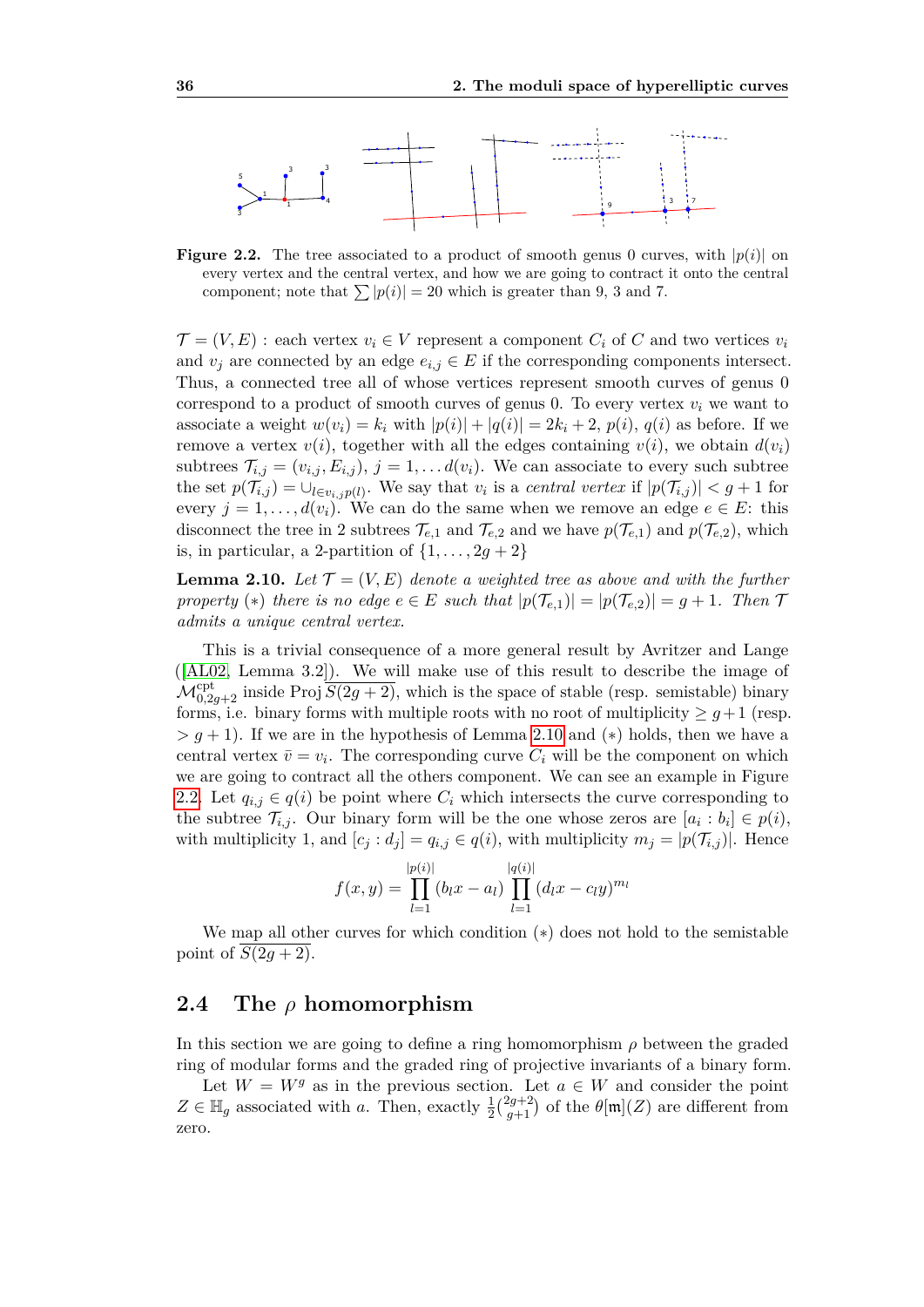<span id="page-52-2"></span>**Theorem 2.11.** Let  $A(\Gamma_q)$  denote the graded ring of Siegel modular forms of degree *g* and of level one, and let  $S = S(2, 2g + 2)$ . Then, there exists a ring homomorphism

$$
\rho \colon A(\Gamma_g) \to S
$$

*which increase the weight by a*  $\frac{1}{2}g$  *ratio. The homomorphism*  $\rho$  *is uniquely defined except for the freedom*  $\rho \to i^{\alpha k} \rho$  *on the homogeneous part of*  $A(\Gamma_g)_k$  *of weight k for*  $\alpha = 0, 1, 2, 3$ *. An element*  $\psi$  *of*  $A(\Gamma_q)$  *belongs to the kernel of*  $\rho$  *if and only if*  $\psi$ *vanishes at every point of* H*<sup>g</sup> associated with a hyperelliptic curve.*

Igusa showed that the theorem is actually true for *ρ* defined on a subring of  $A(\Gamma_q)$ , which coincides with  $A(\Gamma_q)$  for every odd *g*. Moreover, he proves that a sufficient condition for the domain of  $\rho$  to be the whole  $A(\Gamma_q)$ , even if g is even, is that there exists an element  $\psi \in A(\Gamma_g[2])_k$  for an odd *k* which is a polynomial in the thetanullwerte and which satisfies  $\psi(Z) \neq 0$  for at least one point *Z* associated with a hyperelliptic curve. Hence if we prove the following Claim we have the result.

**Claim 2.12.** *For every even g there exist some thetanullwerte whose product is a modular form with respect to* Γ*g*[2] *of odd weight which doesn't vanish everywhere on the hyperelliptic locus.*

We prove this in two steps.

<span id="page-52-0"></span>**Lemma 2.13.** For  $g = 2^n$ , the product of all even thetanullwerte which does not *vanish on a component of the hyperelliptic locus is a modular form for* Γ*g*[2] *of odd weight.*

*Proof.* Since  $\Gamma_q[2]$  fixes the parity of every thetanyllwerte and the single components, the product of all the even thetanullwerte which does not vanish on a component of the hyperelliptic locus is a modular form for the whole  $\Gamma_q[2]$ . We only need to show that the weight is odd. The number of even thetanullwerte which does not vanish on a chosen component is given by  $\frac{1}{2} \binom{2g+2}{g+1}$  $(g+2)$ ; hence, for  $g = 2^n$ 

$$
\frac{1}{2}\begin{pmatrix} 2 \cdot 2^n + 2 \\ 2^n + 1 \end{pmatrix} = \frac{1}{2}\frac{(2 \cdot 2^n + 2) \cdot \ldots \cdot (2^n + 2)}{(2^n + 1) \cdot \ldots \cdot 1} =
$$
\n
$$
= \frac{1}{2}\frac{(2 \cdot 2^n + 2) \cdot (2 \cdot 2^n) \cdot \ldots \cdot (2^n + 2)}{2^n \cdot (2^n - 2) \cdot \ldots \cdot 2} \frac{(2 \cdot 2^n + 1) \cdot \ldots \cdot (2^n + 3)}{(2^n + 1) \cdot (2^n - 1) \cdot \ldots \cdot 1} =
$$
\n
$$
= \frac{1}{2}\frac{2^{2^{n-1}+1}}{2^{2^{n-1}-1}} \frac{\text{odd}}{\text{odd}},
$$

so there are 2 · odd thetanullwerte which does not vanish on a component and their product is a modular form of weight  $\frac{2 \cdot \text{odd}}{2} = \text{odd}$ .  $\Box$ 

Since we chose the thetanullwerte which does not vanish on a component, there exists a point  $Z$  in that component such that the product of the thetanullwerte does not vanish on  $\bar{Z}$ ; we will use this in the next step. We will need the following Lemma (see [\[SM00\]](#page-71-0), [\[Igu80\]](#page-71-5)):

<span id="page-52-1"></span>**Lemma 2.14.** *If M is a matrix whose columns are even characteristics, and*

$$
M \cdot {}^{\intercal} \! M \equiv \begin{pmatrix} 0 & 1_g \\ 1_g & 0 \end{pmatrix} \mod 2 \tag{2.3}
$$

$$
diag(M \cdot {}^{\mathsf{T}} \! M) \equiv 0 \mod 4,\tag{2.4}
$$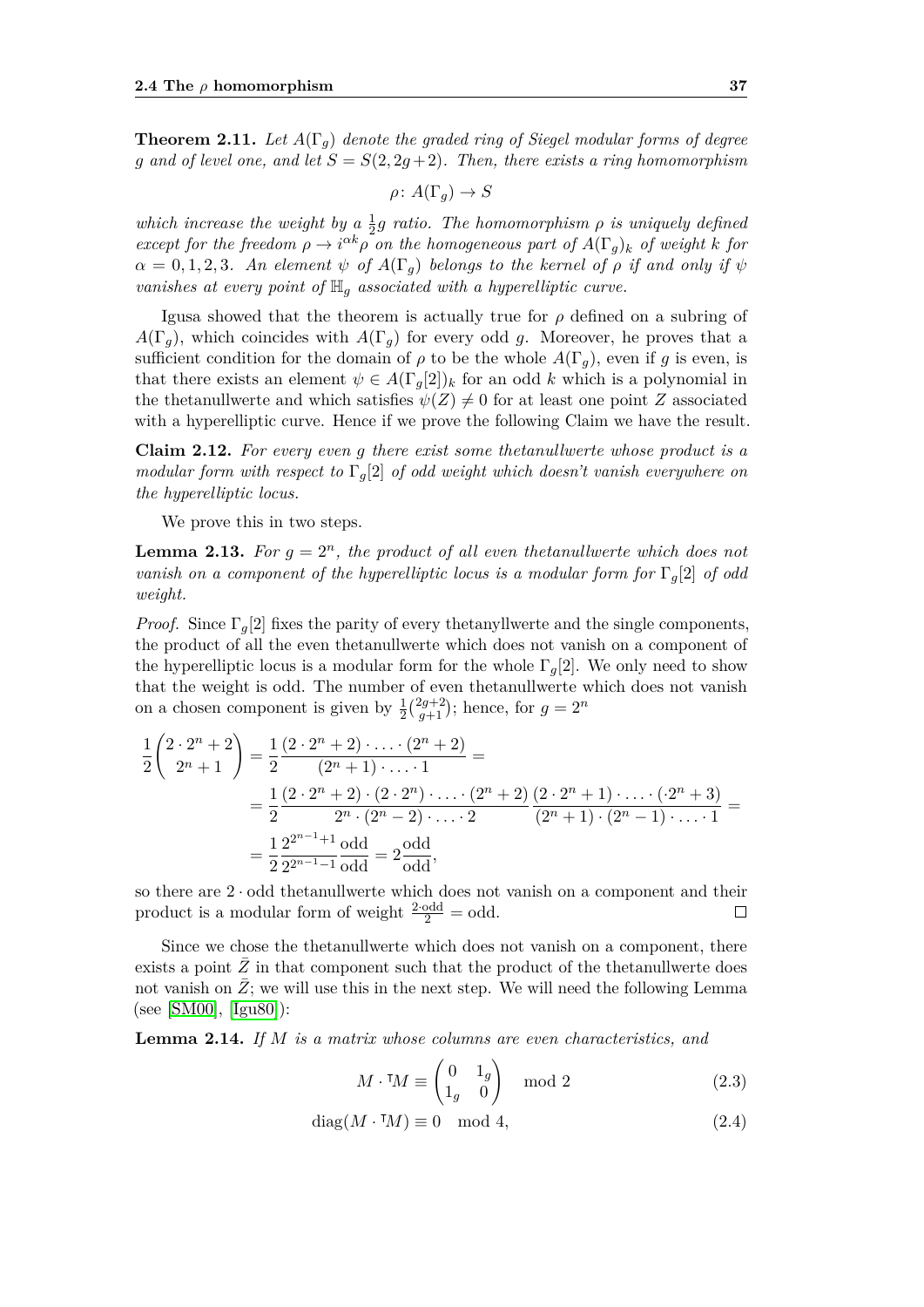*then the product of all the thetanullwerte related to the columns of M is a modular form with respect to*  $\Gamma_q[2]$ *. The converse is also true.* 

**Lemma 2.15.** *For g even, there exists a modular form for*  $\Gamma_q[2]$  *of odd weight.* 

*Proof.* Since *g* even, there exist *n*, positive integer, and *k*, odd, such that  $g = 2^n \cdot k$ . Hence, let *M* be a matrix which columns are the characteristics associated to the thetanullwerte which does not vanish on a component of the hyperelliptic locus of genus  $2^n$ . If  $\mathfrak{m} = \begin{pmatrix} \mathfrak{m}_1 \\ \mathfrak{m}_2 \end{pmatrix}$  is such a characteristic, then we can write  $M = \begin{pmatrix} M_1 \\ M_2 \end{pmatrix}$  $\binom{M_1}{M_2}$ , where  $M_i$  is the matrix which columns are the  $m_i$ . With this notation, we can define the following matrix

$$
\tilde{M} = \begin{pmatrix} M_1 & 0 & \dots & 0 \\ 0 & M_1 & \dots & 0 \\ \vdots & \vdots & \ddots & 0 \\ 0 & 0 & \dots & M_1 \\ M_2 & 0 & \dots & 0 \\ 0 & M_2 & \dots & 0 \\ \vdots & \vdots & \ddots & 0 \\ 0 & 0 & \dots & M_2 \end{pmatrix},
$$

where  $M_1$  and  $M_2$  appear  $k$  times each. The columns of this matrix are even characteristics and the corresponding thetanullwerte do not vanish on a point of the type

$$
\begin{pmatrix} \bar{Z} & 0 & \dots & 0 \\ 0 & \bar{Z} & \dots & 0 \\ \vdots & \vdots & \ddots & \vdots \\ 0 & 0 & \dots & \bar{Z} \end{pmatrix}
$$

with  $\overline{Z}$  as before. Since this point is on the boundary of the hyperelliptic locus. there there is a whole open set of the hyperelliptic locus which contains this point on which the thetanullwerte does not vanish, so there is at least one hyperelliptic point on which it does not vanish. We only need to show that the product of all these thetanullwerte is a modular form for  $\Gamma_g[2]$  of odd weight. For the weight, it's easy to see that it is odd, by Lemma [2.13,](#page-52-0) since we have a product of  $k \cdots 2 \cdot$  odd thetanullwerte of weight  $\frac{1}{2}$ , hence the weight is *k* · odd which is odd. As for the modularity, we use Lemma [2.14,](#page-52-1) together with Lemma [2.13.](#page-52-0) In fact, we have that

$$
\tilde{M}^{\mathsf{T}}\tilde{M} \equiv \begin{pmatrix} 0 & 1_g \\ 1_g & 0 \end{pmatrix} \mod 2
$$

and

$$
\text{diag}(\tilde{M}^{\mathsf{T}}\tilde{M}) \equiv 0 \mod 4
$$

because the same equivalences holds for the matrix *M*, by Lemma [2.13,](#page-52-0) and the two previous equations follows blockwise.  $\Box$ 

Hence, for every even *g* we have found a modular form for  $\Gamma_g[2]$  of odd weight and the Theorem [2.11](#page-52-2) is proved.

Now we want to describe the  $\rho$  homomorphism in a more explicit way. We have that  $A(\Gamma_q[2])$  is the integral closure of the ring generated by the fourth power of the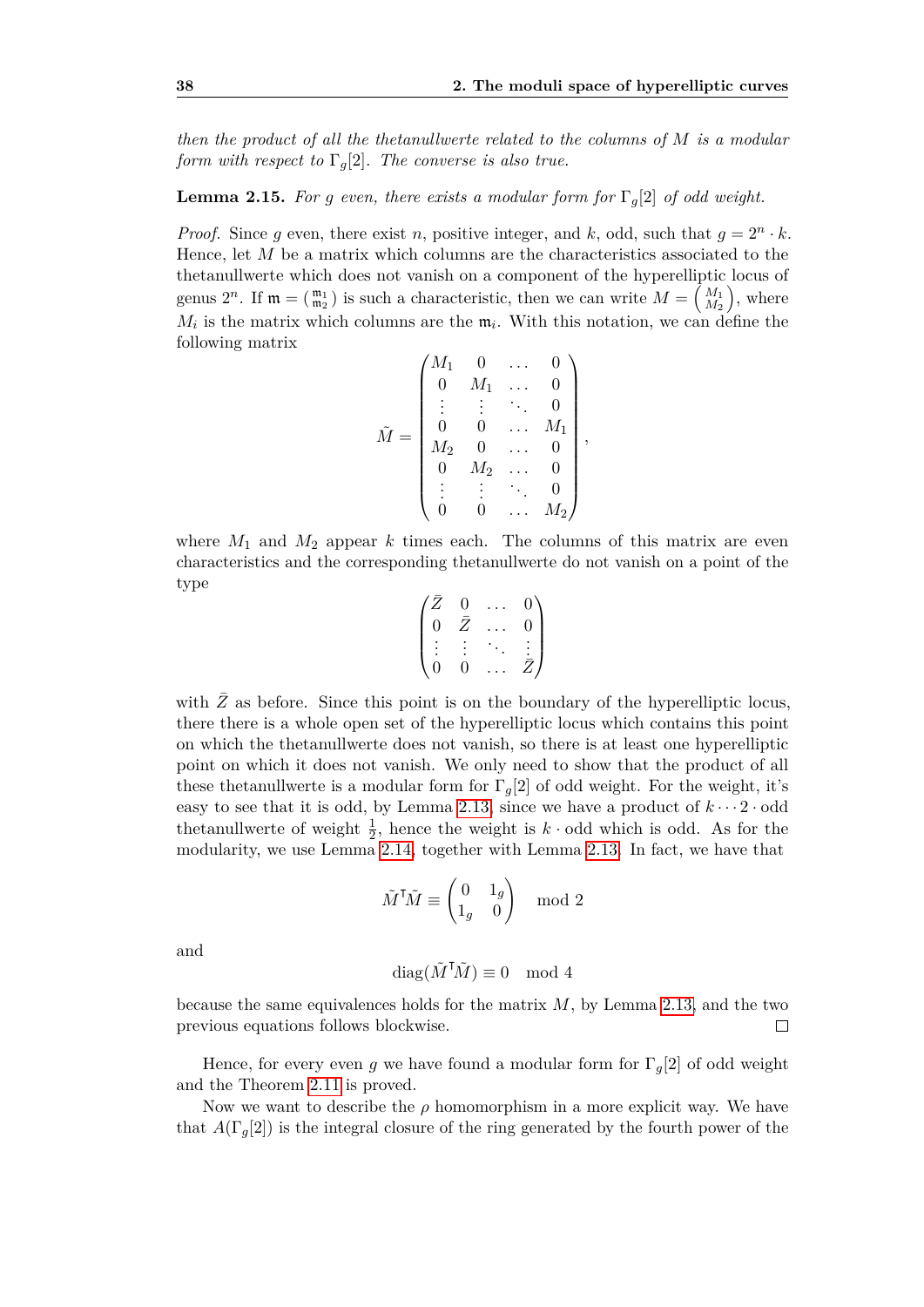thetaconstants; by the way, we will define the morphism on the eighth powers to make the definition easier. Let  $\theta[\mathfrak{m}_T] \in A(\Gamma_q[2])$  and let

$$
\rho(\theta[\mathfrak{m}_T]^8) = \prod_{i \neq j \in T} (x_i - x_j)^2 \cdot \prod_{i \neq j \notin T} (x_i - x_j)^2
$$

Moreover, if  $w: W \to \mathbb{H}_q/\Gamma_q[2]$ , then we have that for any  $f, g \in \Gamma_q[2]$  of the same weight

$$
\frac{f(w(\xi))}{g(w(\xi))} = \frac{\rho(f)}{\rho(g)}
$$

as functions of *ξ*.

We will now give another criterion for the vanishing and non-vanishing of a thetanullwerte on the hyperelliptic locus; Proposition **??** was first stated by Weissauer, unpublished, but we will give our own proof. Let  $f \in A(\Gamma_q)$  be a cuspidal form, i.e. a form which vanishes at the boundary of  $\mathscr{A}_q$ .

For any modular form  $f \in A(\Gamma_g)$ , we have that the usual Fourier expansion

$$
f(Z) = \sum a(n_{ij}) \mathbf{e} \left( 2\pi i \sum_{1 \le i \le j \le n} n_{ij} z_{ij} \right)
$$

can be written in the form

<span id="page-54-0"></span>
$$
f(Z) = \sum_{T} a(T) e(\pi i \operatorname{tr}(TZ))
$$
\n(2.5)

Hence, a Lemma by Freitag [\[Fre10,](#page-70-1) Proposition 3.1] tell us that any holomorphic function with a Fourier expansion like in [2.5,](#page-54-0) where the sum is taken over even, symmetrical matrices *T*, then  $a(T) \neq 0$  implies  $T \geq 0$ . Hence, we can define the vanishing order of *f* at the boundary, i.e.

$$
f(Z) = \sum_{T \ge 0} a(T) \mathbf{e} \left( \frac{1}{2} \operatorname{tr} TZ \right)
$$

and

$$
k = \frac{1}{2} \min_{x \in \mathbb{Z}^g \setminus \{0\}} \{ T[x] \mid a(T) \neq 0 \}
$$

where  $T[x]$  is the quadratic form  $T x T x$ , which represent only even numbers, and k is 1  $\frac{1}{2}$  of the minimum integer representable.

**Proposition 2.16.** *weiss The image of a cusp for with vanishing order k is divisible by the k-th power of the discriminant*  $\Delta = \prod_{i,j} (x_i - x_j)^2$ .

*Proof.* Form Igusa, we know that

$$
\Delta \mid \rho(f).
$$

Now, let us consider the homomorphism

$$
A(\Gamma_g[2]) \to S(2g+2);
$$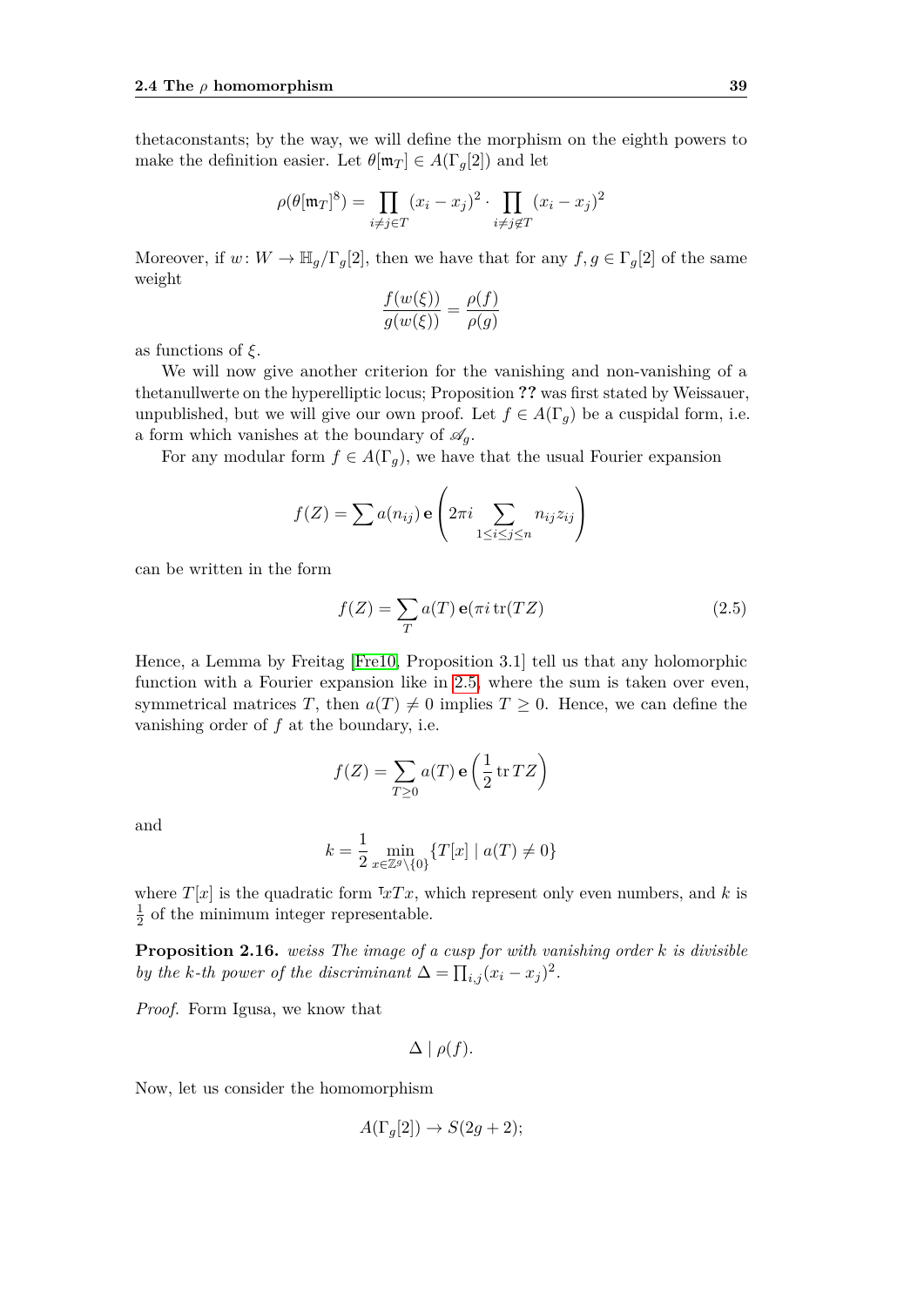we know that

$$
\rho(\theta[\mathfrak{m}_T]^8) = \prod_{i \neq j \in T} (x_i - x_j)^2 \cdot \prod_{i \neq j \in T^c} (x_i - x_j)^2
$$

and we let  $Z \mapsto \begin{pmatrix} Z_{g-1} & 0 \\ 0 & i\end{pmatrix}$ 0 *i*∞ ). Since this is a cusp and we want  $\theta[\mathfrak{m}_T]$  to be a cusp form, we have that

$$
\theta[\mathfrak{m}_T] \left( \left( \begin{smallmatrix} Z_{g-1} & 0 \\ 0 & i\infty \end{smallmatrix} \right) \right) = 0.
$$

This correspond to  $x_{2g+1}, x_{2g+2} \mapsto \infty$ , hence

$$
(x_{2g+1} - x_{2g+2})^2 \mid \rho(\theta[\mathfrak{m}_T]^8)
$$

Since this is true for every pair  $x_i, x_j$ , it follows that

$$
\Delta \mid \rho(\theta[\mathfrak{m}_T]^8).
$$

 $\Box$ 

We are interested in the following Corollary.

<span id="page-55-1"></span>**Corollary 2.16.1.** Let  $f$  be a cusp form with weight  $\lambda$  and vanishing order  $k$ . Let

<span id="page-55-2"></span>
$$
\frac{\lambda}{k} > 8 + \frac{4}{g}.\tag{2.6}
$$

*Then*  $\rho(f) \equiv 0$ , *i.e.*  $f \equiv 0$  *on the hyperelliptic locus. The quantity*  $\frac{\lambda}{k}$  *is the* slope *of the cusp form.*

*Proof.* By the property of  $\rho$ ,  $\rho(f)$  has weight  $\frac{\lambda g}{2}$ . If  $\rho(f) \neq 0$ , then  $\Delta^k | \rho f$ . But  $\Delta$ is an invariant of weight  $4q + 4$ , hence we have

$$
(4g+2)k \le \lambda \frac{g}{2}
$$

and  $\frac{\lambda}{k} \geq 8 + \frac{4}{g}$ . This is a contradiction, so  $\rho(f) \equiv 0$ . Another equivalent way to prove this is to check that if the slope is small enough, then  $\Delta^k$  cannot divide  $\rho(f)$ .  $\Box$ 

**Remark 2.1.** The previous estimate [2.6](#page-55-2) is sharp, in fact it is possible to find a cusp form with slope exactly  $8 + \frac{4}{g}$  which does not vanish on the hyperelliptic locus. An example is given by the cusp form of the Example [1.7;](#page-36-0) a proof for this fact can be find in [\[SM00\]](#page-71-0), indeed we have an upper bound estimate for the slope of *F<sup>H</sup>* which combined with Corollary [2.16.1](#page-55-1) gives the exact slope.

#### <span id="page-55-0"></span>**2.5 An affine stratification for the moduli space of curves**

In this section, we will give one of the fundamental results of this Thesis. The following section is the contento of a joint paper with Fontanari [\[FP11\]](#page-70-2) which was accepted by Geometria Dedicata and which is already available on-line.

A purely algebro-geometric approach to the cohomology of the moduli spaces  $\mathcal{M}_{q,n}$  and  $\mathcal{M}_{q,n}$  of smooth (respectively, stable) curves of genus g with n marked points has been recently developed by Enrico Arbarello and Maurizio Cornalba in the two papers [\[AC98\]](#page-70-3), [\[AC08\]](#page-70-4), where the only essential result borrowed from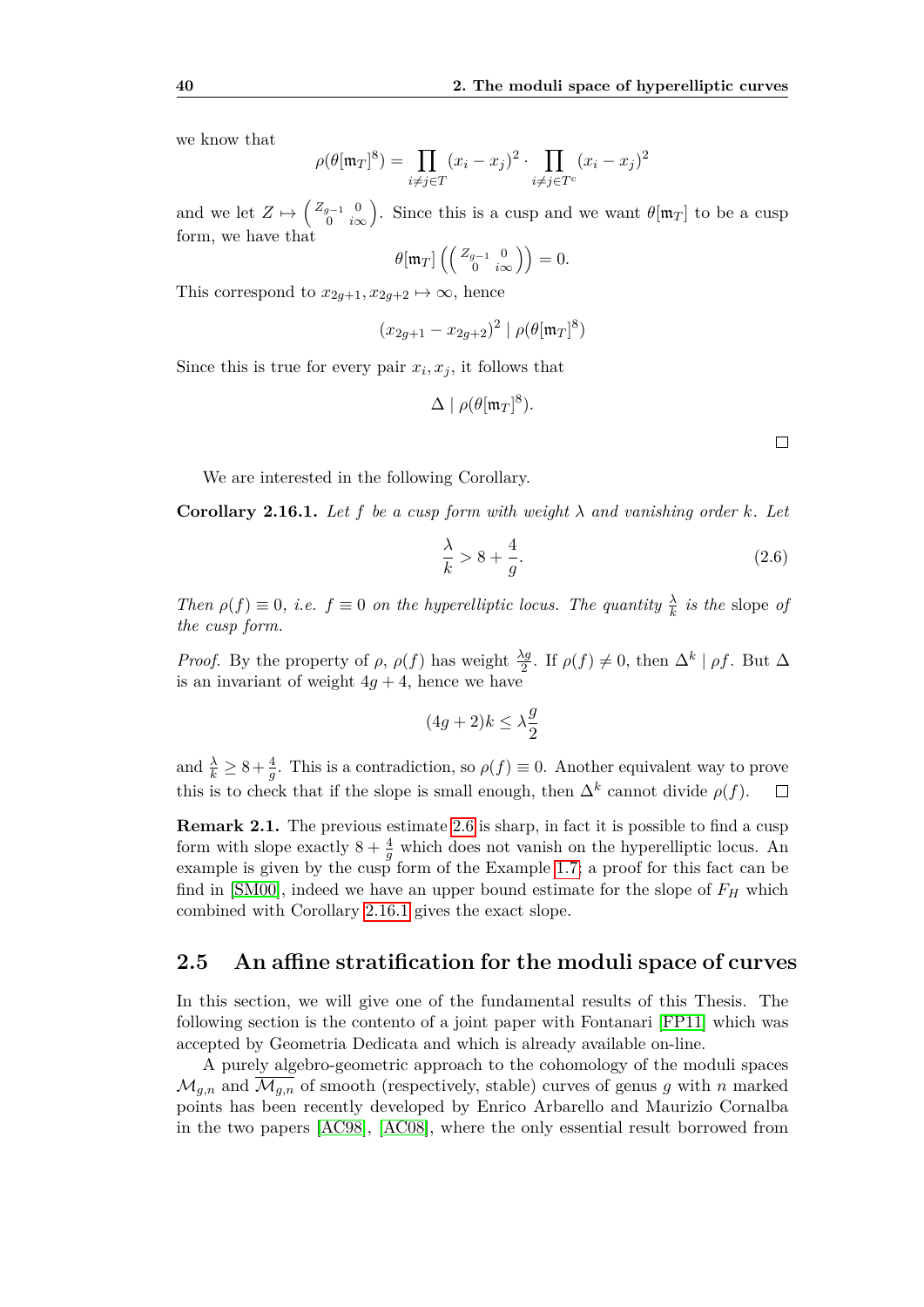geometric topology is a vanishing theorem due to John Harer. Namely, the fact that  $H_k(\mathcal{M}_{q,n})$  vanishes for  $k > 4g - 4 + n$  if  $n > 0$  and for  $k > 4g - 5$  if  $n = 0$ was deduced in [\[Har86\]](#page-71-6) from the construction of a  $(4g - 4 + n)$ -dimensional spine for  $\mathcal{M}_{g,n}$  by means of Strebel differentials. On the other hand, it is conceivable that Harer's vanishing is only the tip of an iceberg of deeper geometrical properties (see [\[HL98\]](#page-71-7), Problem (6.5)). For instance, a conjecture of Eduard Looijenga says that  $\mathcal{M}_q$  is a union of  $q-1$  open subsets (see [\[FL99\]](#page-70-5), Conjecture 11.3), but (as far as we know) until now there are no advances in this direction. Notice that Looijenga's conjecture trivially holds for *g* = 2*,* 3: indeed, it is well-known that  $\mathcal{M}_2$  is affine and that non-hyperelliptic curves of genus 3 can be canonically embedded as quartic plane curves, hence  $\mathcal{M}_3 = \mathcal{M}_3 \setminus \{\text{the hyperelliptic locus}\} \cup \mathcal{M}_3 \setminus$  $\{$ the locus of plane quartics with at least one hyperflex $\}$  is the union of two affine open subsets.

<span id="page-56-1"></span>**Theorem 2.17.** For every g with  $2 \leq g \leq 5$  the moduli space  $\mathcal{M}_g$  is the union of *g* − 1 *affine open subsets.*

We point out that, under the same assumptions on *g*, from the properties of the linear system of quadrics passing through the canonical image of a smooth projective genus *g* curve it follws that  $\mathcal{M}_q$  admits an affine stratification of depth  $g - 2$  (see [\[FL99\]](#page-70-5)). Our approach in the present note relies instead on the theory of modular forms.

We need four special modular forms which will give the affine open covering we are looking for. We denote by  $\mathcal{F}^g_e$  the subset of  $\mathbb{F}^{2g}$  of even characteristics.

$$
F_{\text{null}} = P(\mathcal{F}_e^g) = \prod_{m \in \mathcal{F}_e^g} \theta_m; \tag{2.7}
$$

<span id="page-56-0"></span>
$$
F_1 = \sum_{m \in \mathcal{F}_e^g} \left( P(\mathcal{F}_e^g) / \theta_m \right)^8; \tag{2.8}
$$

$$
F_H = \sum_{A \subseteq \mathbb{F}^{2g}} (P(\mathcal{F}_e^g \setminus A))^8; \tag{2.9}
$$

$$
F_T = 2^g \sum_{m \in \mathcal{F}_e^g} \theta_m^{16} - \left(\sum_{m \in \mathcal{F}_e^g} \theta_m^8\right)^2.
$$
 (2.10)

In  $(2.9)$ , *A* varies among all suitable sets of  $v(g)$  characteristics corresponding to the irreducible components of  $\mathcal{H}_q[2]$  as in Proposition [2.6.](#page-48-0) We need to take the eighth power of the theta constants in order to obtain the modularity of the above forms with respect to the modular group.

**Remark 2.2.** The modular form  $F_{\text{null}}$  has weight  $2^{g-2}(2^g + 1)$ . Its vanishing locus is the divisor  $\Theta_{\text{null}}$  on  $\mathscr{A}_q$ .

**Remark 2.3.** The modular form  $F_1$  has weight  $2^{g+1}(2^g + 1) - 4$ . It defines a divisor  $D_1$  on  $\mathscr{A}_q$ .

**Remark 2.4.** The modular form  $F_H$  has weight  $2\binom{2g+2}{g+1}$  $\binom{2g+2}{g+1}$  and it coincides with  $F_{\text{null}}^8$  for  $g = 2$ , since no theta constant vanishes on the hyperelliptic locus. In the case  $g = 3$ , the modular form  $F_H$  coincides with  $F_1$  since every component of the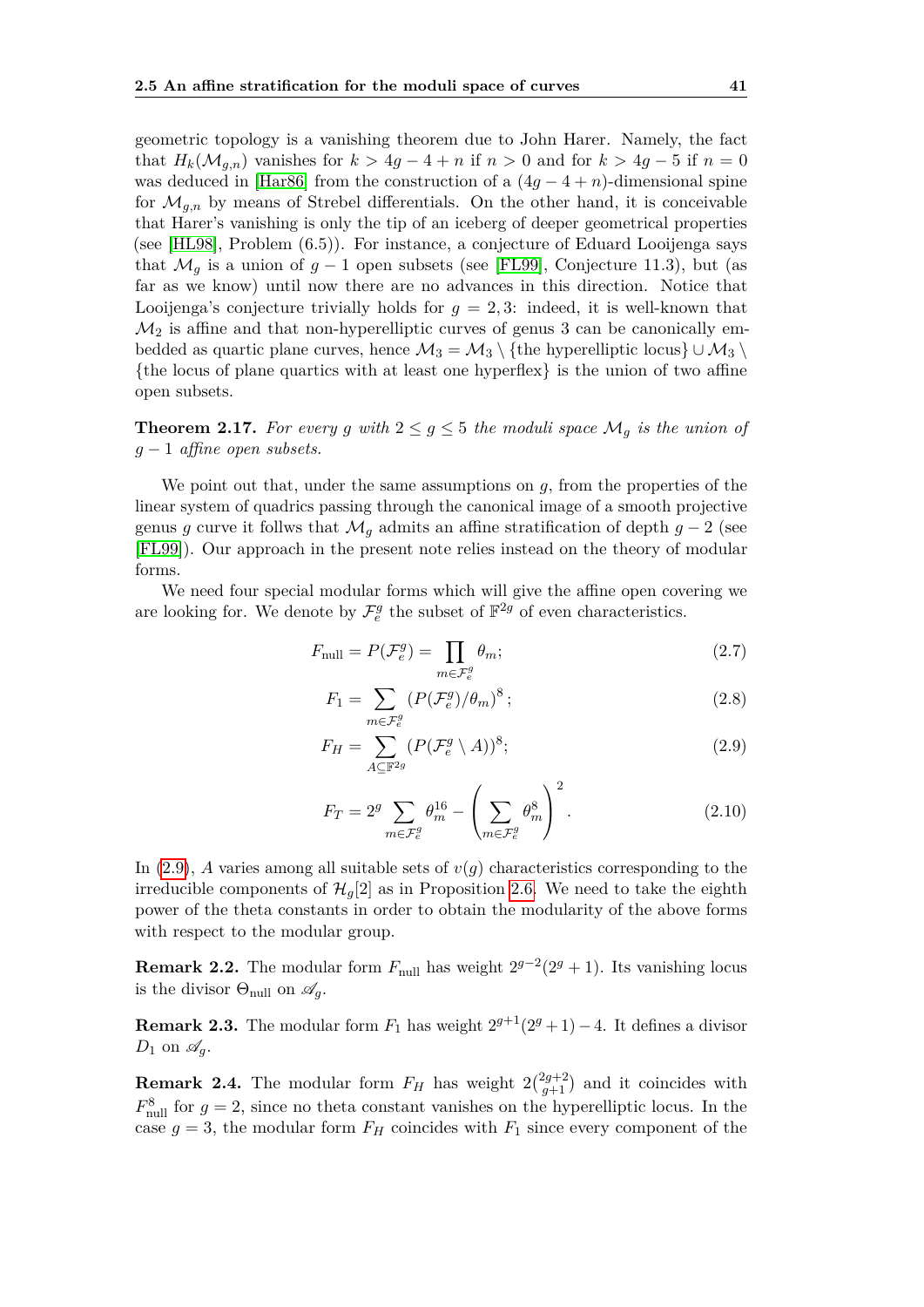hyperelliptic locus is characterized by the vanishing of a single theta constant. Let  $D_H$  be the divisor defined by  $\{F_H = 0\}$  on  $\mathscr{A}_q$ .

Note that the slope of the modular form  $F_H$  is exactly  $8 + \frac{4}{g}$ .

**Remark 2.5.** The modular form *F<sup>T</sup>* has weight 8 and it is not identically 0 only for  $g \geq 4$ . Indeed, for  $g = 2, 3$  it vanishes identically on  $\mathbb{H}_q$ , while for  $g = 4$  it vanishes on the of  $\mathcal{M}_4$  in  $\mathbb{H}_4$ . When  $g \geq 4$ , it defines a divisor  $D_T$  on  $\mathscr{A}_q$ , which coincides with the closure of  $\mathcal{M}_4$  when  $g = 4$  and with the closure of the trigonal locus when  $g = 5$  (see [\[GS09\]](#page-71-8)).

We will give the following classical definition of the *Satake compactification* of A*g*.

<span id="page-57-0"></span>**Definition 2.4.** For  $g = 1$ , the Satake compactification  $\mathscr{A}_1^*$  is  $\mathscr{A}_1 \cup \{i\infty\}$ , which is *the only cusp. For*  $g > 1$ , we define  $\mathscr{A}_{g}^{*}$  as the union of  $\mathscr{A}_{r}$  for  $1 \leq r \leq g$ , namely

$$
\mathscr{A}_g^* = \bigcup_{1 \leq r \leq g} \mathscr{A}_r,
$$

*and the closure of each*  $\mathscr{A}_r$  *inside*  $\mathscr{A}_g^*$  *is homeomorphic to*  $\mathscr{A}_r^*$ 

In order to handle the divisors defined by modular forms on  $\mathscr{A}_{g}^*$ , we will make use of the following fact.

**Lemma 2.18.** For  $g \geq 3$  all modular forms define ample divisors on  $\mathscr{A}_{g}^{*}$ .

*Proof.* For  $g \geq 3$  the group of the Weil divisors of  $\mathscr{A}_{g}^{*}$  modulo principal divisors is isomorphic to  $\mathbb{Z}$ , hence a suitable multiple of any effective divisor *D* in  $\mathscr{A}_{g}^{*}$  is very ample. By [\[Deb92\]](#page-70-6), Lemma 2.1, *D* is ample. Since every divisor defined by a modular form is effective, our claim follows.  $\Box$ 

Let *D* be a divisor defined by a modular form. Since  $\mathcal{M}_q$  contains complete curves when  $g \geq 3$ , we have that  $D \cap \mathcal{M}_g \neq \emptyset$  (indeed, the Satake compactification is projective and has boundary of codimension 2 for  $g \geq 3$ ). Hence each of the previously described divisors either contain  $\mathcal{M}_g$  or define a divisor in  $\mathcal{M}_g$ . In the latter case, we use the same notation for the induced divisor inside  $\mathcal{M}_q$ .

Next, we prove a fundamental result about  $F_H$ .

<span id="page-57-2"></span>**Lemma 2.19.** *The modular form*  $F_H$  *never vanishes on*  $\mathcal{H}_q$ *.* 

*Proof.* Let  $\tau$  be the period matrix of a hyperelliptic curve. By Proposition [2.6,](#page-48-0) there is a suitable set *A* of  $v(q)$  theta constants which vanish at  $\tau$ . Hence all summands but  $P(\mathcal{F}_e^g \setminus A)^8$  contain at least one of the vanishing theta constants and  $F_H(\tau) = P(\mathcal{F}_e^g \setminus A)^8(\tau) \neq 0$ . It follows that  $F_H$  never vanishes on  $\mathcal{H}_g$ .  $\Box$ 

Now we can exhibit an explicit open covering of  $\mathcal{M}_g$  for every  $2 \leq g \leq 5$ . We have already recalled the description for  $g = 2, 3$  in the Introduction, hence here we focus on the cases  $g = 4$  and  $g = 5$ . Namely, we are going to prove that

<span id="page-57-3"></span><span id="page-57-1"></span>
$$
\mathcal{M}_4 = \mathcal{M}_4 \setminus \Theta_{\text{null}} \cup \mathcal{M}_4 \setminus D_1 \cup \mathcal{M}_4 \setminus D_H, \qquad (2.11)
$$

$$
M_5 = M_5 \setminus \Theta_{\text{null}} \cup \mathcal{M}_5 \setminus D_1 \cup \mathcal{M}_5 \setminus D_H \cup \mathcal{M}_5 \setminus D_T. \tag{2.12}
$$

Our proof relies on two key ideas. The first one is a straightforward application of Cornalba-Harris ampleness criterion (see [\[CH88\]](#page-70-7)):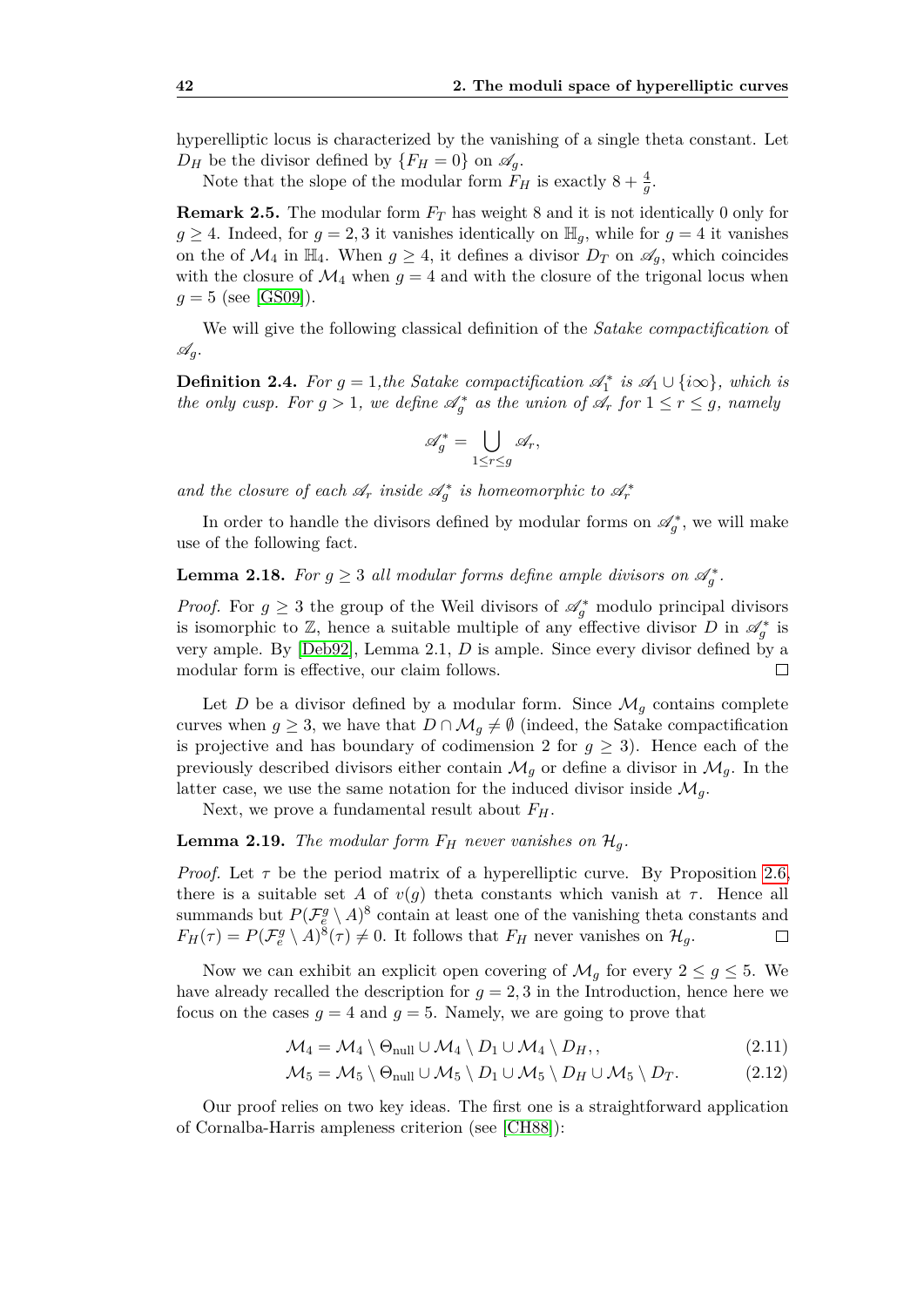<span id="page-58-0"></span>**Proposition 2.20.** Let D be an effective divisor on  $\mathcal{M}_q$  and let  $\overline{D}$  be its closure in *the Deligne-Mumford compactification*  $\overline{\mathcal{M}}_g$ *. If*  $[\overline{D}] = a\lambda - \sum b_i \delta_i$  with  $a, b_i > 0$ *, then*  $\overline{\mathcal{M}_q} \setminus D$  *is an affine open subset.* 

*Proof.* Just notice that  $E = a\lambda - \sum b_i \delta_i + \sum (b_i - \varepsilon) \delta_i = a\lambda - \varepsilon \delta$  with  $\varepsilon > 0$  small enough is an effective divisor on  $\overline{\mathcal{M}}_q$  such that  $\overline{\mathcal{M}}_q \setminus E = \mathcal{M}_q \setminus D$  and E is ample by Cornalba-Harris ampleness criterion [\[CH88\]](#page-70-7).  $\Box$ 

We will exploit in particular the following consequence of Proposition [2.20:](#page-58-0)

<span id="page-58-1"></span>**Corollary 2.20.1.** Let D be an effective divisor on  $\mathcal{M}_q$  and let  $\ddot{D}$  be its closure *in the Satake compactification*  $\mathscr{A}_{g}^{*}$ . If  $\tilde{D}$  *contains the product of periods of smooth curves and periods of nodal curves, then*  $\mathcal{M}_g \setminus D$  *is affine.* 

*Proof.* There is a standard map from the Deligne-Mumford compactification  $\mathcal{M}_q$ to the Satake compactification  $\mathcal{M}_g^*$  (i.e. the closure of  $\mathcal{M}_g$  in the Satake compactification) which takes boundary divisors of  $\overline{\mathcal{M}_q}$  to products of periods of smooth curves and periods of nodal curves. Thus in the notation of Proposition [2.20](#page-58-0) we have  $b_i > 0$ , since  $\ddot{D}$  intersects the image of the boundary, and our claim follows.

**Remark 2.6.** We could avoid the Cornalba-Harris ampleness criterion observing that a modular form always induces an ample divisor  $\tilde{D}$  on  $\mathcal{M}_g^*$  and it defines a divisor *D* on  $\mathcal{M}_g$ . Obviously  $\mathcal{M}_g^* \setminus \tilde{D}$  is affine. Now, whenever  $\tilde{D} = D \cup (\mathcal{M}_g^* \setminus \mathcal{M}_g)$ we have that  $\mathcal{M}_g \setminus D = \mathcal{M}_g^* \setminus \tilde{D}$  is affine.

Next we present a nice criterion to check whether  $F_H$  vanishes on  $\tau$ .

<span id="page-58-2"></span>**Lemma 2.21.** Let  $\tau \in \mathbb{H}_q$ . If there exist more than  $v(q)$  even theta constants *vanishing on*  $\tau$ *, then*  $F_H(\tau) = 0$ *.* 

*Proof.* This is just a trivial application of the pigeonhole principle. Indeed, each summand of  $F_H$  is the product of  $\frac{1}{2} \binom{2g+2}{g+1}$  $(g+1)$  even theta constants out of  $2^{g-1}(2^g+1)$ total even theta constants, since there are exactly  $v(g)$  theta constants left out of the product. If there are more than  $v(g)$  theta constants vanishing at  $\tau$ , then every summand contains at least one of them, hence it vanishes at *τ* .  $\Box$ 

We shall also apply the following auxiliary result, which is essentially Lemma 3 in [\[Acc74\]](#page-70-8). Recall that  $g_d^r$  stands for a linear system of dimension  $r$  and degree  $d$ ; in particular, a hyperelliptic curve has a  $g_2^1$ .

<span id="page-58-3"></span>**Lemma 2.22.** If a curve C of genus 5 with a base point free  $g_3^1$  carries two half*canonical*  $g_4^1$ *, then C is hyperelliptic.* 

*Proof.* We claim (see [\[Acc74\]](#page-70-8), Lemma 2) that if *C* is a curve of genus 5 with a base point free  $g_3^1$ , then every half-canonical  $g_4^1$  has a fixed point. Indeed, let  $x + y + z$  be a divisor in the  $g_3^1$  with three distint points and notice that  $h^0(C, K_C - x - y - z) =$  $h^0(C, K_C - x - y) = h^0(C, K_C - x - z)$ . If  $D_x$  and  $D_y$  are two divisors in the half-canonical  $g_4^1$  containing *x* and *y*, respectively, it follows that *z* is contained in the canonical divisor  $D_x + D_y$ , say in  $D_x$ . Now, if *y* is not a base point of the  $g_4^1$ , then there is a divisor  $D$  in the  $g_4^1$  which does not contain *y*. On the other hand,

 $\Box$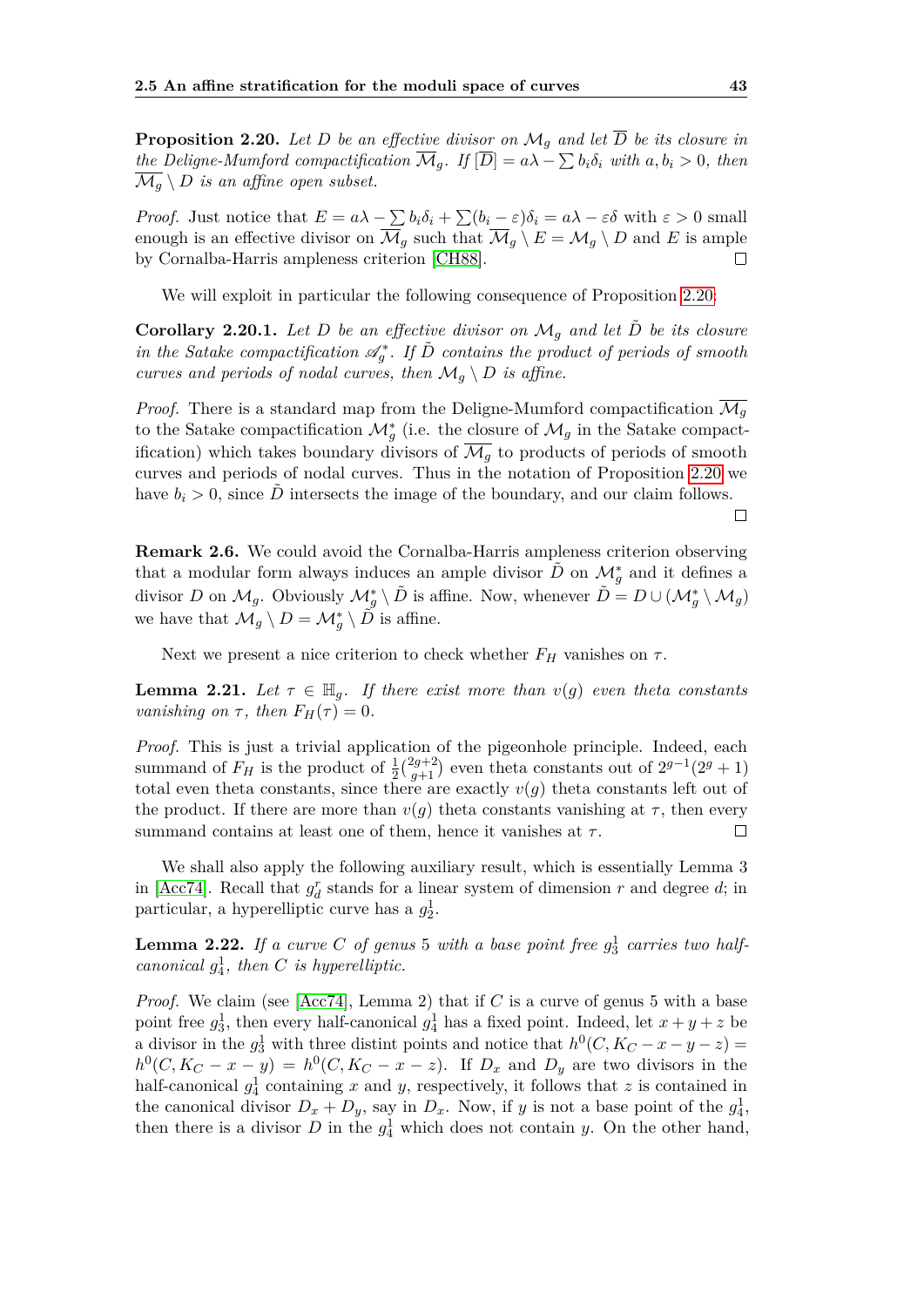*y* has to be contained in the canonical divisor  $D_x + D$  containing *x* and *z*, hence  $D_x = x + y + z + w$  and  $g_4^1 = g_3^1 + w$ , as claimed. By the claim, both half-canonical  $g_4^1$  have a fixed point, namely, the first one is  $g_3^1 + x$  and the second one is  $g_3^1 + y$ with *x* ≠ *y*. We have  $2g_3^1 + 2x = |K_C| = 2g_3^1 + 2y$ , hence  $2x \sim 2y$  with  $x \neq y$  and *C* turns out to be hyperelliptic.  $\Box$ 

*Proof of Theorem [2.17.](#page-56-1)* For  $g = 2, 3$  the statement is trivial, as recalled in the Introduction, hence we need to check it only for  $g = 4, 5$ . Let  $g = 4$ ; according to [\(2.11\)](#page-57-1), our three open sets are the following:

$$
\mathcal{M}_4 = (\mathcal{M}_4 \setminus \Theta_{\text{null}}) \cup (\mathcal{M}_4 \setminus D_1) \cup (\mathcal{M}_4 \setminus D_H).
$$

By our previous discussion it is enough to prove that the above divisors satisfy the condition of Corollary [2.20.1.](#page-58-1) For  $D_1$  and  $\Theta_{\text{null}}$  it is obvious that Lemma [2.21](#page-58-2) holds. Hence we just need to check that the closure  $\tilde{D}_H$  of  $D_H$  in  $\mathscr{A}_4^*$  contains the product of periods of smooth curves and periods of nodal curves, in order to apply Corollary [2.20.1.](#page-58-1) If  $\tau \in \tilde{D}_H$  is a product of periods, i.e.  $\tau = \begin{pmatrix} \tau_1 & 0 \\ 0 & \tau_2 \end{pmatrix}$ , with  $\tau_1 \in \mathcal{M}_{g_1}$  and  $\tau_2 \in \mathcal{M}_{g_2}, g_1 + g_2 = 4$ , then by Remark [1.8](#page-37-0) we have  $\theta_m(\tau) = 0$  if  $m = m_1 \oplus m_2$ with  $m_1 \in \mathbb{F}^{2g_1}$  and  $m_2 \in \mathbb{F}^{2g_2}$  odd characteristics. There are two possible cases. If  $g_1 = g_2 = 2$ , then we have  $6 \cdot 6 = 36 > 10 = v(4)$  even characteristics which split as odd⊕odd in the notation of Remark [1.8;](#page-37-0) by Lemma [2.21,](#page-58-2)  $F_H$  vanishes on  $\tau$ . If  $g_1 = 1$  and  $g_2 = 3$ , then we have  $1 \cdot 28 = 28 > 10 = v(4)$  even characteristics and *F<sub>H</sub>* vanish on *τ*. The analogue result holds for nodal curves. Hence  $\mathcal{M}_4 \setminus D_H$  is an affine open set. Moreover,  $\Theta_{\text{null}} \cap D_1$  is the hyperelliptic locus in  $\mathcal{M}_4$ . Indeed, set-theoretically,

<span id="page-59-0"></span>
$$
\Theta_{\text{null}} \cap D_1 = \bigcup_{m_1 \neq m_2} \{ \theta_{m_1} = \theta_{m_2} = 0 \} \tag{2.13}
$$

and the intersection of this locus with  $\mathcal{M}_4$  gives the hyperelliptic locus (see [\[Igu81\]](#page-71-9)). By Lemma [2.19](#page-57-2) we have  $\mathcal{M}_4 \supset \Theta_{null} \cap D_1 \cap D_H = \emptyset$ , hence [\(2.11\)](#page-57-1) holds.

Let now  $g = 5$ ; according to  $(2.12)$ , our four open sets are the following:

$$
\mathcal{M}_5 = (\mathcal{M}_5 \setminus \Theta_{null}) \cup (\mathcal{M}_5 \setminus D_1) \cup (\mathcal{M}_5 \setminus D_H) \cup (\mathcal{M}_5 \setminus D_T).
$$

Again, we just need to check that the divisors satisfies the condition of Corollary [2.20.1.](#page-58-1) For  $D_1$  and  $\Theta_{\text{null}}$  this is obvious. We need to check that the closure  $D_H$  of  $D_H$ in  $\mathcal{A}_5^*$  contains the product of periods of smooth curves and periods of nodal curves. As before, it is sufficient to prove that if  $\tau = \begin{pmatrix} \tau_1 & 0 \\ 0 & \tau_2 \end{pmatrix} \in \mathcal{M}_{g_1} \times \mathcal{M}_{g_2}$ , with  $g_1 + g_2 = 5$ , then more than  $v(5) = 66$  theta constants vanish on  $\tau$ . If  $q_1 = 1$  and  $q_2 = 4$ , then we have  $1 \cdot 120 = 120 > 66$  even theta constants vanishing on  $\tau$ . If  $q_1 = 2$  and  $q_2 = 3$ , then we have  $6 \cdot 28 = 168 > 66$  even theta constants vanishing on  $\tau$ . By Lemma [2.21,](#page-58-2) *F<sup>H</sup>* vanish on every product of smooth curves. The analogue result holds for nodal curves. Hence  $\mathcal{M}_4 \setminus D_H$  is an affine open set. Again, we have that [\(2.13\)](#page-59-0) holds and together with Lemma [2.22](#page-58-3) we conclude that  $\Theta_{\text{null}} \cap D_1 \cap D_T$  is exactly the hyperelliptic locus. By Lemma [2.19](#page-57-2) we have  $\mathcal{M}_5 \supset \Theta_{\text{null}} \cap D_1 \cap D_T \cap D_H = \emptyset$ , hence  $(2.12)$  holds.  $\Box$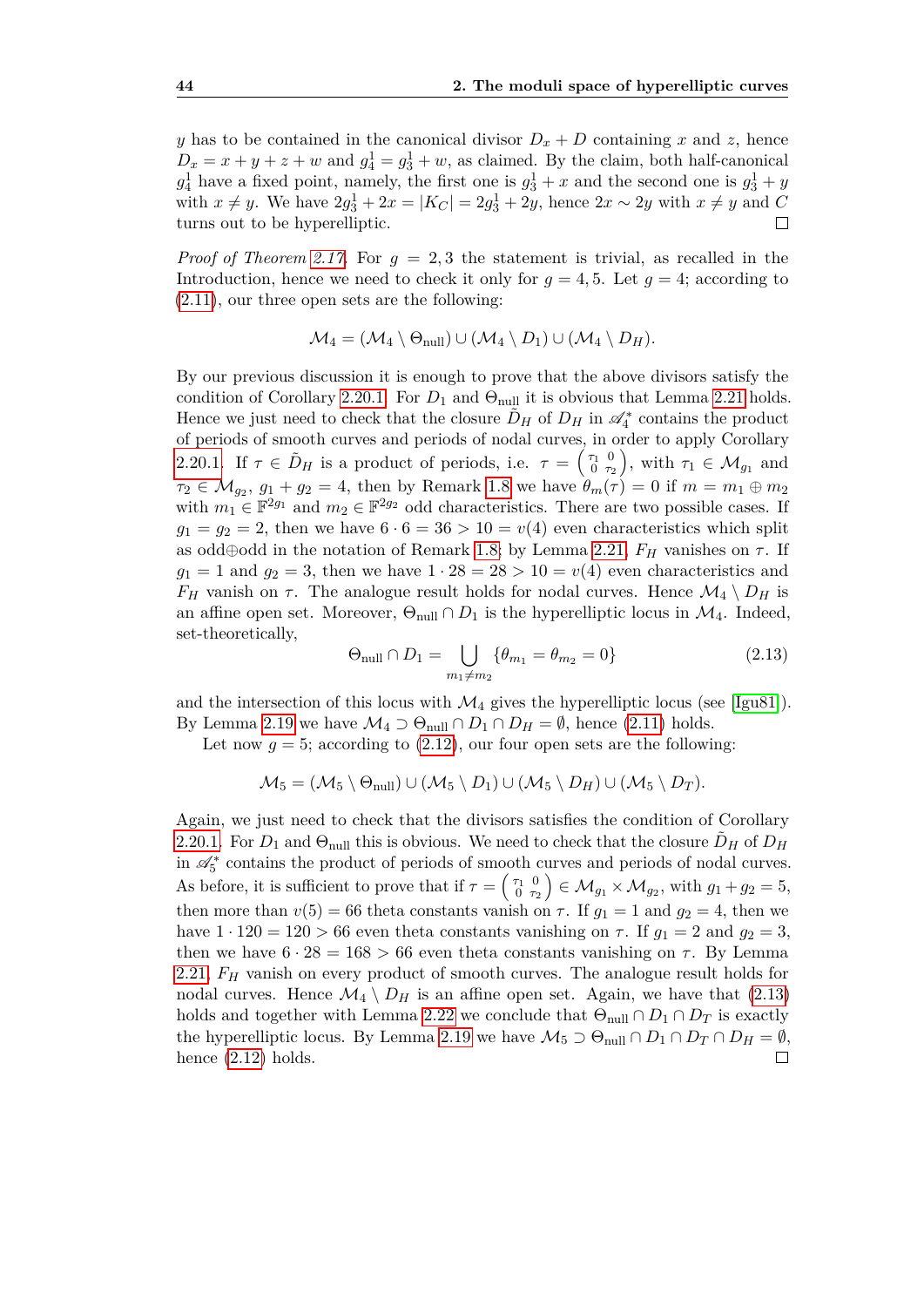### **Chapter 3**

# **Divisors on Moduli Space of Hyperelliptic Curves**

#### **3.1 Degeneration of Hyperelliptic Curves**

Following Tsuyumine and Keel, we want to describe the boundary of the hyperelliptic locus in the various compactifications.

#### **3.2 Geometrical description of the divisors**

Let  $S = \{1, \ldots, 2g + 2\}$  be the set of indexes of the  $2g + 2$  points on a curve of genus 0 in  $\mathcal{M}_{0,2g+2}^c$ . Let  $D \subseteq \{1,\ldots,2g+2\}$ , with  $|D|,|D^c| \geq 2$ , we let  $\Delta_D$  be the divisor whose generic point is a curve with two components, the points of *D* on one branch, the points of  $D^c$  on the other. This also implies that  $\Delta_D$  and  $\Delta_{D^c}$  are the same divisor.

**Lemma 3.1** ([\[Kee92\]](#page-71-10)). Let  $D, D' \subseteq S$ , then  $\Delta_D \cap \Delta_{D'} \neq \emptyset$ , if and only if  $D \otimes D'$ .

We want to study case where |*D*| is odd.

Let  $D \subseteq S$ ,  $|D| = 2g_1 + 1$  and  $\xi = {\xi_1, \ldots, \xi_{2g+2}} \in W$ . We define  $\xi_D =$  $\{\xi_i\}_{i\in D}\in W_D^*$  and  $\xi_{D^c}=\{\xi_i\}_{i\in D^c}\in W_{D^c}^*$ . Hence, we have two smooth hyperelliptic curves  $\mathscr{C}_1$  and  $\mathscr{C}_2$ , which have equation

$$
\mathscr{C}_1 \colon y^2 = \prod_{i \in D} (x - \xi_i)
$$

and

$$
\mathscr{C}_2\colon y^2 = \prod_{i \in D^c} (x - \xi_i).
$$

The lower part of Figure [3.1](#page-61-0) might be rather misleading, since the two smooth Riemann surfaces should meet transversely in one point and this cannot happen in the three dimensional space; however, it makes sense in a four dimensional space. The upper part, which is the 6-pointed nodal curve of genus 0 underlying the double admissible covering, is a much more faithful representation.

We have that the intersection point is the point  $\infty_1$  on  $\mathscr{C}_1$  and  $\infty_2$  on  $\mathscr{C}_2$  and for both curves it is a ramification point. With a suitable homology basis on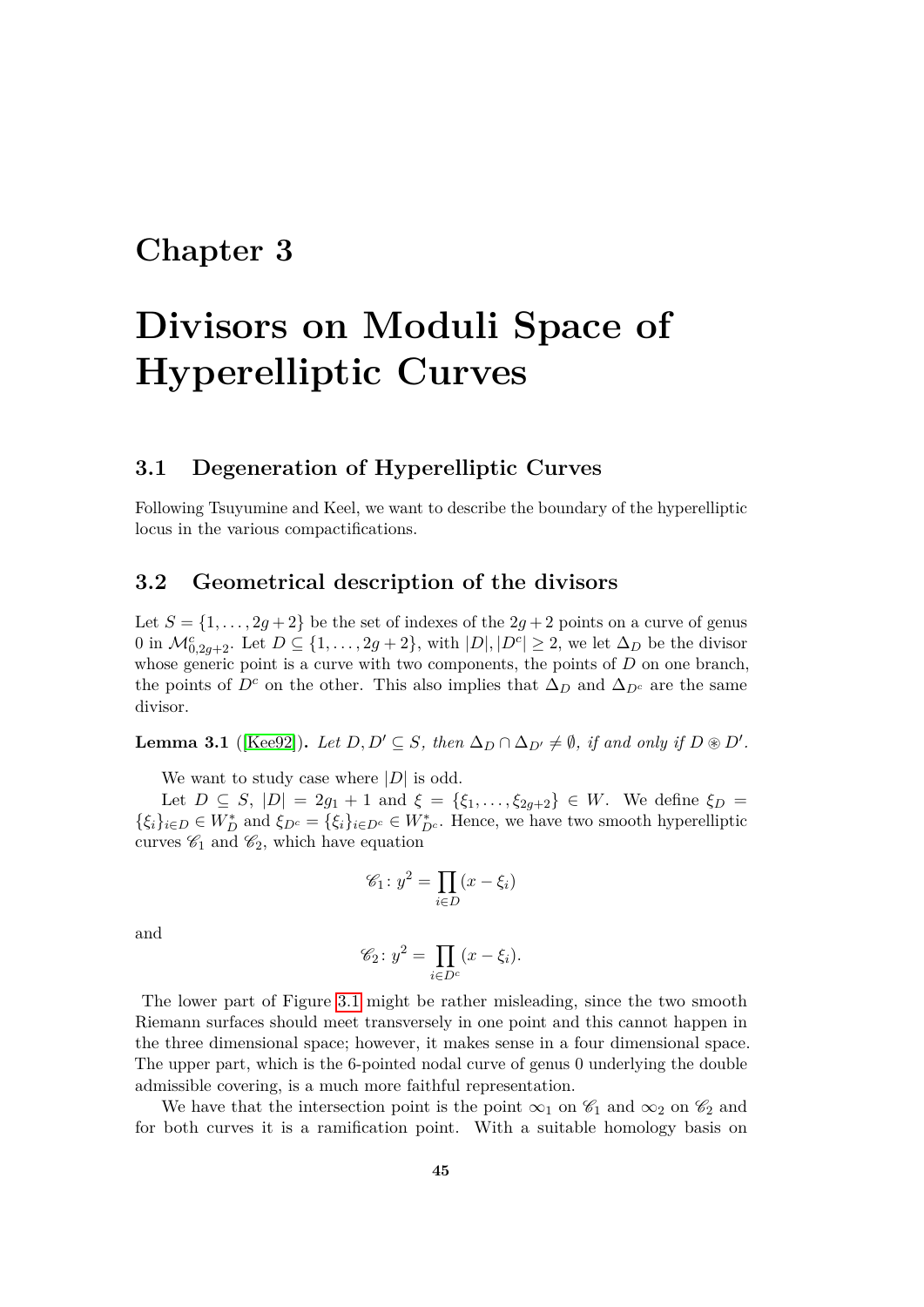<span id="page-61-0"></span>

**Figure 3.1.** A generic point of  $\Delta_D$  when  $D \subset \{1, \ldots, 6\}$  is odd

the curves, i.e. we take the canonical generators for  $\pi_1(\mathscr{C}_1,\infty_1)$  on  $\mathscr{C}_1$  and the canonical generators of  $\pi_1(\mathscr{C}_2, \infty_2)$  on  $\mathscr{C}_2$ , we have two maps  $w_1 : \mathscr{C}_1 \mapsto \Omega_1 \in \mathbb{H}_{q_1}$ and  $w_2 \colon \mathscr{C}_2 \mapsto \Omega_2 \in \mathbb{H}_{g_2}$ .

Now, let  $\mathscr{C}(t)$  denote the curve defined by

$$
\mathscr{C}(t): y^2 = \prod_{i \in D} (x - \xi_i) \cdot \prod_{i \in D^c} (x - (t + \xi_i));
$$

for  $t = 0$ , it is a smooth curve, while for  $t \to \infty$ , we are collapsing all the  $\xi_i$  for  $i \in D$ to a single point  $\infty$ . If  $\Omega(t) = w(\mathscr{C}(t))$ , then we have the following result

**Lemma 3.2.** *Let*  $\Omega = \lim_{t \to \infty} \Omega(t)$ . *Then*  $\Omega$  *is conjugate to*  $\begin{pmatrix} \Omega_1 & 0 \\ 0 & \Omega \end{pmatrix}$  $\left(\begin{smallmatrix} \Omega_1 & 0\ 0 & \Omega_2 \end{smallmatrix}\right)$  via  $\Gamma_g$ . *Proof.* Via a base point change in  $\pi_1(\mathscr{C}, p_0)$ .

Since it is not easy to find the matrix which gives the explicit conjugate, we want to find a simple criterion to determine which theta functions vanish on  $\Omega = \lim_{t\to\infty} \Omega(t)$ .

Let  $S(r)$  be the ring of invariants of a binary form of degree r as in Section [1.6.](#page-38-0) We introduce a valuation on *S*(*r*) associated to a divisor  $\Delta = \Delta_D$ :

$$
\nu_{\Delta}(I) = -\deg_t I(\xi + \chi_D t) + \frac{s(|D||D^c| - 1)}{r - 2}.
$$

for any  $0 \neq I \in S(r)$ , and  $\nu_{\Delta}(0) = +\infty$ . It is easy to check that this is a valuation and it generalizes the valuation given by Tsuyumine ([\[Tsu86\]](#page-72-1)). Indeed, if *D* = { $r$  − 2*, r* − 1*, r*} and *I* ∈ *S*(*r*), we have

$$
\nu_{\Delta}(I) = -\deg_t I(\xi_1, \dots, \xi_{r-3}, \xi_{r-2} + t, \xi_{r-1} + t, \xi_r + t) + \frac{s(3r - 10)}{r - 2}
$$

Let

 $S(r)_{\Delta,0} = \{$ graded subring of  $S(r)$  generated by homogeneous elements *I*, with  $\nu_{\Delta}(I) \geq 0$ } We define the operator  $\Psi_{\Delta}$  by

$$
\Psi_{\Delta}(I) = \lim_{t \to \infty} t^{-\frac{-s(|D||D^c|-1)}{r-2}} I(\xi + \chi_D t).
$$

If  $I \in S(r)_{\Delta,0}$ , then  $\Psi_{\Delta}(I)$  is a well defined element in the ring  $\mathbb{C}[\xi_i - \xi_j, \xi_i, \xi_j \in$  $W_D^*$   $\otimes$   $\mathbb{C}[\xi_i - \xi_j, \xi_i, \xi_j \in W_{D^c}^*]$ . Moreover  $\Psi_{\Delta}(I)$  is symmetric in  $\xi_D$  and  $\xi_{D^c}$ .

$$
\Box
$$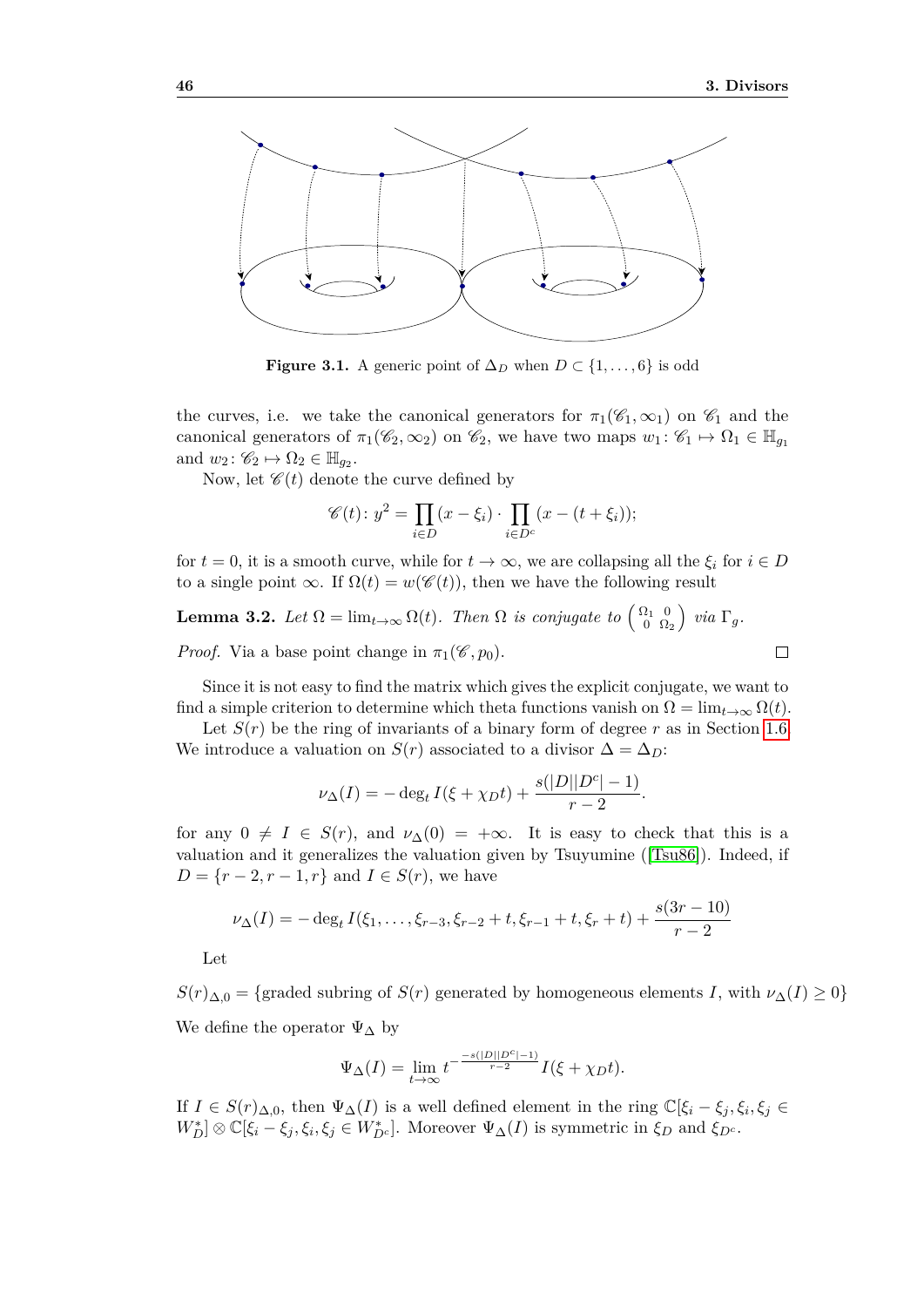<span id="page-62-1"></span>**Lemma 3.3.** *Suppose that*  $\theta[\mathfrak{m}_T]$  *is a nonzero function on*  $h(W)$  *and*  $\Delta = \Delta_D$ *. Then*  $\Psi_{\Delta} \theta[\mathfrak{m}_T] \neq 0$  *if and only if T is D-balanced. Moreover,*  $\Psi_{\Delta} \theta[\mathfrak{m}_T]$  *does not vanish if and only if*  $\nu_{\Delta}(\rho(\theta[\mathfrak{m}_T]^8)) = 0$ *.* 

*Proof.* Since  $\theta[\mathfrak{m}_T]$  does not vanish on  $h(W)$ , we have that *T* must be a balanced partition, hence  $|T| = g + 1$ . This implies that  $\rho(\theta[\mathfrak{m}_T]^8(\xi))$  is an element of  $S(2g+2)$ and every  $\xi_i$  appears with degree 2g. We need to compute the degree of  $t$  in  $\rho(\theta[\mathfrak{m}_T]^8)(\xi + \chi_D t).$ 

$$
\rho(\theta[\mathfrak{m}_T]^8)(\xi + \chi_D t) = \prod_{i \neq j \in T} ((\xi_i + \chi_D(i)t) - (\xi_j + \chi_D(j)t))^2
$$

$$
\cdot \prod_{i \neq j \in T^c} ((\xi_i + \chi_D(i)t) - (\xi_j + \chi_D(j)t))^2
$$

which is essentially

$$
\deg_t(\rho(\theta[\mathfrak{m}_T]^8)(\xi + \chi_D t)) = 2(\deg_t(\prod_{i \neq j \in T} ((\xi_i - \xi_j) - (\chi_D(i) - \chi_D(j))t)) + \deg_t(\prod_{i \neq j \in T^c} ((\xi_i - \xi_j) - (\chi_D(i) - \chi_D(j))t))))
$$

Hence we have that  $\chi_D(i) - \chi_D(j) \neq 0$  in the first factor if and only if  $i \in D \cap T$  and *j* ∈ *D<sup>c</sup>* ∩ *T*. For the second factor, we have the mirror condition:  $\chi_D(i) - \chi_D(j) \neq 0$ if and only if *i* ∈ *D* ∩ *T*<sup>*c*</sup> and *j* ∈ *D*<sup>*c*</sup> ∩ *T*<sup>*c*</sup>. Hence

<span id="page-62-0"></span>
$$
\deg_t(\rho(\theta[\mathfrak{m}_T]^8)(\xi + \chi_D t)) = 2(|D \cap T||D^c \cap T| + |D \cap T^c||D^c \cap T^c|)
$$
(3.1)

Since we want to simplify the computations, we set  $2g + 2 = 2s$ ,  $|T| = s$  (this is because we already know that if *T* is unbalanced, the corresponding thetanullwerte vanish on the component)  $|D| = \delta$  and  $|D \cap T| = h$ . Hence we have  $|D \cap T^c| = \delta - h$ ,  $|D^c \cap T| = s - h$  and  $|D^c \cap T^c| = s + h - \delta$ . Putting this in equation [\(3.1\)](#page-62-0) we have:

$$
\deg_t(\rho(\theta[\mathfrak{m}_T]^8)(\xi + \chi_D t)) = 2(h(s - h) + (\delta - h)(s + h - \delta)) =
$$
  
= 2(-h<sup>2</sup> + sh + \delta s + \delta h - \delta<sup>2</sup> - hs - h<sup>2</sup> + h\delta) =  
= -4h<sup>2</sup> + 4h\delta + 2\delta(s - \delta)  
= -4(h<sup>2</sup> - \delta) + 2s\delta - 2\delta<sup>2</sup> =: f(h).

As a function of the real variable  $h$ ,  $f(h)$  is a concave parabola, with his maximum for  $h = \frac{\delta}{2}$ . Since  $\delta$  is odd and we are looking for integer solution, we have that the  $\overline{2}$ admissible maximum is for  $h = \frac{\delta \pm 1}{2}$  $\frac{\pm 1}{2}$  and

$$
f\left(\frac{\delta\pm 1}{2}\right) = -4\left(\frac{\delta\pm 1}{2}\right)^2 + 4\frac{\delta\pm 1}{2}\delta + 2s\delta - 2\delta^2
$$
  
=  $-\delta^2 \mp 2\delta - 1 + 2\delta^2 \pm 2\delta + 2s\delta - 2\delta^2$   
=  $2s\delta - \delta^2 - 1 = \delta(2s - \delta) - 1 = |D||D^c| - 1$ .

Hence

$$
\deg_t(\rho(\theta[\mathfrak{m}_T]^8)(\xi + \chi_D t)) \leq |D||D^c| - 1,
$$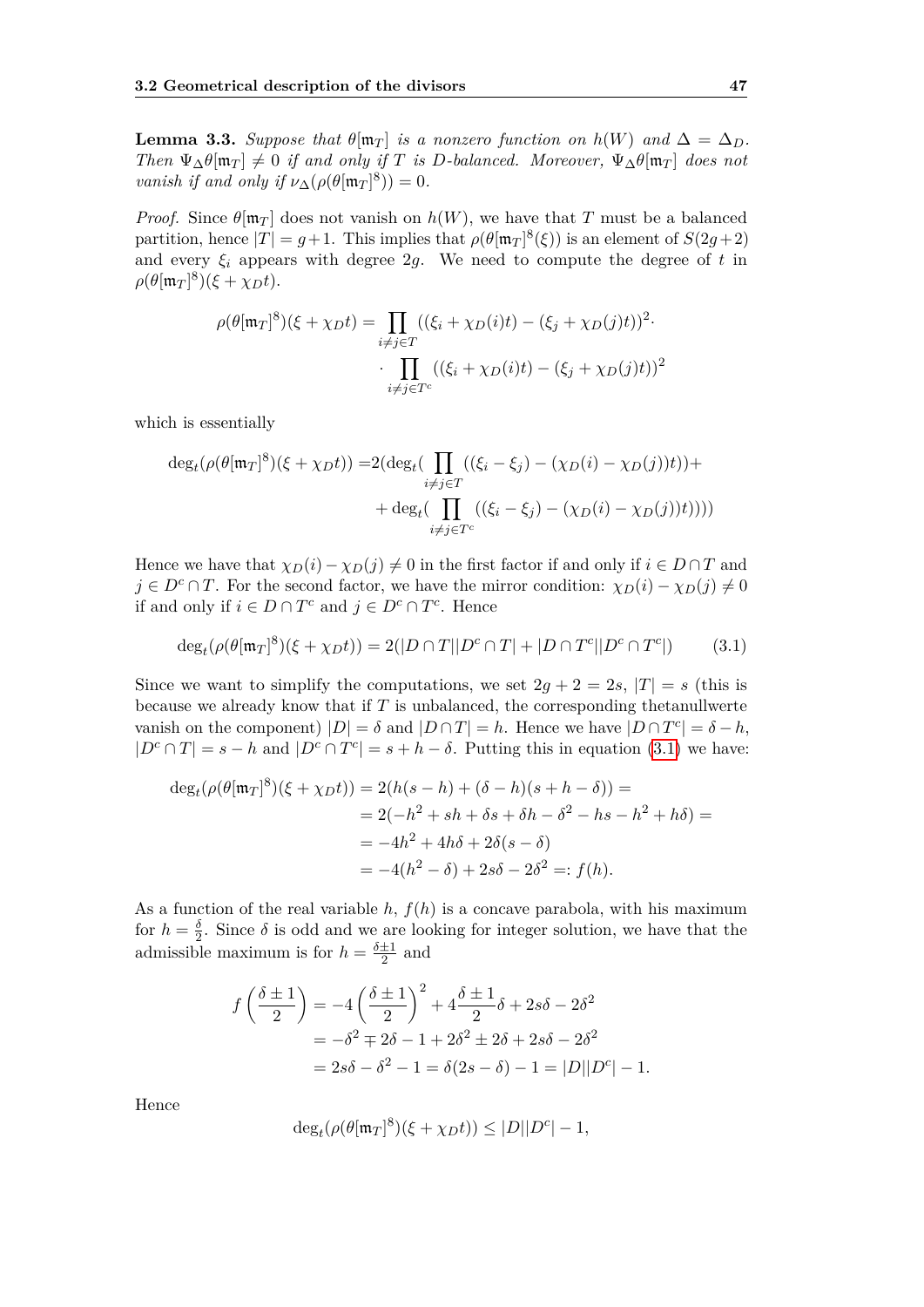where the equality holds if  $|T \cap D| = h = \frac{\delta \pm 1}{2} = k$  or  $k + 1$ . Hence

$$
\Psi_{\Delta}(\rho(\theta[\mathfrak{m}_T])) = \lim_{t \to \infty} t^{-|D||D^c|+1} \rho(\theta[\mathfrak{m}_T])(\xi + \chi_D t)
$$

since  $r = 2g + 2$  and  $s = 2g$ . Therefore  $\Psi_{\Delta}(\rho(\theta[\mathfrak{m}_T])) \equiv 0$  if  $\nu_{\Delta}(\rho(\theta[\mathfrak{m}_T]^8)(\xi)) > 0$ . Moreover, there is a theta constant  $\theta$ [m] which does not vanish on  $h(W)$ , and the order of the *ρ*-image of  $\theta[\mathfrak{m}]^8$  must be 0. Then any theta constant with  $\nu_\Delta(\rho(\theta[\mathfrak{m}]^8))) = 0$ does not vanish by Ψ. Indeed the values of the ratio

$$
\frac{\theta[\mathfrak{m}]^8}{\theta[\mathfrak{m}_T]^8}
$$

on  $h(W)$  only depends on the ratio of their  $\rho$ -images.

Note that this Lemma generalizes a Lemma in [\[Tsu86,](#page-72-1) Lemma 4]. Indeed, let  $D = \{2g, 2g + 1, 2g + 2\}$ : *T* is not *D*-balanced if  $D \cap T = 3, 0$ , i.e.  $D \in T$  or  $D \in T^c$ . In those cases, we have  $\Psi_D(\theta[\mathfrak{m}_T]) = 0$ .

**Theorem 3.4.** Let  $h_q, h_p, h_{p^c}$ , with  $|D| = 2g_1 + 1$ , be the morphisms determined *above and let*  $\rho_g$ ,  $\rho_D$ ,  $\rho_{D^c}$  *be their associated homomorphisms; let*  $g_2 = g - g_1$ *. Then we have the commutative diagram*

$$
A(\Gamma_g[2]) \xrightarrow{\rho_g} S(2g+2)_0
$$
  

$$
\downarrow \Psi_D
$$
  

$$
A(\Gamma_{g_1}[2]) \otimes A(\Gamma_{g_2}[2]) \xrightarrow{\rho_D^* \otimes \rho_{D^c}^*} S(2g_1+2)^* \otimes S(2g_2+2)^*
$$

*Proof.* Since the order of the *ρ*<sub>*D*</sub>-image of eight power of theta constants are greater or equal than 0, the  $\rho_D$  image of any modular form is contained in  $S(2g+2)_0$ .  $\Box$ 

Now, an element of the boundary of  $\mathcal{M}_{0,2g+2}^c$  is in the intersection of some divisors. If we associate to a curve  $\mathscr{C} \in \mathcal{M}_{0,2g+2}^c \setminus \mathcal{M}_{0,2g+2}$  a tree as we did in Section [2.3,](#page-49-0) we have a family of divisors which contain  $\mathscr{C}$ . Using the notation of Section [1.2,](#page-19-0) we have that  $\hat{D}_i \subseteq S = \{1, \ldots, 2g + 2\}$  is the subset of points belonging to the smooth component  $C_i$ . Hence, we can construct the  $D_i$ 's and we have that  $\mathscr{C} \in \bigcap_{i=1}^{n-1} \Delta_{D_i}$ . We already showed that  $D_i \otimes D_j$ , hence that intersection is non empty. We want to know if  $\theta$ [m] vanish on the hyperelliptic point  $\Omega$  associated to  $\mathscr C$ . Since  $\mathscr C$  is in the intersection of  $\Delta_{D_i}$ 's, we want to know if  $\theta[\mathfrak{m}_T]$  vanishes identically on those divisors. By Lemma [3.3,](#page-62-1) we have that  $\theta[\mathfrak{m}_T]$  vanishes on  $\Delta_{D_i}$  if *T* is not *D*-balanced. Hence, *T* should be  $D_i$ -balanced for every  $i = 1, \ldots, n$ . This is equivalent to ask that  $\overline{T_i}$  is balanced on  $\overline{D_i}$ . This will come in handle when we will look for combinatorics.

<span id="page-63-0"></span>**Proposition 3.5.** Let  $Z \in \mathcal{H}^c_g[2]^0$  be the point associated to a  $\mathcal C$  and let  $C$  be its *model inside*  $\mathcal{M}_{0,2g+2}^c$ ; let  $\mathcal{T} = (V, E)$  be the tree dual graph associated to C, which *induces the partition*  $\cup \hat{D}_i = S$  *of the*  $2g + 2$  *marking points. Hence the following are equivalent:*

- *(i) T is*  $D_e$  *balanced* ∀ $e \in E$ *;*
- *(ii)*  $\overline{T_i}$  *is balanced over*  $D_i$   $\forall i \in V$ ;
- $(iii)$   $\theta$ [m<sub>*T*</sub>](*Z*)  $\neq$  0*.*

 $\Box$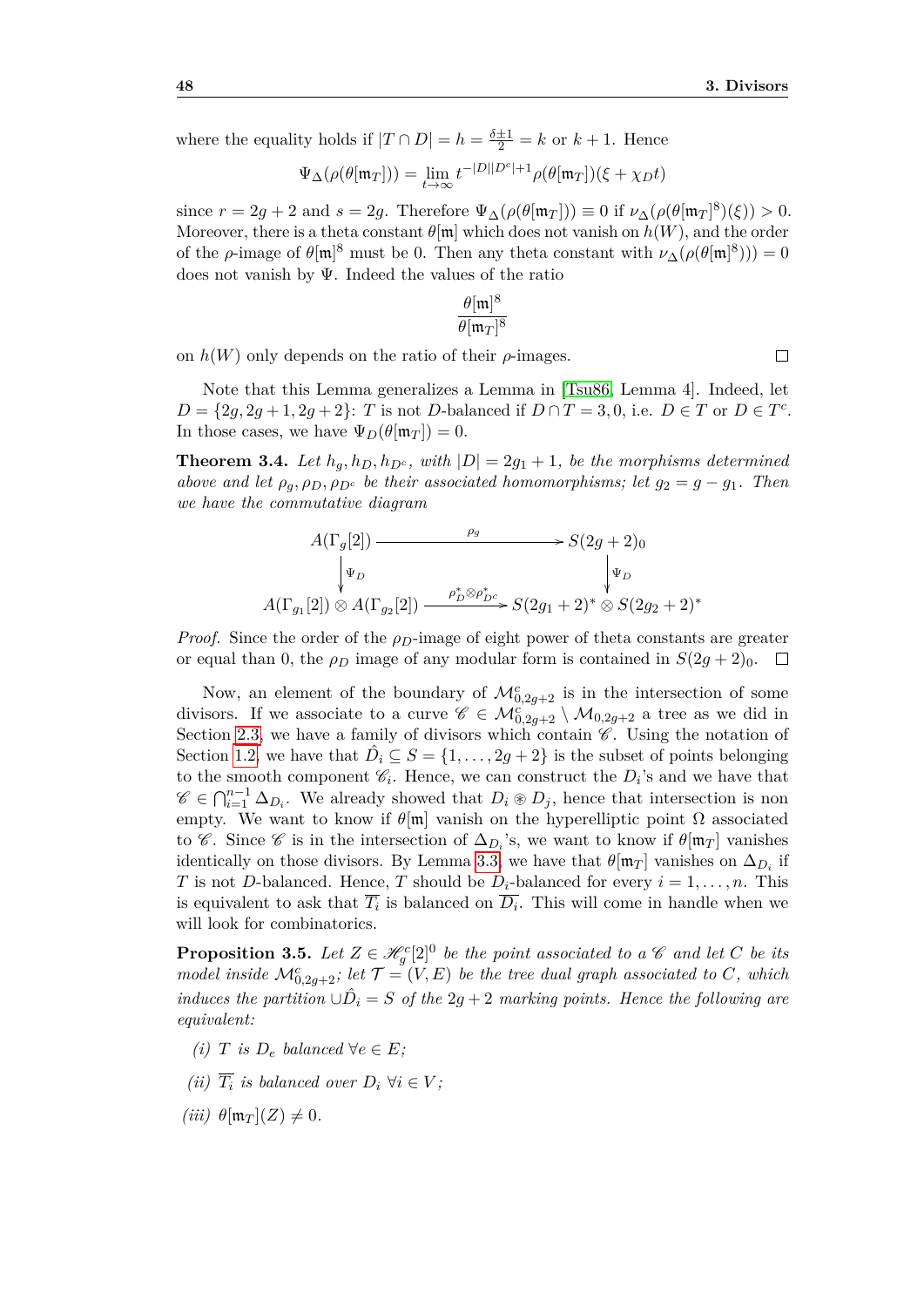## **Chapter 4**

## **Combinatorics of the boundary**

The supreme accomplishment is to blur the line between work and play

Arnold Toynbee

The period matrix *Z* of a curve  $\mathbb{C} \in \mathcal{M}_{0,2g+2}^c$  does not take care of the topology given by the glueing of the components. By the way, the thetanullwerte vanishing on *Z* only depend on the balancedness of the partition related to the characteristic. Hence, even if we permute points on each component we are fixing the same set of vanishing thetanullwerte. We want to count how many different components have the same set of vanishing functions and how many thetanullwerte vanish on a fixed *Z*.

This last chapter will be a little more descriptive, since the tools we are going to define are just combinatorial tools. We may give them a geometrical meaning, and we will try to, but we are interested in the combinatorial setting.

We need to introduce *linegrams*, which name is a contraction for *line diagrams*. A linegram is a the data of *n* lines, an integer partition  $\sum_{i=1}^{n} g_i = g$ ,  $g_i \ge 1$ , and a set of coloured and distinct points on each line, satisfying a basic set of rules.

- There is a unique *red* point *R<sup>i</sup>* on every line; this also gives an ordering to lines, i.e. the *i*-th line is the line with  $R_i$  on it;
- there are  $n-2$  distinct and numbered *green* points  $G_i$ ;
- there are  $2g + 2$  distinct and numbered *black* points  $P_i$ ;
- there are exactly  $2g_i + 2$  point on the *i*-th line, i.e. one red point  $R_i$  and  $2g_i + 1$ points among blacks or greens.

An Example for  $n = 6$  and  $g = 9$  is given in Figure [4.1](#page-65-0) We want to associate to every linegram a labeled tree  $(\mathcal{T}, {\{\hat{D}_1, \ldots, \hat{D}_n\}})$ ; we use the same notation of Section [1.2.](#page-19-0) The algorithm consist in matching green points and red points in a unique way, such that this application is a bijection and it only depends on the green and black points on each component. Then, we have a vertex for every line and an edge if two lines share a matching pair. Finally, we label each vertex with a set  $\hat{D}_i$  which is the set of black points on the corresponding line.

We will describe the algorithm step by step.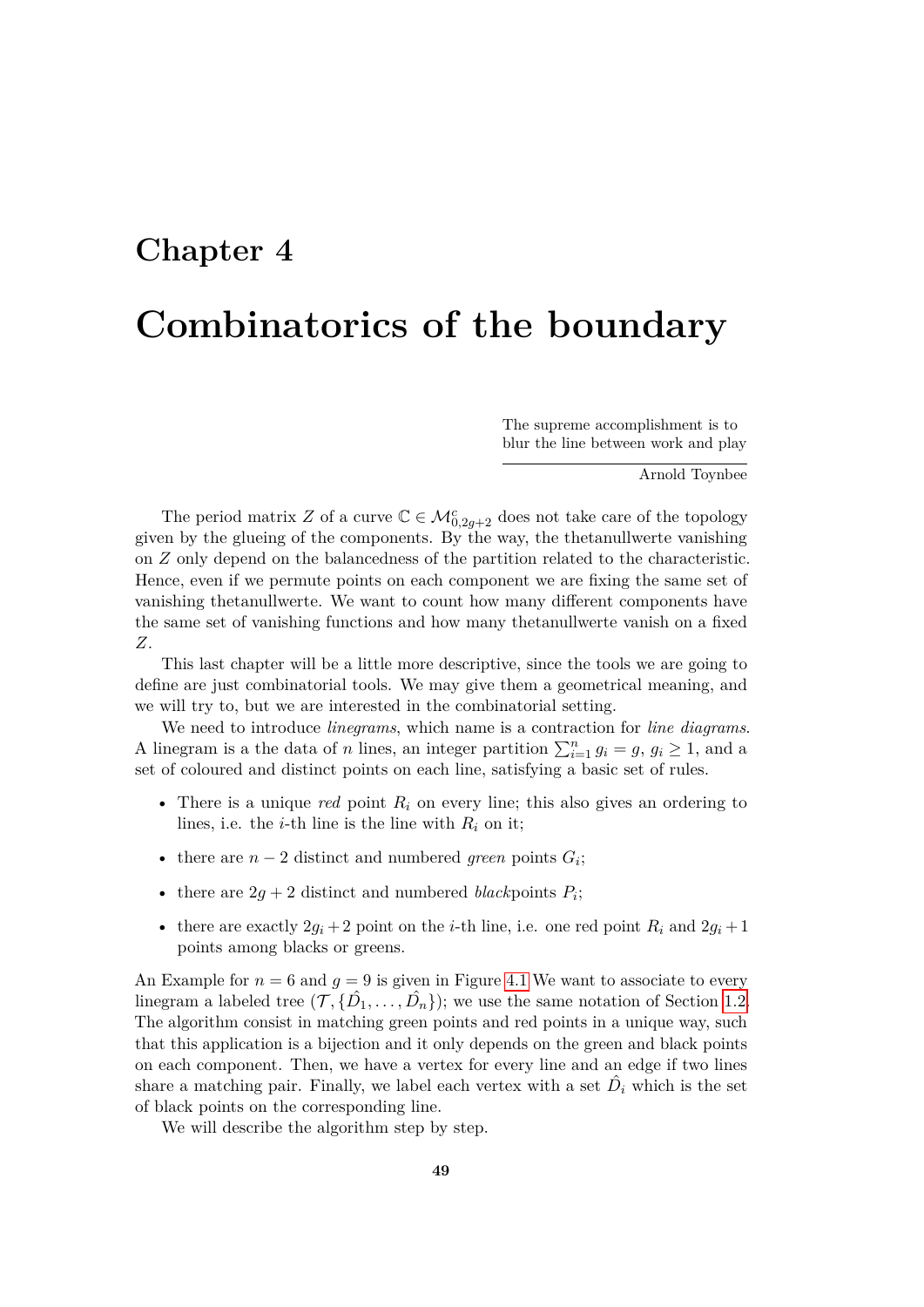<span id="page-65-0"></span>

**Figure 4.1.** A linegram with  $n = 6$  and  $g = 9$ .

- 1. If  $n = 2$ , we just join together the two red points. This same step will be done when we are out of green points.
- 2. Since there are *n* red points and  $n-2$  green points, there is a line with no green points<sup>[1](#page-65-1)</sup>. Let  $\mu = \min\{i \mid \text{there are no green points on } i\text{-th line}\}.$  Hence, we match  $G_1$  and  $R_\mu$ . We say that  $G_1$  and  $R_\mu$  are no more *free* points. Now we still have  $n-1$  red points and  $n-3$  green points.
- 3. If we have no more free green points, we join the two remaining red points. Otherwise, we still have free green points to match. We will say that a line *i* is *available* if there are no free green points and  $R_i$  is free. Let  $\overline{G}$  be the first free green point and

 $\bar{\mu} = \min\{i \mid i\text{-th line is available}\}.$ 

Hence, we match *G* and  $R_{\bar{\mu}}$  and *G* is no more a free point. We repeat this step until we have no more green points. It will require  $n-2$  steps, since we match a single green point at every step.

**Example [4.1.](#page-65-0)** We want to apply algorithm to the linegram in Figure 4.1. We have  $n = 6 > 2$ , hence we start with step 3. The lines with no green points are 1, 3, 6, so we match  $G_1$  and  $R_1$ , which are no more free. We repeat step 2. The lines with not free green points and the red point available are  $3, 4, 6$ , so we match  $G_2$  and  $R_3$ . Next step: lines available are 4, 5, 6, so we match  $G_3$  with  $R_4$ . Last step, lines available are 5 and 6, so we match  $G_4$  with  $R_5$ . The two remaining red points are  $R_2$  and  $R_6$  and we match them together. We can see in Figure [4.2](#page-66-0) the matching and the tree associate to linegram in Figure [4.1.](#page-65-0)

**Proposition 4.1.** *The above algorithm is well defined and it defines an explicit bijection between the set of labelled trees coming from curves of compact type and the set of linegrams.*

<span id="page-65-1"></span><sup>&</sup>lt;sup>1</sup> actually, there are at least *two* lines with no green points, but this would be misleading for the algorithm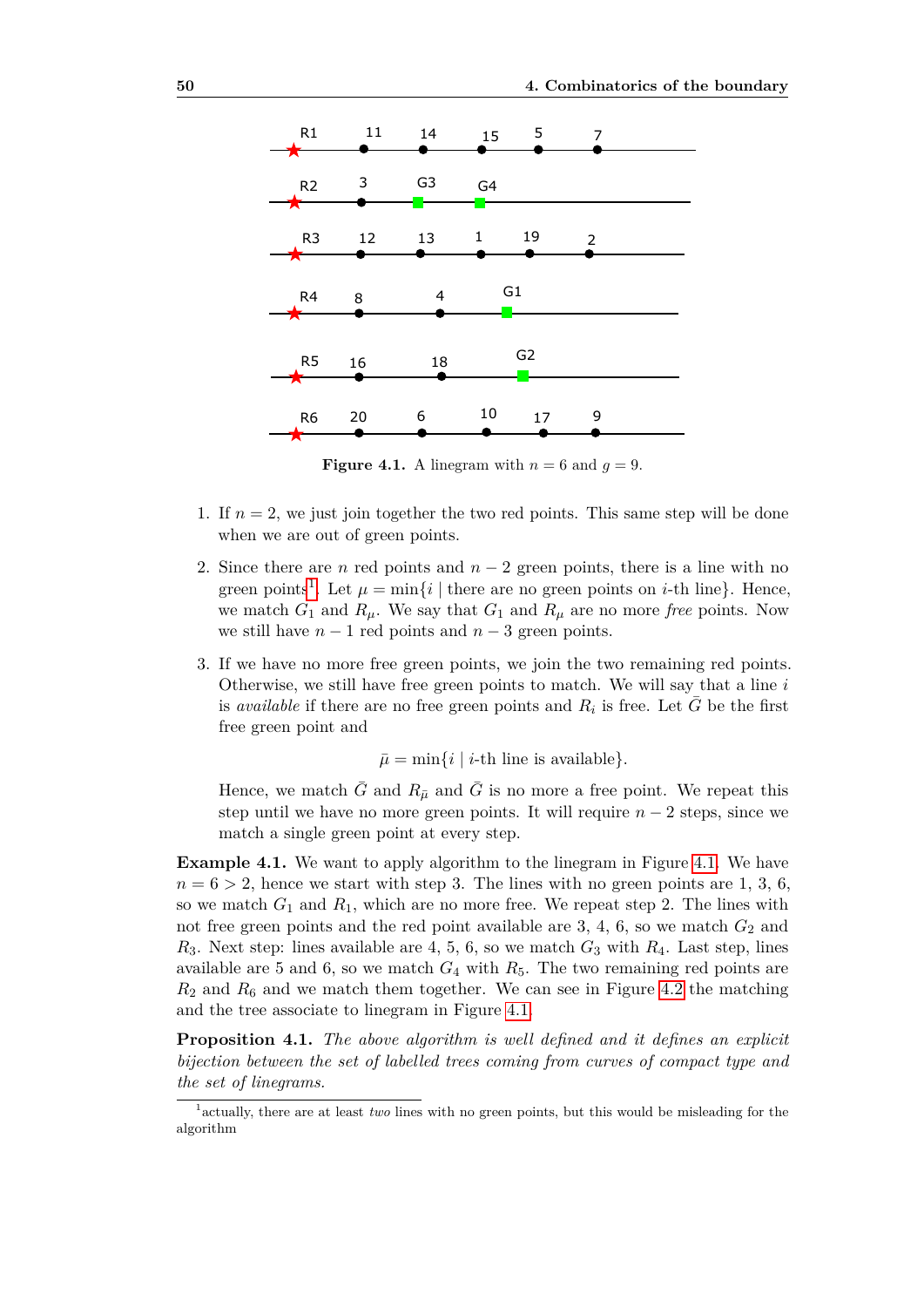<span id="page-66-0"></span>

**Figure 4.2.** The matching on linegram in Figure [4.1](#page-65-0) and the associated tree.

*Proof.* We need to verify that the algorithm is well defined, i.e. if we apply the algorithm to any linegram, we get a tree. Since we have exactly  $n-1$  edges, we just need to check that the graph has no simple cycles. This is true and we prove it by induction. If  $n = 2$ , then we apply step 1 and it we get trivially a tree. The same is also trivial for  $n = 3$ . Suppose it is true for  $n - 1$ , i.e. if we have a linegram with  $n-1$  lines,  $n-1$  red points and  $n-3$  green points we apply algorithm to get a tree. Now, if we have a linegram with *n* lines, we can remove the  $\mu$ -th line and turn  $G_1$  in a black point  $P_0$ . We are in the previous case and we have a tree with  $n-1$ vertices and *n* edge. We need to attach to this tree the point associated to the line we removed. This is a leaf since the  $\mu$ -th line has no green points and it is attached only to the vertex associated to the line with  $P_0$ . Hence, we still have a tree.

We also have an inverse algorithm, which create a linegram starting from a labelled tree. Starting with the tree  $(\mathcal{T}, {\{\hat{D}_i, \ldots, \hat{D}_n\}})$ , we will have a linegram with *n* lines. The *i*-th line is the one related to the vertex  $v_i \in V$ ; on this line, we mark a black point  $P_l$  for every  $l \in \hat{D}_i$  and the red point  $R_i$ . We need to determine the position of the green points. If  $v_i$  is a leaf, then there are no green points on the *i*-th line. If  $v_i$  is not a leaf, we have deg  $v_i \geq 2$  and we mark deg  $v_i - 1$  green points on the *i*-th line. We only need to determine the ordering of the green points. Let  $\mu = \min\{i \mid v_i \text{ is a leaf }\}$  and let  $\lambda$  such that  $\{v_\mu, v_\lambda\} \in E$  is the only edge which contains  $v_\mu$ ; the  $\lambda$ -th line has at least one green point, which we will label with  $G_1$ . Then, we remove the leaf  $v_{\mu}$  and proceed by induction on the pruned tree. This is exactly the inverse algorithm, so we have a bijection between labelled trees and  $\Box$ linegrams.

We want to count how many different linegrams are there, with a fixed partition  $\sum g_i = g$ .

The red points are fixed points, while we can permute all other points. In particular, if we fix the green points, we are only changing the enumeration of the black points, fixing the tree shape. If we permute green points, we may change the tree shape. By the way, if we change all the points which belong to the same line  $i$ , with all the points in another line *j*, and this implies that  $g_i = g_j$ , we still get the same linegram. The number of linegrams depends on the different  $g_i$ 's counted with multiplicity. If  $m_i$  is the multiplicity of  $g_i$  and we have  $k$  different values for the  $g_i$ 's, i.e.  $\sum_{i=1}^{k} m_i g_i = g$ , the total number of linegrams is given by

<span id="page-66-1"></span>
$$
\frac{(2g+n)!}{\prod_{i=1}^{k}(2g_i+1)!^{m_i} \cdot m_i!},\tag{4.1}
$$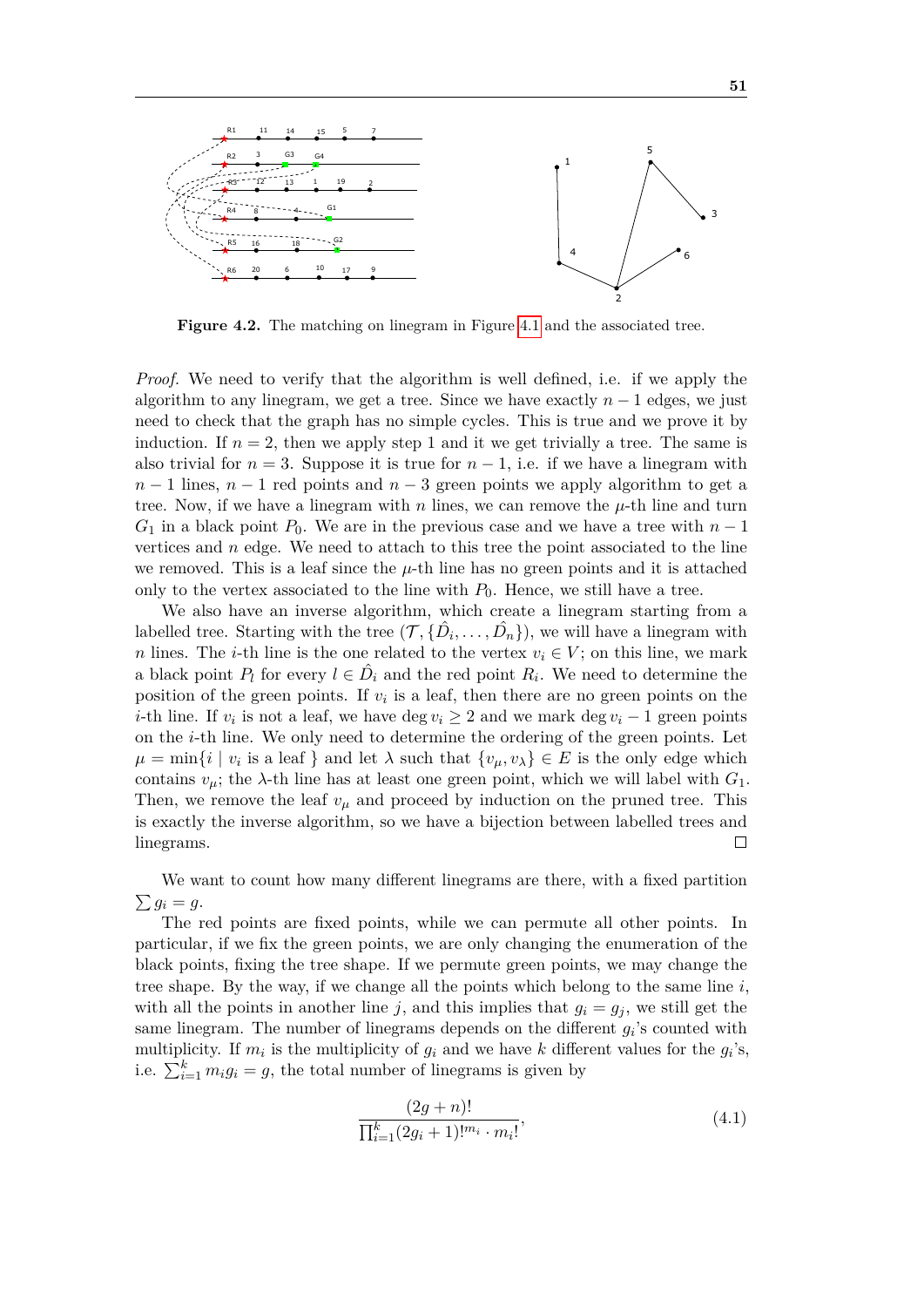where

- $(2g+n)!$  is the number of all permutations, disregarding the distinction between black and green points;
- $(2g_i+1)!$  is the number of permutations of all free point (both green and black ones) on the *i*-th component;
- $m<sub>i</sub>$ ! is the number of permutations of all equivalent components, i.e. such that  $g_i = g_j$ .

Hence we have the following proposition.

**Proposition 4.2.** The number of all  $(g_1, \ldots, g_k)$ -boundaries of a component  $\mathscr{H}_g^0[2]$ *of*  $\mathscr{H}_q[2]$  *is* 

$$
\frac{(2g+n)!}{\prod_{i=1}^k (2g_i+1)!^{m_i} \cdot m_i!}
$$

*Proof.* A point of a  $(g_1, \ldots, g_k)$ -bounday of  $\mathcal{H}_g^0[2]$  is associated with a product of *k* abelian varieties of dimension *g<sup>i</sup>* . Hence, we have a tree like curve with *k* components and the *i*-th component is a curve of genus *g*. We can associate to this curve a labeled tree, and hence a linegram. Hence the total number of linegrams counts the total number of  $(g_1, \ldots, g_k)$ -boundaries.  $\Box$ 

We can explicitly compute the number of labelled trees for *n* small enough.

**Example 4.2.** We want to compute how many different trees with  $g_i \neq g_j$ , for  $1 \leq i \neq j \leq 3$  and  $\sum g_i = g$  we can find. From [\(4.1\)](#page-66-1) we expect  $\frac{(2g+3)!}{(2g_1+1)!(2g_2+1)!(2g_3+1)!}$ . Indeed, we have three possibilities, which we can see in Figure [4.3](#page-67-0) Hence, we can

<span id="page-67-0"></span>

**Figure 4.3.** The three possible trees. The central component is different every time; we write down the number of black points on each component.

count how many permutations of the black points we have which does not fix the set on a single component. We do this computation for the first tree, then we generalize to the other two trees.

$$
\begin{pmatrix} 2g+2 \ 2g_1+1 \end{pmatrix} \begin{pmatrix} (2g+2) - (2g+1) \ 2g_2 \end{pmatrix} \begin{pmatrix} (2g+2) - (2g_1+1) - 2g_2 \ 2g_3+1 \end{pmatrix} = \frac{(2g+2)!}{(2g_1+1)!(2g_2)!(2g_3+1)!}
$$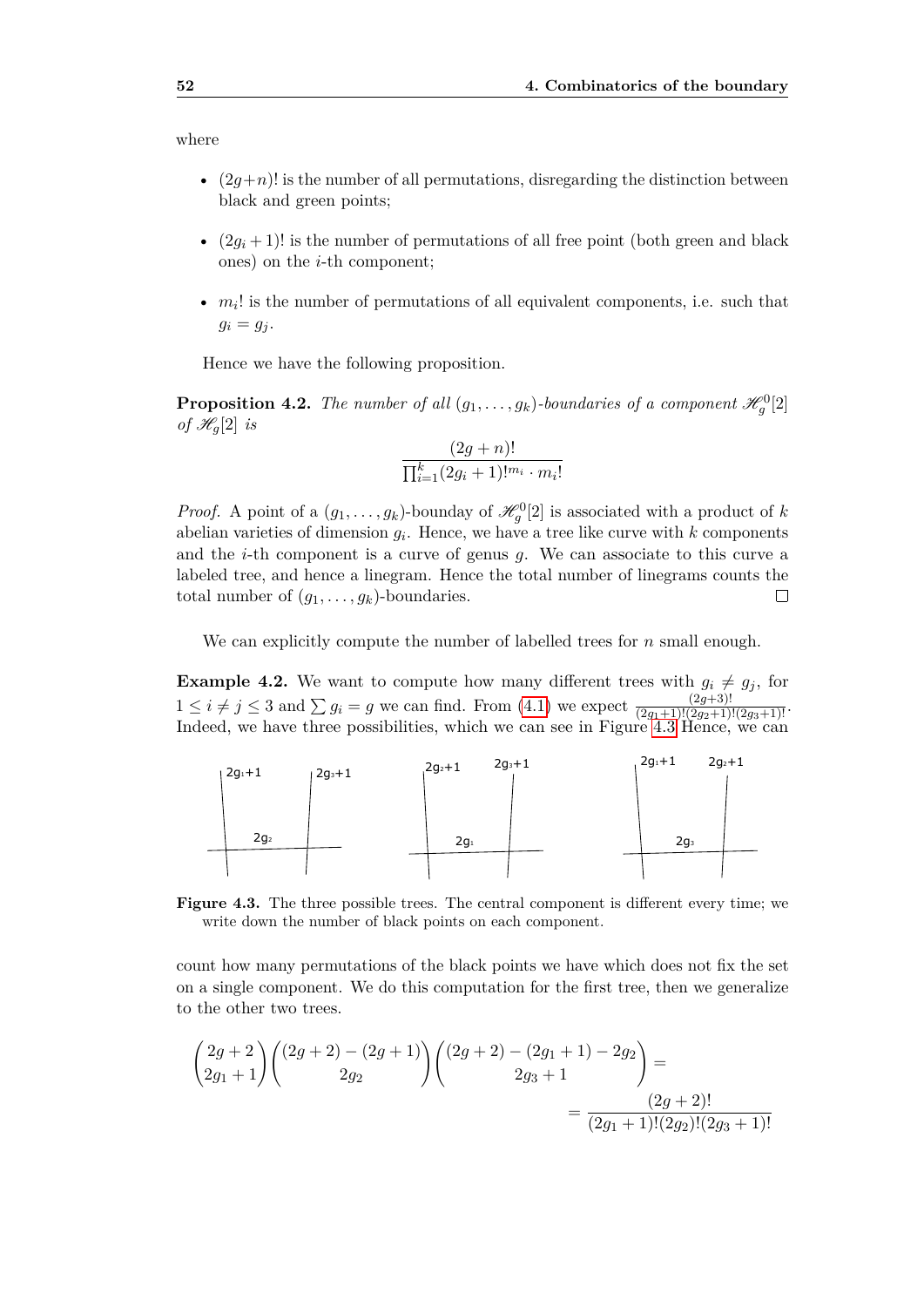Hence, we have

$$
\frac{(2g+2)!}{(2g_1)!(2g_2+1)!(2g_3+1)!}+\frac{(2g+2)!}{(2g_1+1)!(2g_2)!(2g_3+1)!}+\frac{(2g+2)!}{(2g_1+1)!(2g_2+1)!(2g_3)!}=\n\qquad\nonumber\\=\n\frac{(2g+2)!((2g_1+1)+(2g_2+1)+(2g_3+1))}{(2g_1+1)!(2g_2+1)!(2g_3+1)!}=\n\frac{(2g+3)!}{(2g_1+1)!(2g_2+1)!(2g_3+1)!}.
$$

For  $n = 4$  we have two different trees and it's much harder to do the computation directly.

We want to count how many thetanullwerte vanishes on a component associated to a labelled tree  $(\mathcal{T}, {\{\hat{D}_1, \ldots, \hat{D}_n\}})$ . If we try a direct approach to this problem, we need to use the fact that if  $\theta$ [m] vanishes on the boundary of a component, then either  $\theta[\mathfrak{m}]$  vanishes on the whole component, i.e.  $|\varphi(\mathfrak{m})| \neq g+1$ , or  $\mathfrak{m} = \bigoplus_{i=1}^n \mathfrak{m}_i$ ,  $\mathfrak{m}_i \in \mathbb{F}_2^{g_i}, \quad |\overline{D_i}| = 2g_i + 2 \text{ and } \sum g_i = g$ , and for at least one index *i* we have that  $|\varphi(\mathfrak{m}_i)| \neq g_i$ . This computation is pretty hard since it involves the integer partitions of *g* and also some complicated combinatorics. We want to use another approach.

We already know from Lemma [1.7,](#page-27-0) that  $T = \bigoplus T_i$  is balanced if  $\overline{T_i}$  is balanced for every *i*. On the other hand, we have that if  $T_i$  is not balanced on  $D_i$  for some *i*, then the corresponding thetanullwerte vanishes on the corresponding block diagonal matrix. Hence we need to count how many partitions  $T = \bigoplus T_i$  split in balanced partitions.

**Proposition 4.3.** Let  $Z \in \mathcal{H}^c_g[2]^0$  be the point associated to a  $\mathcal C$  and let  $C$  be its *model inside*  $\mathcal{M}_{0,2g+2}^c$ ; let  $\mathcal{T} = (V, E)$  be the tree dual graph associated to C, which *induces the partition*  $\cup \hat{D}_i = S$  *of the*  $2g + 2$  *marking points. Let*  $|\overline{D_i}| = 2g_i + 2$ *. Then there are exactly*

$$
2^{g-1}(2^g+1) - \frac{1}{2^k} \prod_{i=1}^k \binom{2g_i+2}{g_i+1}
$$

*thetanullwerte which vanish on Z.*

*Proof.* It is sufficient to check that we have

$$
\frac{1}{2}\binom{2g_i+2}{g_i+1}
$$

balanced partitions on  $\overline{D_i}$ , hence we have

$$
\prod_{i=1}^{k} \frac{1}{2} {2g_i + 2 \choose g_i + 1} = \frac{1}{2^k} \prod_{i=1}^{k} {2g_i + 2 \choose g_i + 1}
$$

partitions of *S* which are *Di*-balanced partitions for every *i*. Any other partition is not  $D_i$ -balanced for some *i*, hence, by Proposition [3.5](#page-63-0) the corresponding thetanullwerte vanish on *Z*. $\Box$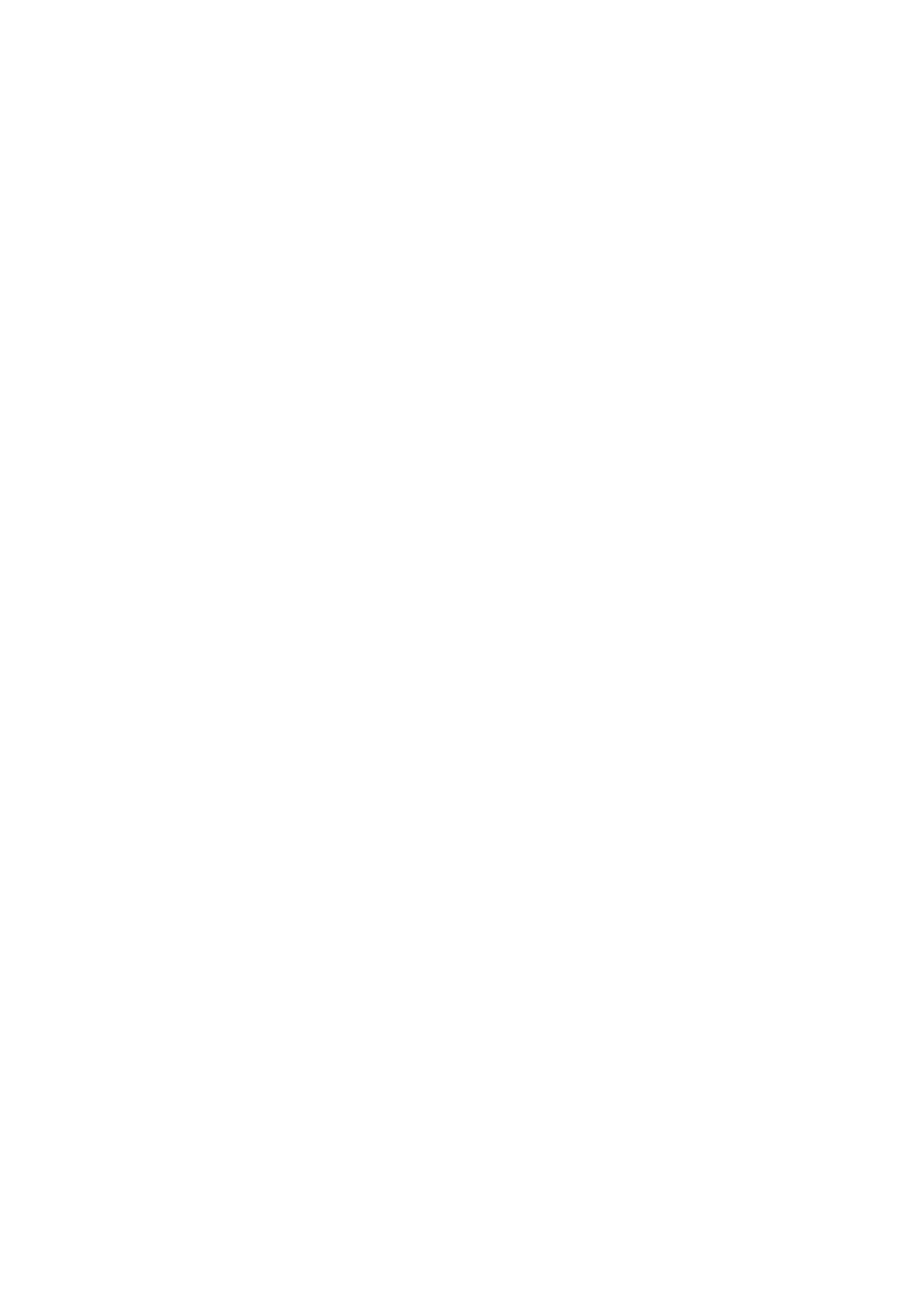## **Bibliography**

- <span id="page-70-8"></span><span id="page-70-7"></span><span id="page-70-4"></span><span id="page-70-3"></span><span id="page-70-0"></span>[AC98] E. Arbarello and M. Cornalba *Calculating cohomology groups of moduli spaces of curves via algebraic geometry*, 97–127, Inst. Hautes Études Sci. Publ. Math. **88** (1998) [AC08] E. Arbarello and M. Cornalba, *Divisors in the moduli space of curves*, Pre-print arXiv:0810.5373, to appear in Surveys in Differential Geometry. [Acc74] R. D. Accola *Some loci of Teichmuller space for genus five defined by vanishing theta nulls*, 11–18, Contributions to analysis (Lipman Bers), Academic Press, New York, (1974). [AL02] D. Avitzer, H. Lange, *The moduli space of hyperelliptic curves and binary forms*, 615–632, Math. Z. **242** (2002) [CH88] M. Cornalba, J. Harris, *Divisor classes associated to families of stable varieties, with applications to the moduli space of curves*, Ann. Sc. ENS, **21** (1988) [Deb92] O. Debarre, *Le lieu des variétés abéliennes dont le diviseur thêta est singulier a deux composantes*, 687–708, Ann. Sc. Ec. Norm. Sup. **25** (1992) [Fay79] J. Fay, *On the Riemann-Jacobi Formula*, 61–73, Nachr. Akad. Wiss. Göttingen Math.Phys. Kl. **5** (1979) [FL99] C. Faber, E. Looijenga, *Remarks on moduli of curves. Moduli of curves and abelian varieties*, 23–45, Aspects Math., **33** (1999)
- <span id="page-70-6"></span><span id="page-70-5"></span><span id="page-70-1"></span>[Fre10] E. Freitag, *Complex Analysis 2*, Springer - Universitext (2010)
- [FSM05] E. Freitag, R. Salvati Manni, *Modular forms for the even unimodular lattice of signature* (2*,* 10), Pre-print arXiv:0511.433v1
- [FSM07] E. Freitag, R. Salvati Manni, *The modular variety of hyperelliptic curves of genus three*, Pre-print arXiv:0710.5920v1
- <span id="page-70-2"></span>[FP11] C. Fontanari, S. Pascolutti, An affine open covering of  $\mathcal{M}_q$  for  $q \leq 5$ , Pre-print arXiv:1103.2646 (to appear on Geometriae Dedicata)
- [Gla80] J.P. Glass, *Theta constants of genus three*, 123–137, Comp. Math., **40** (1980)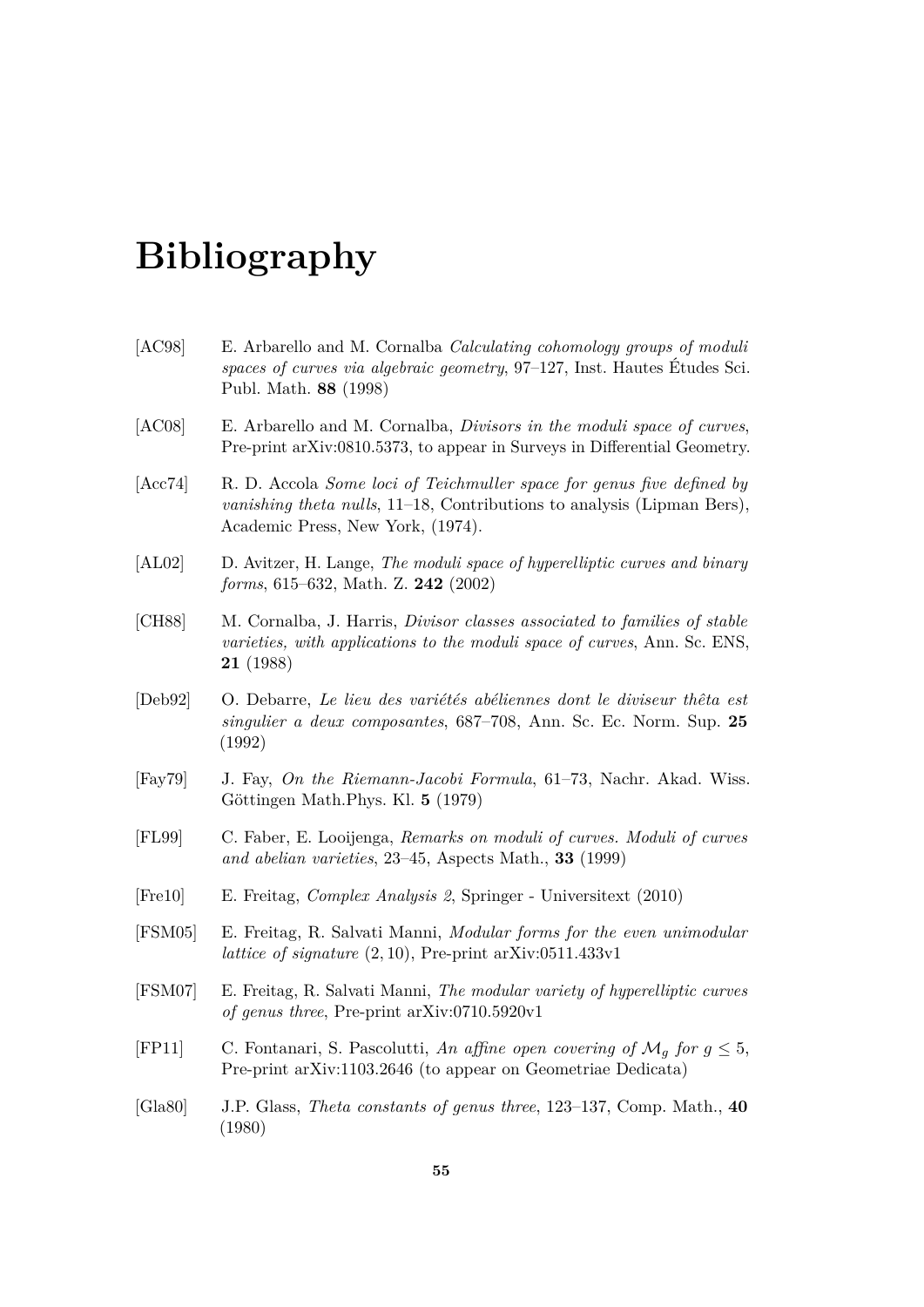<span id="page-71-10"></span><span id="page-71-9"></span><span id="page-71-8"></span><span id="page-71-7"></span><span id="page-71-6"></span><span id="page-71-5"></span><span id="page-71-4"></span><span id="page-71-3"></span><span id="page-71-2"></span><span id="page-71-1"></span><span id="page-71-0"></span>

| [GS09]                       | S. Grushevsky, R. Salvati Manni The superstring cosmological constant<br>and the Schottky form in genus 5, arXiv:0809.1391 (2008).                   |
|------------------------------|------------------------------------------------------------------------------------------------------------------------------------------------------|
| [Har86]                      | J. Harer The virtual cohomological dimension of the mapping class group<br><i>of an orientable surface</i> , $157-176$ , Inv. Math. <b>84</b> (1986) |
| [HL98]                       | R. Hain, E. Looijenga Mapping class groups and moduli spaces of curves,<br>97–142, Proc. Symp. Pure Math. 62 (1998)                                  |
| [HM82]                       | J. Harris, D. Mumford On the Kodaira dimension of the moduli space of<br><i>curves</i> , 23–88, Invent. Math. $67$ (1982)                            |
| $[\text{Hoy63}]$             | W.L. Hoyt, On products and Algebraic Families of Jacobian Varieties,<br>415–423, Ann. Math. $77$ (1963)                                              |
| $[\text{Igu62}]$             | J. Igusa, On Siegel Modular Forms of genus 2, 175–200, Am. J. Math,<br>84 (1962)                                                                     |
| $[\text{Igu64}]$             | J. Igusa, On the graded ring of Theta Constants, 219–246, Am. J. Math,<br>86 (1964)                                                                  |
| [Igu67]                      | J. Igusa, Modular Forms and Projective Invariants, 817–855, Am. J.<br>Math, 89 (1967)                                                                |
| $[I$ gu $80]$                | J. Igusa, On Jacobi's derivative formula and its generalizations, 409-446,<br>Am. J. Math, 102 (1980)                                                |
| [Igu81]                      | J. Igusa, On the irreducibility of Schottky's divisor, 531–545, J. Fac. Sci.<br>Univ. Tokyo Sect. IA Math. 28 (1981)                                 |
| [Kee92]                      | S. Keel, Intersection theory of moduli spaces of stable n-pointed curves<br>of genus 0, 545–574, Trans.Am.Math.Soc 330 (1992)                        |
| [Knu83]                      | F. F. Knudsen, The projectivity of the moduli space of stable curves II,<br>161–199, Math. Scand. $52$ (1983)                                        |
| [Kon05]                      | S. Kondo, The Moduli Space of 8 points on $\mathbb{P}^1$ and Automorphic Forms,<br>Pre-print arXiv:0504.233v1                                        |
| [KW22]                       | A. Krazer, W. Wirtinger, Abelsche Funktionen und allgemeine Theta-<br>funktionen, 604–873, Encykl. der Math. Wissenschaften, 2 (1922)                |
| $\left[ \text{Mum}84\right]$ | D. Mumford, <i>Tata Lectures on Theta II</i> , Birkhäuser 43 (1984)                                                                                  |
| [PY09]                       | C. Poor, D. Yuen, <i>Binary Forms and the Hyperelliptic superstring ansatz</i> ,<br>Preprint arXiv:0911.4545v1                                       |
| [Pool3]                      | C. Poor, The hyperelliptic locus, 809–884, Duke Math. J. $76$ (1993)                                                                                 |
| $\left[\text{Run}95\right]$  | B. Runge, On Siegel Modular Forms, Part II, 179–197, Nag. Math. J.<br><b>138</b> (1995)                                                              |
| [SM00]                       | R. Salvati Manni, <i>Slope cusp forms and Theta Series</i> , 282–296, J. Num.<br>Th. 83 $(2000)$                                                     |